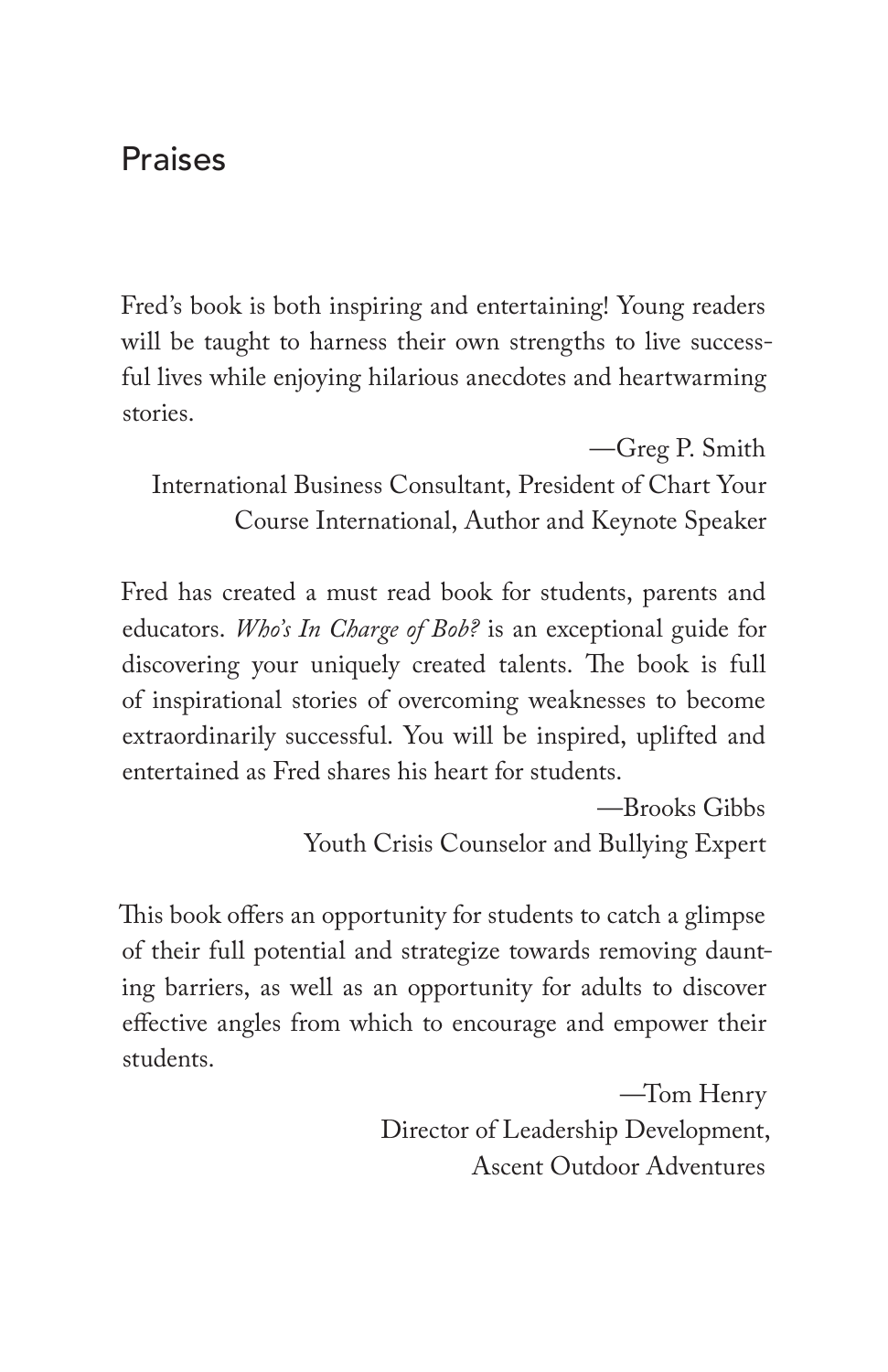Fred Grooms has written a "must-read" book for anyone who is involved with leading, guiding, and developing the lives of other people. Parents, coaches, educators, clergy, and employers would benefit greatly from his wisdom and his passion for people. Fred has lived what he teaches, and his advice gets results.

—Michael E. Frisina, PhD

CEO of The Center for Influential Leadership, Owner of BehaviorSmarts, and Alumni facility member of the United States Military Academy at West Point

In his new book, Fred Grooms will guide you through an amazing journey during which you will uncover the talents you never thought you had, launching you onto a path of unlimited success. I found the use of his personal experiences to be quite powerful and I love the idea of reframing what was once thought of as a weakness into a strength.

> —Stephane Gaskin PhD, PPCC Psychology Professor at Dawson College and Concordia University

Fred boils down, in an amazingly simple way, how to identify natural talents, and most importantly, employ them productively. Both as a father of teenagers and a Human Resources manager, I believe it is vital to identify natural talents and strengths early on in the educational and workplace journey. This book is a must read for high school and college students.

—Richard K. Deal, PHR

Human Resource Manager,

Corporate Transactions, Bank of America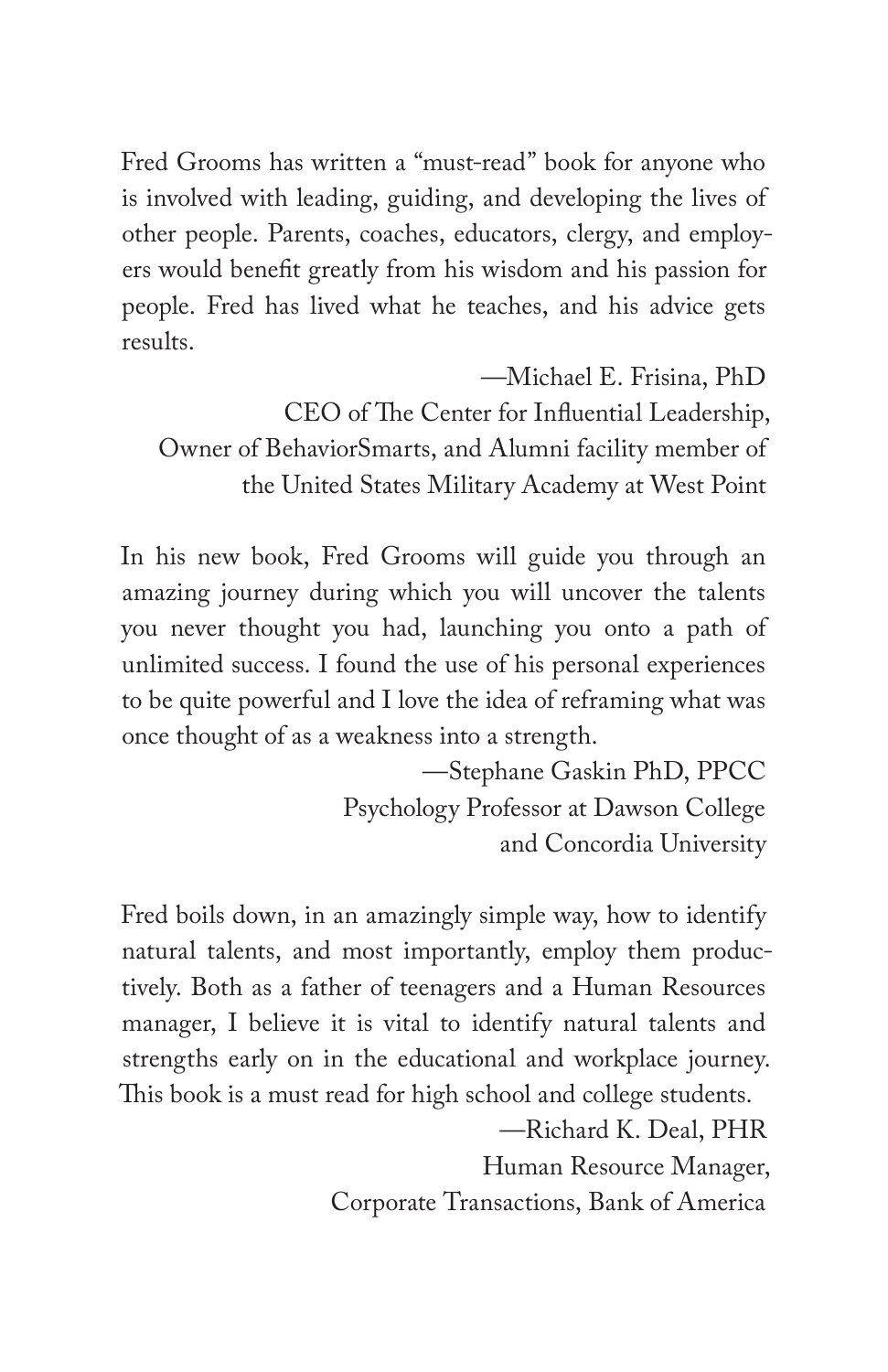This is an honest, straightforward approach to empower the young reader to avoid the trap of being an average teen, and instead, uncover their reality of being an extraordinary teen.

> —Molly Kennedy Speaker, Educator, Life Coach

I love it when a dyslexic person wants to write a book—what a statement of courage! Give this book away like water and you will impact families for generations to come because dyslexia is also generational and it does not deserve to win.

—Chris Winkler Former Chair of the South Carolina Dyslexic Task Force, PhD Candidate, Educational Leader in K-12 schooling

I believe every student matters and every young person has something uniquely special about them. Unfortunately, too many students do not believe these statements are true. In his book *Who's In Charge of Bob?* Fred teaches students how to identify their individual talents. Students will read the firsthand story of Fred's personal struggle to uncover his dyslexia and find what ultimately made him who he is today. You will be inspired by the sheer number of examples from students, like Fred, that have discovered extraordinary success by uncovering their natural talents.

> —Scott English Chief Operating Officer, South Carolina Department of Education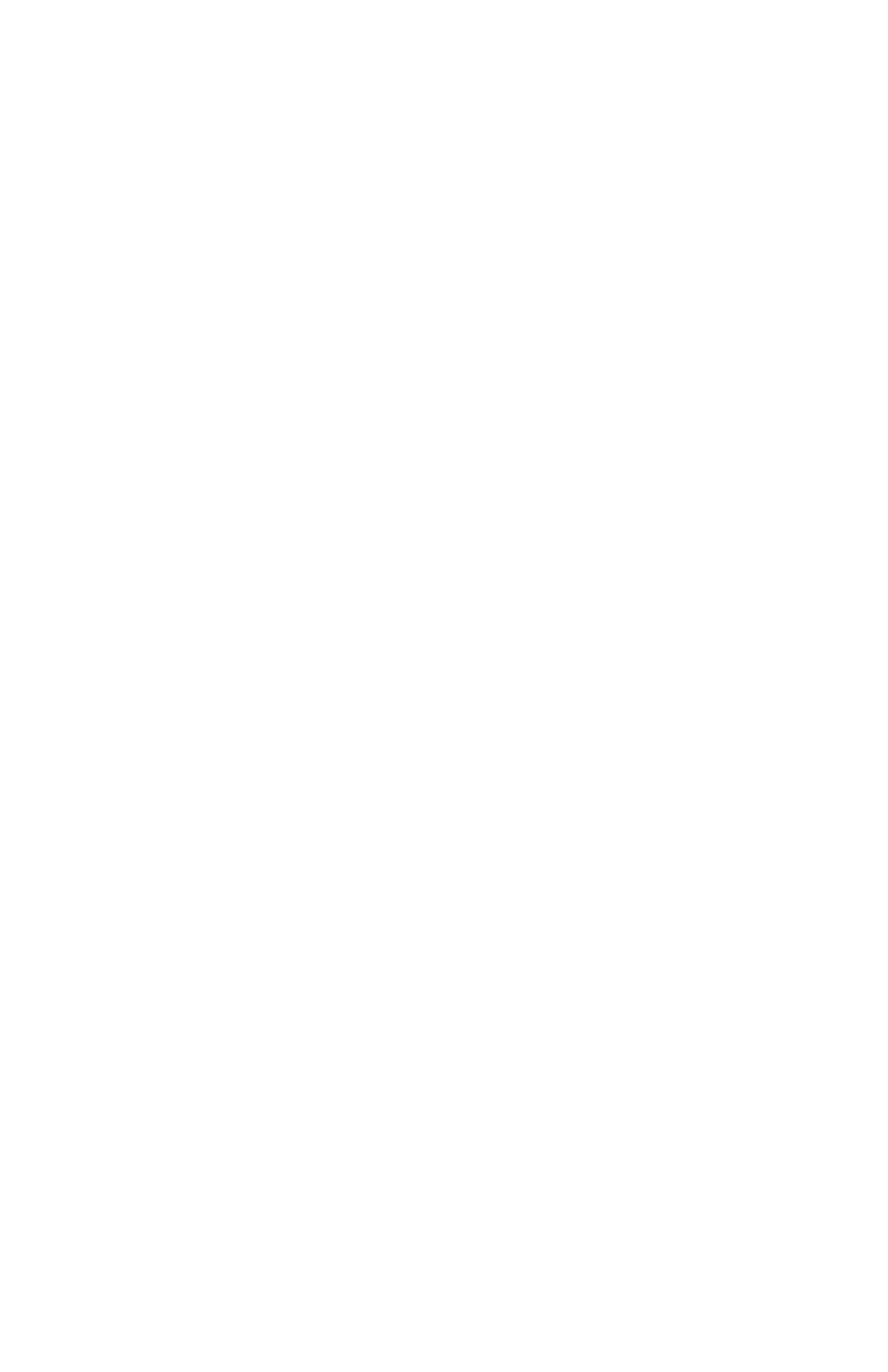# Who's in Charge of Bob?

The Key to Moving from Ordinary to Extraordinary

Fred Grooms

Barnabas Consulting llc Blythewood, South Carolina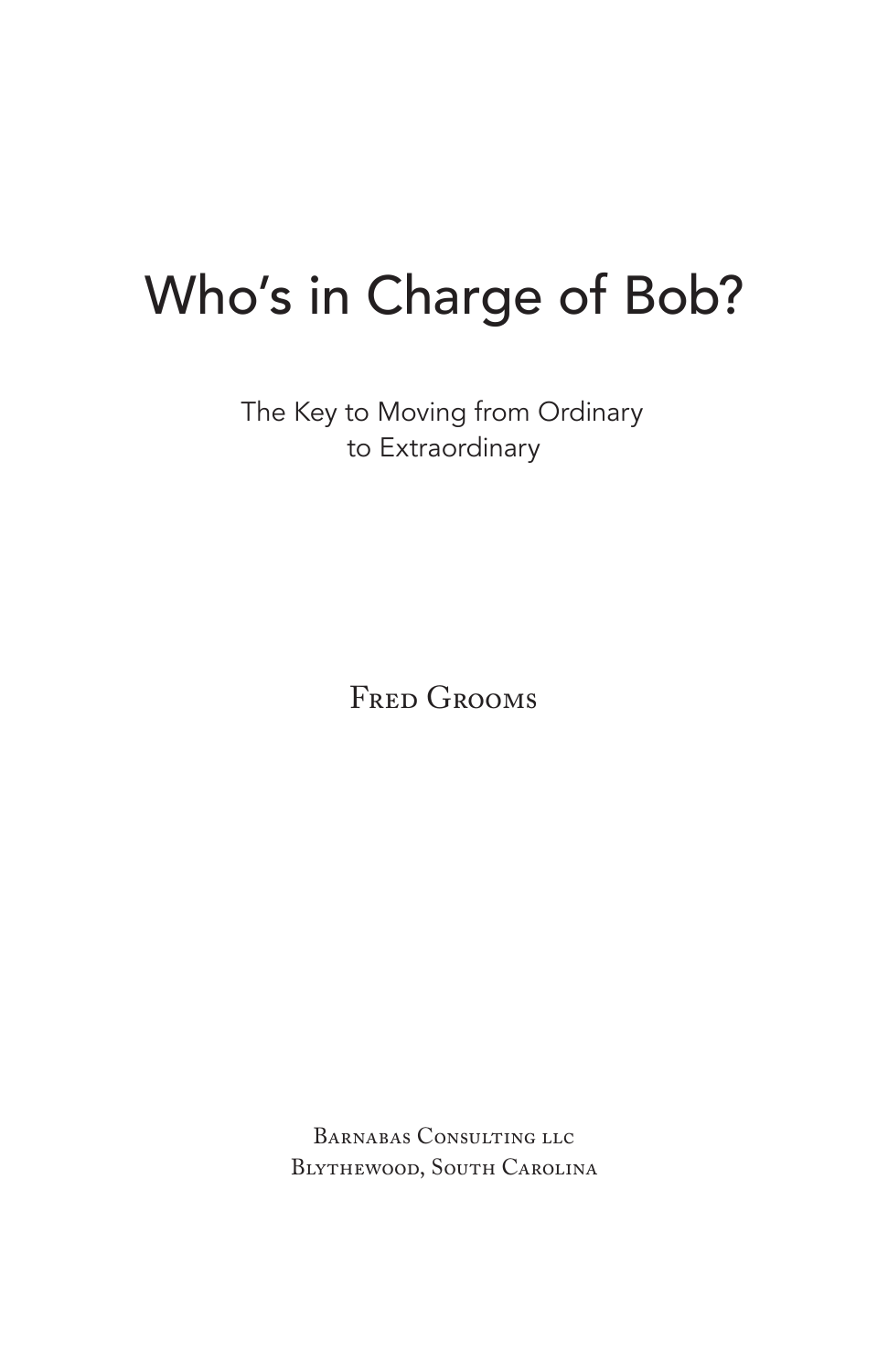Barnabas Consulting LLC Blythewood, South Carolina www.fredgrooms.com

© 2014 by Fred Grooms All rights reserved. Published 2014.

ISBN 978-0-9914628-0-3 (paperback) ISBN 978-0-9914628-1-0 (ePub ebook) ISBN 978-0-9914628-2-7 (Kindle ebook)

Printed in the United States of America

*Cover design by Brian J. Halley, bookcreatives.com Interior design by Jennifer Omner, allpublications.com*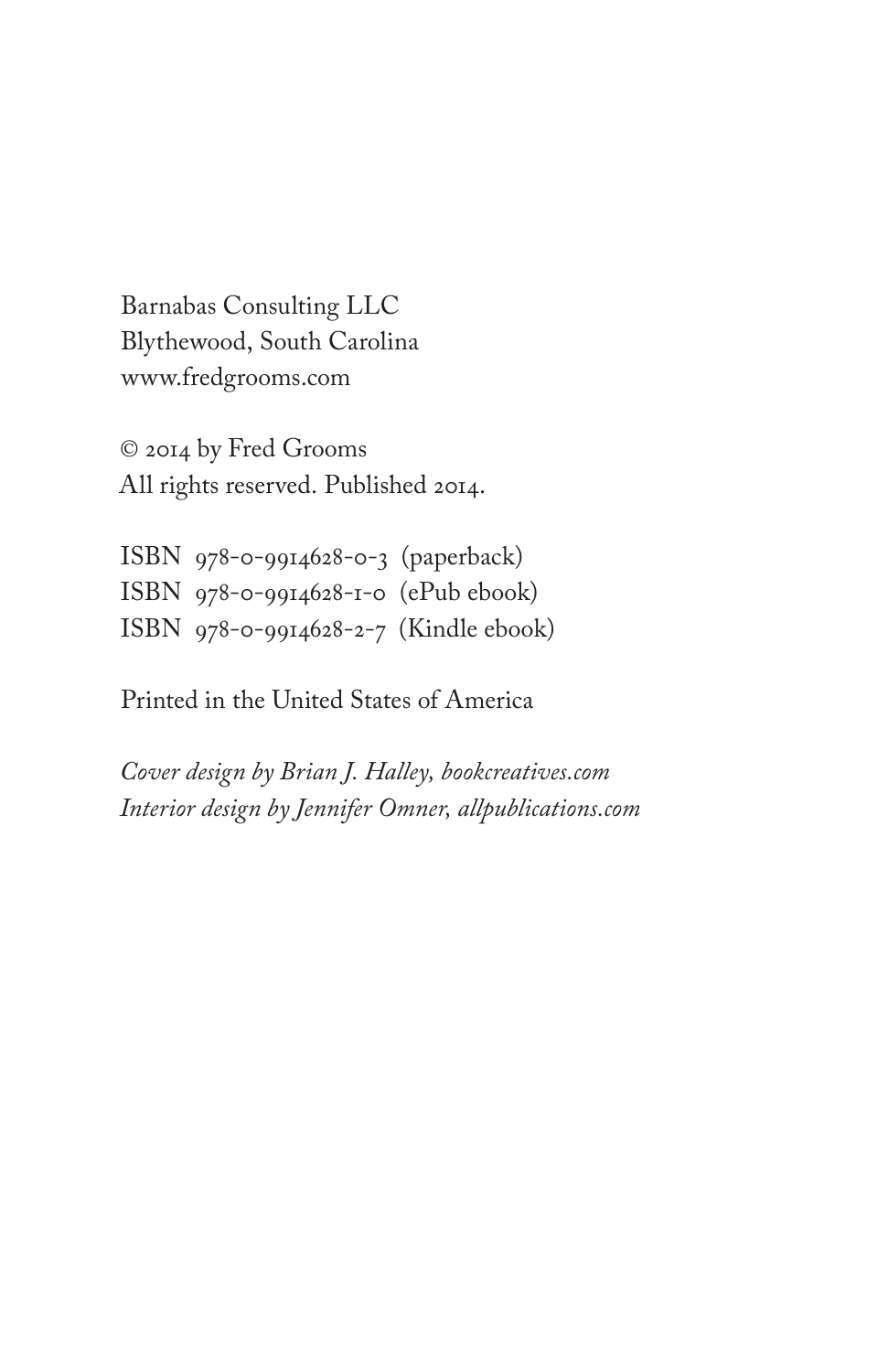For my mother.

She was always my biggest supporter, never letting me believe I was anything less than extraordinary. Her practical wisdom, humor and natural talent inspire me each day. Above all else, my mother taught me to give to others unconditionally and love with all my heart. I miss her so very much.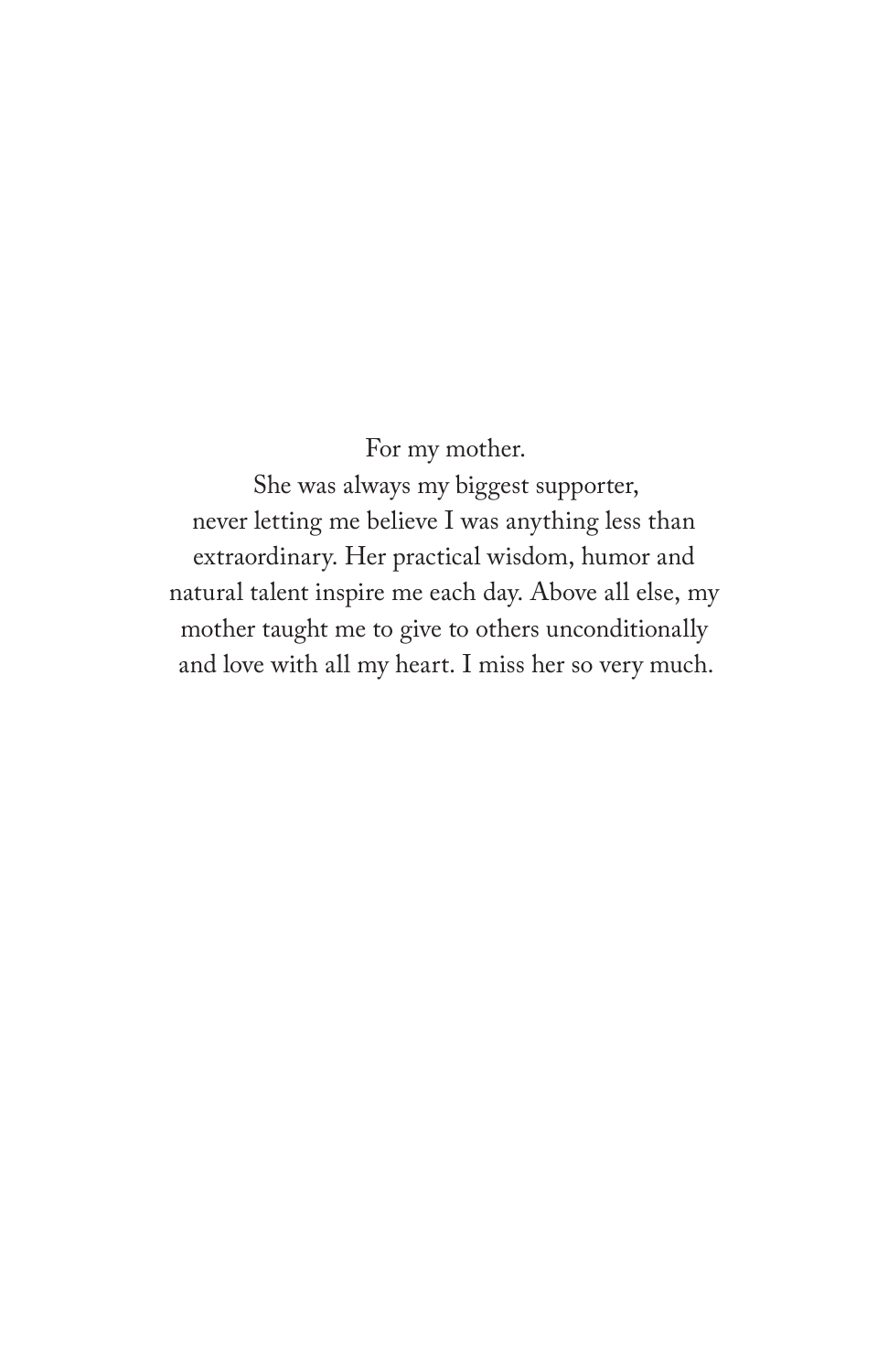*There is no investment you can make that will pay you as well as the investment you make in discovering more of who you were made to be.* ~ Fred Grooms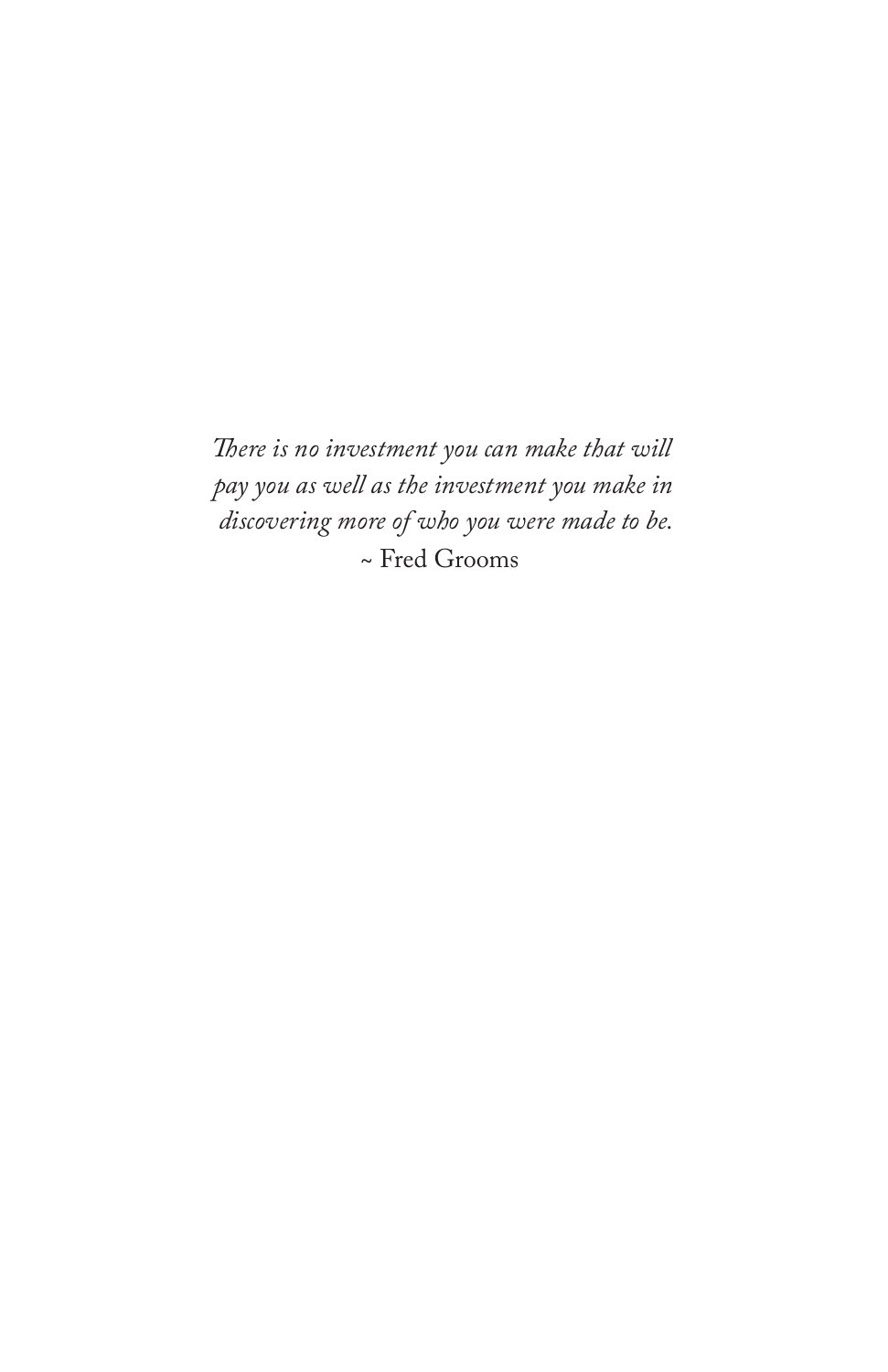## **Contents**

| Preface                                         | xi              |
|-------------------------------------------------|-----------------|
| Acknowledgments                                 | xiii            |
| Introduction                                    | I               |
| Chapter One                                     |                 |
| A Glimpse into Personal Strengths               | 7               |
| Chapter Two                                     |                 |
| You Are Talented                                | 2I              |
| Chapter Three                                   |                 |
| Discover and Uncover Your Talents               | 35              |
| Chapter Four                                    |                 |
| Investing in and Utilizing Your Talents         | 53              |
| <b>Chapter Five</b>                             |                 |
| Dealing with Your Weaknesses                    | 67              |
| Chapter Six                                     |                 |
| Who's in Charge of Bob? Learning to Take Charge | 85              |
| Closing Thoughts                                | 99              |
| Appendix: Strengths Assessments                 | <b>TOT</b>      |
| About the Author                                | IO <sub>5</sub> |
| A Personal Note                                 | IO7             |
| Program Examples                                | IO <sub>9</sub> |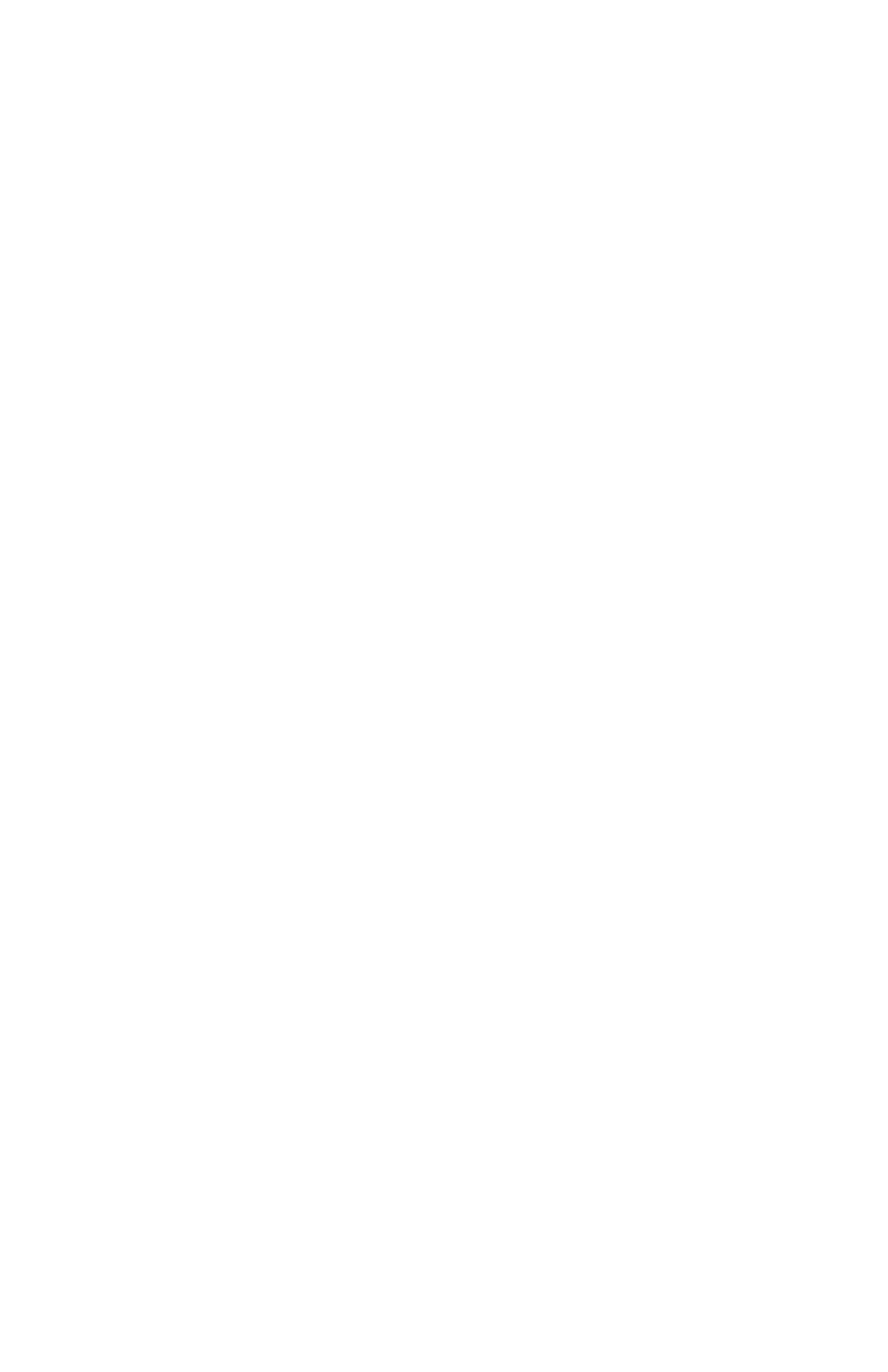## Preface

I would like to say thank you for selecting my book on iden-<br>tifying your unique talents. It is my hope that if you are a<br>student you will dedicate serious time to reflecting upon the tifying your unique talents. It is my hope that if you are a student you will dedicate serious time to reflecting upon the unique nature of your talents as you read. Your talents will lead you to your personal strengths, and these strengths are key to living an extraordinary life—personally and in your chosen career or careers.

If you have come across my book as an Educator or Parent, my hope is first that you share this information with the students in your life. Second, I hope you find this work to be a valuable resource. Students spend so much time focused on remediation, it leaves them feeling stressed, weak and unmotivated. It's my experience that when students have an opportunity to spend time focusing on identifying and employing their unique talents, they begin to thrive and reach new heights in personal success. They truly have the opportunity to live extraordinary lives.

> I can be easily contacted through my website www.fredgrooms.com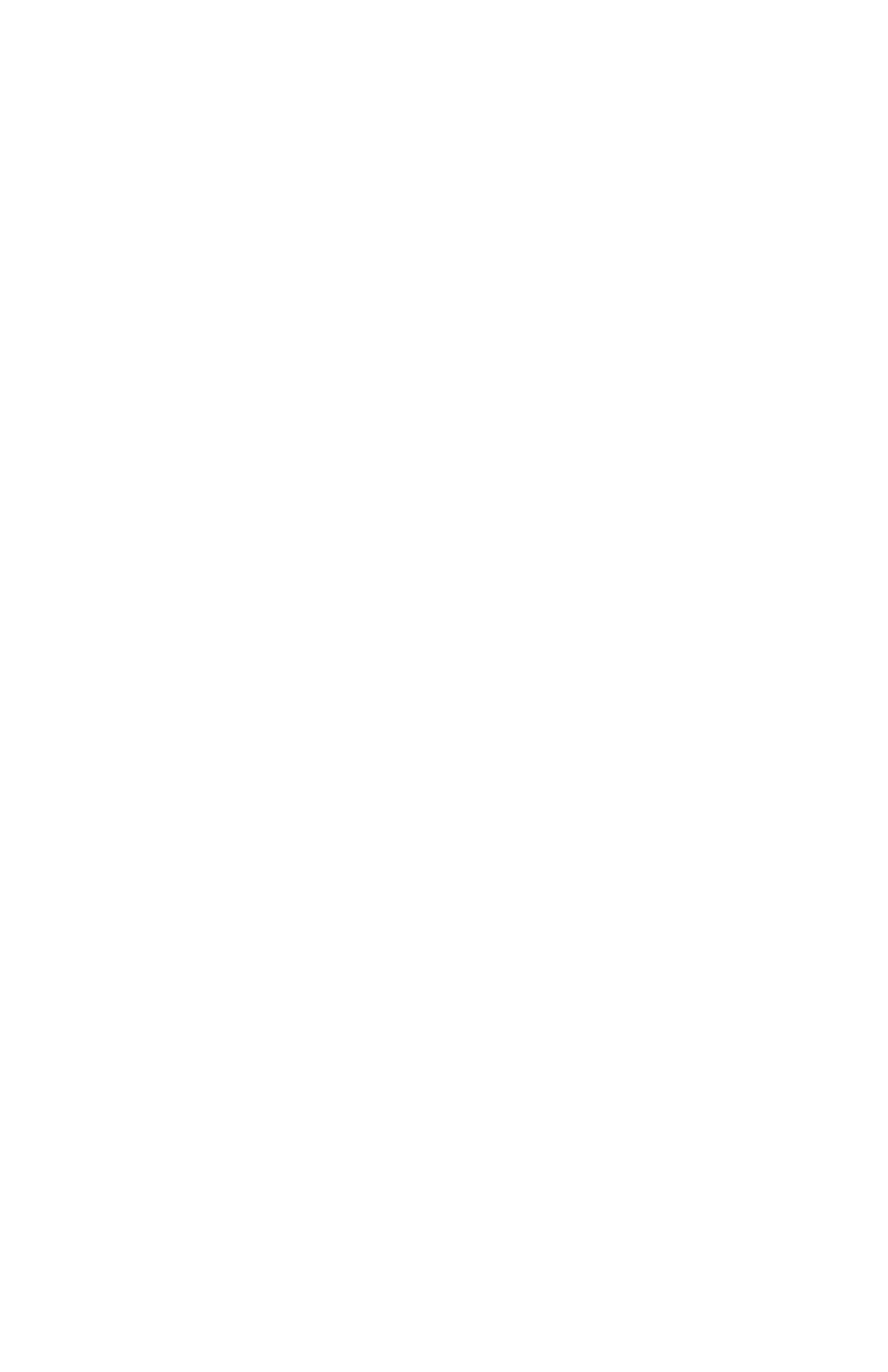# Acknowledgments

I would like to express my heartfelt appreciation to the people who have supported me on this journey. people who have supported me on this journey.

- Sarah, the love of my life, without whom success would have been a hard fought battle. Sarah has always inspired me and given me the courage to move towards extraordinary success. She has supported my "youth habit," which has required personal, family and financial sacrifice. Thank you for loving me for who I am.
- To my two children, Abby and Eric, for knowing the importance of my time away from home. They both motivate me to love unconditionally.
- Sean Riley, who had the painstaking responsibility of reading a dyslexic's first 25,000 word manuscript. Sean, without your sacrifice and encouragement this book would not have been completed.
- Bonnie Riley, for always taking my phone calls and letting it be mostly about me.
- To the youth at Northeast United Methodist Church, for being my test subjects. For allowing me to test all my theories, speeches and teaching material on you, and offering your advice. So many of my students are found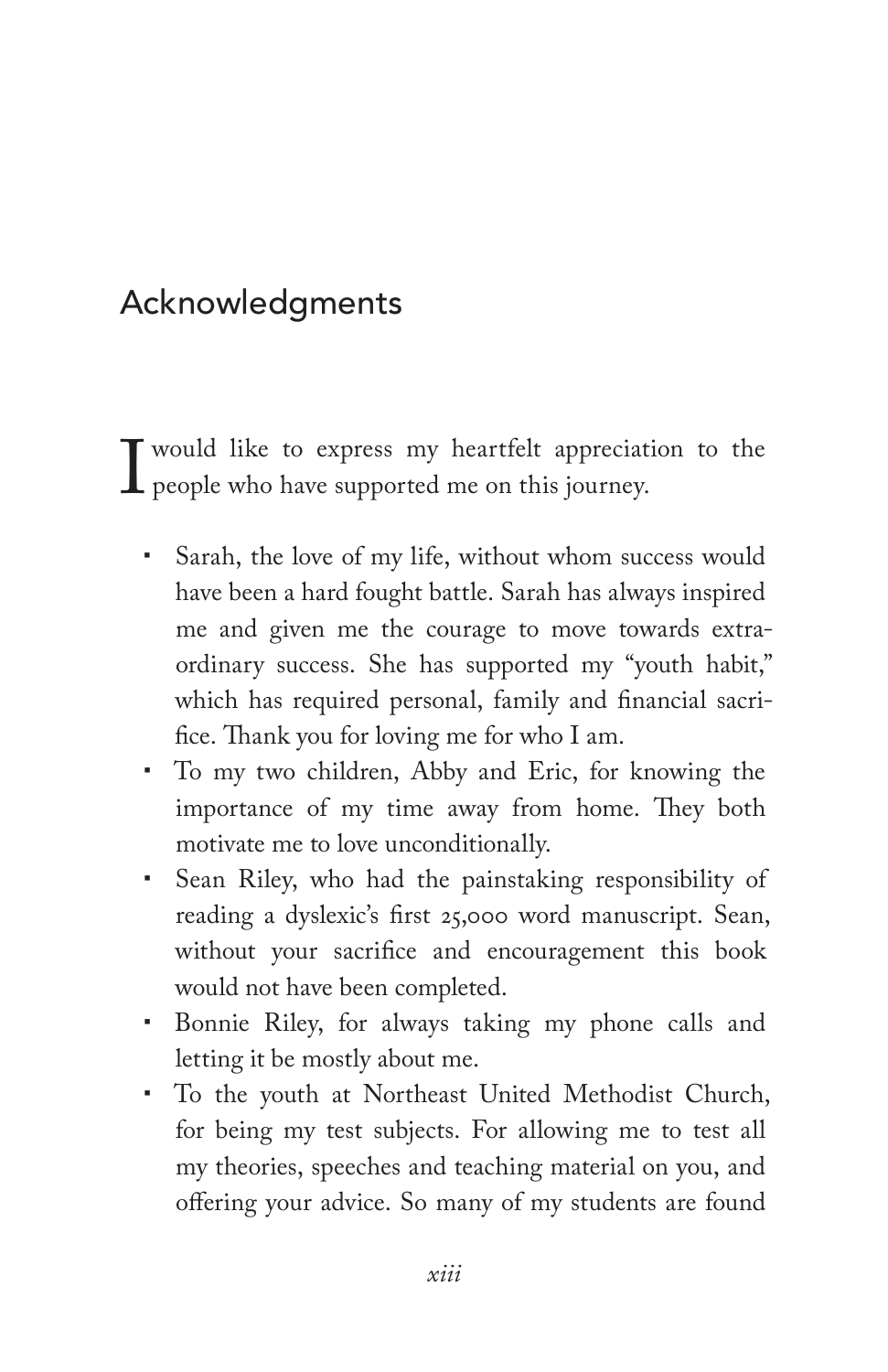within the pages of the book. May you all continue to move toward extraordinary success.

- Charlie Henry and Dr. David Day, my mentors. They both have inspired me to continue to chase my dreams. Thank you for all the hours listening, and for your encouragement.
- Jake Ballentine, for talking me out of quitting more than once.
- Lori Rising, from "Authorship for Experts." Her encouragement and coaching meant finishing this project. www.authorshipforexperts.com
- Cathy Reed, my deep line editor. As a dyslexic, it's always difficult to turn over your written work and allow someone else to correct all the mistakes you've made. Cathy was kind enough not to use red type in her corrections so I didn't feel like I was back in ninth grade English class. www.cathyreedediting.com
- Ken Maxon, for his work on the audio book. Ken's work was exceptionally fast and professional. www.ineedavoiceover.com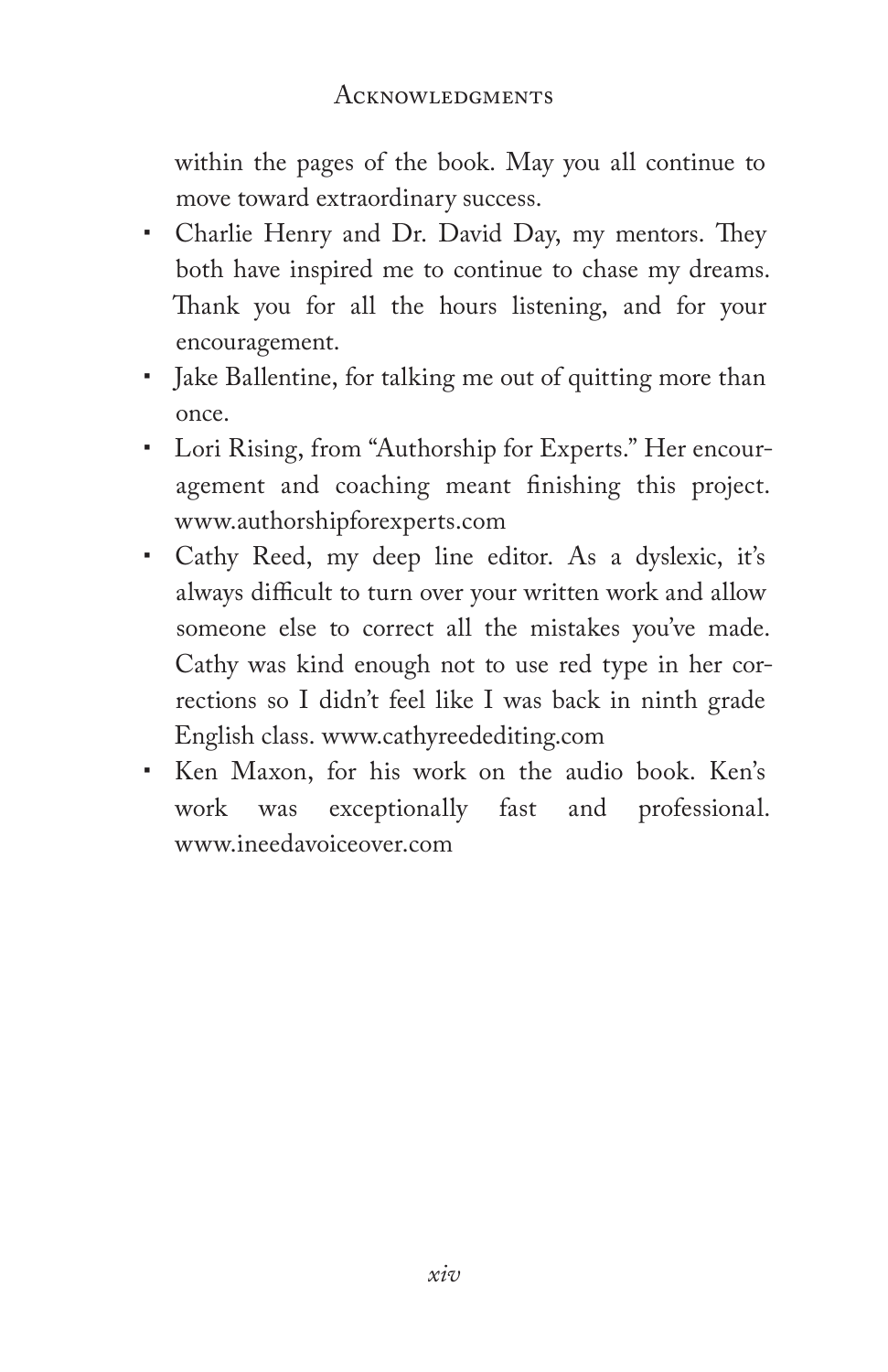## Introduction

*It had long since come to my attention that people of accomplishment rarely sat back and let things happen to them. They went out and happened to things.* ~ Leonardo da Vinci

 $\mathbf{I}$ f you plan on being successful, let alone extraordinarily successful, what you need to do is uncover your natural talents and build them into strengths. And just in case you might be wondering, you *are* talented; everyone is.

After twenty plus years of working with students from middle school to college, I haven't yet met a single student whose life pursuit was to be mediocre or average or wellrounded. Is this your goal? Are you seeking to be mediocre or average or well-rounded? No? Then perhaps, you're looking to become *more of who you already are*, and to master your life and your future.

Caution, however. The society you live in may be completely satisfied with you being mediocre, average or well-rounded. Why is that? Simply put, it is precisely where most people have found themselves. Therefore, they're most comfortable with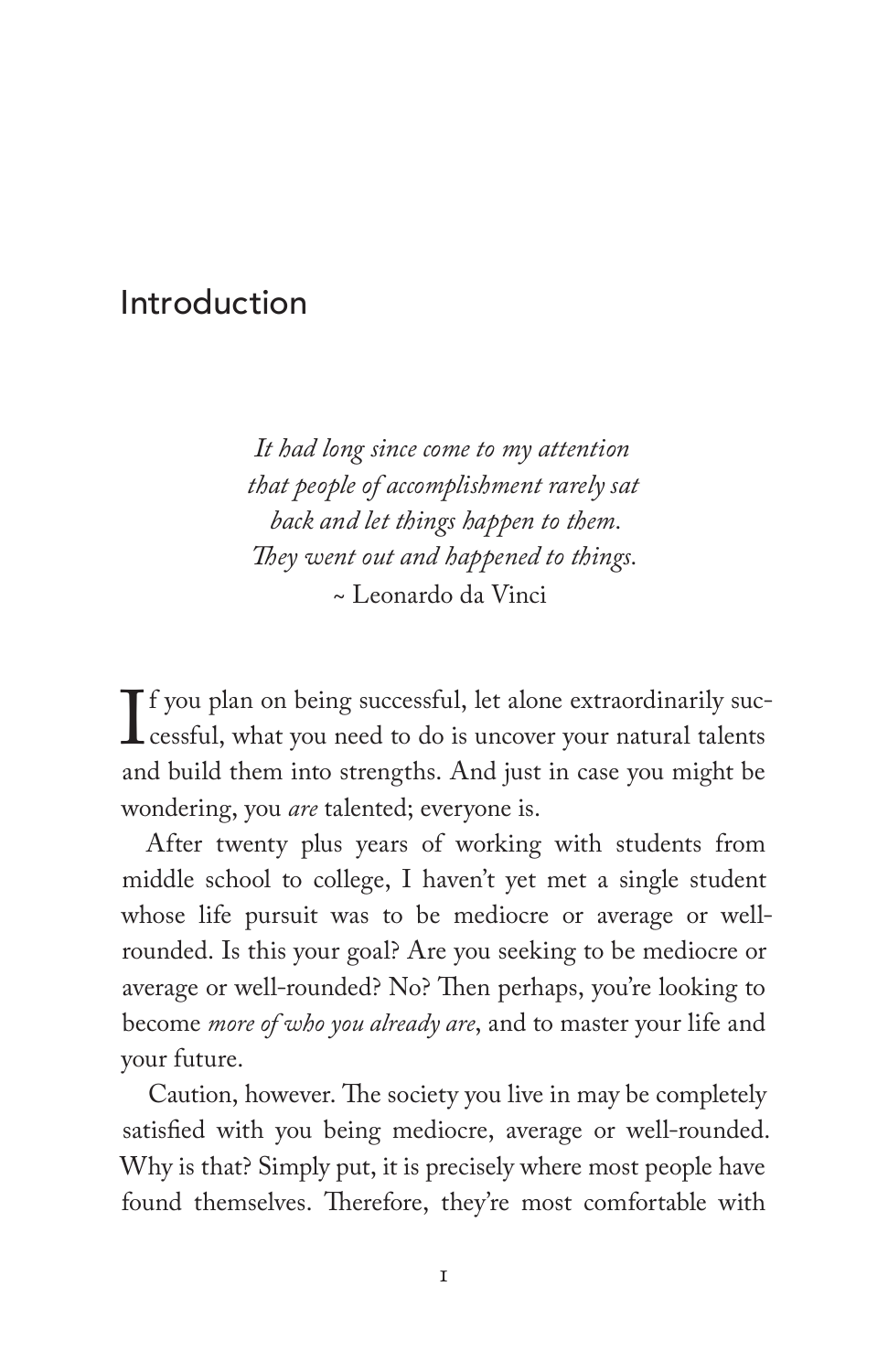you being just like them. For you to do otherwise, you would become a threat to their comfortably average life.

If you find this disturbing or frustrating . . . good! Keep reading, and you may find yourself becoming *more* irritated, even defiant. And you just may become motivated to take charge of yourself and your life.

Society is not only *comfortable* with you being average; it wants you to continue to focus most of your energy and time on fixing what it has determined is broken about you. It's what I call *The Weakness Trap*.

The Weakness Trap starts very early in life. Do you realize we have a scale or predetermined standard of some sort set up to track almost every growth, step, achievement, segment, and milestone in our life?

Consider this: it starts the moment you're born. The medical staff weighs you, measures you, and draws blood from you, all to get an understanding of how you "fit in with" or "measure up to" the standards. Any deviation from the norm and we immediately start to work on your weaknesses. This process of tracking how you fit in and measure up continues throughout almost every element of your life.

Once you enter the educational system, society's desire to track, label, and categorize you begins in earnest. We call it *standardized testing*. I'm sure you are already aware of the emphasis we place on the results. Our culture has an insatiable desire to know how well you're going to fit into our educational box. If you deviate from the standard, we have a whole host of labels at our disposal to categorize your weaknesses and start the process of remediation.

But don't think you're safe if your standardized test scores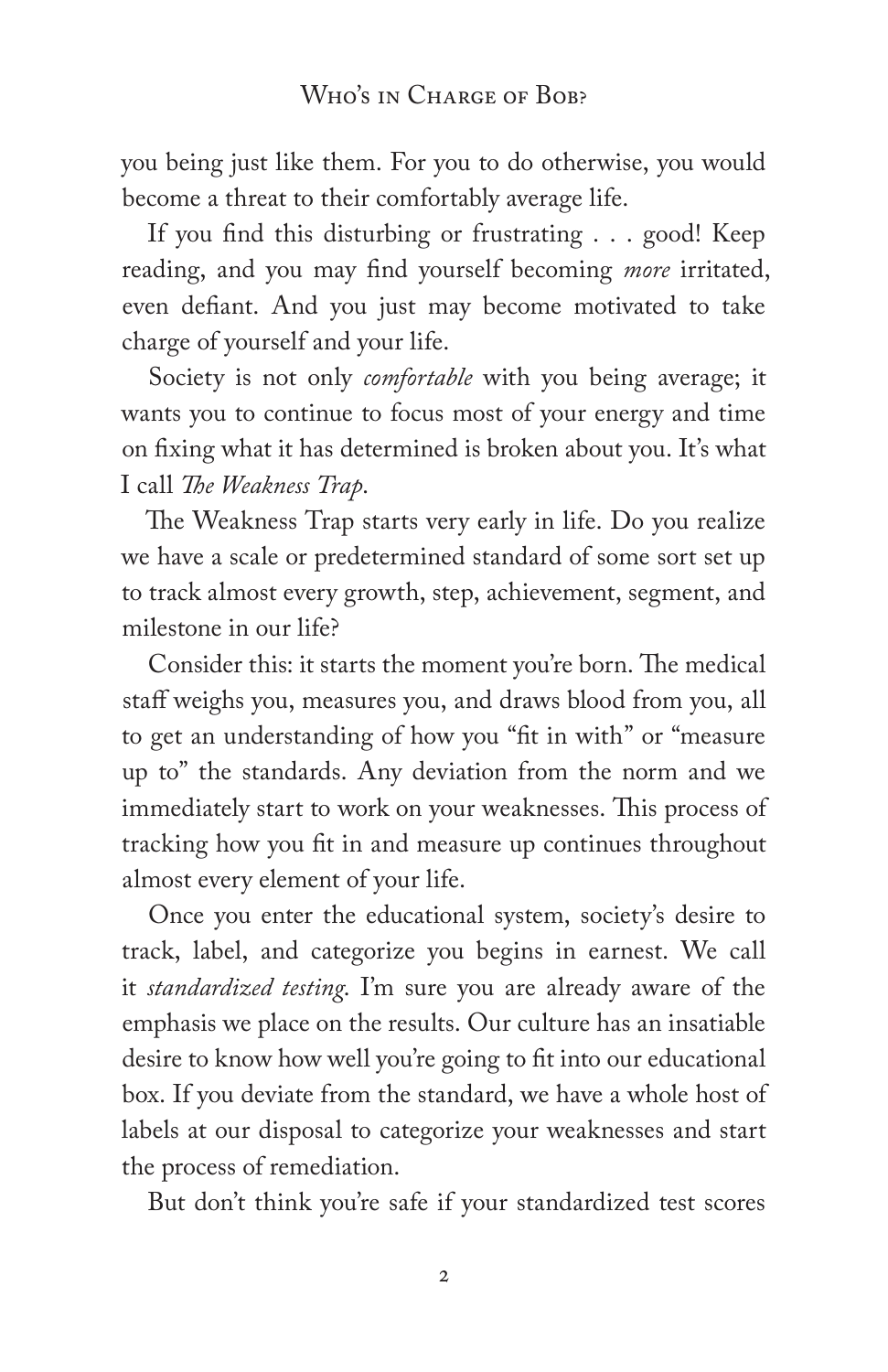#### Fred Grooms

tell us that you're above average or that you excel in a particular area—because if you do, we have labels for that too. We're going to categorize your excellence, place you in advanced educational tracks, and set an even higher standard for you to meet (a standard that may keep you continuously stressed out). These advanced tracks are often not related to any desire on your behalf, or to the talents that you personally would like to further develop. These "tracks" often follow you right into the university system, where you find yourself in honors college, studying a subject you're good at but may have little interest in. You also discover there are a lot of other students just as intelligent as you; and you realize for the first time that you might not be the smartest person in the room—and that stings.

Perhaps the worst case is when you fit somewhere in the middle; you're just average. "Average classes with average grades" is your norm. We get so comfortable with you being average, we forget to ask you to excel at anything, and you end up getting lost in the crowd. This is often referred to as "the marginalized middle."

You might assume that this is where I'm going to start bashing our public education system, but you would be wrong . . . mostly.

I wholeheartedly believe the majority of educators, including myself, are in education to make a difference in students' lives. Your teachers and professors have a passion for the educational process, for the art and science of teaching, and for helping students grow into highly capable adults; and for all of these reasons we want you to succeed.

Our educational system has introduced a number of new, compelling, and innovative "movements" that you may have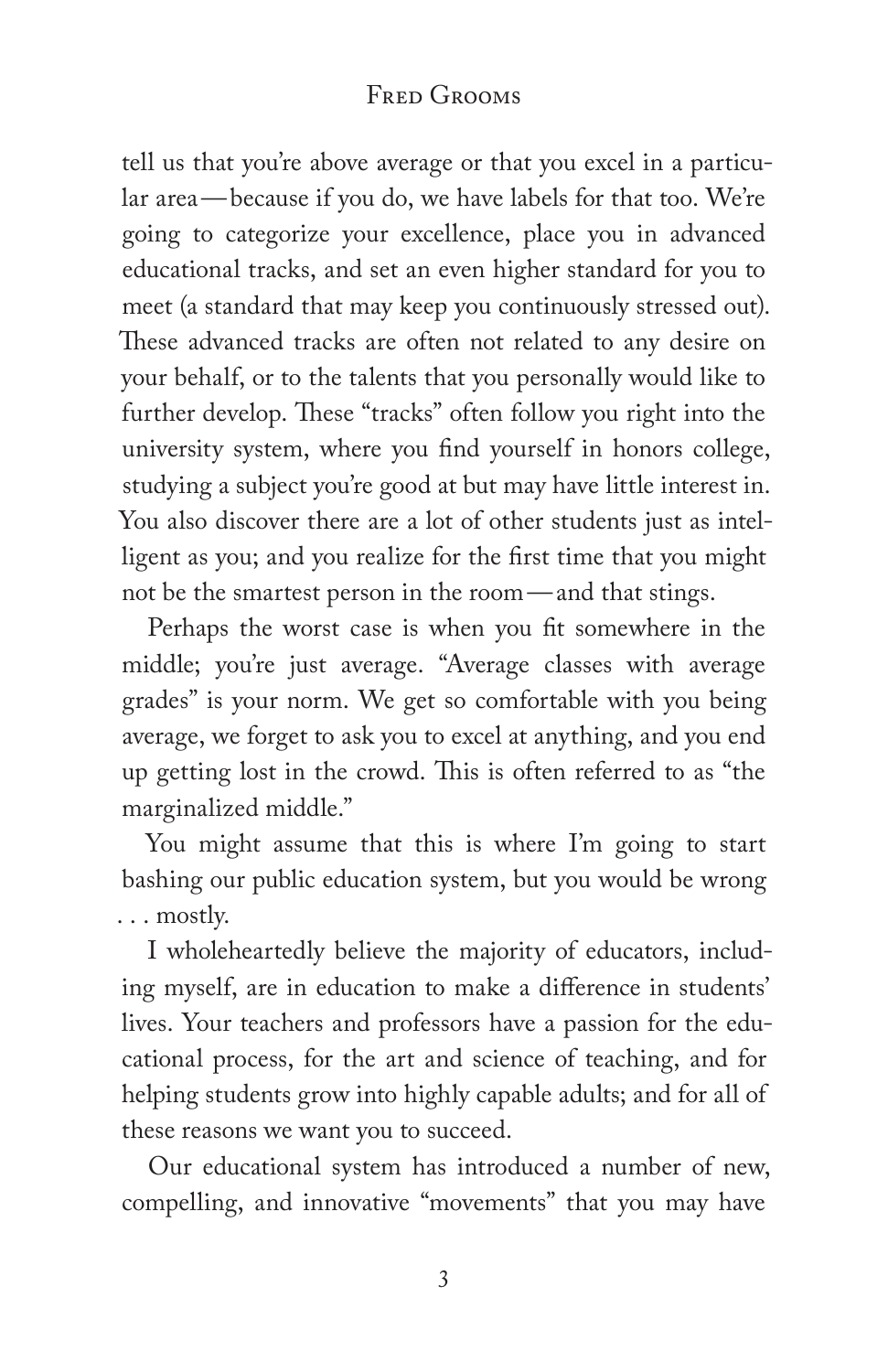#### WHO'S IN CHARGE OF BOB?

had the pleasure of participating in; movements such as self-directed learning, character education, career counseling, and college placement services. We're increasing the emphasis on Career and Technology Student Organizations (CTSO). We continue to increase the value of college internships and hands-on learning, and we have expanded your choice of college majors.

I also wholeheartedly believe that our education system is going to have to continue to make major changes in the way we go about teaching you to succeed. We have to change our mindset about the teaching process and the value we place on standardization. We have to understand that the job market has become increasingly global, and that what the world's economy is looking for from you is changing much more rapidly than our education system. It's been reported that, in just twenty years from now 40 to 50 percent of all available jobs currently don't exist. These jobs don't exist because they have yet to be created. That's mind-blowing when you think of the possibilities for your future employment.

Let me be clear: I don't think the primary problem lies with our professors or teachers. The problems we are facing are intrinsically built into the system and design of our schools; a system that was built decades ago and designed to produce well-rounded factory workers, and a system that has trouble accepting rapid change.

There are an amazing number of highly educated and dedicated administrators, professors, and lawmakers working on the best practices for the future of students' education. Changes to any organization as large as the public education system always take time; but these are intelligent and innova-

4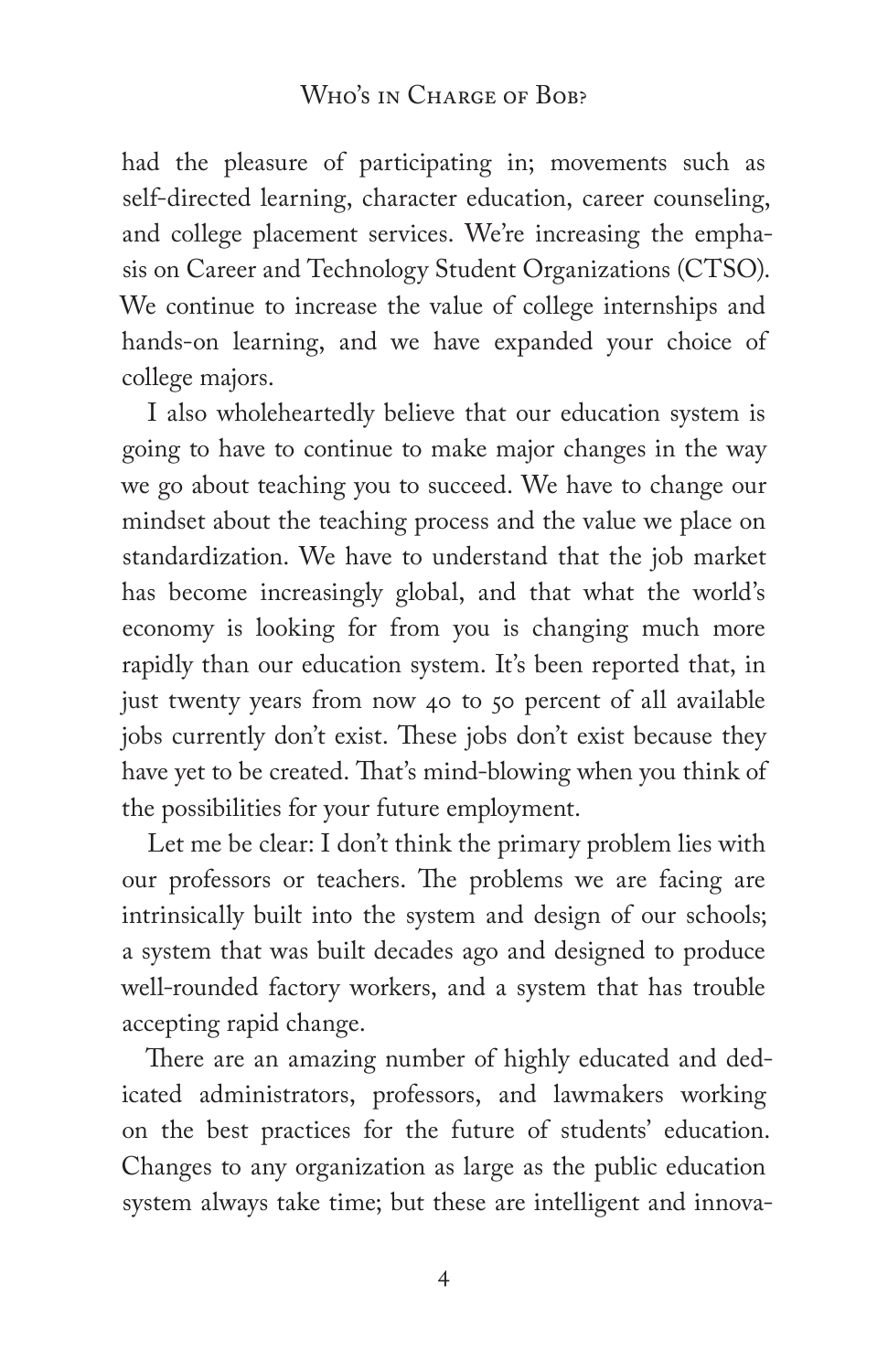tive people and they will find a way to change and advance our system.

The question is: will any of these changes be in time to make a difference to anyone reading this book? I'm sorry to admit that I'm less optimistic that there will be widespread changes in time to have a positive effect for *you*.

However, that doesn't mean there are no answers to how you can be more prepared for your next step. Whether it is getting a job, continuing your education, starting your own business, or leaving the education system to pursue selfdirected education, there are important steps you can take to set yourself on the path of what I call *extraordinary success*.

The primary focus of this book is *to help you take one big step along the path to extraordinary success*. It's my desire and my passion to help you become more of who you already are—**by helping you to understand your unique personal talents and build them into strengths.**

I'm on a campaign to help students, parents, educators and administrators *to shift the focus from the remediation of your weaknesses to the development of your individual strengths*. My motivation to write this book comes from my desire to share with you what I have learned about surviving academic challenges and achieving career success by focusing on my strengths and learning to manage my weaknesses.

As you read, you will discover specific ways to develop your personal strengths by identifying your talents. The end goal is for you to continue to pursue mastery in the areas of your greatest talents.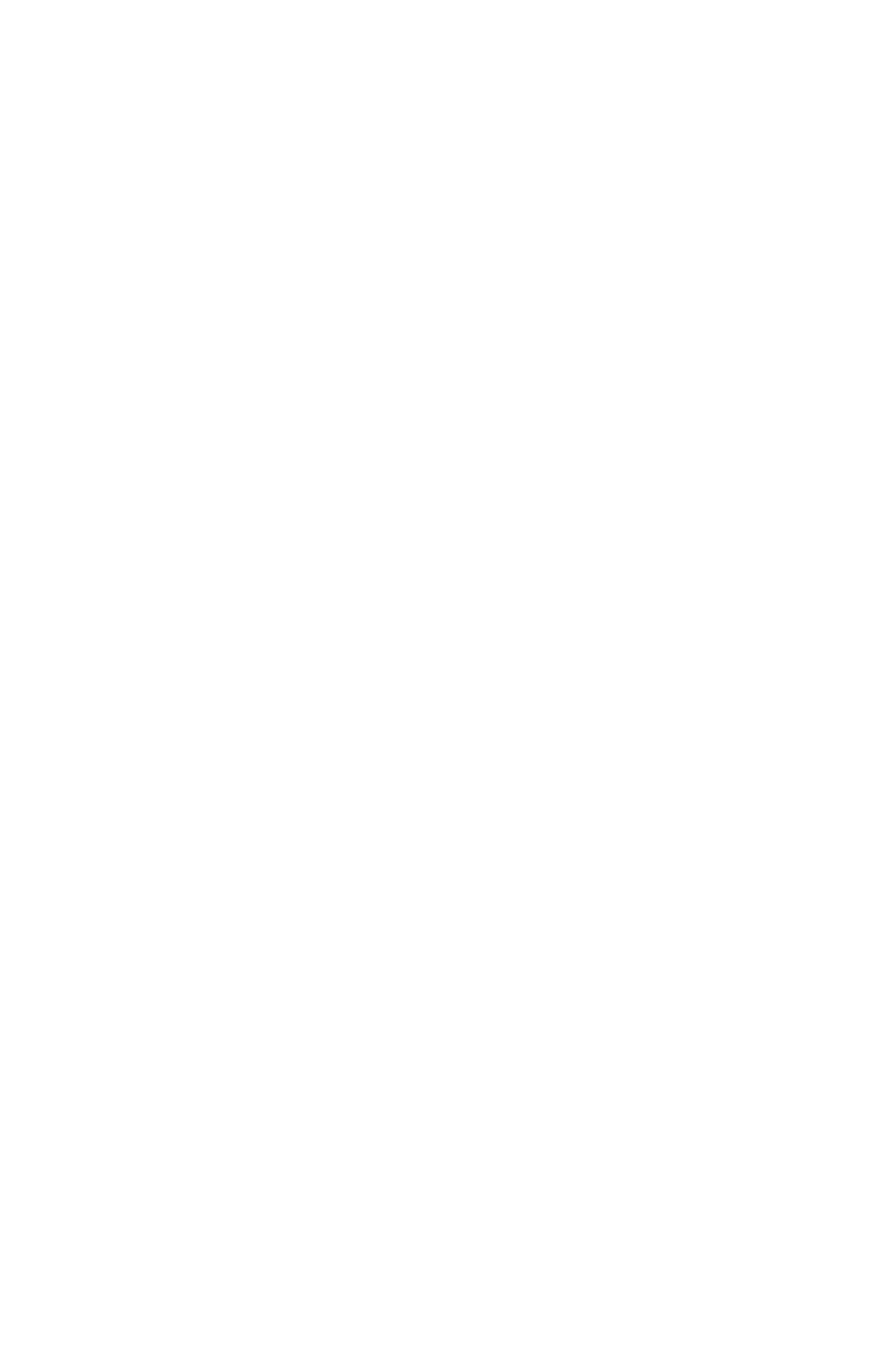Chapter One

# A Glimpse into Personal Strengths

One afternoon I arrived at my office and found one of my<br>students sitting outside waiting for me. She didn't look<br>hanny students sitting outside waiting for me. She didn't look happy.

"Emily, how can I help you?"

Emily looked up at me with tears in her eyes and said, "I just can't do it anymore."

"What can't you do anymore?"

"Stay in school."

"Well, why not?"

"I'm f\*\*\*ing sick of always being wrong. I suck at math and science, and don't even get me started about the bitch of an English teacher I have. She hates me and everything I do. No matter how good it is, she always finds something to complain about."

"Emily, you have to stay in school and graduate."

"No I don't. I'm seventeen and I can drop out."

"What about your folks? What do they have to say?"

"My Dad will kill me, but my Mom is okay with it as long as I get my GED."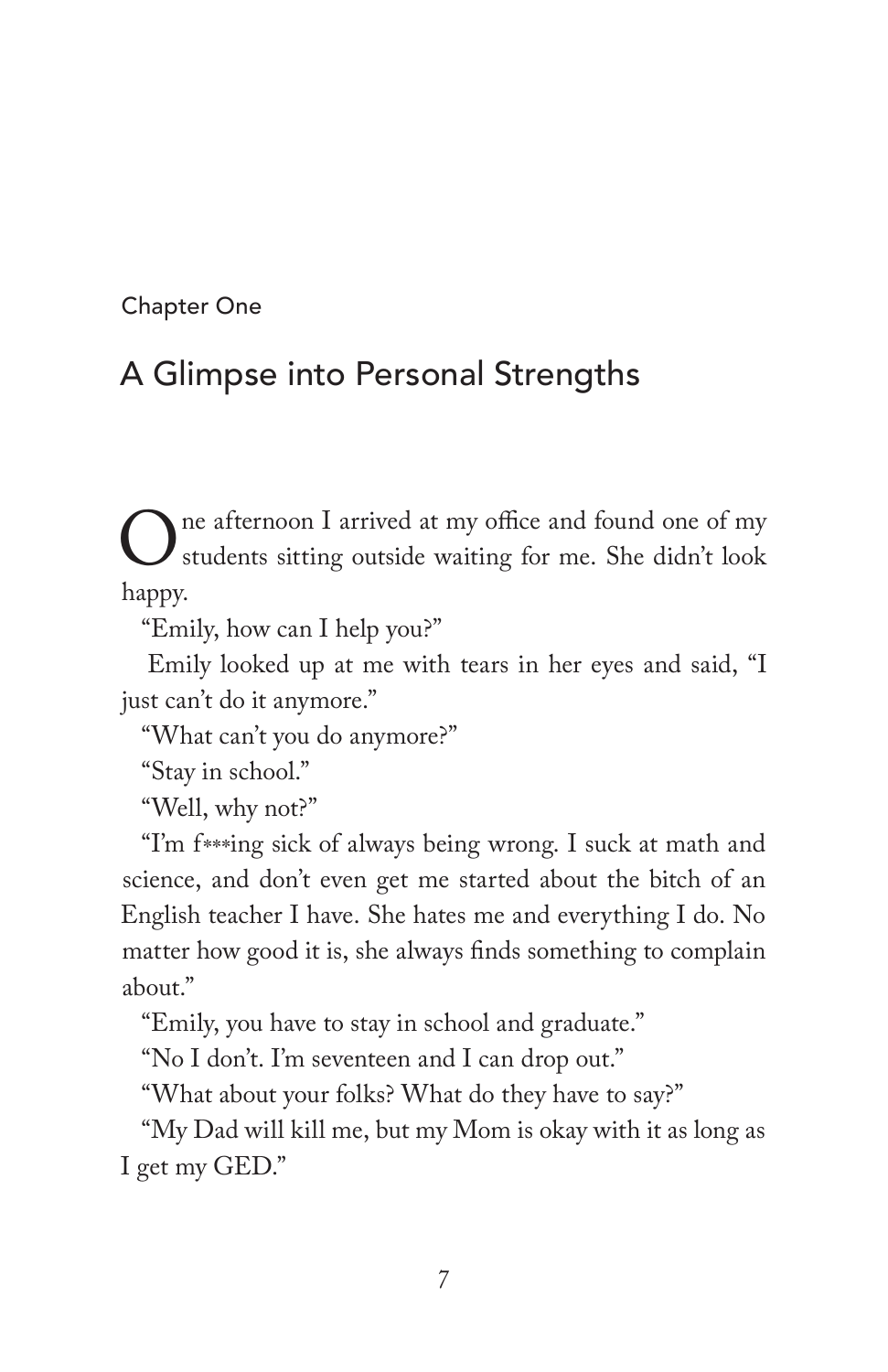"Emily, it's hard to get your GED if your Dad kills you." She laughed just enough to break the tension. "What caused this meltdown?"

"I failed a chemistry test today."

"That's not the end of the world."

"That's not it. I can retake the test and pass it, I think. It's just that I'm sick of not being good at anything. Did you know that I haven't gotten an A in a single class? I had to retake algebra, and the summer school class I took wasn't because I was trying to get ahead. I take meds for ADD, but all they do is make me feel like crap. Did you know that my parents are paying for tutors?"

Her questions were rhetorical. She *knew* I was aware of everything she was talking about.

"I'm so tired of always doing stuff I'm not any good at. I hate that all my friends get A's and don't even have to work at it. I work my butt off and only get C's most of the time. I suck at everything!"

I have to admit that her last comment made me laugh; it reminded me of the many times I had said the very same thing at her age.

"Emily, you don't suck at everything; you're good at stuff."

"Name one thing I'm good at."

An unfortunate truth about the current education system is that we are more concerned about fixing your weaknesses than we are about helping you discover your natural talents. I call it the weakness trap; but professional educators call it the deficit-based remediation approach and corporations call it employee evaluations or coaching up.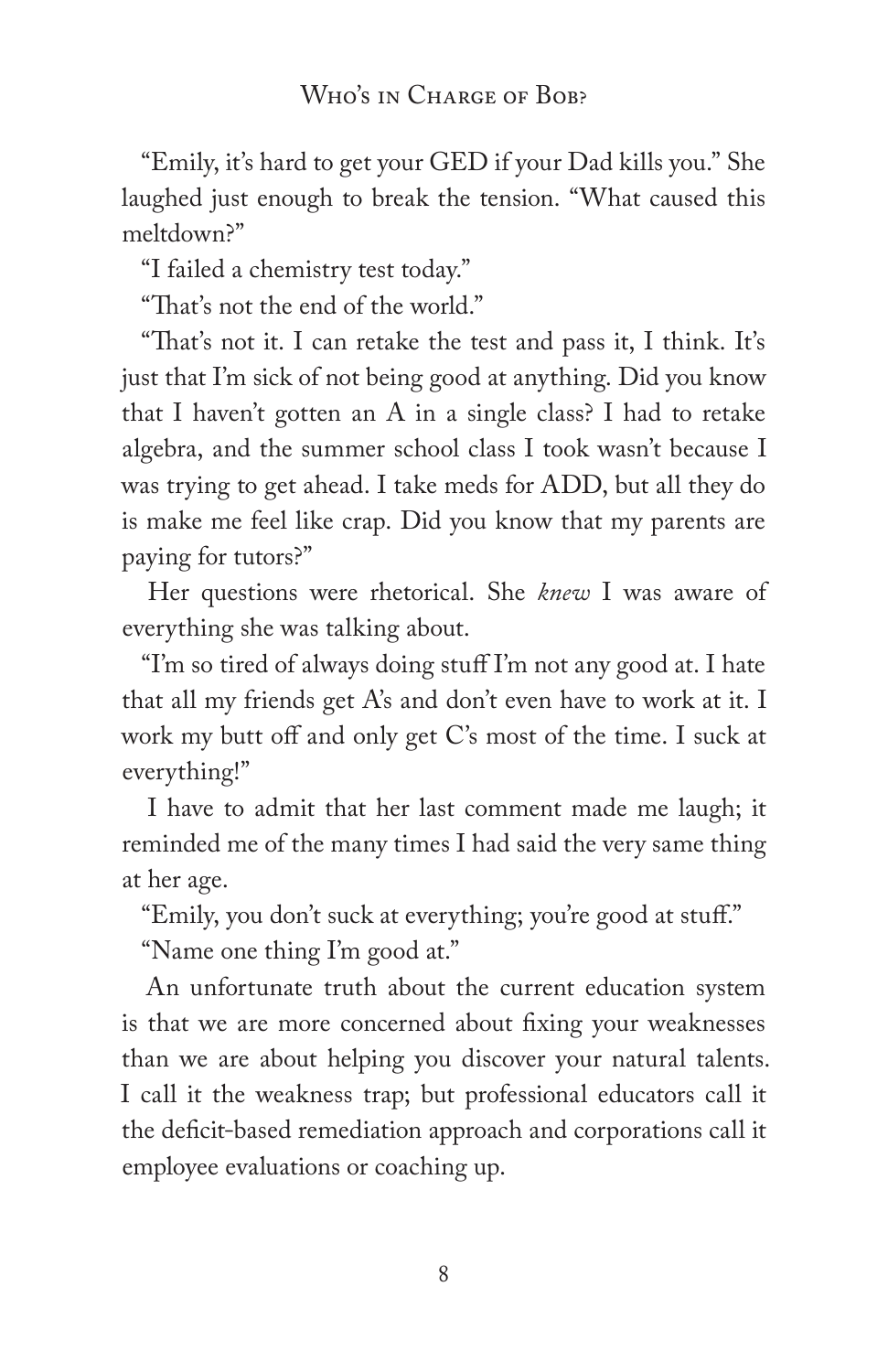#### FRED GROOMS

No matter the name, it all boils down to you spending most of your energy on fixing what we believe is broken about you. We're stuck on a weakness-based philosophy for success rather than a strengths-based philosophy for success.

The weakness trap is our unhealthy and unproductive obsession with focusing on fixing your weaknesses. We want you to work harder and harder at what you're not good at so you can move from being bad at something to being . . . not bad at something. How does this make sense? Is that how you want to spend your time and effort? Is that how you want to spend your life?

How great would it be if we started helping students like Emily identify what their talents are, and how to develop those talents into their own unique personal strengths? The purpose would be to help them develop an understanding of their core natural strengths and help them create a vision of what they would like to achieve with their talents.

"Emily, how many friends do you have?"

"What do you mean?"

"Would you say you have just one or two friends?"

"No, I have a lot of people I would call my friends."

"Do you ever have trouble deciding who you're going to hang out with?"

"Sometimes."

"Do you think this is a problem for most people? Who are all your friends coming to for relationship advice?"

"Me, I guess."

"Does this make you unique among your friends?"

"I guess.  $\ldots$ "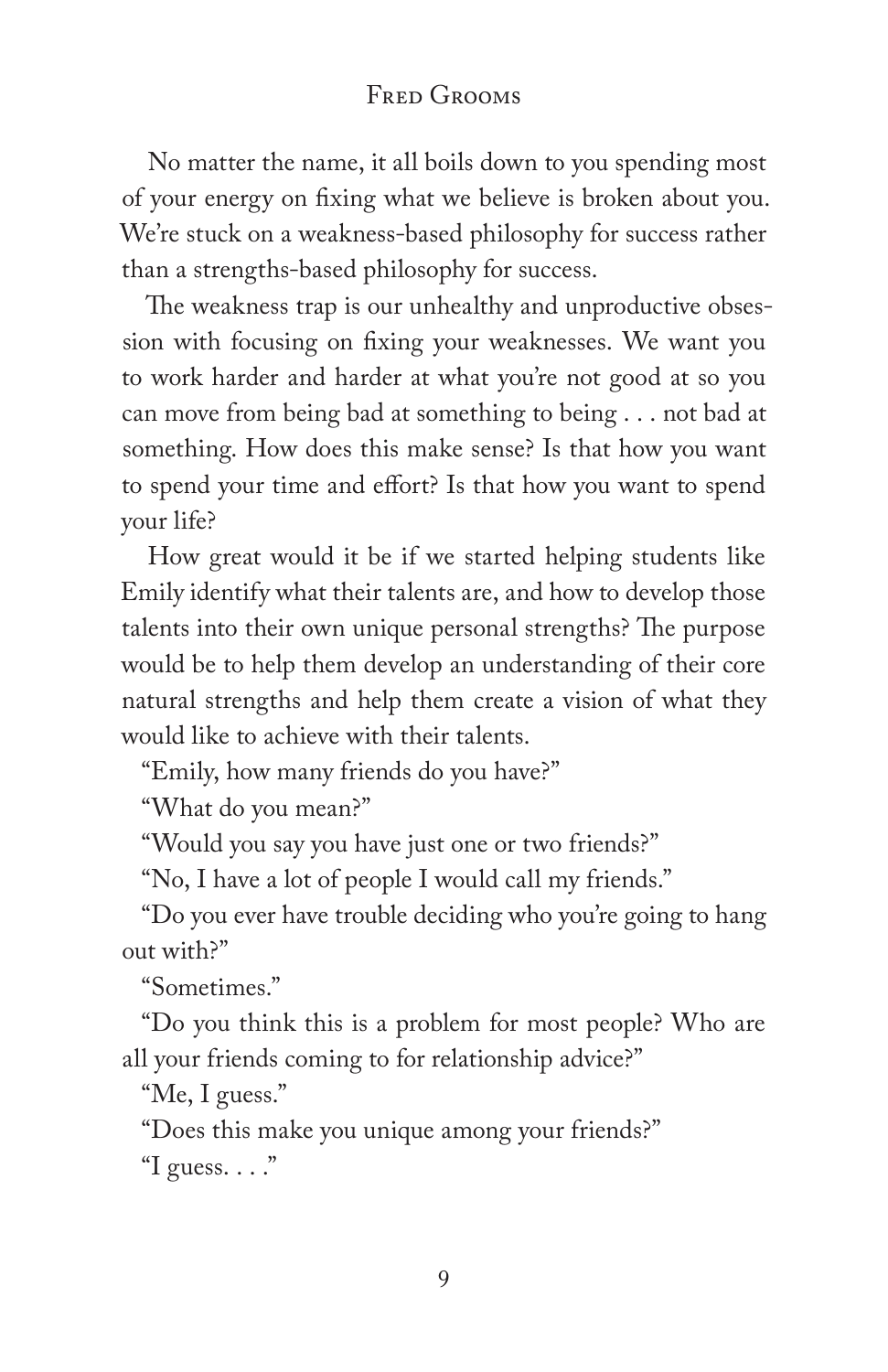"Please, you know it does. You're good at being a friend, and people can trust you with their troubles, and they look to you for help. Emily, this is a talent most people don't have."

"Really?"

"Yes."

Emily didn't say anything and I continued. "You said you're not any good at math or science, right?"

"Yah, so?"

All the time that I had known Emily, she had enjoyed taking pictures. She had a digital camera but she chose to use film, specifically black and white film.

"Okay, would you say you're good at taking pictures?" "I guess."

"How much math and science goes into taking your pictures?" "A bit, I guess."

"Come on Emily. I know enough about photography to be dangerous. To take really good pictures you have to calculate f-stop and ISO to get the correct depth of field. You have to understand how to use a light meter and set the camera for the effects you want. How many chemicals do you have to use in the darkroom? What is the precise measurement and time needed to achieve the desired results?"

"What's your point?"

"Holy crap, Emily. All this camera stuff you're doing takes both math and science, and you say you're not good at math or science?"

"I didn't really think of it that way."

"Maybe you are good at stuff after all."

\* \* \*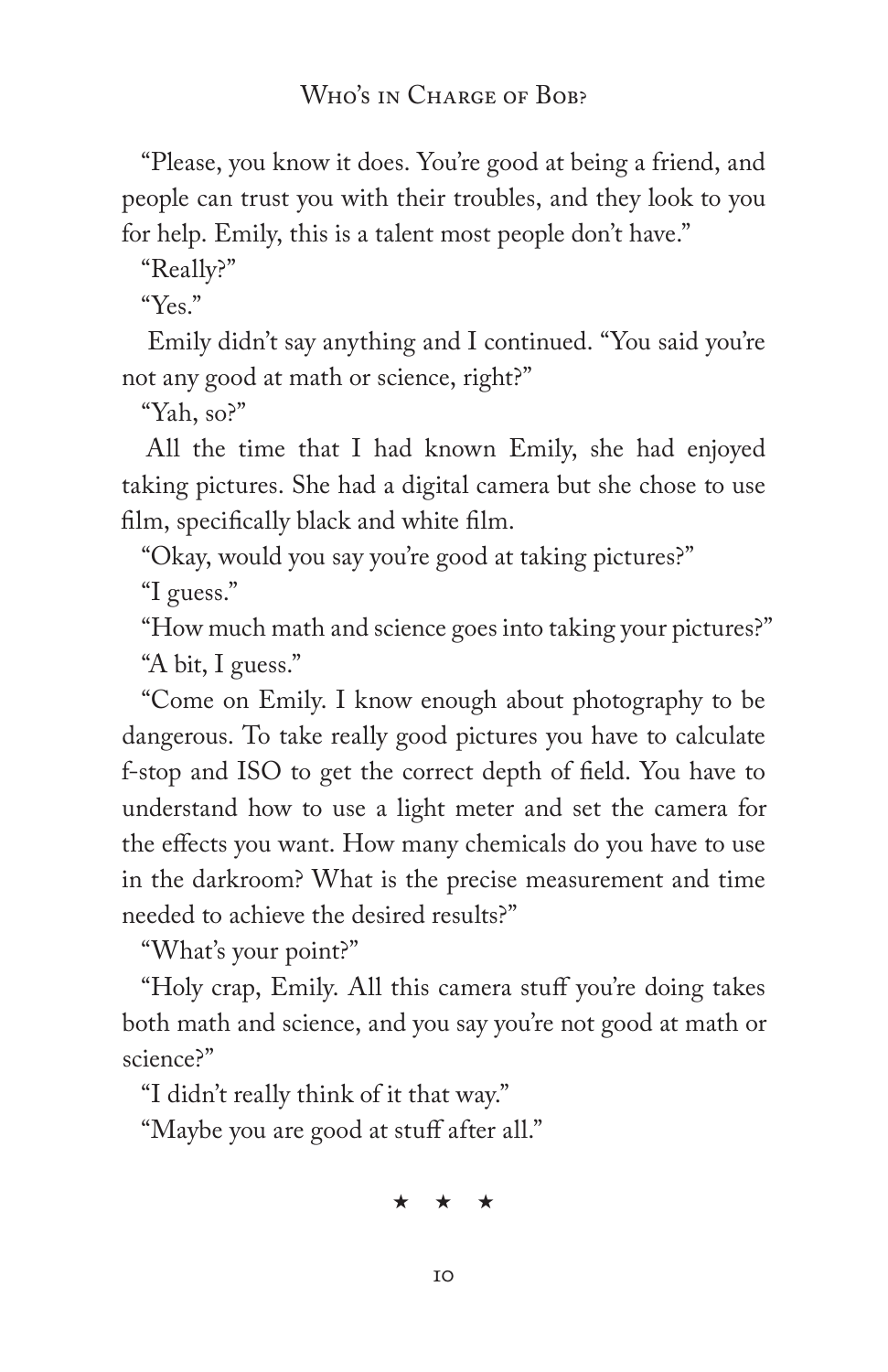#### FRED GROOMS

So why should we learn what our talents and strengths are?<br>First, our talents and strengths are *ours forever*. No one can<br>*give* them to us not can they take them way. No one taught First, our talents and strengths are *ours forever*. No one can *give* them to us nor can they take them away. No one taught Emily how to be a great friend; and no one taught her to have the ability to view life through the lens of a camera.

When we can identify our talents and strengths, we increase our confidence and optimism and hope; and we increase our overall academic performance. One major side effect of that is that people who identify their strengths report that they are happier. Who doesn't want to be happier?

Strengths are a great equalizer. They are not correlated to your age, race, or economic background. What do I mean by that? I mean that everyone has the ability to identify their talents and develop them into strengths. If your family is poor, you still have innate talents. If you're a minority, you still have innate talents. No matter what your age, you have the ability to develop your unique strengths; developing your strengths is a lifelong pursuit.

I was in my early twenties before I understood that I was, in fact, talented. Some years later, I began to use those talents more wisely and I started developing definite strengths. Unfortunately, it took several more years before I had the insight and education to name and claim my talents as true lifelong strengths.

Research tells us there are a host of benefits to being able to identify and employ your personal strengths. Within the formal educational context, research confirms that strengthsbased curriculums, developed on an individual basis, are associated with increased academic motivation in secondary education and college.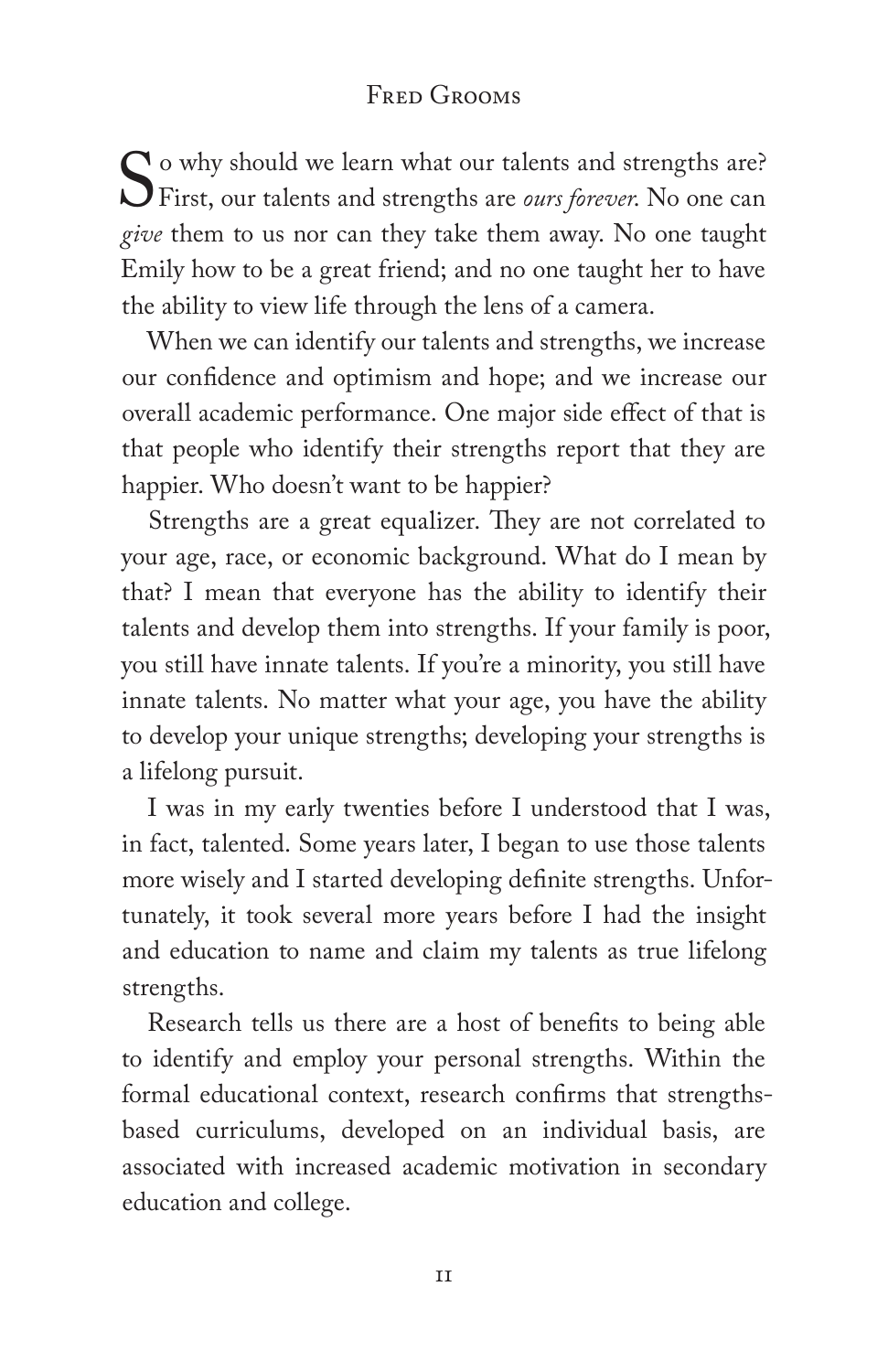Let's look at that in more detail . . . Researchers Bower and Lopez (2010) present evidence that the students who are most skilled at capitalizing on their strengths within educational settings are better at building on past successes and also at mobilizing social support. Similarly, a study of corporate managers revealed that when managers emphasized performance *strengths*, performance increased by 36.4%; when managers emphasized performance *weaknesses*, performance *decreased* by 26.8%. That's a huge difference! Research continues to provide us proof that working within your strengths increases your happiness, health, and overall wellbeing *(The Journal of Positive Psychology, 6: 2, 106-118)*.

We also know from research done by the Gallup Organization\* that students who reported that their school or university assisted them in identifying their *personal strengths* were 84 percent more likely to be engaged in school. Student engagement increases overall academic performance and achievement scores, reduces disciplinary problems, and increases both retention rates and graduation rates. I know that I want to be involved in anything that will help increase graduation rates.

Are you following me? All this simply means that when you can specifically list what you're good at, everything gets easier. You're happier, and you do better in school, home and work. You actually change your mindset regarding what you can accomplish, and this leads to the potential for greater success in life.

*\*Gallup is a company that specializes in information gathering. They developed the Premier Strengths Assessment that is explained later in the book.*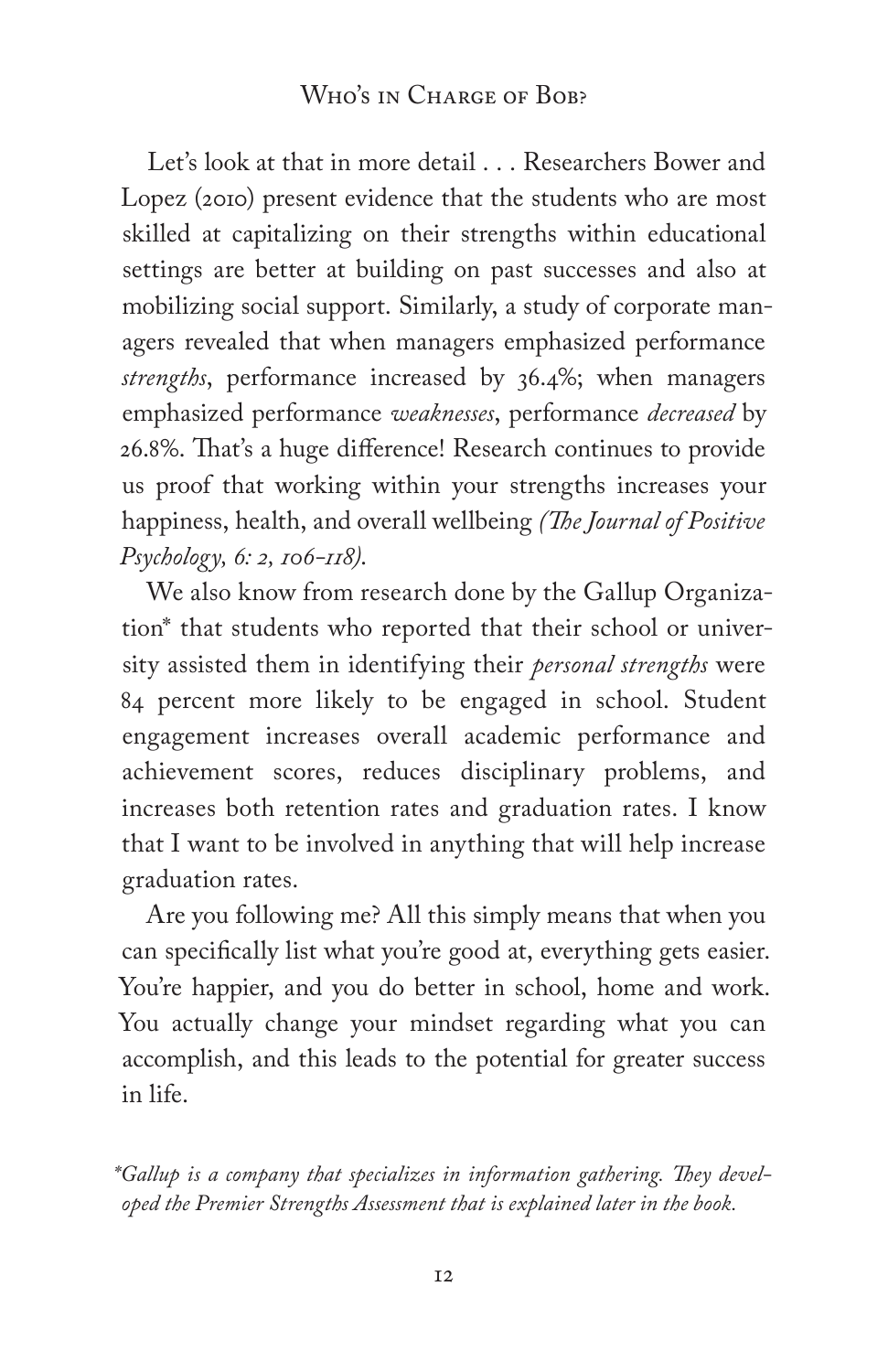#### FRED GROOMS

As a student, I'm sure you will be interested to know that understanding your talents and strengths also increases your potential for future employment. Knowing your strengths allows you to articulate to a potential employer the ways in which you specifically and immediately can be a productive member of the team.

A great example of this is Ben. Ben graduated from high school at the top of his class. He had zero desire to go to college even though he had several offers that would have allowed him to go for free. Imagine how well this went over with his parents! A free ride to college and he was going to pass! Holy crap, are you kidding me!

Ben is a good-looking young man, athletic, and quiet. He was never excited about school, but he learned early what it took to please his teachers and parents. Basically, Ben was very good at playing the game of school. He followed the rules, listened to what was expected, and then delivered—and school was easy for him.

What Ben *really* liked to do was work on cars; working on cars was challenging. He was fascinated by the idea of taking something someone else had built and making it better, louder, and faster. So he went to trade school and learned all there was to know about auto repair and design. He graduated and spent two years working at a local car dealership, but his ultimate goal was to work on a NASCAR racing car.

Then Ben got an interview for an apprenticeship. Over the years, Ben and I had spent some time discussing his strengths; he knew that he was talented and that he had the ability to improve on others' work and anticipate what would need to be done in the future. Ben had also spent a lot of time invest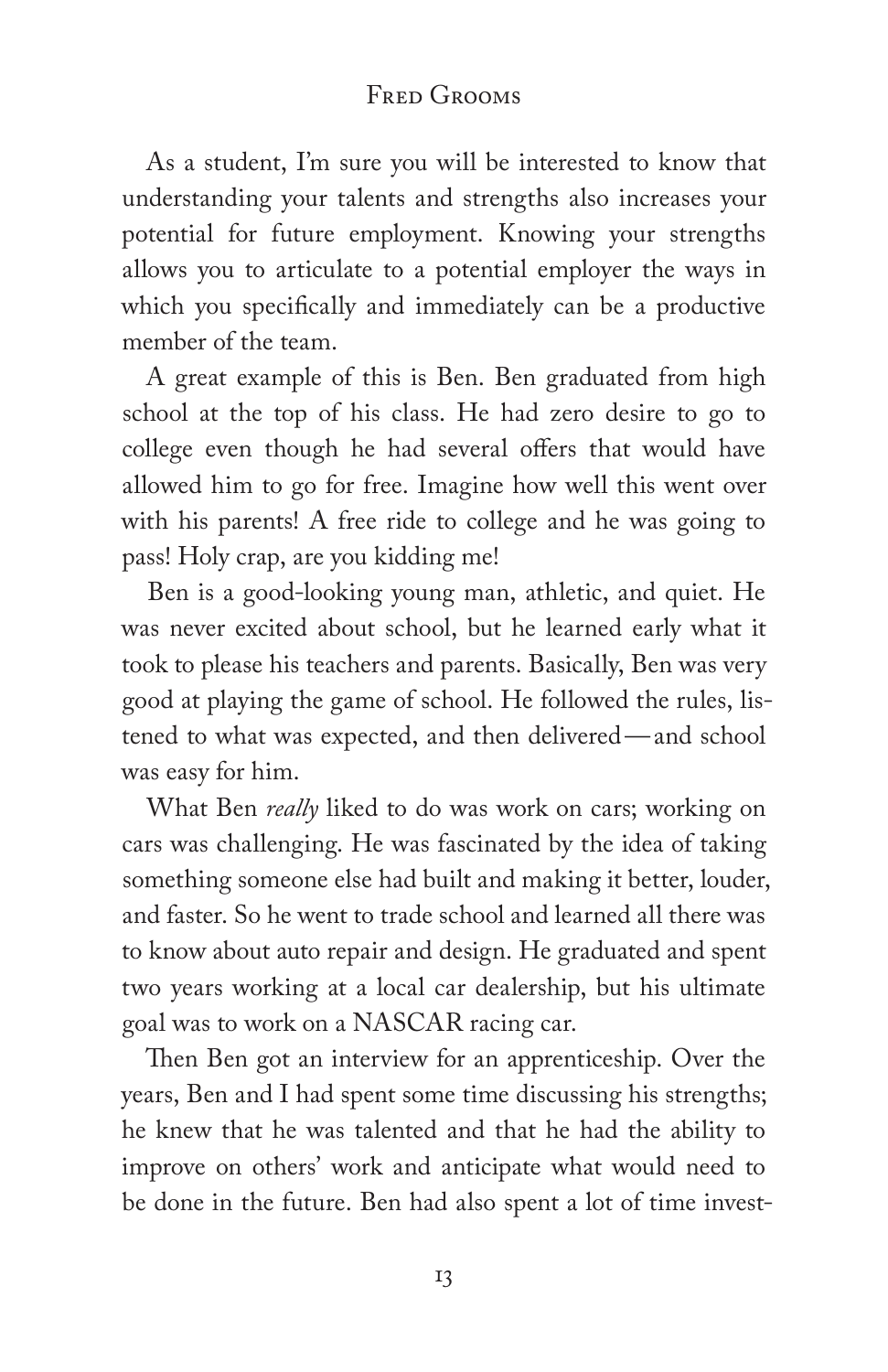ing in his strengths, and he was ready for the interview. Most importantly, he was ready for the key question:

"So Ben, you have all the same basic skills as everyone else. What are you really good at?"

This was not a question about his automotive skills; it was a question about his personal talents. What was it that was going to make him a valuable member of the team? What was it that made him unique?

Ben's answer: "I have the unique ability to see beyond the present and look at what the future holds as it pertains to development. Improving and modifying something that is already good and making it great is difficult, but I can make that happen. I'm very cautious; I want to make sure things are right the first time. I'm also very loyal."

The interviewer was impressed, and Ben got the job.

You would think, with mounting evidence like this, that we would all be jumping aboard the strengths-based train. Unfortunately, shifting our mindset from a weakness-based philosophy to a strengths-based philosophy takes time, education, and effort.

Here is a good example of how students— perhaps students like you— are trapped focusing on their weaknesses. I use this illustration when I'm teaching student and teacher seminars on developing strengths. So please follow along and do the exercise, just as if you were experiencing this course in person. Wow, that sounds very teacher-like; but just play along and have some fun with this. . . .

Take just 30 seconds and write down at least five things that you're not good at or that you have to work really hard at to be successful . . . in other words, your weaknesses. Come up with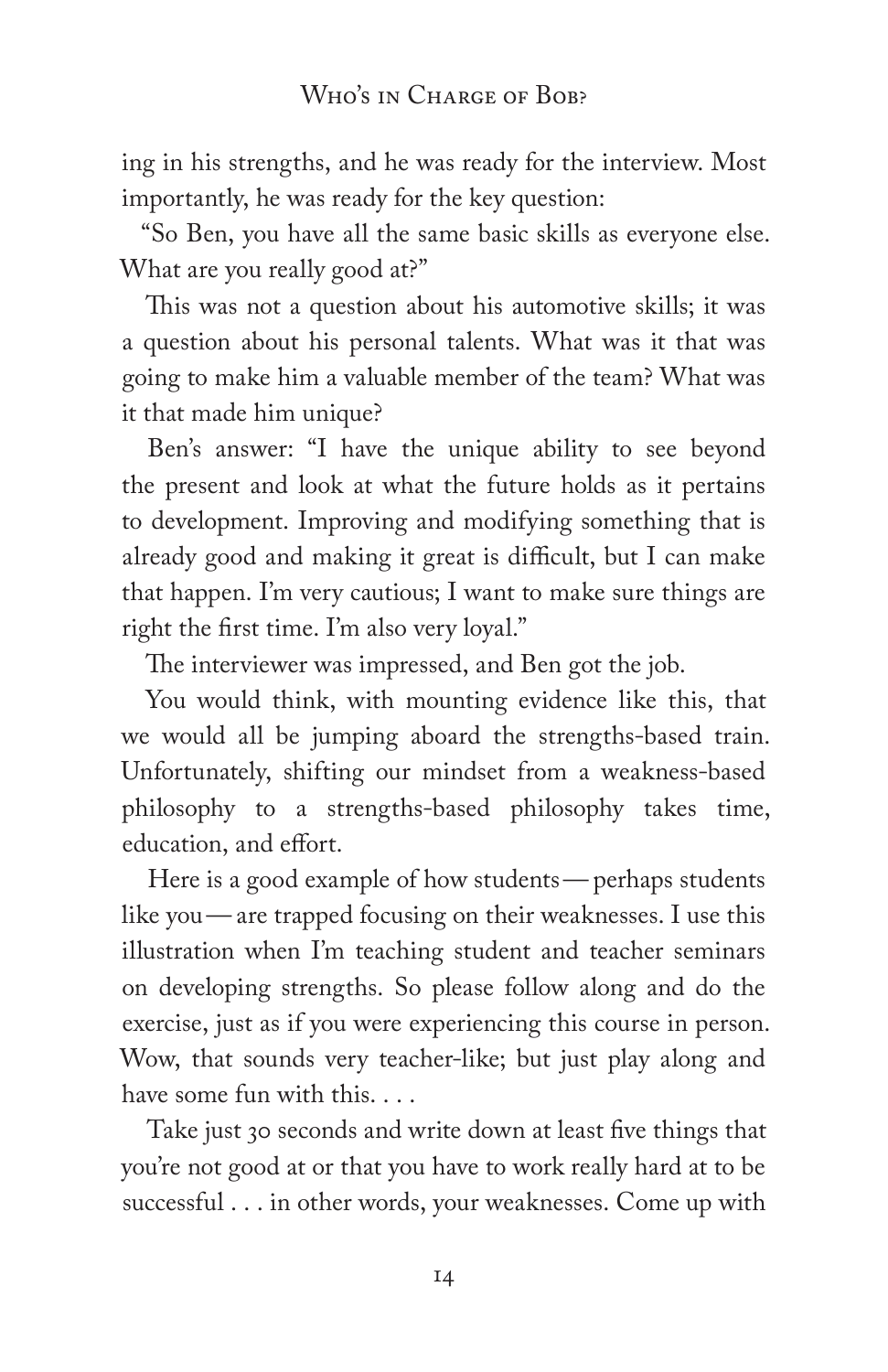#### FRED GROOMS

at least five things that you, or someone else, would describe as things you're not good at. Examples might be that you're not good at math, you're shy, you hate to lose, you get mad easily, you talk too much, or you read too slowly.

Ready, set, go . . . what are your weaknesses?

Next, take a full minute to write down the things that you're good at. What are your talents? What do you do without any effort or what do others say you're good at? List at least five. Examples might be that you're good at science, you make friends quickly, you're very organized, or you love to write stories.

Ready, set, go . . . what are your talents?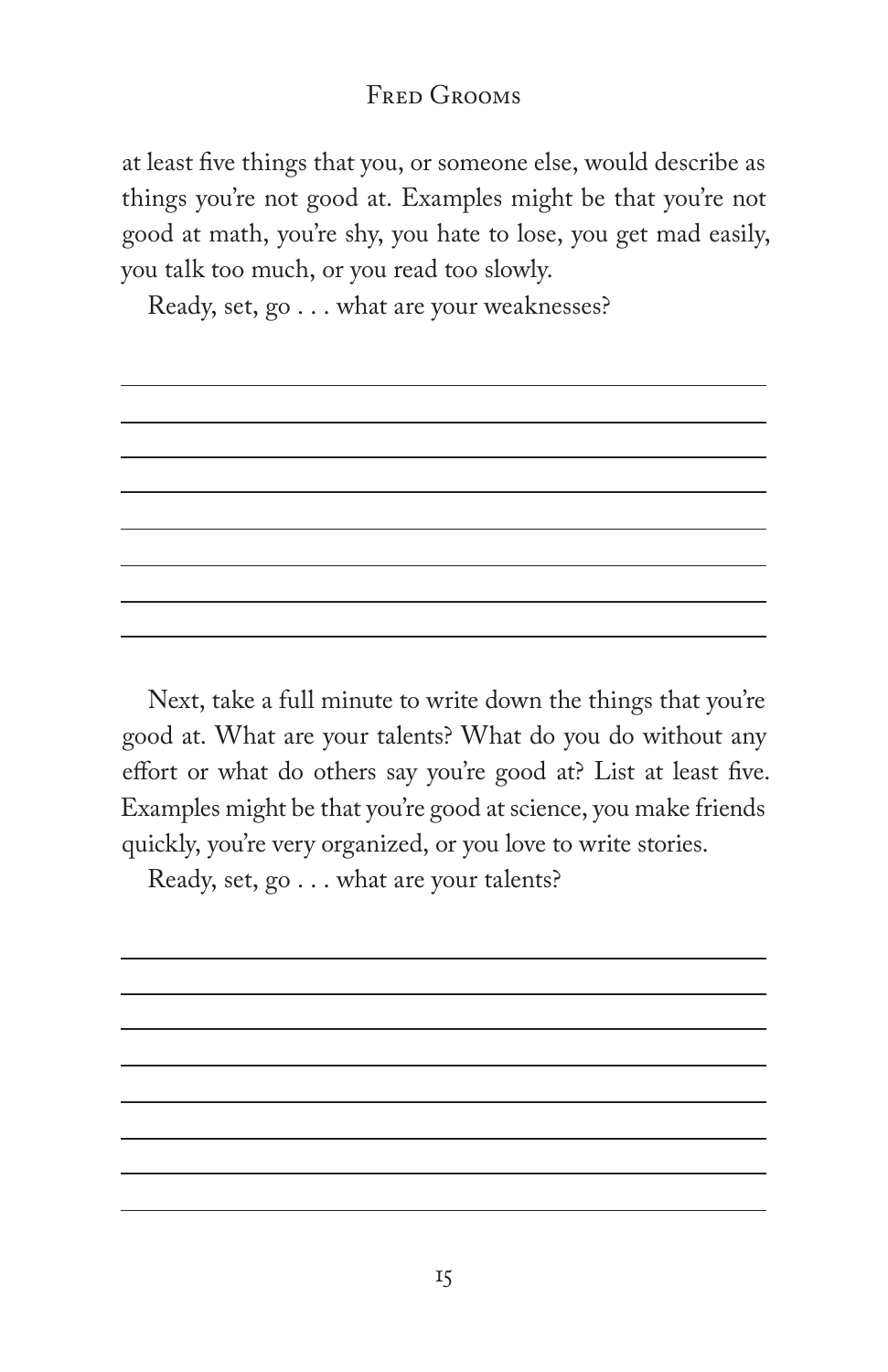Okay. Did you do the exercises? If you did and you're like most people, listing five things you're not good at was easy. Most people come up with a list of *eight* things in just 30 seconds.

And how many things did you come up with that you're good at? You had a full minute to answer the question. But in my experience, most people come up with only *three* specific things they are good at.

Why is that?

We all know exactly what we we're not good at. It's the stuff that we want to hide or the reason we don't want to stand out in the crowd. We spend a lot of time focusing on what we aren't good at. I'm willing to bet that every day you think about what you suck at. It's always right there in front of you. Others are always pointing out your weaknesses or asking you to fix them, and you're probably not even consciously aware of that. I'm also willing to bet you spend almost no time thinking about what you're good at. This is the problem; we're all so used to working on our weaknesses.

I believe that each of us has to do something about not being trapped in our weaknesses. It's essential that we take charge of our life and learn to leverage our natural talents into strengths. Everyone has an abundance of natural talents, and everyone can develop their talents into strengths that contribute to their lives and the lives of others.

Believe it or not, this is actually *new* thinking, or at least it's gaining new *emphasis*. There is currently a great deal of science and study being done regarding talents and strengths. Let me explain. . . .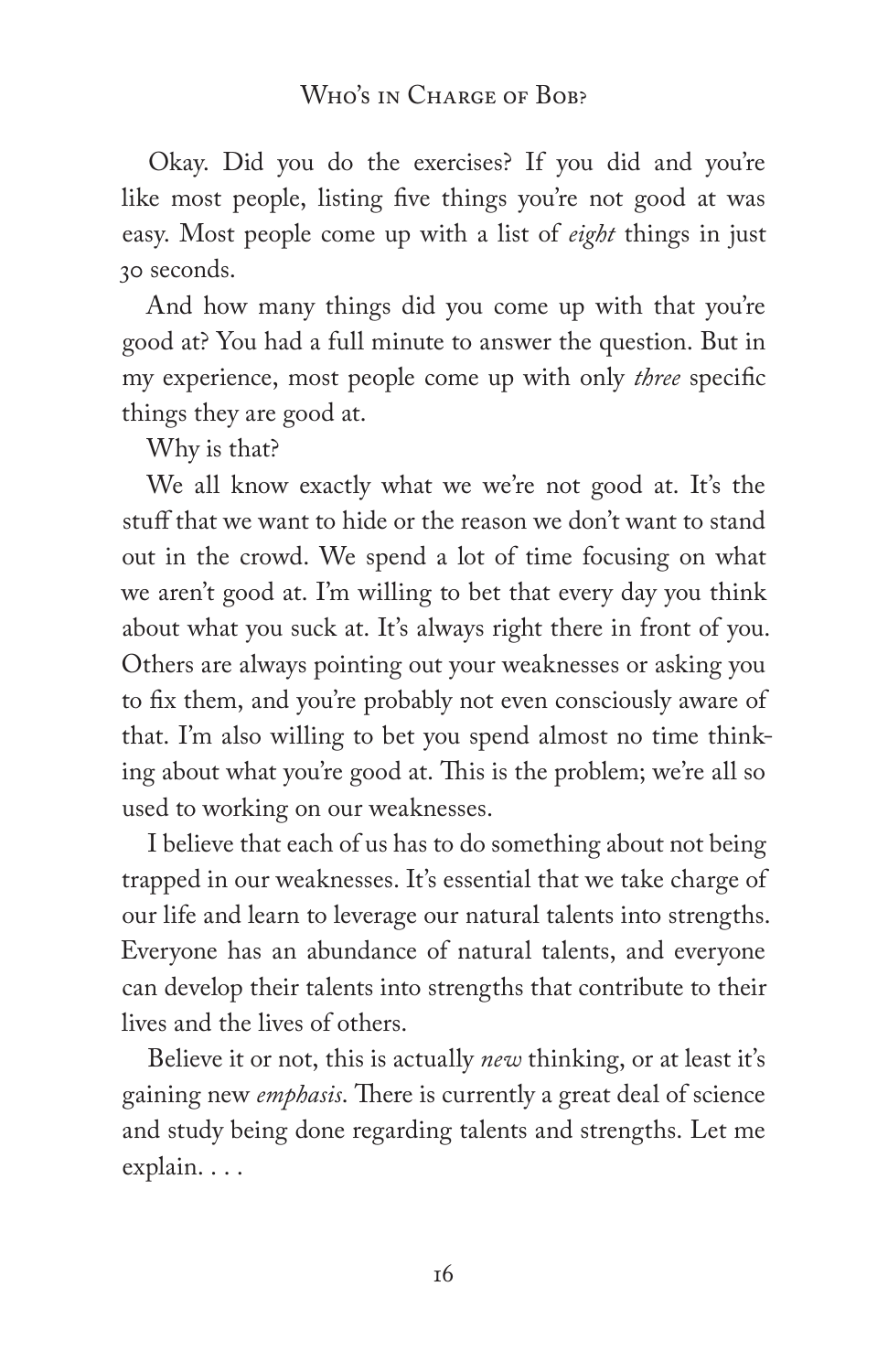#### FRED GROOMS

#### A Brief History Lesson on Strengths Philosophy

Geek alert! This is a little on the academic side, but hang in there. Strengths Philosophy is, at its foundation, entrenched in the science of Positive Psychology, which leads to the question: What is Positive Psychology?

The field of psychology has been primarily focused on identifying mental illness and fixing what's *wrong* with people. History credits Wilhelm Wundt for modern psychology; he established the first laboratory dedicated to the scientific study of psychology in 1879. Since then, the field of psychology has had a long list of notable contributors, and the culmination of their work is published in the *Diagnostic and Statistical Manual of Mental Disorders*, better known as the DSM.

The DSM is about psychological, or mental, disorders; it's about what's *wrong* with people.

Leap all the way forward to 1998, which is the year Dr. Martin Seligman brought Positive Psychology to the forefront of the science of psychology when he made Positive Psychology the theme of his presidency of the American Psychological Association. He also published *The Character Strengths and Virtues* handbook, aka the CSV. The handbook is the first of its kind to identify and classify the *positive* psychological traits of human beings.

Positive Psychology, then, is the scientific study of positive human development. This relatively new field of psychological study brings attention to the possibility of focusing on the natural strengths and talents of the individual, and on *human potential*. It does not attempt to replace traditional psychology, but rather, to complement it.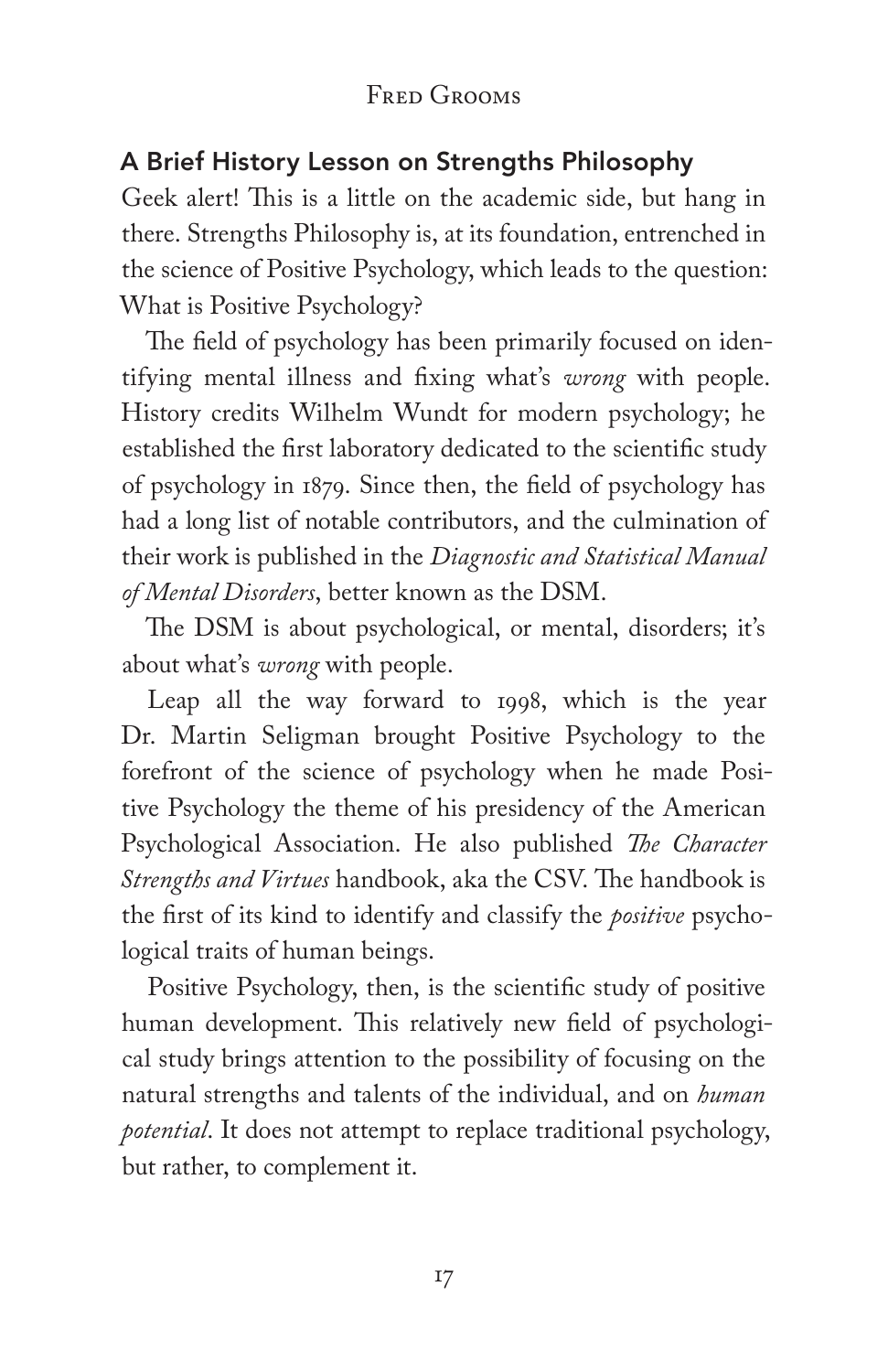Regarding the benefits of Positive Psychology, it is centered on positive relationships, purpose, engagement, positive emotions and strengths. Positive Psychology is interested in building the best things in life, and it asks the question "what's right?" rather than "what's wrong?"

Application is the next practical step in the process, and this is where Strengths Philosophy comes into the picture. Simply put, Strengths Philosophy is the science of focusing on one's unique set of strengths to achieve greater personal, professional, and academic success, as well as achieving meaning, wellbeing, engagement, and positive relationships. Strengths Philosophy is based on the fact that everyone has talents, and that these talents can be identified, focused on, and developed into an individual's unique set of strengths.

Dr. Donald Clifton is referred to as "the father of Strengths Philosophy." As a psychologist, Dr. Clifton and his team at the Gallup Organization took over 40 years of research and developed a unique language for identifying individual strengths. This research has produced a concentrated effort to teach people to name, and focus on, their strengths while minimizing weaknesses.

Out of pure necessity, I have lived much of my life employing the elements of what is now called Strengths Philosophy. Strengths Philosophy and its unique language and perspective can assist you in understanding and developing your strengths.

#### What Makes a Strength?

# **A Simple Formula: Talents x Investment = Strength**

*(Gallup: StrengthsFinder 2.0)*

Let's take a closer look at the product of our formula: Strength.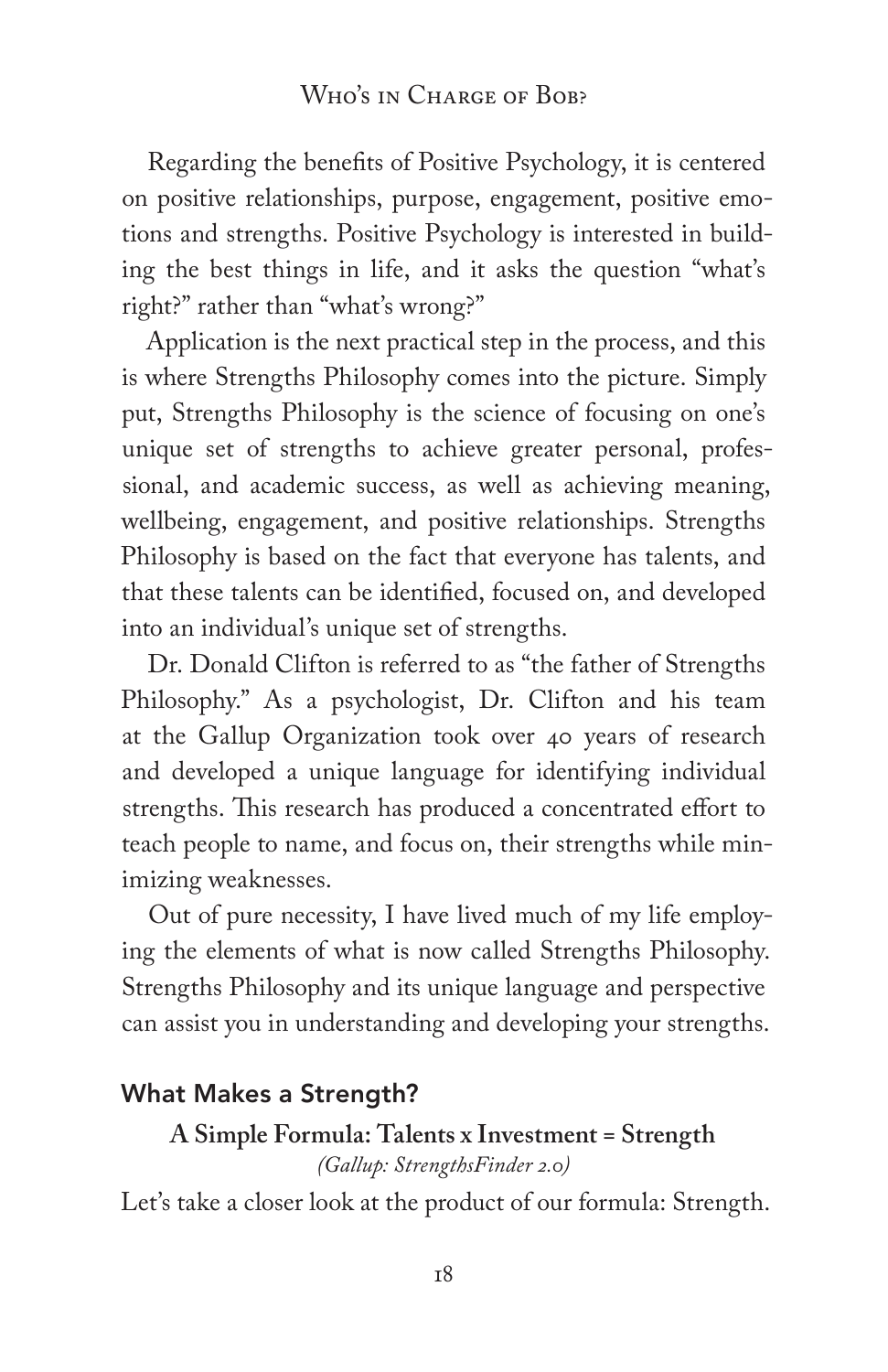#### FRED GROOMS

Personal strengths are made up of two basic elements: your talents and the amount of time you invest in your talents to develop them into strengths. The development of personal strengths is, ultimately, what you are pursuing; and the mastery of your strengths is a lifelong pursuit.

*Gallup*, the leading researcher on strengths and the developer of the StrengthsFinder and StrengthsQuest Assessments, defines strength as: the ability to provide consistent, nearperfect performance in a given activity or area of productivity.

Another definition that I like to use, especially with students, because it's more of a working definition, is that strengths are: "the areas or activities you work in that make you feel strong, and where you have the highest degree of confidence in your success each time you perform in that specific area or activity."

There are many different types or themes of strengths. They can be, and often are, divided into categories, including character strengths, activity strengths, learning strengths, and relationship strengths.

Perhaps the best way to name your strengths is to take one of the leading strengths assessments that are currently available. These assessments are all similar in form and follow the same basic methodology. They're web based, and many high schools and universities offer them to students at no cost.

It's important to note that these assessments actually measure **talent** and not **strength**. Discovering and uncovering your *talents* is the primary focus of this book. The reason for this focus is that your talents, and your investment in them, are the measurable variables within the strengths formula.

Remember the formula: **Talents x Investment = Strength** In the Appendix, I have listed the three assessments that I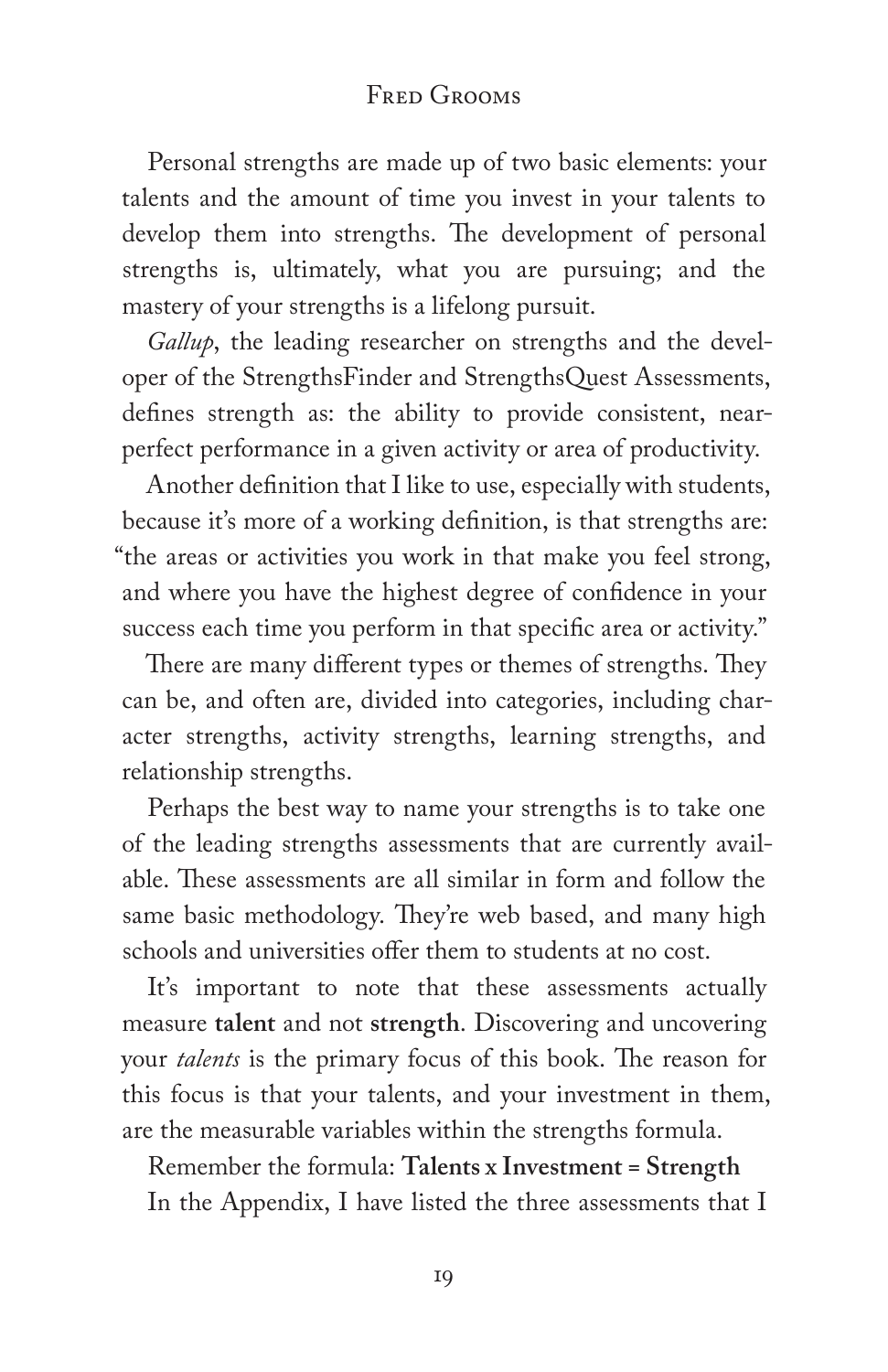recommend. However, I don't recommend that you take any of the assessments just yet. Taking one of the assessments now will only be confusing. Stay with the process here, and then take one of the assessments at the start of Chapter Four. I'll remind you when we get there.

A good example of identifying a strength is this: Let's say you have a natural *talent* for making new friends, similar to Emily. You might be described as the life of the party. You want to meet everyone in your class. You make mental notes as to your impression of each new person you meet. You instinctively know how to connect with these new people. You're rarely at a loss for words and can keep the conversation going. You could be described as an active listener. You keep each person in a mental spreadsheet so that you can later call upon their expertise or knowledge in the future.

Over time, when you put investment into these natural tendencies and talents, they become strengths. If you took the Gallup Strength Assessment, one of your strengths would probably be what they choose to call "Winning Others Over." In the Standout Strength Assessment, one of your strengths would probably be what they call "Connector."

It's vitally important for you to notice that I stated in the above example that you have a natural *talent* for making friends, and with some investment you can make this into a *strength*. Talents are the first variable in the formula, and that's where we will spend the next three chapters.

**Strengths Formula: Talents x Investment = Strength**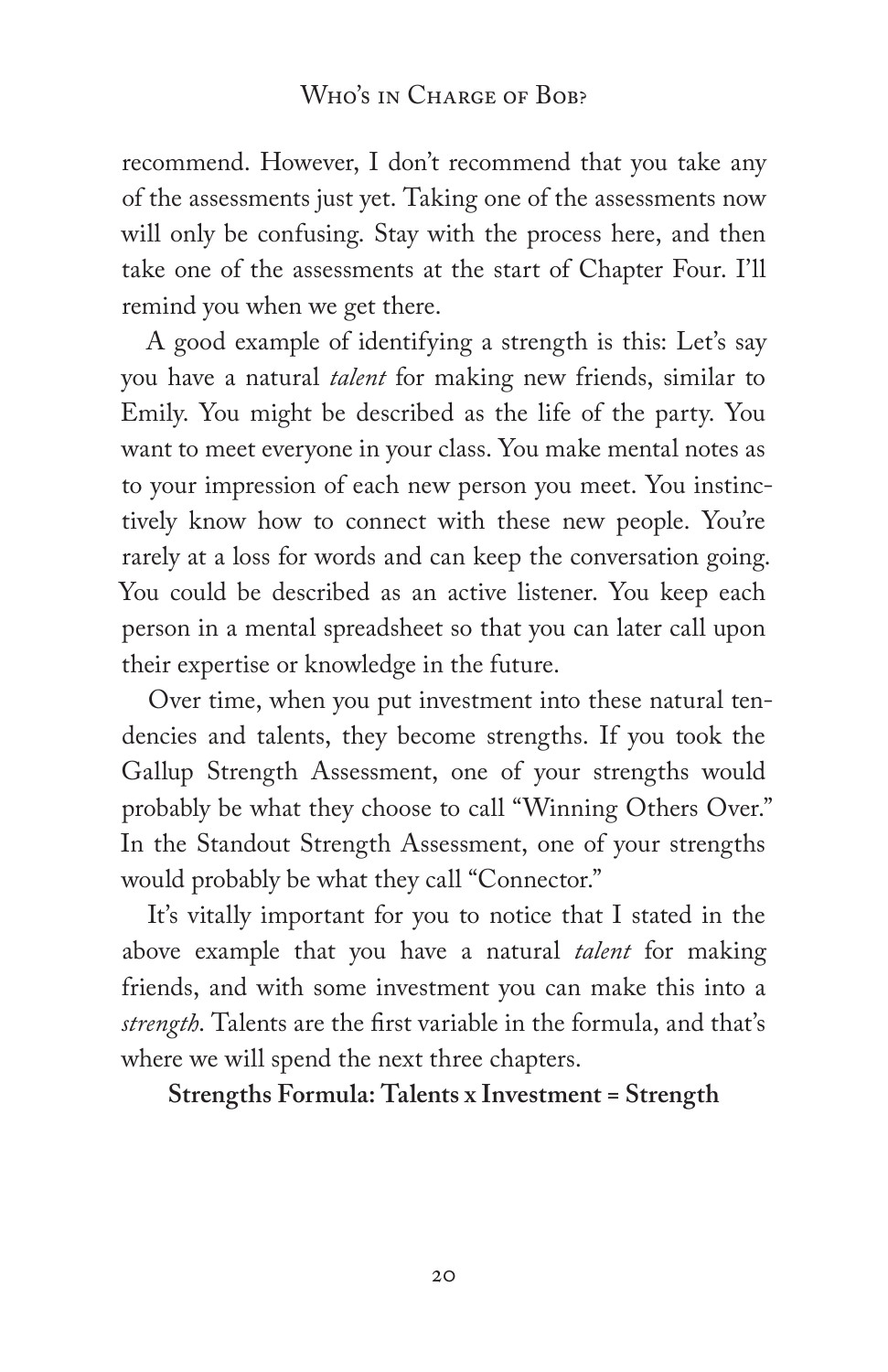Chapter Two

### You Are Talented

*It may be hard for an egg to turn into a bird: it would be a jolly sight harder for it to learn to fly while remaining an egg. We are like eggs at present. And you cannot go on indefinitely being just an ordinary, decent egg. We must be hatched or go bad.*  $\sim$  C.S. Lewis

We've all heard the saying: *"You can be anything you want to be, if you just try hard enough."*

Well, that isn't true, but: *"You can be more of who you already are."*

Statements like, "You can be anything you want to be," or "If you can dream it, you can be it," are at best misguided maxims passed on to you by parents and caring adults when you were a child. The falsehood of these statements lies in your possible lack of natural talent in a particular area. If you don't have the required talent that you can build into a set of strengths, you're just not going to be successful.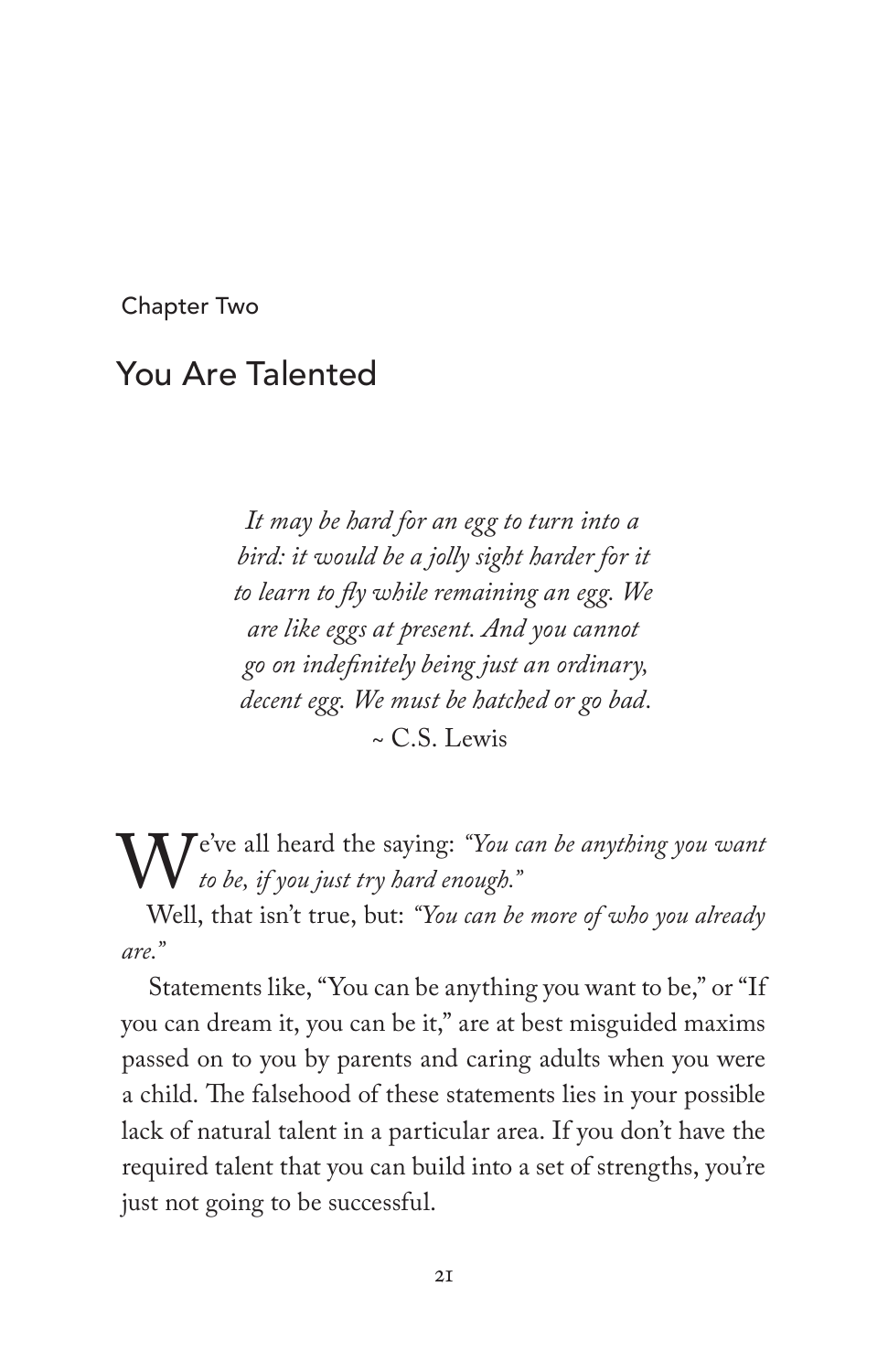Well-meaning parents, grandparents, teachers, and all manner of others, will tell you as a child that you can be anything you want to be when you grow up. This sounds great; and it makes adults feel good about all the possibilities for a child's future. And it also makes us feel nostalgic about our own past when we had so many choices.

We get a warm and fuzzy feeling about the grand future facing a child. It's fun to talk to a young child that is full of potential and seemingly without limits. But children are not a blank canvas of every opportunity and possibility that others can dream up for them. We'd like to think that every option, possibility, and dream is within a child's grasp, but it isn't.

The *reality* is that from the moment of your birth you have unique characteristics that will set you apart from others. And this is fabulous news. These characteristics are natural to who you are. Many people are of the opinion, and even science would seem to suggest, that these characteristics are, in fact, part of your DNA. How you choose to use what is naturally yours becomes *the key to your future*.

So, as well-meaning adults, we will most likely continue to make the same mistake, telling you that you can be anything you want to be until reality hits home.

Think of it this way. You come home one day and announce to your father you're dropping out of school to create video games for the expanding cell phone gaming industry. You're going to develop the next Angry Birds or Candy Crush.

Mind you, your dad has always told you that you could be anything you want, so his negative response surprises you.

"That's great, son. Where are you going to live, how are you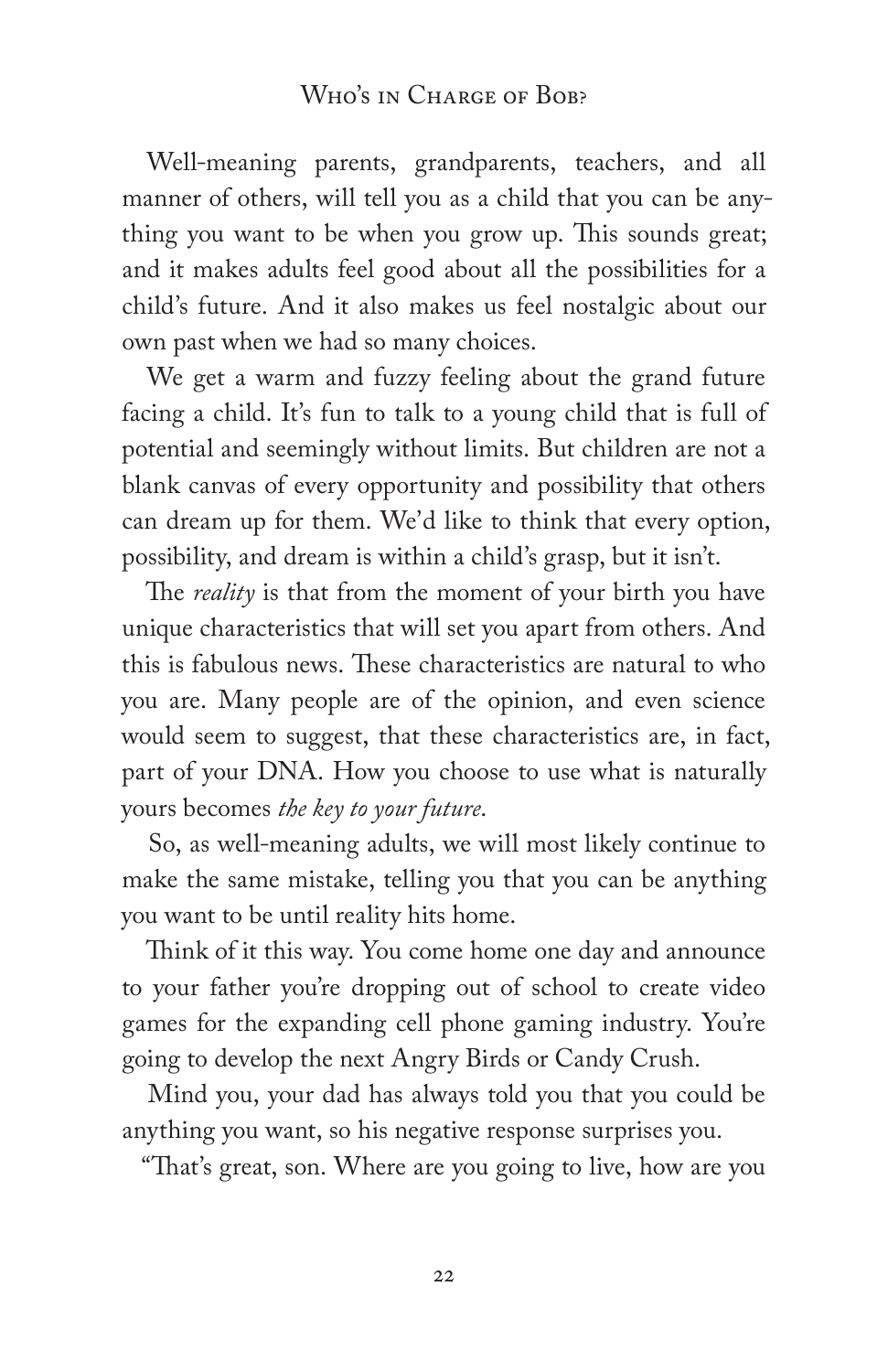#### Fred Grooms

going to eat, and where are you going to get that fancy computer stuff you'll need to develop those games?"

You're confused by his lack of enthusiasm. "What do you mean? I didn't say I was moving out; I said I was dropping out. Dad, it's my dream job!"

Your dad's response: "Great, son, but your dream needs to come with an apartment, an education and a job."

When I was a kid, I dreamed of being a basketball player. However, I'm a guy that can't jump, shoot, dribble, or pass. I'm so bad at basketball, I can't even watch it on TV. I turn the channel to ESPN to watch a game and the TV automatically changes channels. Seriously. When I was thirteen I was  $\zeta \zeta''$ and built like a tree stump; but still, I had a dream.

At thirteen, I played recreational basketball. Let me just say I was not good. However, as the season progressed I got better. I managed to learn to dribble the ball without hitting my feet. I could stand still and pass the ball. I understood the importance of getting the ball to someone who could actually score. I was given my mandatory two minutes of play in each game and my level of improvement was remarkable; it was even noted by my coach.

At the end of the season, the coach told me I had really improved. He put his arm over my shoulder and said. "Fred, you really improved this season. But, I don't think basketball is your sport, and you should seek other sports endeavors, like soccer." Oh yes, he did. This wouldn't have been so bad if the coach wasn't my dad . . . just kidding; the coach did say that, but he wasn't my dad.

Perhaps it might look like this: You announce to your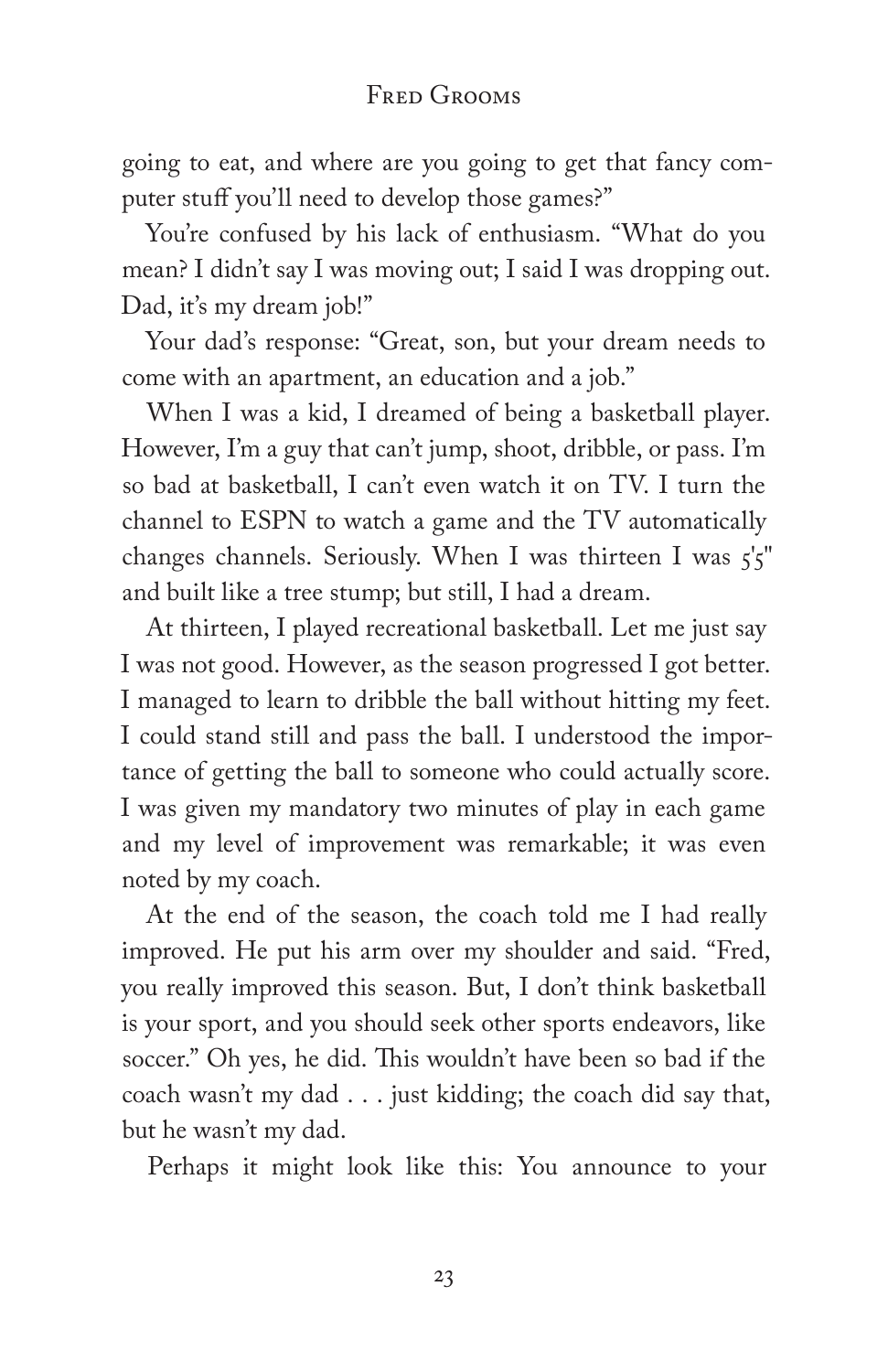parents you're packing your bags and moving to Nashville to become a country music star.

Your mom says, "Now let's be realistic here, honey. You don't play an instrument or write songs, and your singing . . . (uncomfortable pause) . . . is not really great."

"But Mom, it's my dream! You always told me that I could be anything I wanted to be."

"I understand, but you have to be realistic. You don't just decide to be a music star and it comes true."

"But you told me I could be anything I wanted. . . ."

If you're not exceptionally *talented* in a specific area; no matter what your dream is, it is unlikely to come true. The reality of life is that your real talents, gifts, abilities and personality are what determine your future success. You have to base your dreams on the reality of your talents, not on a fantasy.

Don't get me wrong. You should have high expectations and dreams for yourself. You should, in fact, have *extraordinary* expectations for yourself. The key to attaining success, however, is to make sure your expectations and dreams are based on your natural reoccurring *talents*, and not based on fantasy. My dream of being a pro basketball player was based in fantasy, not on my natural talents.

## Defining Talent

As described by Gallup's StrengthsQuest: "Talents are naturally recurring patterns of thought, feeling, behavior or attributes that can be productively applied. A great number of talents naturally exist within you, and each of them is very specific. They are among the most real and most authentic aspects of your personhood."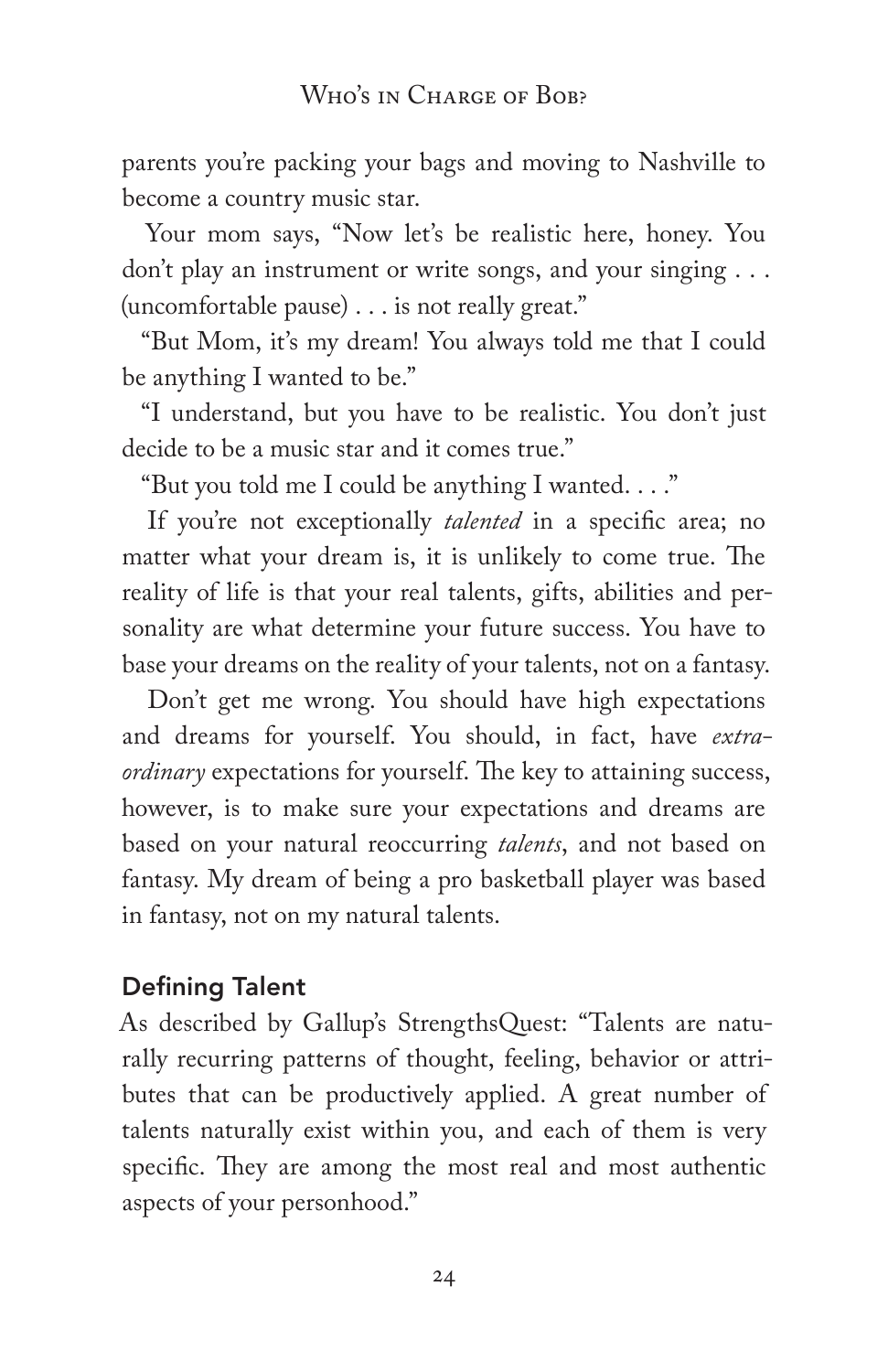## You Are Talented!

You are talented! Even if you don't think you're talented, you are!

From all my years of experience with students, I know that telling you you're talented often falls on deaf ears. It's really hard to believe you have something special to offer if you don't feel special. You look around and compare yourself to others. Everyone else seems to have something you don't have. It doesn't matter whether you're at the top of the class, or barely struggling to get by, or maybe you fit somewhere in the middle. It doesn't matter because someone always seems to be smarter, better looking, more gregarious, or more athletic than you. They come from the right side of the tracks, or from families that seem to have everything figured out. Other people just seem to have it more together.

When you say those things, you're just like every other student I have ever met. You suffer from a lack of selfconfidence, self-esteem, and/or purpose. Yes, I said *every* student. The thing is, everyone has doubts and issues. I haven't met the student that has it all together. They might look like it on the outside, but they are struggling in some way or another.

Welcome to your life! All of us have times when we feel this way. Even the most outwardly confident people have their junk, their stuff, and generally crappy times.

Believe me, I understand why you might think you're not talented. When I was younger, I never thought of myself as talented in any way. In fact, I believed I was completely devoid of talent. I was an untalented goober surrounded by a world of talented people. You can see I had a very high opinion of myself; and I started thinking this way back in elementary school.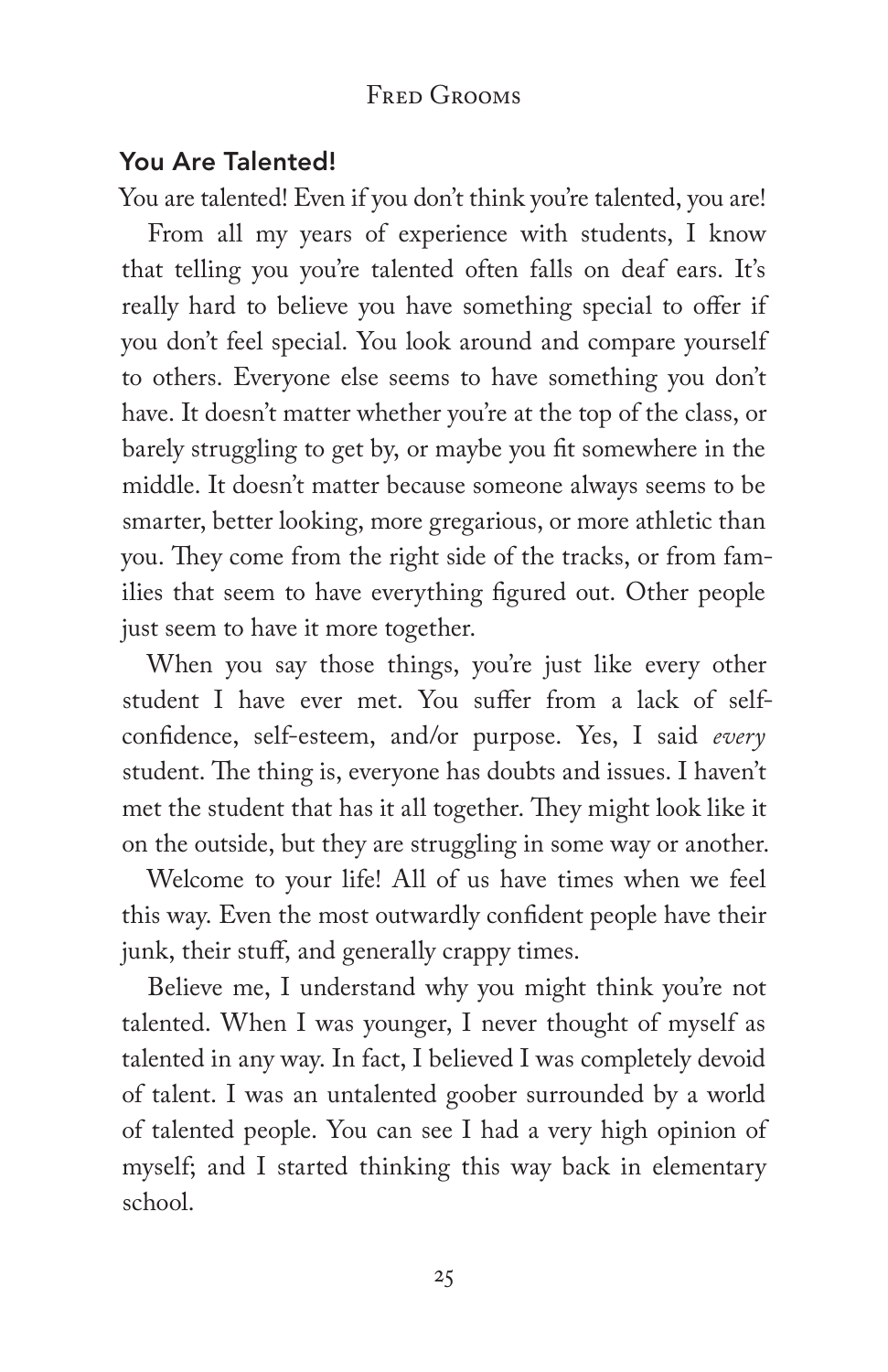From the very start, school was a challenge for me in almost every way. My first memories of being in class are ones of failure, fear, and loneliness. I was not a good reader, or good at math, or at any other subject. The only thing I seemed to be able to do was make people laugh.

It might sound good to make people laugh, right? Armpit farts and booger jokes are funny at any age, aren't they? Except in a classroom where you're required to sit still, be quiet, pay attention, do your work, and not be funny. I spent a lot of time sitting in the hallway by myself.

My teachers just didn't know what to do with me. I passed all the standardized tests of the day. I had an IQ that said I was smart enough not to have to be in a "special" class. Yet I didn't seem to have the drive or skill to keep up with my classmates.

It wasn't until the second grade that one teacher seemed to think I might have more going on than what was on the surface. My second grade music teacher was the first to see me differently. Don't get crazy here by assuming she saw any music talent in me; if I totally lack talent in any area, it's in the realm of music. My singing has been described as possibly similar to the sound you might get if you swung a cat by its tail. (Don't try this at home.)

What my music teacher did see in me was a kid that needed some direction and attention; she had a sense that I was more capable than others were giving me credit for. She became my first advocate, and she asked others to take a closer look at my skill level and my difficulties. Upon further investigation, it was determined that I had a learning disability known as Dyslexia. So, I have a music teacher to thank for believing in me, even though I have no music abilities.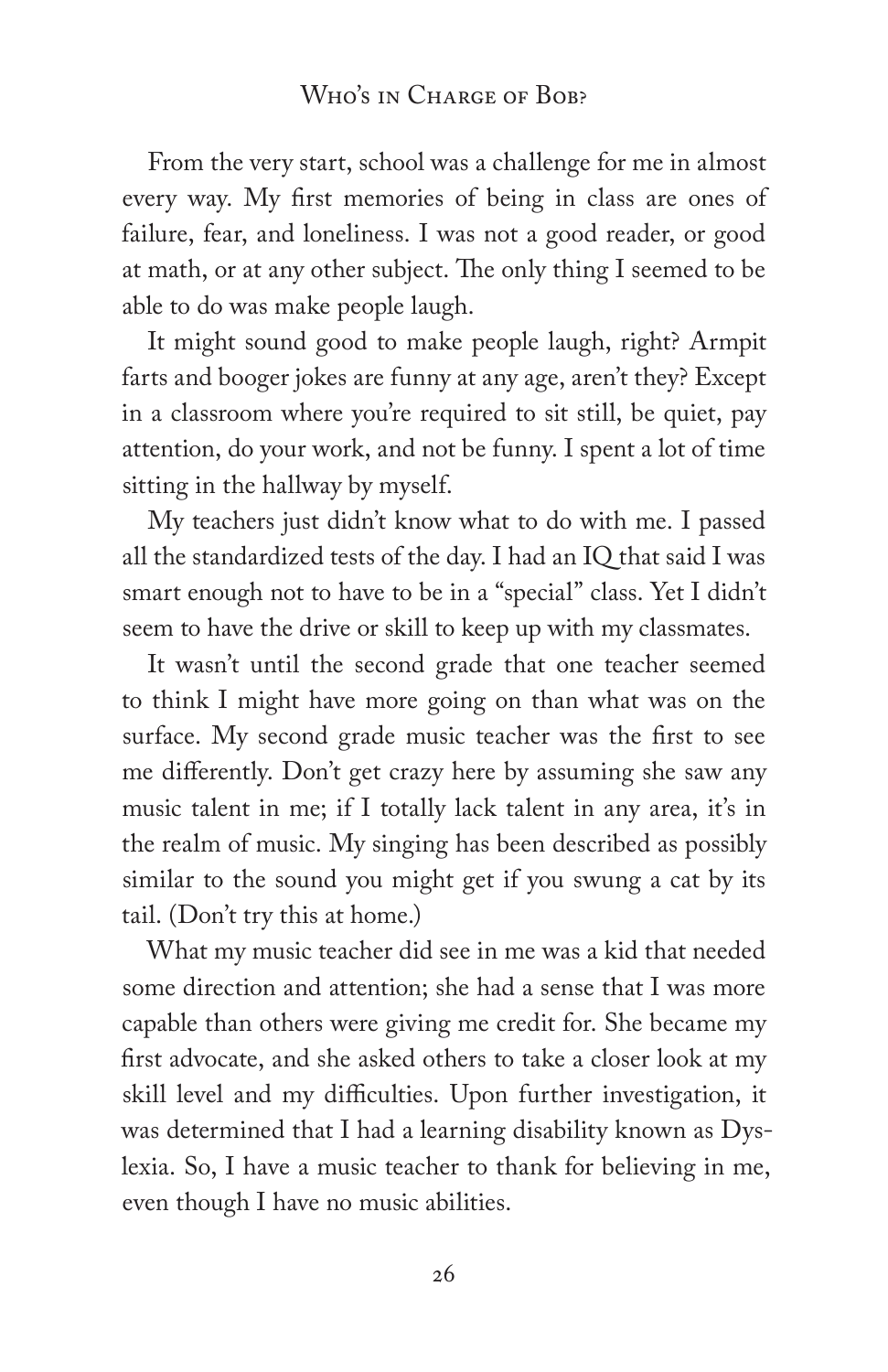Being diagnosed with the learning disability or difference known as Dyslexia comes with a host of issues. Statistics tell us that about 10 percent of the population, and perhaps even more, have Dyslexia; it is the most common learning disability. Dyslexia is a disability that includes difficulty in the use and processing of linguistic and symbolic codes—alphabetic letters representing speech and numeric symbols representing numbers or quantities. Simply put, I had a lot of trouble learning to read, write and do math.

Dyslexia is not something you can fix. You can't take medication to make it better, nor will you ever grow out of it. There are levels of severity from very mild forms to extreme forms; and I land somewhere in the middle. The good news is: the earlier you can identify someone as being dyslexic, the better chance they have at overcoming the obstacles that Dyslexia presents.

But I'm not fixed and never will be. As a dyslexic, I could spend years trying to master the rules of grammar and spelling. At some point, I could perhaps be good at it; but at what cost to other areas in my life where I am naturally talented? To this day, I'm a horrible speller and the king of the run-on sentence and comma splice. I also read slowly; and please, never ask me to read out loud in public.

Let me be really clear here. I'm not suggesting that you ignore your weaknesses or the things you simply have a hard time doing. Everyone has to have the basic skills to survive in society, including academic and social skills. Most of these skills have to be taught and learned, and they take practice. Also, your weaknesses have to be dealt with and managed. I will talk more about dealing with your weaknesses in Chapter Five.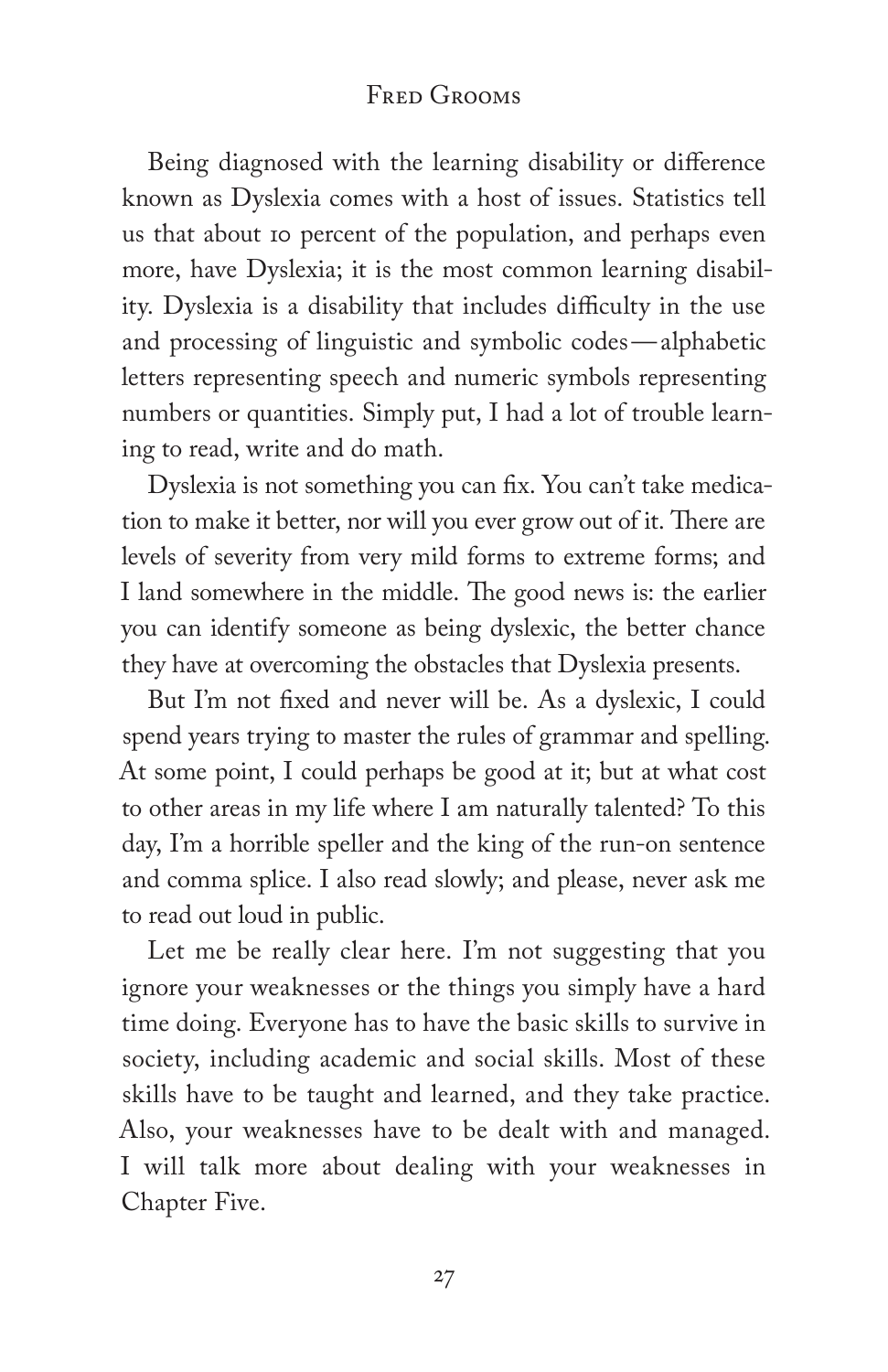#### WHO'S IN CHARGE OF BOB?

For me, being dyslexic meant special education classes and having to repeat the second grade, which by itself is not that bad. However, when you add in that I have a December birthday, it makes it worse; because at that time, to start kindergarten or first grade, your birthday had to be before November. So I was already one year older than most kids, and repeating the second grade meant that I was two years older; and that meant I would be nineteen and a half years old at graduation.

As you might imagine, being in special education classes and being two years older than my classmates attracted a great deal of attention, and not in a good way. I became the target of bullying—not the in-your-face pushing and shoving bullying, or being threatened; rather, it was a quiet form of bullying that I call academic bullying.

Academic bullying is quiet because it happens right in the classroom when the teacher isn't looking. The teacher passes out the latest graded paper or test and your classmates start asking, "What did you get?" I would cover my paper with both hands and hope against hope that no one would ask me what grade I got. The grades I received meant that I was called names like "dumb," "stupid," and "retard."

If you have ever been a victim of bullying, you know how unworthy you feel. It's scary to be picked on. Bullying comes in a lot of forms these days—academic, physical, and cyber bullying. The world we live in can be, and often is, a mean place. You have to become resilient. You have to learn to deal with the mean people in life. You have to build up your selfconfidence and esteem. And if you're being bullied, you have to tell someone. Find a caring adult and tell them what is going on. You don't have to be afraid.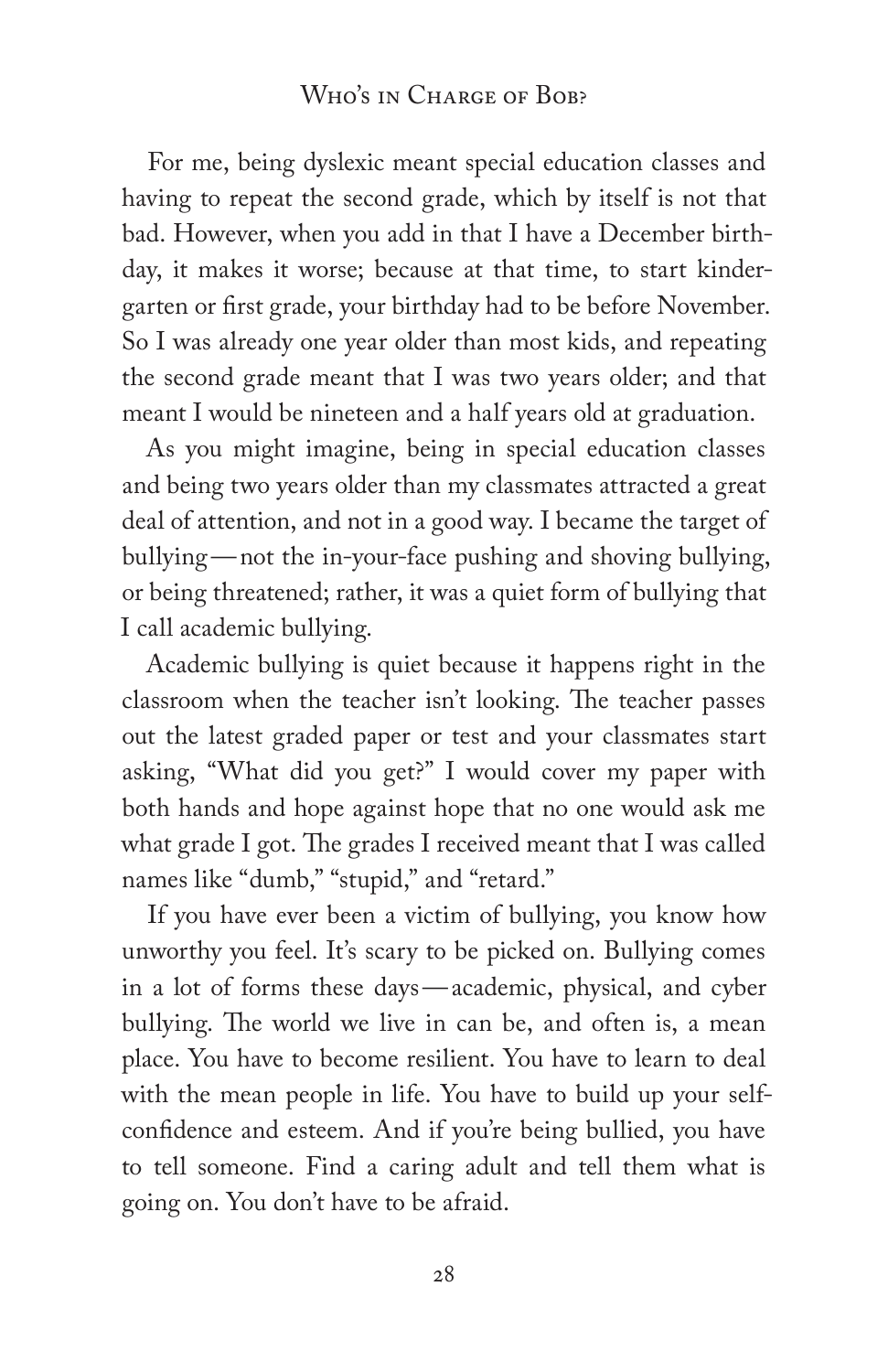For me, I never felt like I measured up in the eyes of my teachers or parents. Loneliness and failure are perhaps the best descriptions of what I was experiencing. I didn't think anyone else was feeling what I was feeling. Now, I know how wrong I was.

Perhaps you have felt this way at some point—like you just don't measure up. Maybe, unlike me, you were great at school—but your big sister was better. Or, you bring home your mid-term grades with all A's except for one B, and your mother just wants to talk about the B. Possibly, you're one of those people who is always comparing yourself to how smart you think other people are. Do you check your class standing at the end of each semester? That's a lot of pressure to maintain.

There is an extreme amount of pressure to succeed and "fit in." It doesn't matter whether you're playing sports or you're in the band. Since I mentioned the band, holy hell, the band is one of the most pressure-packed places in school. Ask any band member and they'll tell you.

Football players think they have it bad at practice. Try being in the band. Practice never seems to end. Two-a-day practices weeks before school starts. Playing at the football game on Friday night. Then spend all day and late into the night most every Saturday at competitions. And these are pressure-packed events. Add in all the other music groups most of the students play in as well, and you have over-worked, over-stressed, and tired students.

Everybody has their stuff. Your stuff might not be the same as your buddy's stuff. To you, theirs might not seem as difficult as yours, but everyone has their stuff to deal with.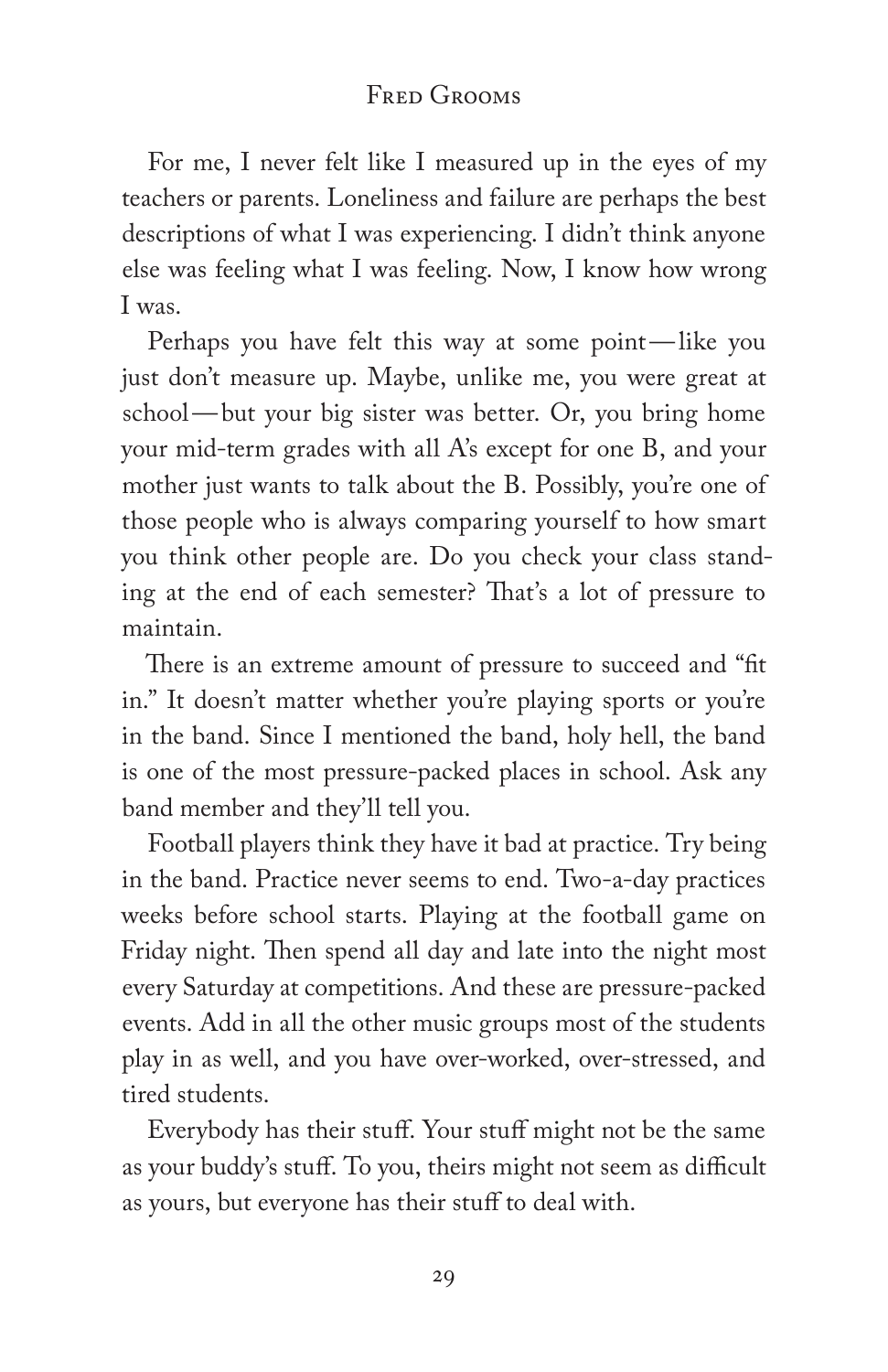But here is the good news. All of these experiences can help us uncover our talents. . . .

Being dyslexic also had benefits, although I certainly didn't realize it at the time. Some call these benefits "gifts" or "advantages," as Dr. Brock and Dr. Fernette Eide do in their book, *The Dyslexic Advantage*. I highly recommend their book if you're dyslexic or know someone who is.

Looking back on my childhood, I have to admit that there was a particular skill set that emerged because of my Dyslexia. Being dyslexic meant relying on humor and storytelling to get my point across. Anytime there was a class project, I would focus on it, because it allowed me to show what I had learned. But it wasn't really until college that I felt talented at anything. It wasn't until I expanded my view of what it meant to be talented that I actually began to believe I had talents.

This brings us back to my earlier statement: You're talented even if you don't think you're talented.

Our society tends to have a very narrow view of what it means to be talented, and the media perpetuates this notion. Who hasn't seen *American Idol, So You Think You Can Dance, The Voice, The X Factor, or America's Got Talent*? And let's not leave out ESPN as a source of misguiding our view of talent.

Must you be able to sing, dance, play an instrument, create lavish artwork, or be a sports star to be talented? Just in case you might be wondering, the answer is "No!" Anyone who can do the above listed activities at a high level is talented. Good for them! But if you can't do those things, it doesn't mean you're not talented.

Let's take a closer look at you . . . uncomfortable yet? You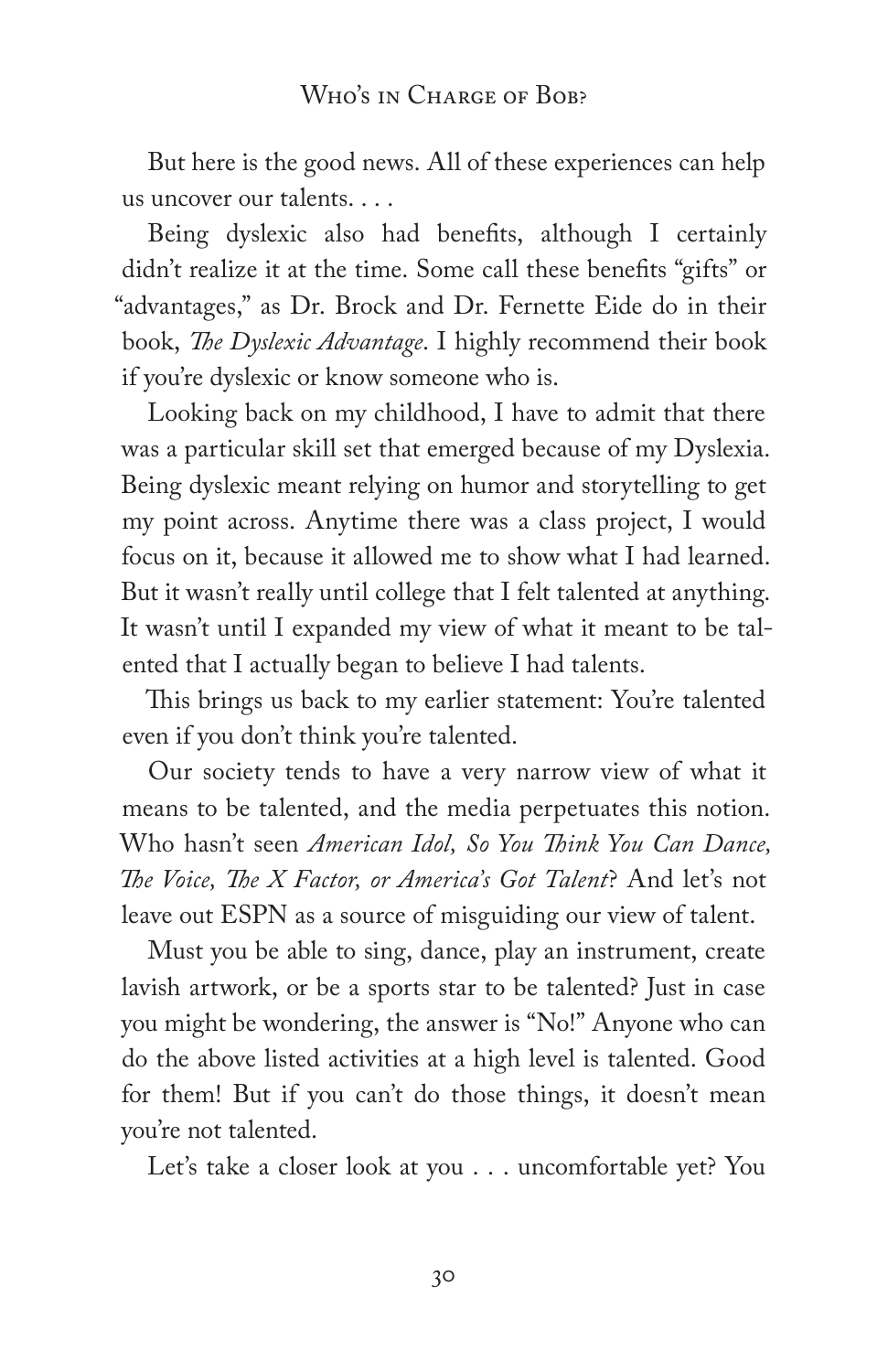have to understand that everyone, including you, is a unique creation. There is no one in the world like you. There might be someone who looks like you, but they are not you, and nor will there ever be another you. Think about how amazing that is: out of the billions of people on this planet, there has never been, or ever will be, another you. You are 100 percent unique.

You have unique DNA, neuro-pathways, body structure, and life experiences, and you are *full* of talent.

Each and every person has been given specific talents, often referred to as "gifts." With these talents comes the responsibility to use them in service to yourself and especially in service to others. Those who can identify their talents are much more likely to make a major impact on others. The reason is simple: when you know what you're good at, you want to share and to teach others.

#### Broaden Your View of Talent

Let's face it, you probably don't have the natural talent to be an international pop singing sensation or rapper or rock star. You're probably not going to be drafted as the next sports icon or win an Olympic gold medal; and nor is your artwork likely to gain you international fame. Yet, you do have talents that must be identified and then invested in.

Let's begin to broaden your view of what it means to be talented, remembering our definition of talent: talents are naturally recurring patterns of thought, feeling, behavior or attributes that can be productively applied. Talents are not knowledge, or skill, or simply what you might be "good at."

Here is an example. A student is extremely good at math.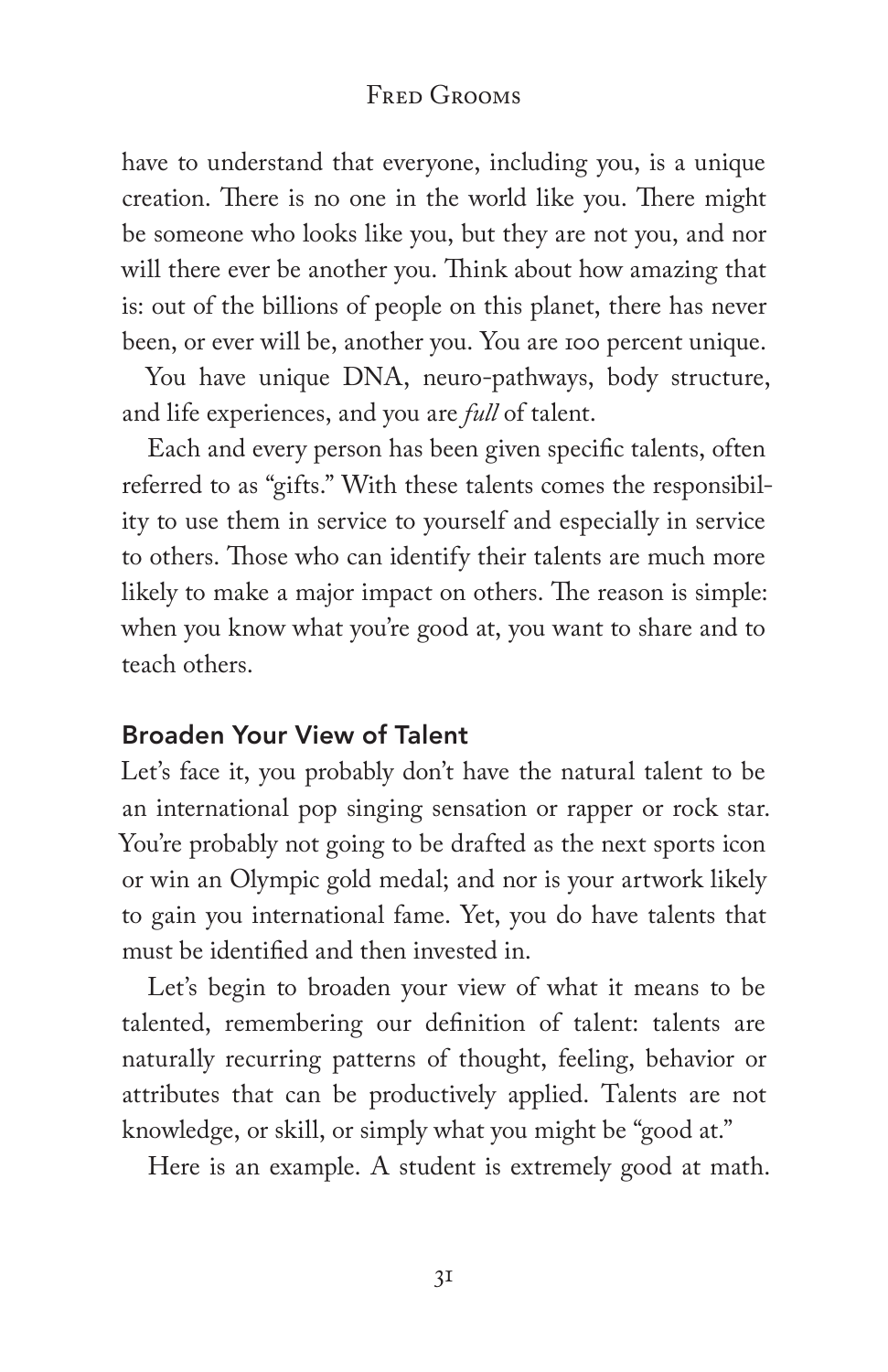She actually describes math as fun. Can you believe that? Megan actually does math problems as entertainment. She is a true math geek. (I think I might be a little jealous.)

Megan did her senior project in high school on some math theory I had never heard of. She attended a prestigious college that is highly dedicated to math. Megan earned a degree in math and later started working on a master's degree in math. But all of a sudden she realized that she didn't want to "do" math. She was really good at it, but she didn't want to do math as a job or career.

Suddenly Megan's life was in turmoil. She had all this education in something she was good at, but she didn't want it to be her career. Math had come easily to her and so she had just kept on doing it. But now what?

Fortunately, Megan took some time to re-evaluate her talents and strengths. She realized that she loved helping others and that she was a great planner and communicator. She had a great deal of experience working with students and loved having an impact on others' lives. Now she works with students every day, and she loves her job working in student services at an Ivy League university. She still does math but just for fun.

Knowledge is simply what you have learned or know; you can acquire knowledge through education and/or experience. Knowledge includes basic education in math, science, history, and language. You can know a great deal about something or have experience with it and not be able to apply it productively. You might be great at algebra but not be able to apply it. Maybe you did fine in Spanish class but you can't order lunch off a menu in Spanish at your favorite Mexican restaurant.

Skills relate to the accomplishment of a task. They too can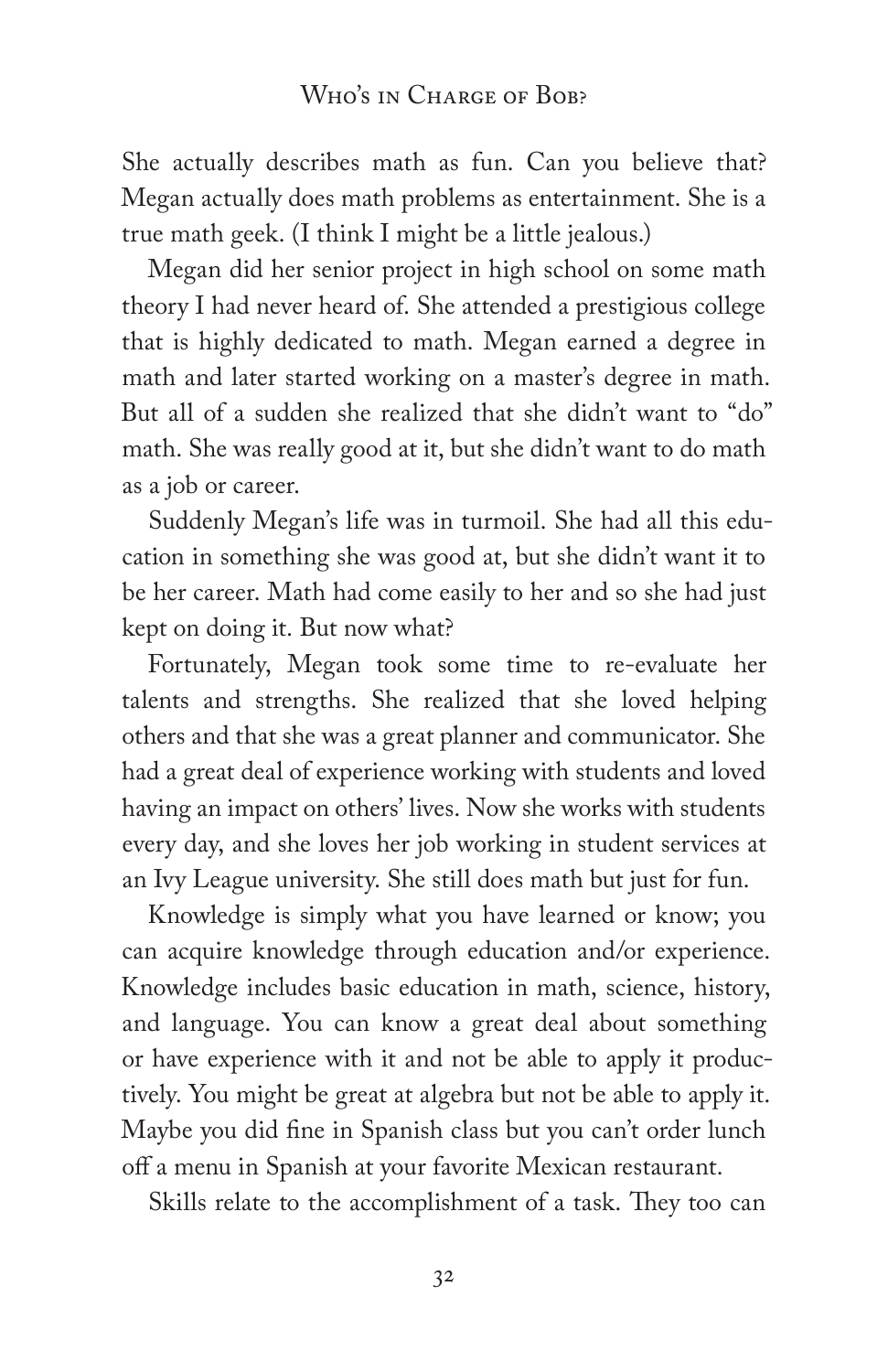be acquired through formal or informal training, and skills typically build toward knowledge. We first learn to count our numbers, then to add and subtract, and eventually we move to higher levels of math. You can learn leadership skills like how to delegate, or how to manage a team. These are skills that allow you to work well with others. The skill to write HTML computer coding can be learned and applied, but like the other examples, they are not natural talents.

Natural talents are not those things you're simply good at, though there are those that label them as such. It's much like Megan having a great deal of knowledge in math and not being able to, or willing to, apply it productively. The things you're good at are best described as affinities—a subset of talents, if you will.

Affinities might be activities you enjoy doing, such as playing recreational sports, taking art or dance classes, playing video games with friends, or cooking. Or, if you're like Megan, doing math for fun. You can spend a great deal of time doing these activities, but they aren't talents. You may actually be using some of your talents while participating in your affinities, but the affinities themselves are not natural talents.

Natural talents are, literally, *what you do without any effort*. They are your core personality traits—the types of things about which your parents might say, "I just don't know where he gets it." Natural talents don't change over time. They are the things about you that remain constant.

Your talents empower you. They make it possible for you to move to higher levels of excellence and fulfill your potential. Researchers from Gallup tell us that most often your highest achievements will be linked to your greatest talents.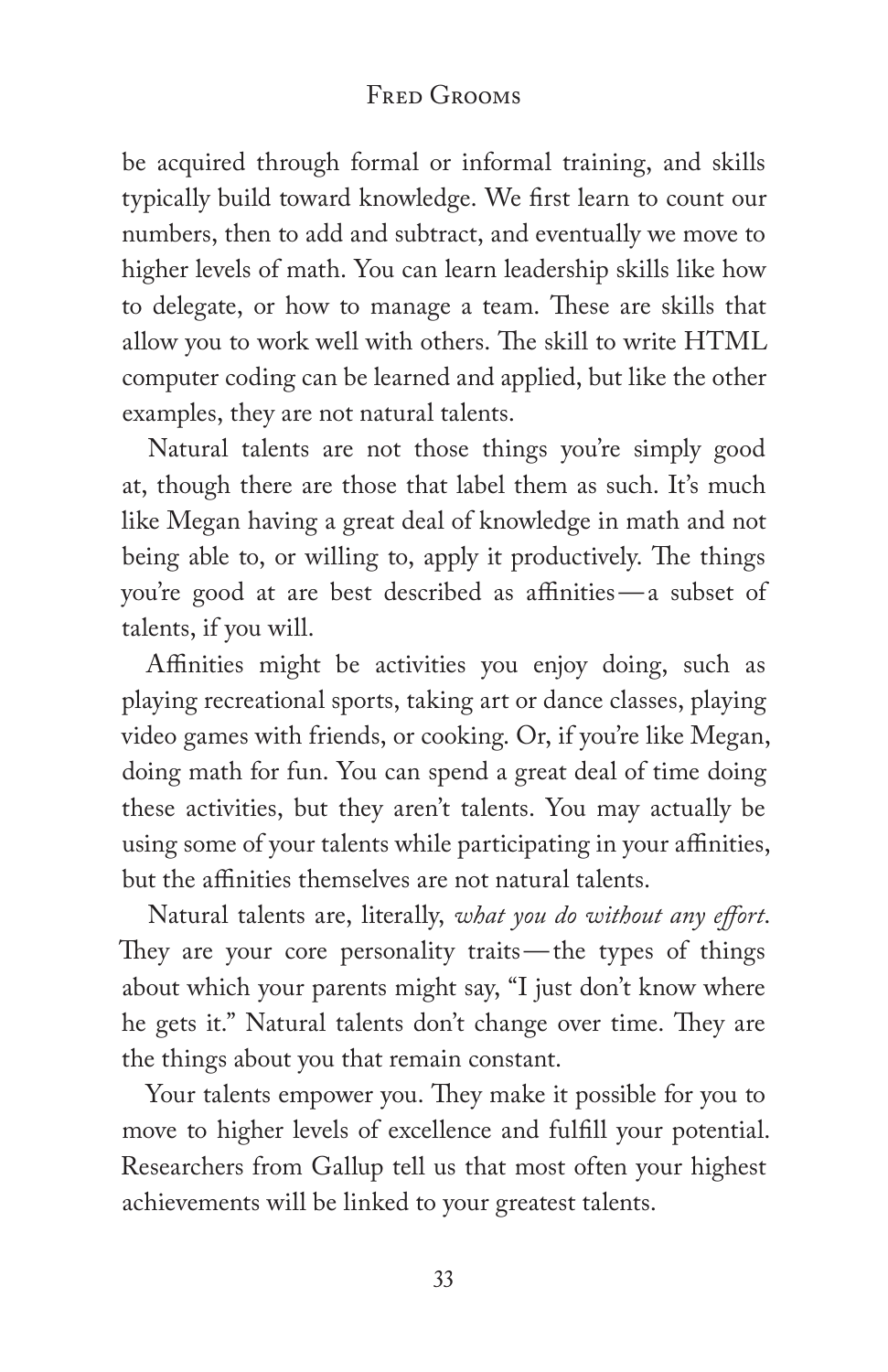#### WHO'S IN CHARGE OF BOB?

Your natural talents often show themselves in the things that make you mad, happy or sad; and they may show up fastest when you're placed under stress. You will rely upon your natural talents when life takes a turn for the worse, because when bad stuff happens, we rely on what comes naturally to us to survive.

At this point, you understand that society is stuck on fixing what is broken about you, and that you need to break this cycle by learning to identify your unique personal strengths set. We've discussed that your strengths are made up of your natural talents. Next, you need to begin to broaden your view of talents. As you broaden your understanding of talents, you will start to recognize that you are, in fact, talented.

So let's begin to discover and uncover your talents.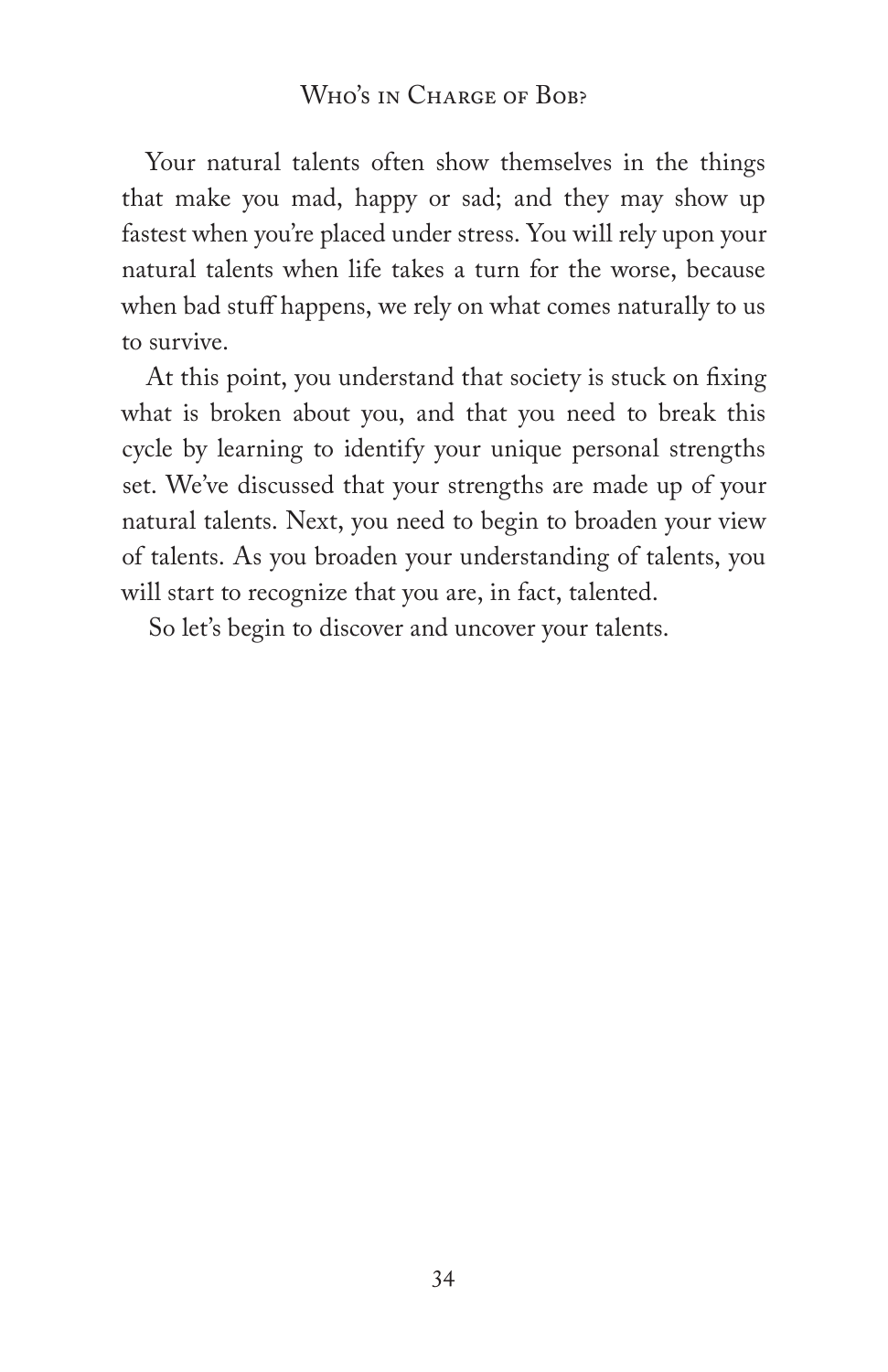Chapter Three

## Discover and Uncover Your Talents

*Face the facts of being what you are, for that is what changes what you are.* ~ Soren Kierkgaard

What is it about your personality that is second<br>nature—the things you do without effort? Are you<br>funny making people laugh without even trying to be funny? nature—the things you do without effort? Are you funny, making people laugh without even trying to be funny? Or perhaps you have trouble focusing on buying the belt you need at the mall because you spend so much time watching others and asking yourself: what are they doing and why? No, this doesn't make you creepy; it's a sign of a valuable talent. When you go on the class field study to the museum, are you the person that everyone is waiting on? Do you have to read every plaque on every display? Another sign of a talent.

When life's pressure is on, do you take charge and act immediately or do you sit back and survey the situation and the alternatives? Are you always positive about the negative? Can you sit for hours on end, working on any given task? Are you highly organized? Perhaps you love to be given the latest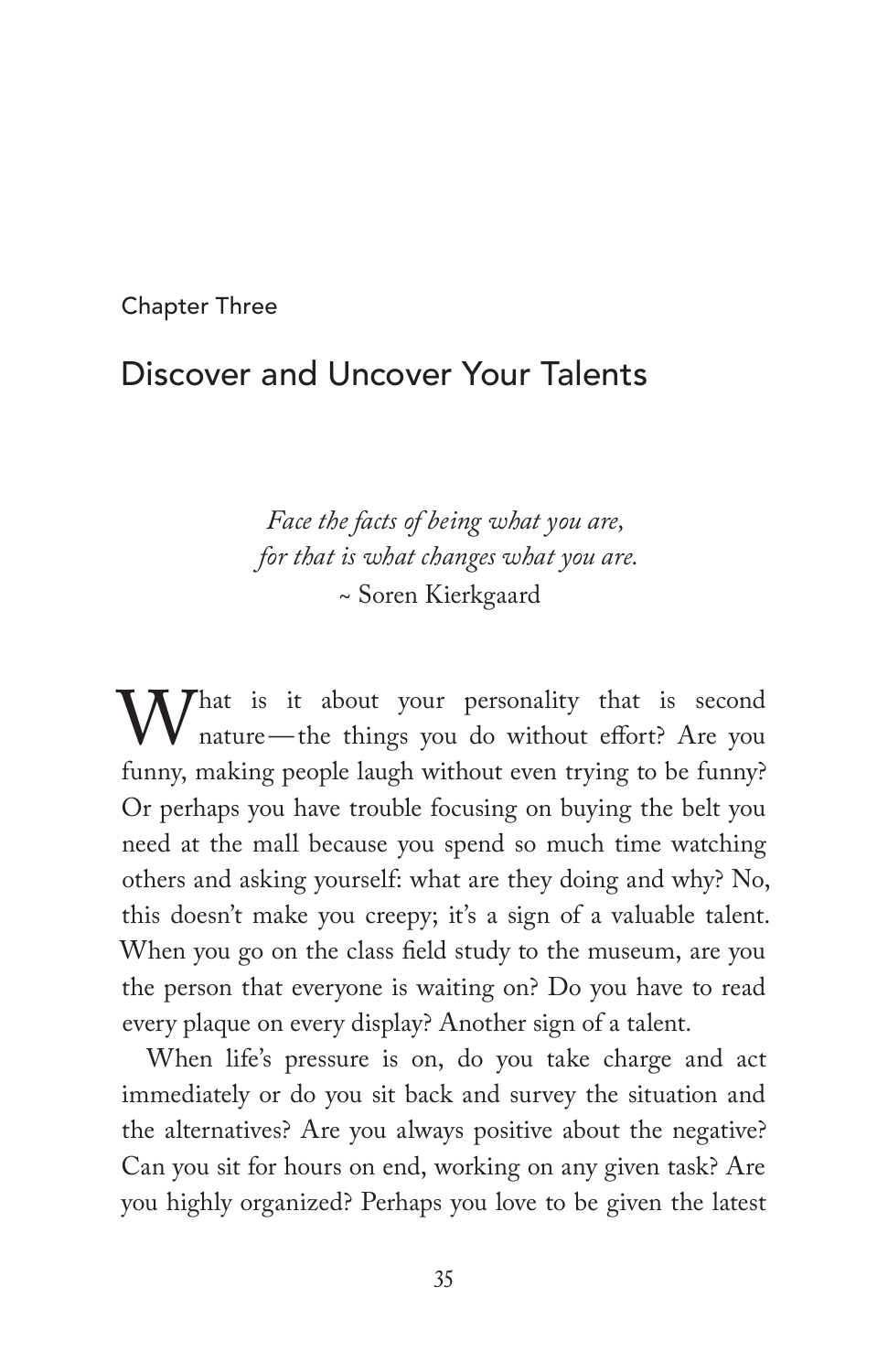#### WHO'S IN CHARGE OF BOB?

project in class so you can show your stuff! Do you look at every task, class, or assignment as a way of winning? Are you the responsible person who's always left in charge of the group? If someone would pay you to do anything, what would you do? These are seemingly simply questions and statements but they can be very revealing. Each question gives you an answer. Each answer brings you closer to discovering and naming your natural talents.

As you begin to discover your talents, it's important to claim and name them. We want to *name* our talents and not just identify them. Don't get confused here; there is a difference. There is a great deal of power behind giving something a name.

Consider the extreme value a brand name has. Do you like Ford or Chevy, McDonald's or Wendy's, Aeropostale or Hollister? I'm willing to bet you have an opinion on each of these brands based on their name and your experience with the brand.

Think of it this way. Someone can stand on a hillside, look down on the lush green vegetation, and call it a forest. A forest is full of trees. They can identify each tree by its bark, leaves, height and structure, but until you give it a name it's just another tree. When you name the tree a Giant Redwood, then it has all the majestic power of a Giant Redwood.

A history course is full of people. Each person can be identified as male or female, as a freshman, student, classmate, or even by ethnicity. But each person in the room has a name, and when you know their name, they become more real. They have an individual personality full of stories, experiences, talents, and potential.

Just think about how much effort goes into naming a child. I guarantee that your parents put in a great deal of time picking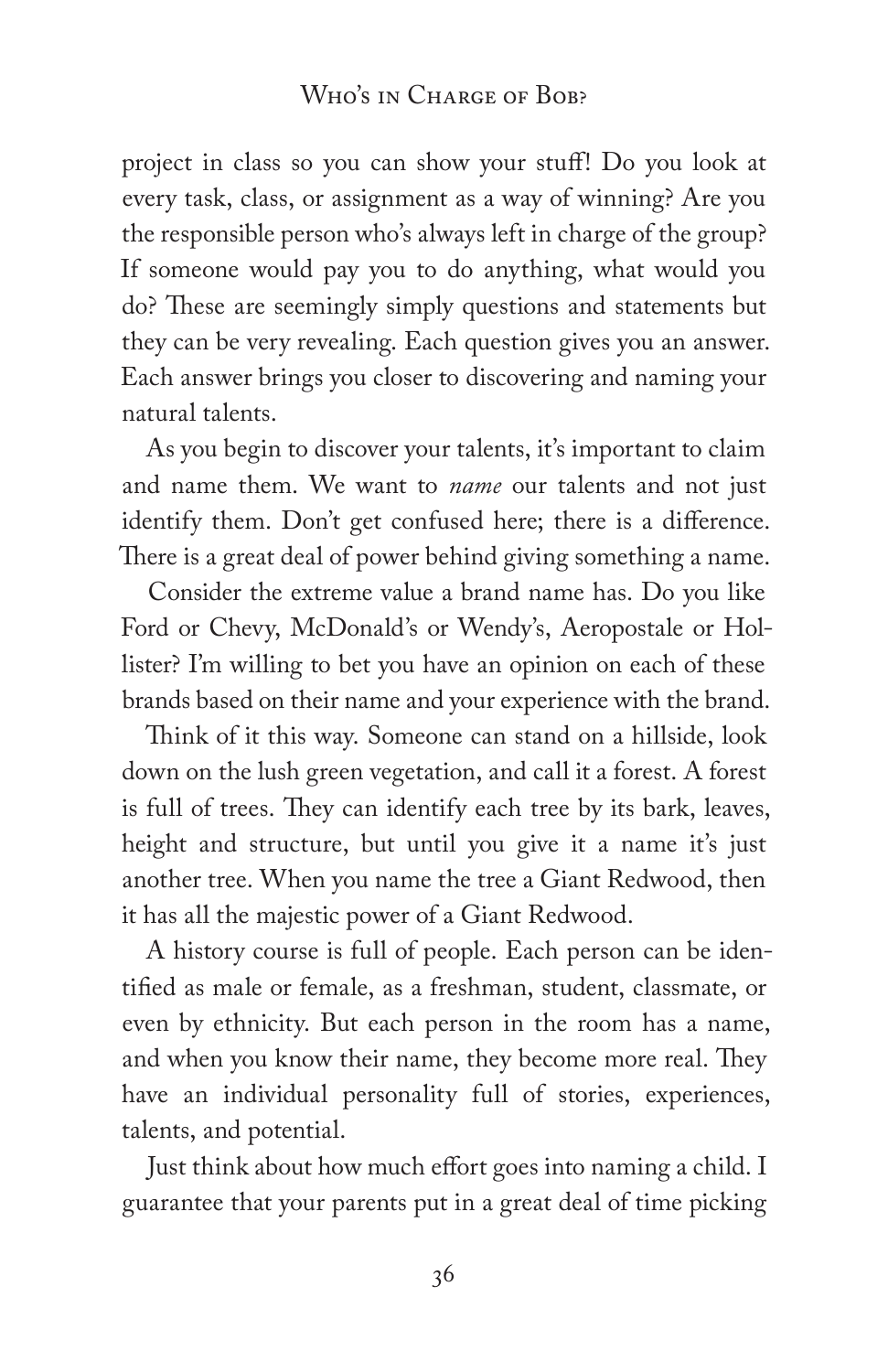your name. Even if you're John Smith III, your mother debated with your father over the merits of sticking you with a name legacy. Giving you a name was, and is, important. Your name is significant. Just saying your name will mean many things to your parents, other family members, your friends, and yes, your future family. Just announce to everyone that you have decided to change your name and see the reaction. This is the kind of stuff television sitcoms are made of.

My brother did it. He decided to change his name. Well, not completely change his name; he decided to use a different form of his name. I don't remember what his reasons were, but his announcement was not well received.

My brother's name is David Anthony Grooms and he had been known as Tony for 16 years. One day he decided that he was no longer going to be Tony; he was going to be David. "What the hell?!" I believe was my father's response; and our grandparents thought it was the dumbest thing they had ever heard. Don't even get me started on what our mother thought of the idea; to her, he was Tony and not David. I wasn't particularly surprised by the announcement because his friends had already started making the transition. But even though his first name was actually David, officially making the switch from Tony to David wasn't easy.

It also created confusion in official records, especially school records. There were times you didn't know who you were talking about. Our grandparents never were comfortable with the change and they called my brother Tony almost all the time.

Both my parents tried to respect Tony's desire, but it just didn't come as easily as my brother had expected. They had been calling their baby Tony for all those years, and changing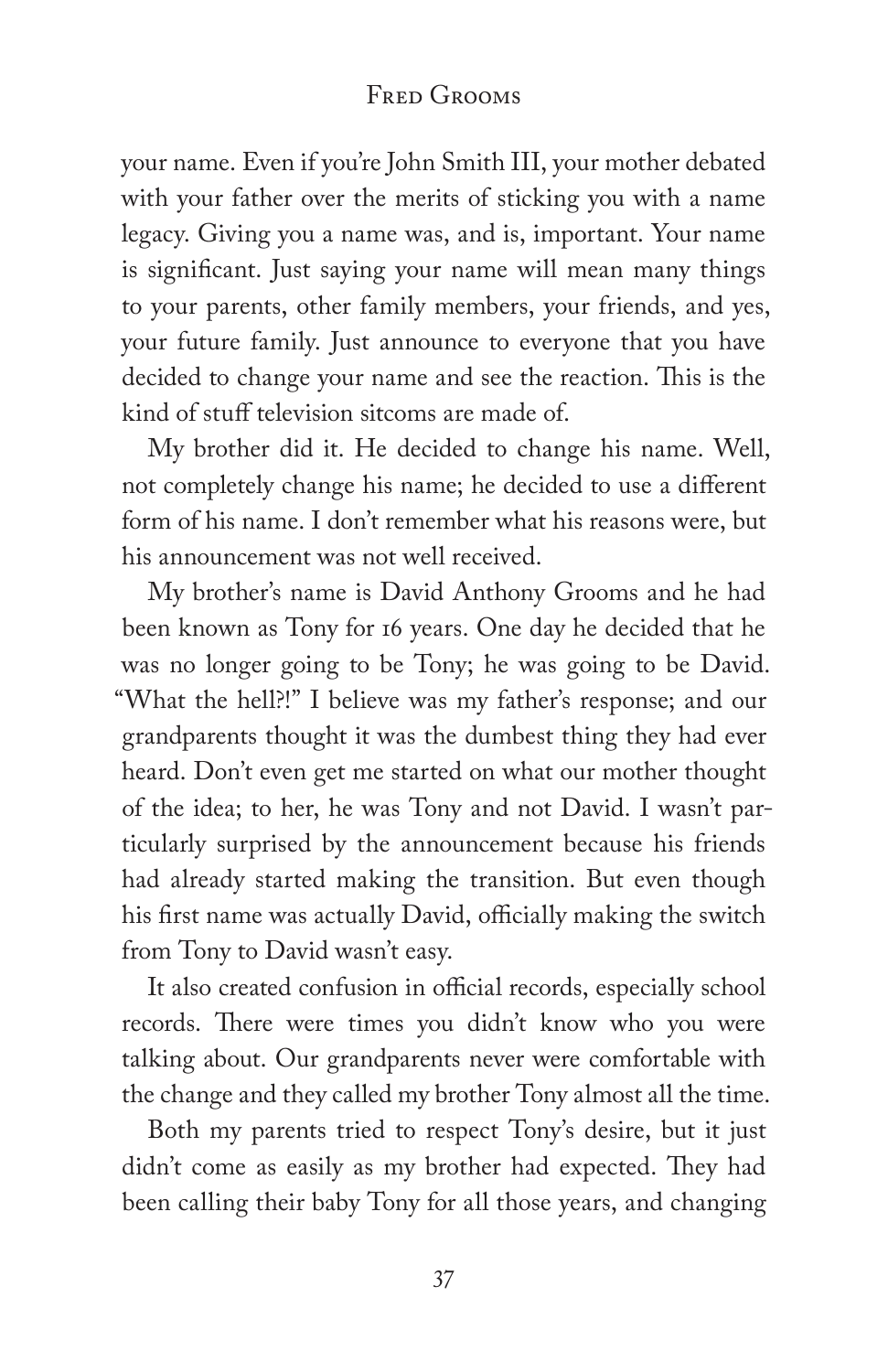that was difficult and somewhat painful. As Tony, his name held a host of memories, experiences, hopes and dreams. As David, he was someone different. Even though he had not changed who he was, it was different nonetheless.

I'm sure you can see the power behind a name; and being able to name your talents is no different. Naming your talents gives you a language to describe what you know about yourself, and it makes talents real. Naming your talents will empower you. Once you can give your talents a name, you can then begin to invest in developing them into strengths.

Remember, you have to start broadening your definition and view of what makes up talents.

A student of mine named Mike was an outgoing young man who was well liked by his peers. He was an average student and he liked sports but he wasn't a star athlete. Mike didn't think he had much going for himself and he couldn't recognize any of his natural talents. He was great at making friends and they were always looking to him to make plans for them. Mike didn't like to sit around; he needed to be doing something all the time. And he had a knack for helping his friends solve their personal issues.

If I ever had to get a group of kids motivated or get them behind a project, all I needed to do was get Mike on board first and then everyone else would follow along. He could be very convincing and easily sway someone's opinion in his direction. This is an extremely valuable leadership talent.

Taking a closer look at Mike, I could see he was naturally talented at being an Influencer. An Influencer is someone who can engage people and convince them to take action *(Marcus Buckingham: StandOut).* His natural tendency of always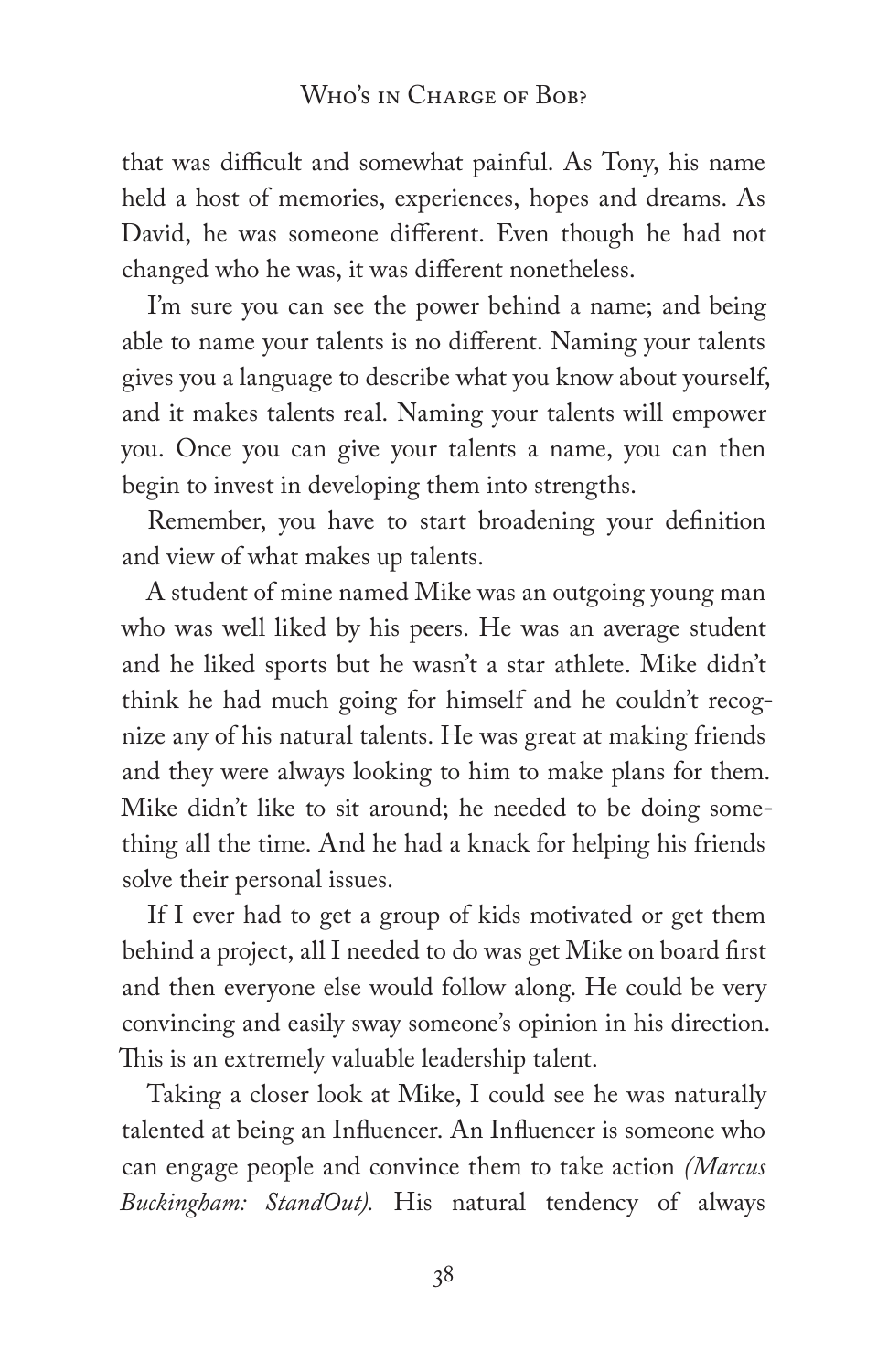wanting to do something is an indication of being an Activator. An Activator is someone who wants to take action and not sit around talking all day about what to do.

Mike's ability to make friends and assist them in solving their problems is seen in the talent of Harmony. He doesn't like conflict and is frustrated when those around him are in conflict. With the talent of Harmony, Mike would seek to make peace and find common ground among his peers *(Gallup: StrengthsFinder 2.0).* Add Mike's growing ability to make plans and coordinate activities to his talents as an Influencer and Activator, and his ability to demonstrate the talent of Harmony, and you have a strong potential strength set as a natural leader.

As with Mike, being able to recognize your natural talents can be challenging at first but also a great deal of fun. If you are a student, many of your natural talents are just now beginning to develop more persistently. Your talents are starting to solidify into your core personality. Discovering your talents is about uncovering and developing the unique person you already are, especially around the age of 13 to about 21. But you can develop a reasonable grasp of these essential qualities even at a younger age.

Uncovering *more of who you already are* is so vastly different than what so many young people try to do. This is part of the obsession we have with fixing what we think is broken about ourselves and also others. We want to become *the person we think we should be*. Even worse, we want to become *the person we think others want us to be*. What you really need to do is just figure out who you are meant to be. You currently possess every quality you need to be successful.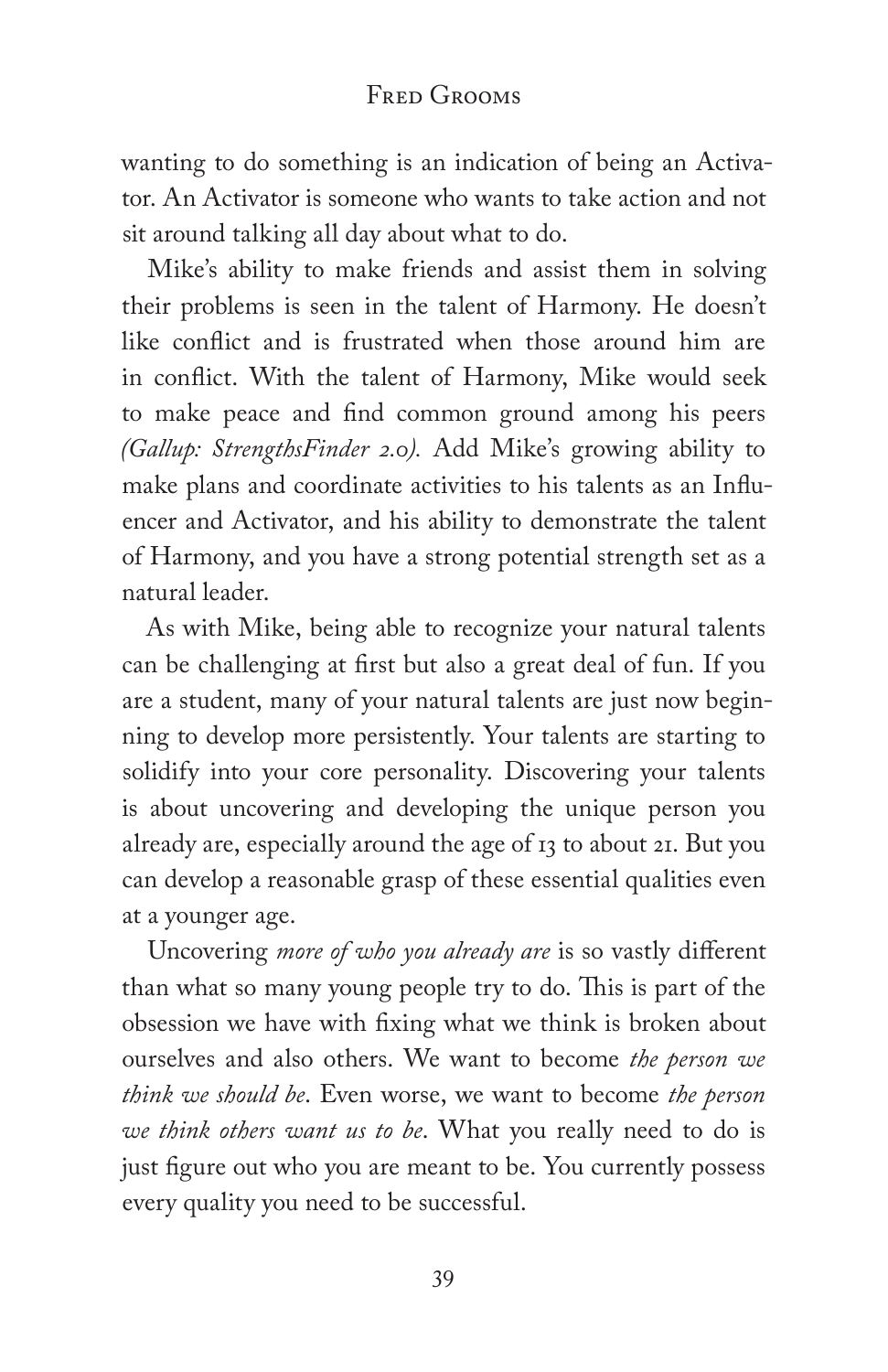But success doesn't come without work. Too often I see students sitting around waiting for something good to accidently happen to them. The thing is, it doesn't just happen.

Uncovering and naming your talents takes a shift in mindset. By the time you start to do that, you have spent so much time trying to remediate your weaknesses that you most certainly have trouble *seeing* your talents. Discovery takes time; it takes detective work and self-reflection on your part. You have to begin to observe the way you naturally act and respond to any given situation, be it social, academic, or work. How you act and react are indications of your natural talents and strengths. In her book, *Your Child's Strengths: Discover Them, Develop Them, Use Them,* Jenifer Fox calls this discovery process "strengths chasing."

So you have to give yourself permission to spend some time working on yourself. Take time to evaluate your likes and dislikes. What is it about you that others find helpful, or are asking you to do? One of the best ways to begin to uncover your talents is to ask others what they think you're talented at. Then allow yourself to receive this information and put it to use.

Do you remember in Chapter One when my student Emily said that she sucked at everything? Well, that simply wasn't true. No one sucks at everything, nor are they good at everything. I suggested several areas of talent that Emily had, and at first she shrugged my suggestions off. However, once she took a step back from the troubles of the day and spent some time reflecting on what I had said, she began to see that I was right. It took a shift in mindset; she had to allow herself to see that she did have talents. Fortunately, she invested in her talents.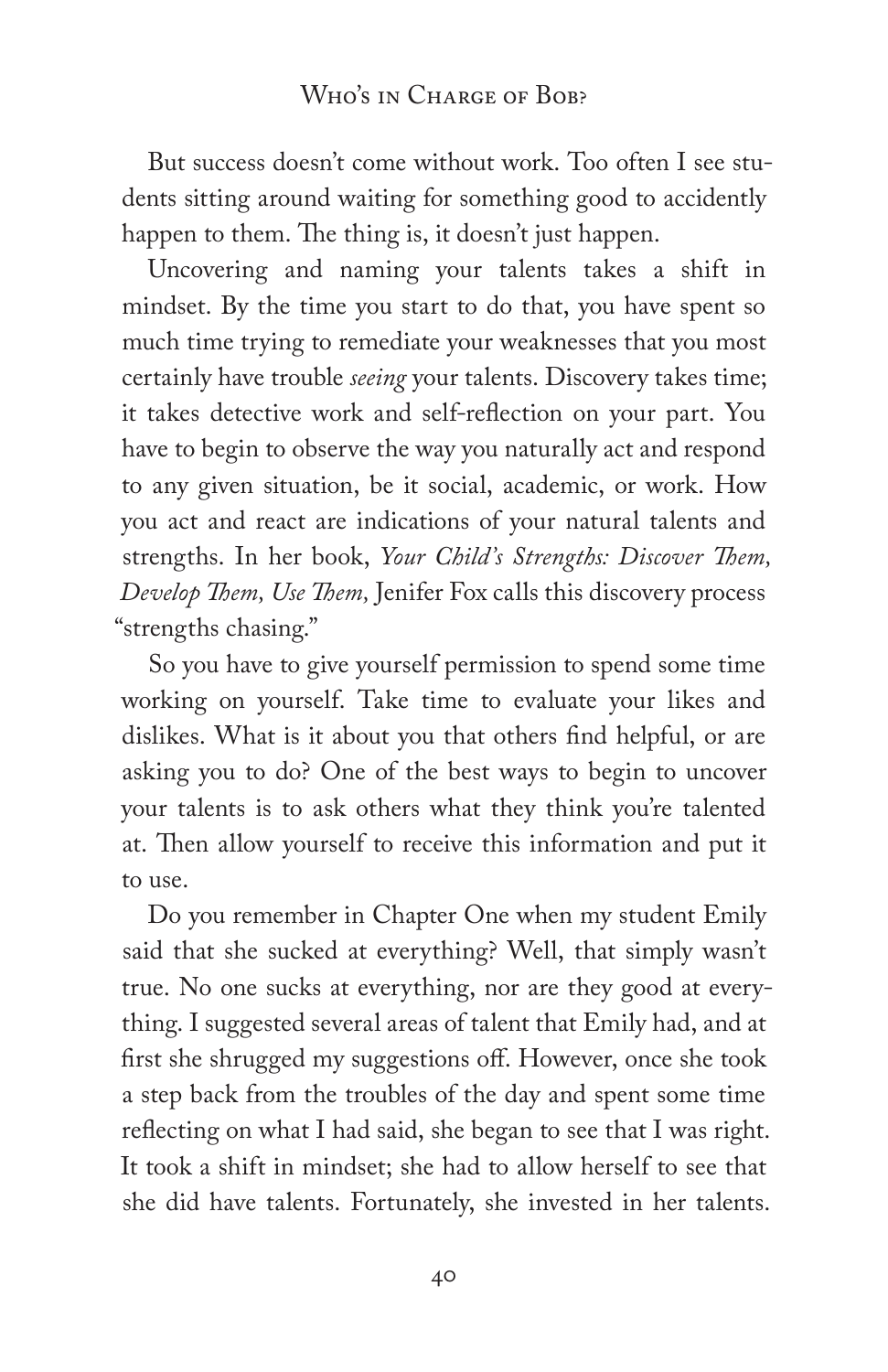Emily didn't drop out of school and she did manage to graduate with her friends. Today she owns her own successful and growing photo and video business.

Let's do a little investigative work. Sean is always reading. With this observation alone, one might make the assumption that Sean has a talent for reading because he reads a lot. You know the type—always has a book in hand. Upon further investigation, you discover he is actually reading books and magazines about website design. So he must be interested in web design, right? However, later you discover that Sean is now reading and studying the fashion industry. Each observation is leading you to a different assumption about Sean and moving you closer to his real talent. It turns out that Sean has a high level of curiosity; he is actually researching whatever subject has caught his attention at the time. He is developing his Input strength, where each new subject is an opportunity to collect new information.

People with a talent for Input are collectors. Like Sean, they often collect information. They might collect actual physical objects like books, stamps, baseball cards, or Barbie dolls, and they often collect more than one thing. They are fascinated by anything that captures their attention and they want to know more.

Sean is a friend of mine. I tease him because he is always on his smart phone looking for an answer to a question someone asked ten minutes ago. His mind is an archive of facts and information. He is definitely the kind of person one needs to have on the phone as a backup if you're ever on the game show *Who Wants To Be a Millionaire.*

So as you can see from the above example, you can take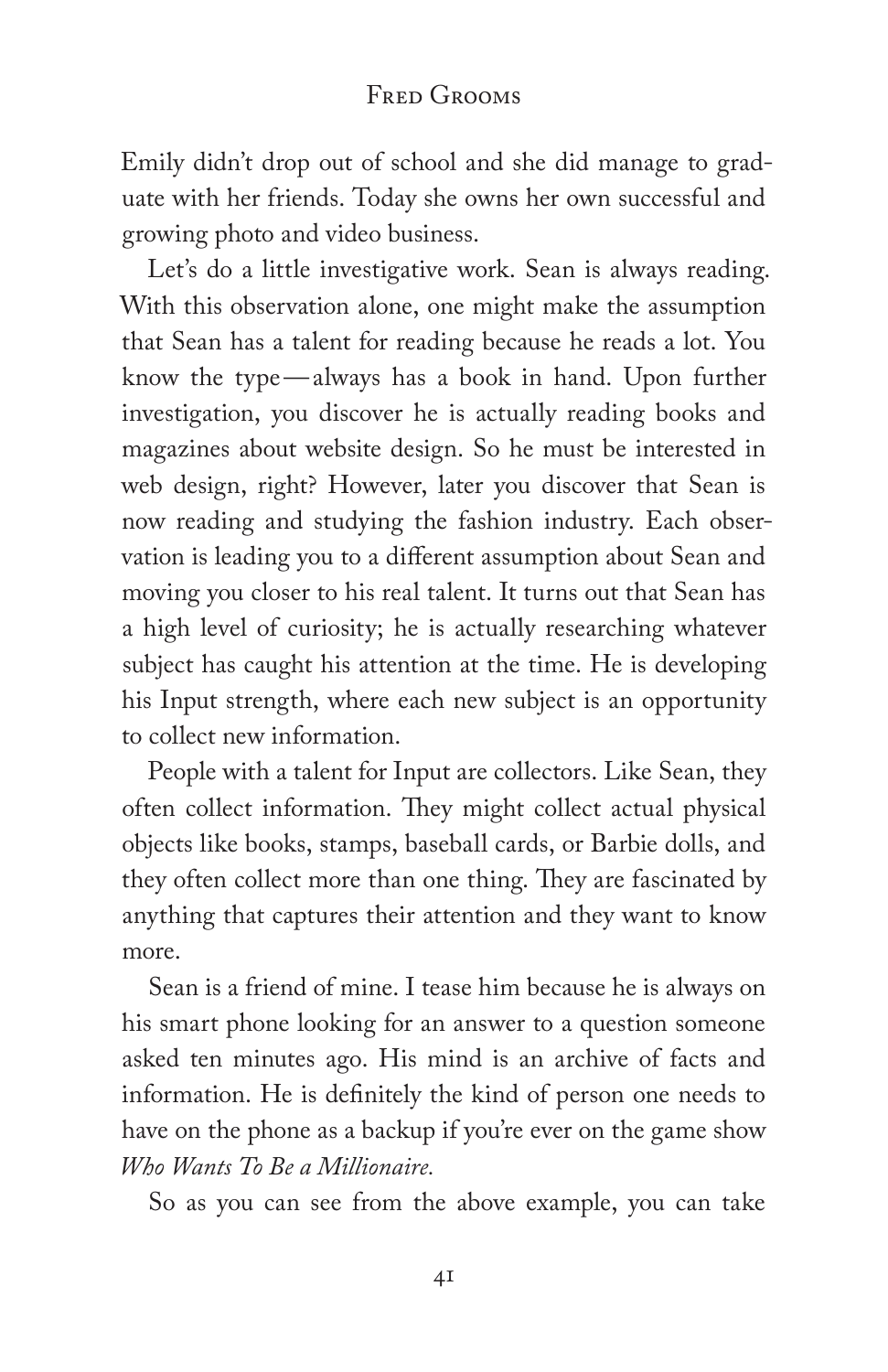an initial observation and peel back the layers to find a talent hiding underneath.

#### Light Bulb Moments

When doing keynote speeches or teaching seminars, I often refer to what is known as a "light bulb moment." You're probably familiar with this term, or at least with the cartoon character that has a light bulb over his head when he understands something or has a new idea for the first time. Light bulb moments are the times in your life when you realize the truth of something for the very first time.

When you discover you're talented in a specific area, it creates a light bulb moment. Some of these moments can be life changing. Jennifer Fox calls them "strengths epiphanies." They come when you continue to seek out answers to questions like the ones at the start of this chapter.

Dr. Mihaly Csikszentmihalyi, one of the foremost experts and researchers in the science of Positive Psychology, offers additional insight into discovering and naming talents through "flow." Csikszentmihalyi defines "flow" as a state of complete concentration on or absorption with an activity or situation. It's a state in which people are so involved in an activity that nothing else seems to matter. The idea of flow can also be described as the feeling you might get when you are "in the zone" or "in the groove." The state of flow is an optimal state of natural motivation, where the person is fully immersed in what they are doing. They are not easily distracted, even to the point of losing track of time.

Can you think of times when you were so involved in an activity or situation that time just seemed to fly by? Do you sometimes get so consumed with a project that you just can't stop? If yes,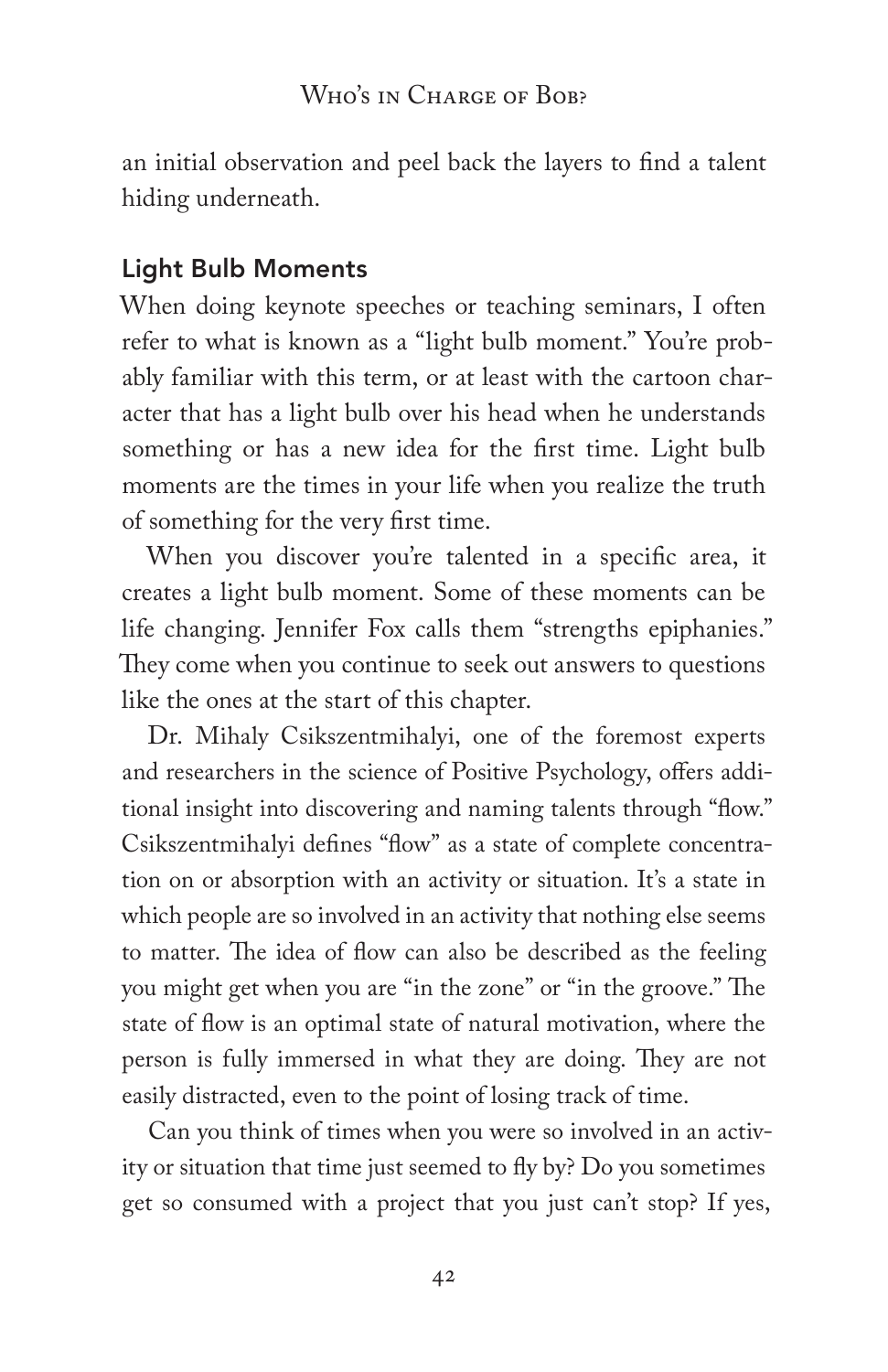these might indicate times when you're in a state of flow. Being in the state of flow is a great indication that you are working within your talents.

Hopefully, the following examples will help you uncover and discover a talent, and you'll have your own light bulb moment.

Nic is easily found in a state of flow. He is a creator of all things website related. He creates HTML coding for use as a web designer for fun. You don't know what HTML coding is? Don't worry. Nic does and that is all you'll need to know. He can be found sitting in front of his computer for hours working on website designs; although only a sophomore, he has a small business as a web designer. Nic is highly focused on getting the job done, is very goal oriented, and likes to work on one project until it's completed to his satisfaction. If you can't stay on task and follow the plan, Nic will move on without you. This is the talent of Focus.

David has the strength of Competition. Society often thinks of highly competitive people as being athletes, but David was never an athlete, even though he looks like one. He is highly competitive in everything he does. With David, there is always a winner and a loser, and he wants to win. His high school, college and graduate school education were all opportunities to compete with his classmates. "Competition is about making a comparison about almost everything one does. If you can make a comparison you can compete. If you can compete you can win" *(Gallup: StrengthsFinder 2.0)*. Does this sound like you? Are you the guy who hates to lose? If you aren't the best at something, does it bother you and make you work harder? Perhaps you have the talent of Competition.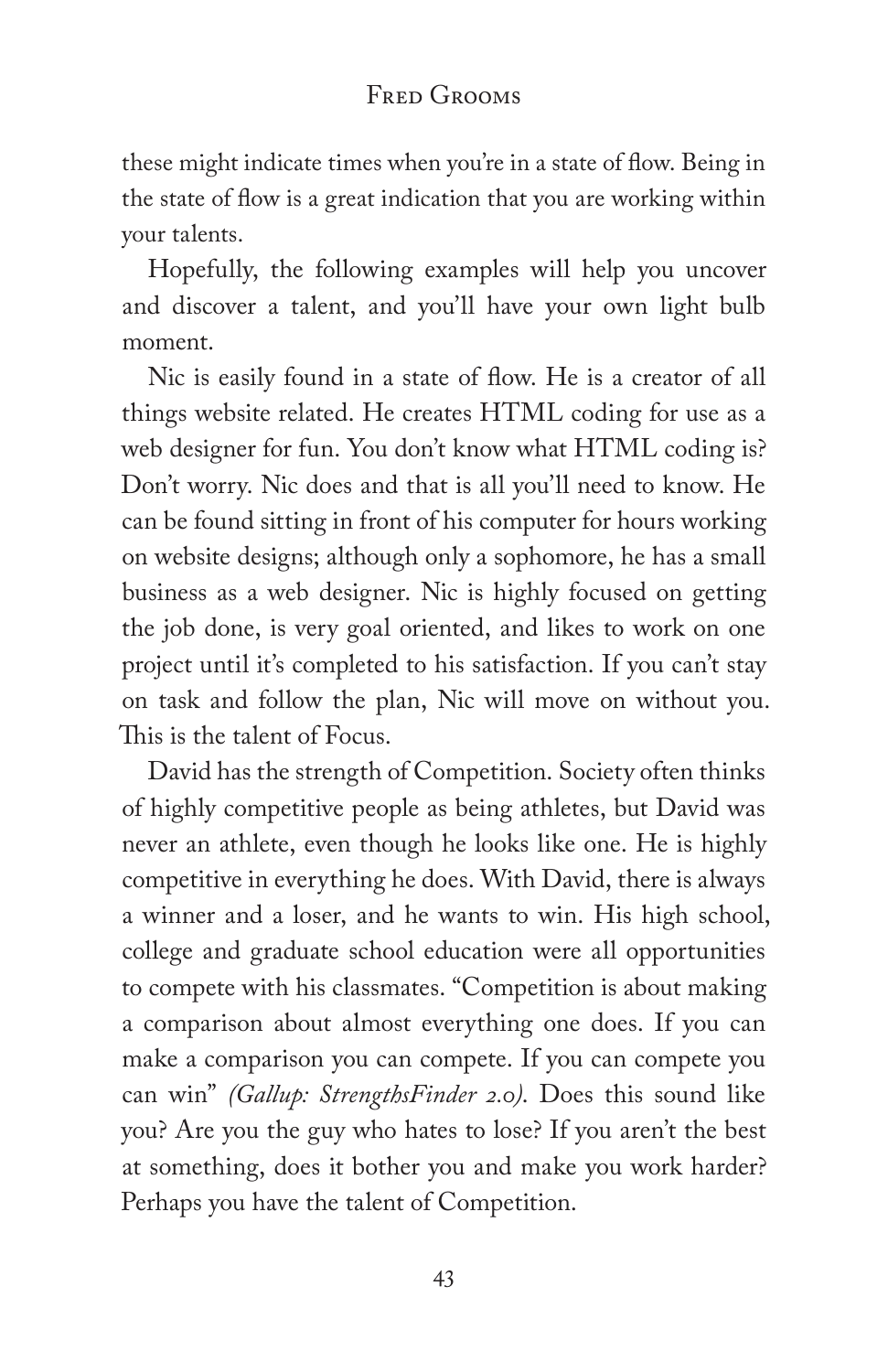Or perhaps you think everyone has a purpose or mission, that you're put here on earth for a guiding reason. Are your beliefs and values important to you? Would you say you're spiritual? Judy is a person who has always been concerned about those around her. Others would describe her as caring, helpful and dependable. She is very active in her church youth group and makes an effort to share her personal faith through her actions. Judy is always looking for a way to have an impact on others. She has led Bible studies from her home and was a student leader at church and with Christian campus organizations in high school and college. Judy is guided by her talent theme of Belief.

Do you love to share what you know with others? Are you concerned that your classmates just aren't getting it? Do you have a knack for seeing a subject from a unique prospective? Do others seek you out to help them make sense of something because you have the ability to make the complicated seem simple? When this happens, do you stop what you're doing to help them understand the subject or information? Would others describe you as caring? If any of this sounds like you, you may have the natural talent of a Teacher.

Katie, on the other hand, could be described as a wallflower. She is most often quiet and contemplative; she often has her nose in a book; and she enjoys her alone time. Katie is an outstanding student in all subject areas, and she actually puts very little effort into school. She loves to put her personal touch into everything she does, and she makes all the birthday cards that she gives to her friends and family. If the two of you have a similar interest in a subject, she can talk your ear off, sharing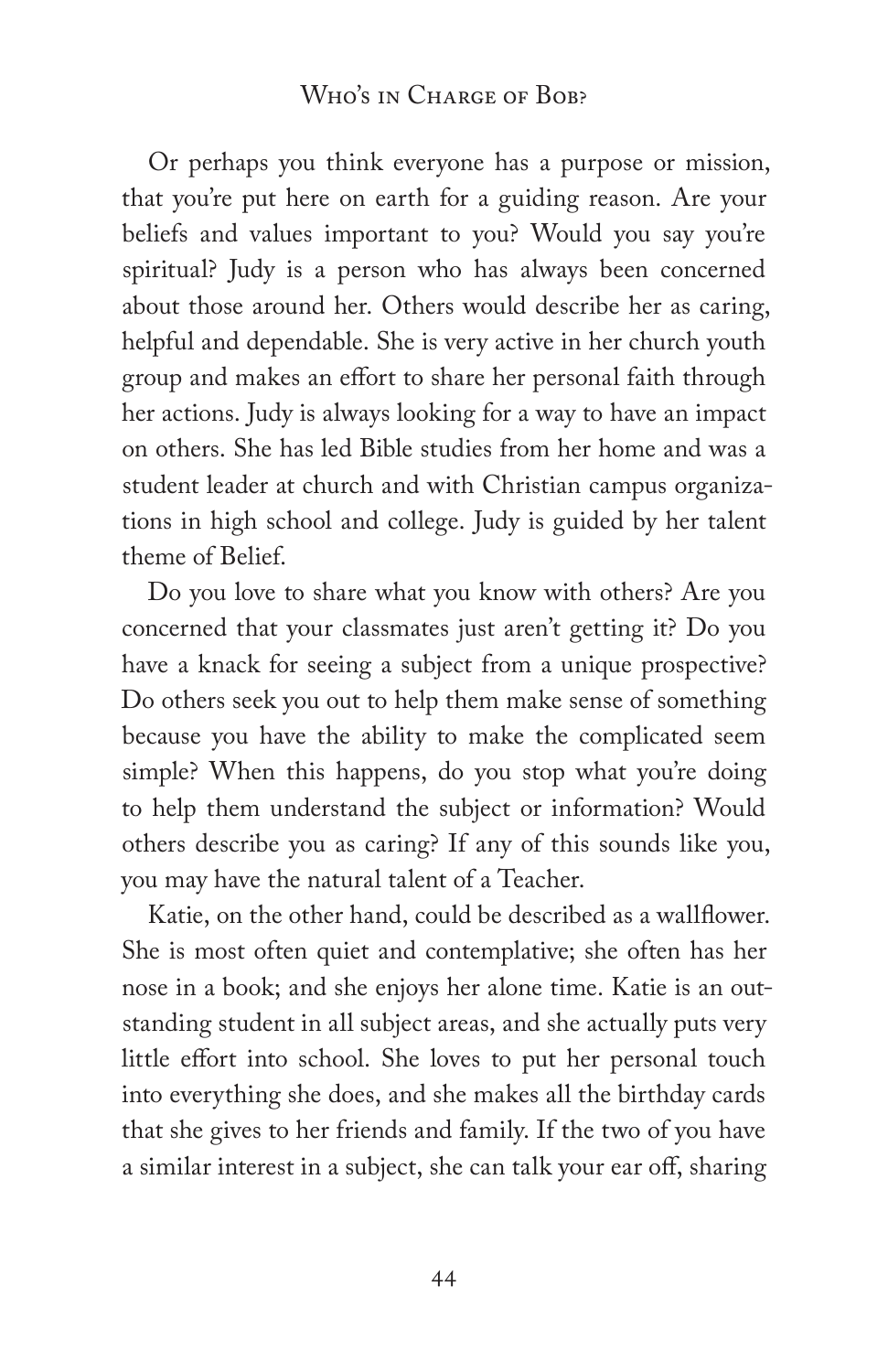and discovering new insights, and she takes pride in her ability to "think outside the box."

Katie has talents as a Creator and a Learner. She has to put her personal touch into every project she is involved in or she feels left out. People always want her on their team because they know she's going to come up with an original idea. She is fascinated by research, and she wants to know how things work so she can apply that information to her next project.

You might assume being a Creator means being talented in art and music and you would be right; but let's not limit our view of what it means to be creative. Often people who love to learn also want to apply what they have learned and do so in very creative ways. Learning is part of the creative process. If someone loves music, it's likely they will learn to read music, play an instrument and practice their craft. Does this sound like you in any way? Perhaps your talents mean you are a Learner and a Creator?

In any given situation, are you the person who says, "Have you ever thought about doing it this way? I wonder if it might work if you tried to change it. Let's figure out how to do that better next time." Do you place little importance on the past but a great deal of importance on what is coming next? If so, you might have the talent of being Futuristic! So cool, right? People who are futuristic often make great entrepreneurs. They see things in a new and different light. They have the ability to see the possibilities in the ordinary. Think Steve Jobs. He had a unique ability to anticipate what others would want even before they knew they wanted it. Think iPad and iPhone. If you are someone who is inspired by the possibilities of what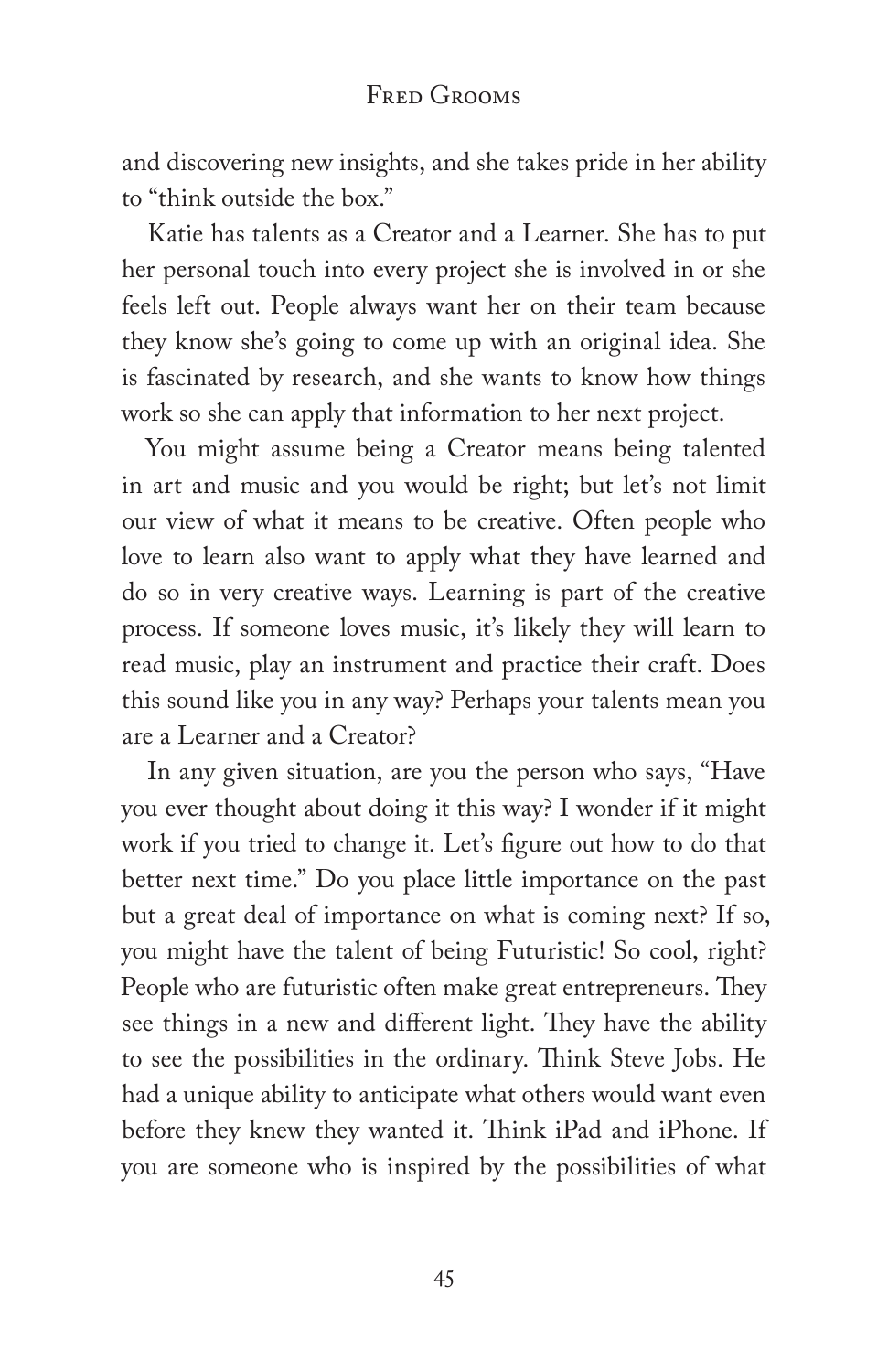you can achieve next, or have been accused of being a dreamer . . . good! Go with it! The world needs people who are always looking for greater potential from others or from the activities in which they're involved.

Are you super responsible? Are you a rule follower even when no one is around to see you? Believe it or not, Responsibility is a talent. "Taking psychological ownership for anything you commit to, and whether large or small, you feel emotionally bound to follow it through to completion. You are the person people come to, to make sure stuff gets done and done well"*(Gallup: StrengthsFinder 2.0).*

My friend Danna was always just like this. We actually made fun of her because she was such a goody-goody. If you did something wrong and she was asked if she knew anything about it, she would so throw you under the bus! Don't get me wrong, she didn't run around telling on people; but you could bet she wasn't going to lie for you.

When I was a freshman, we were on a youth trip and a bunch of us decided to sneak out of the dorm to hang out by the creek. We tried to get Danna to go with us but she refused. She is the responsible one, remember? Well, we thought we got away with it, until an adult overheard some of the students talking about it. All they needed to do was ask Danna who had slipped out after lights out and she listed everyone's name. You would think everyone would be mad at her, but we all knew she wasn't going to cover for us; it was just who she was.

She definitely developed her talent for responsibility into a strength. Danna graduated from law school and later became a judge in Kansas City. As far as I know, she has never covered for anyone.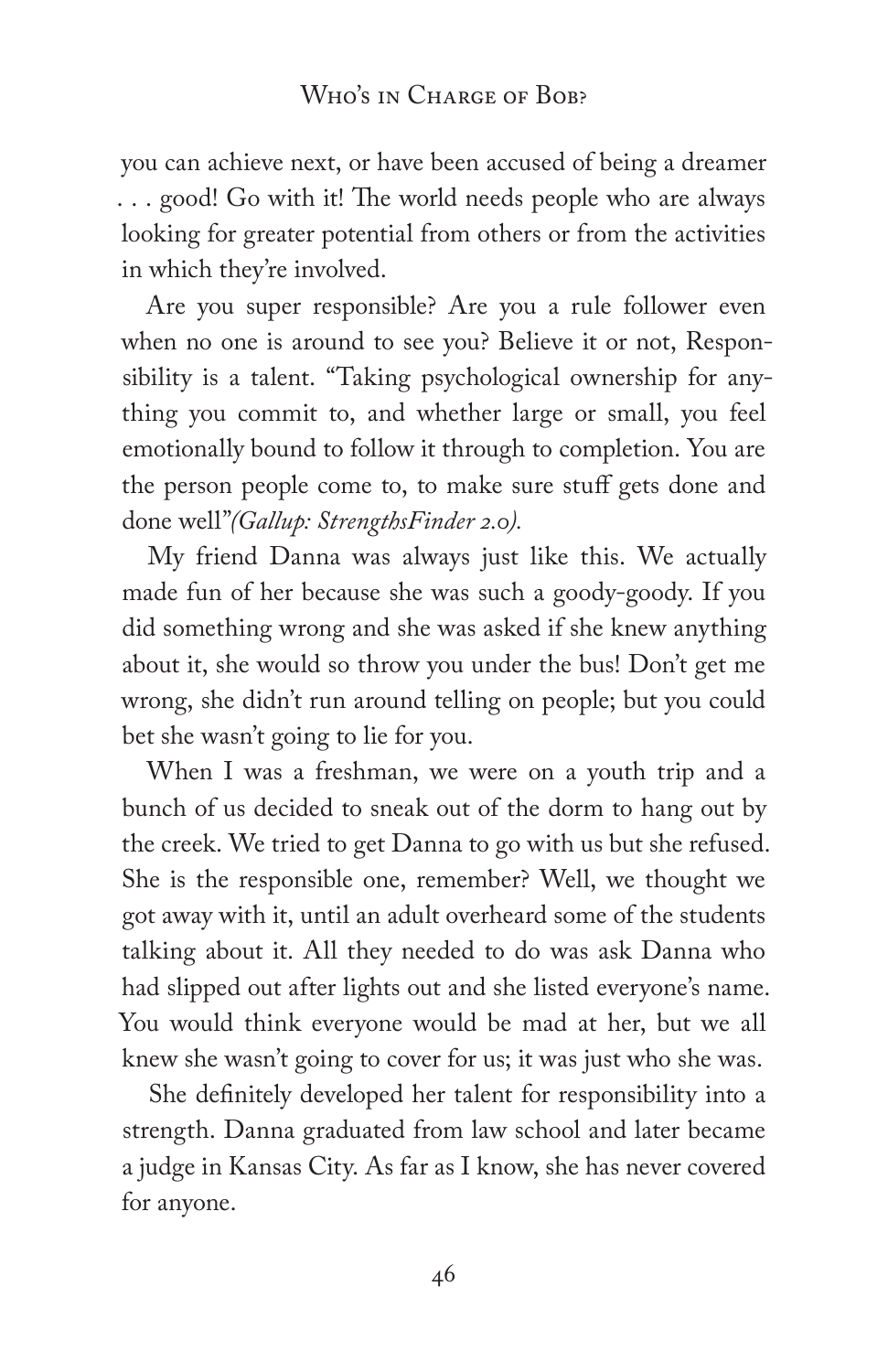Responsibility is one of the most important natural talents you can possess. In our culture, it's rare. Having a natural talent for responsibility is also known as trust and integrity. If this is you, be very pleased and invest in your talent.

As a dyslexic in high school, I realized I had a talent for projects. The subject didn't matter; what mattered was a project would allow me to show what I knew rather than just what I could remember for a test. I called myself "The Project King." As such, projects were my way of passing the course, because I could show my knowledge, creativity, problem solving skills, and desire for excellence. For group projects, other students sought me out to be part of their team. Later in high school and college, this talent allowed me to take the leadership role and select those on my team.

What is exciting to me is that as I continued to develop my Project King status, studying Strengths Philosophy gave me the language I needed to *name* my natural talent. Now I know I have a talent as a Maximizer. As a Maximizer, I love to take something from good to great, to be part of a team that seeks excellence and creativity, and to help others do the same.

Here is a strange way to discover and name your talents. What is it about you that *irritates* others? That's right. What do you naturally do that irritates the snot out of your family and friends? For example, Danna's talent for being responsible often irritated her friends. Sometimes your area of talent works against someone else's talents.

Greg is highly organized and has to have a plan before taking action. Others actually think he's a little crazy because he is so neat and organized—so much so that it's hard to be around him because his tolerance for others who are not like him is low.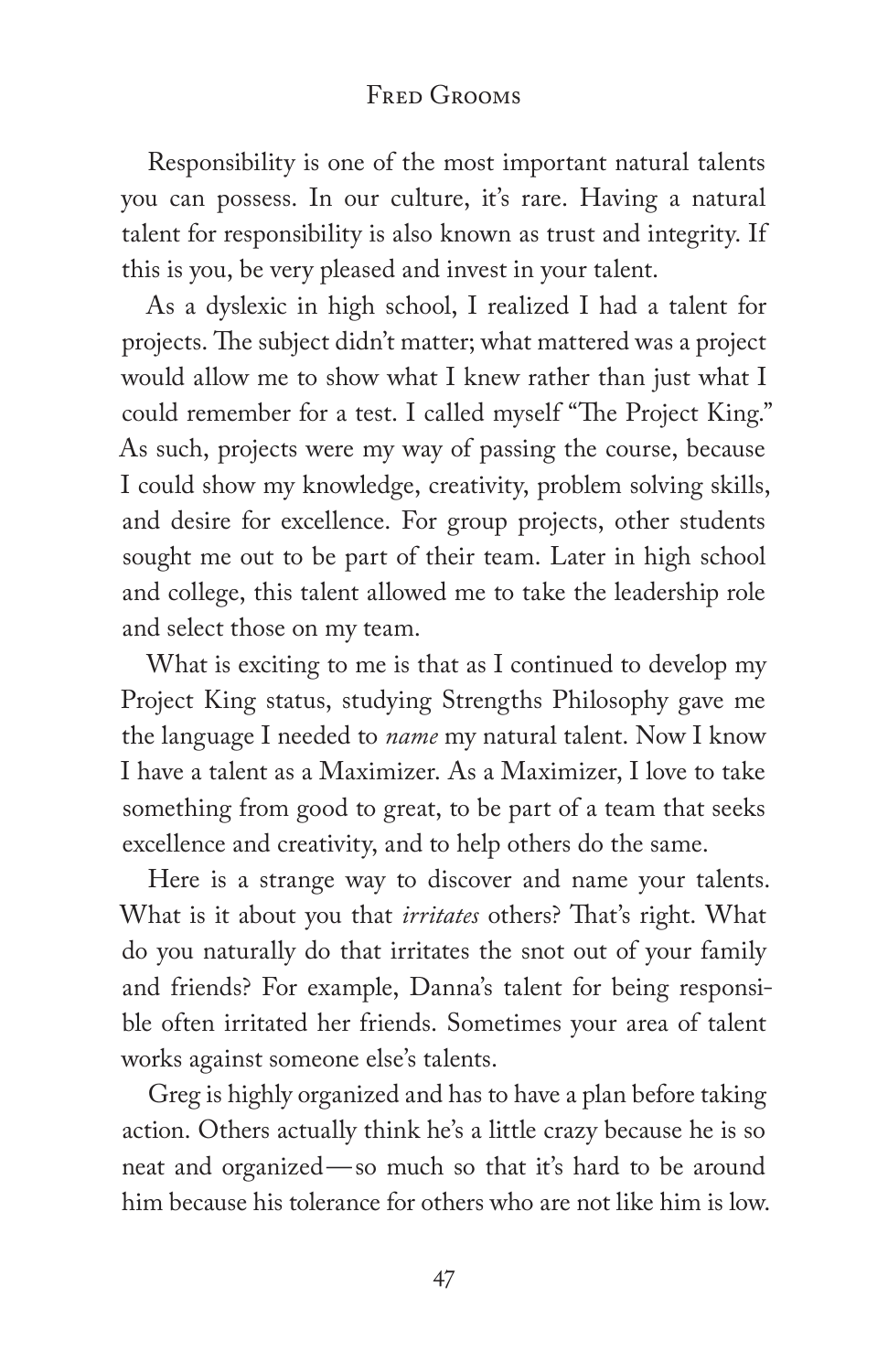#### WHO'S IN CHARGE OF BOB?

Greg is a student leader and is involved in planning almost every social activity that is happening on campus. If you ask him why, he will tell you it's because he knows it will be done right if he is in charge. Greg is not a very flexible person when it comes to things changing or going wrong; but he is your man when it comes to creating a plan and anticipating what might go wrong. Greg has the talent to be Strategic.

Being positive, or Positivity, is also a natural talent. For you, the glass is always full. The glass is half-full with liquid and the other half has air in it, so it's actually completely full—completely full of possibility and opportunities not yet seen. You're the kind of person that is full of praise for others and what they have to offer in any given situation or activity. You're full of positive energy; you smile a lot; and you're great at making even ordinary tasks seem fun. You're so positive about everything that people wonder if you're "faking it," And you see the positive even when everyone else is focused on the negative. Seeing someone get down on themselves drives you crazy; you're the self-appointed happiness officer.

Sometimes people with the Positivity talent might drive you a little nuts . . . but on the other hand, nobody wants to be around someone who is always a downer—someone who is full of complaints, no matter the situation. So stay positive. Science even tells us that the happier you are, the longer you live. Who doesn't want to live longer?

#### A Few Words of Caution about Your Talents

Here's the situation with talents: sometimes you will find yourself with others who have "opposing" talents. If you're naturally spontaneous and you're on a team with two other people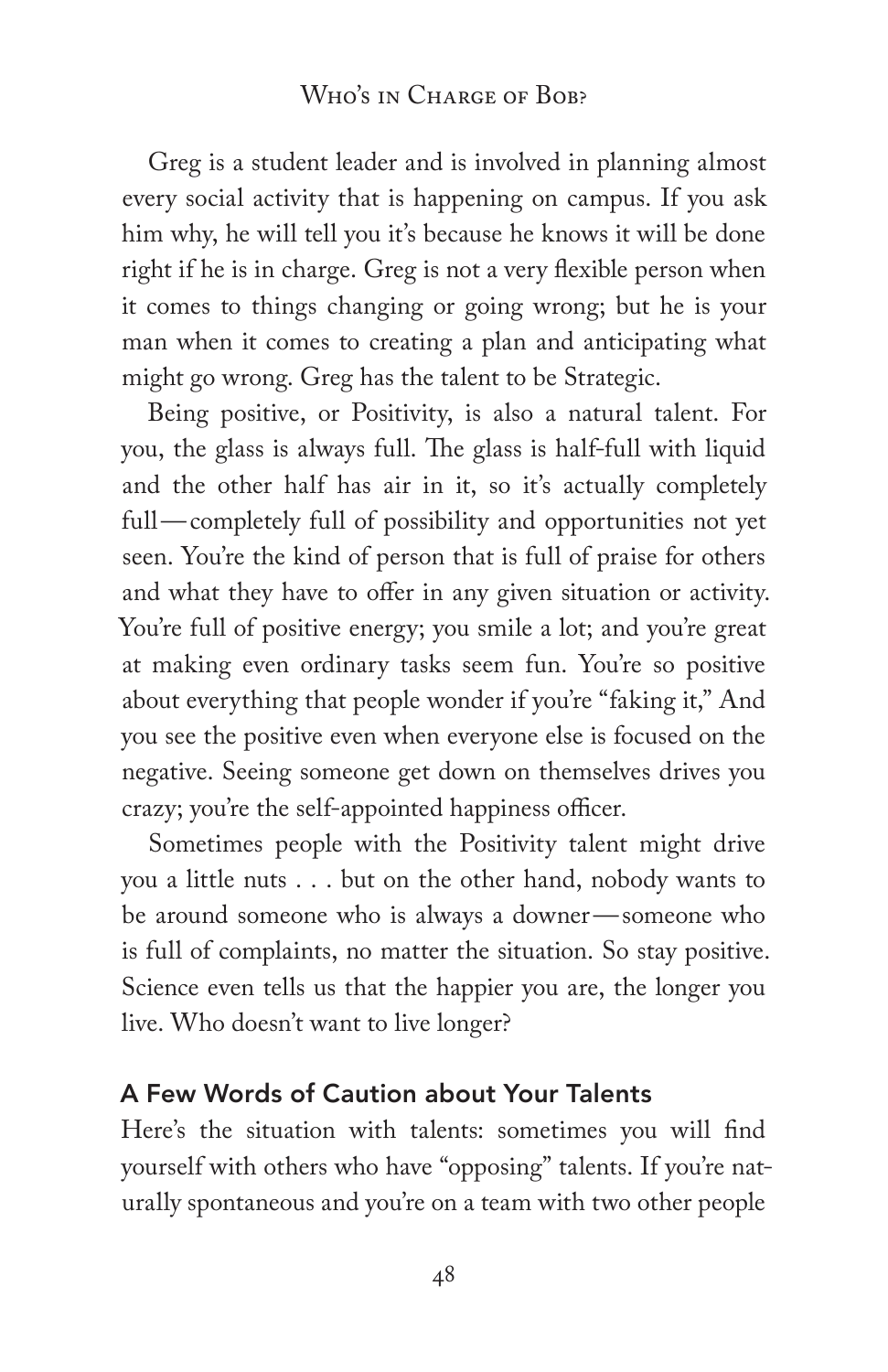#### Fred Grooms

who are naturally systematic and analytical about everything, their talents are opposing talents to yours and this can create conflict. As you gain a greater understanding of your talents and the talents of those around you, you will learn to work through differences and conflict.

Also, as you develop your talents into strengths, you will begin to see the value of helping others to uncover and discover their natural talents as well. The more you know about the people you work with, about your friends and those you love, the better you will understand what makes them "tick."

A key point of caution is to realize that no one has one single talent or strength. You are made up of several major talents, and you can also have lesser talents. These talents are less dominant to your core personality; sometimes they have received less investment and remain lesser strengths. It's actually essential that you don't put too much emphasis on, or over-utilize, one talent, as it can actually become a weakness and hinder your success.

A good example is our friend David, who has the talent of Competition. If David is not careful, the very talent that keeps him seeking excellence could derail him. Have you ever known someone who is so competitive that not winning completely destroys their mood? And if David was someone who flaunted his win over others, he would easily become unlikable. In a work situation, if you are always creating winners and losers; the losers will not want to stay around, even if they are highly productive employees.

If Nic, with his talent of Focus, is not careful, his talent could easily create problems for him. He likes to work alone and is very task oriented. But always working alone and not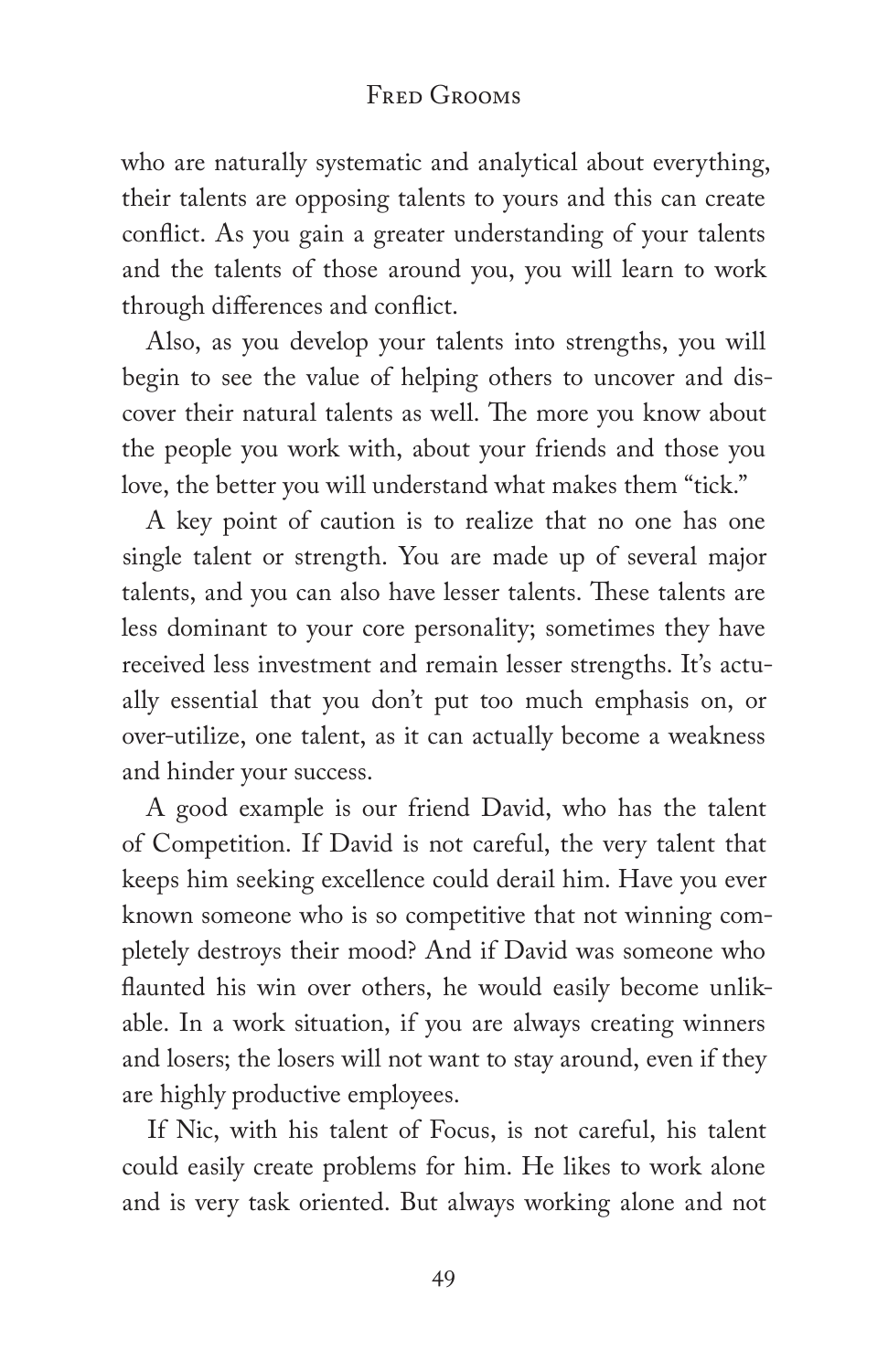being able to work well with others makes you a very poor team member; at some point, we all have to work well with others. Being highly focused can give others the impression that you believe it's your way or the highway; and an attitude like that can make you very unpopular.

So you have to be very careful not to over-emphasize a talent. Sure, you should invest in your talents in order to create strengths (which we will be covering next), but hyper-focus on one strength can easily become irritating at best, or it can become an actual weakness. Don't allow only one talent to dominate your core personality.

## Tying Up Talents

We have named some very specific talent themes, including: Winning Others Over, Connector, Influencer, Activator, Harmony, Input, Focus, Belief, Competitor, Teacher, Creator, Learner, Futuristic, Responsibility, Maximizer, Strategic and Positivity. Believe it or not, there are many more to be discovered.

I want to encourage you to take some time and actually write a few notes about what you think are your natural talents. Doing a little investigative work is necessary on your part. No, it's not time to take one of the assessments yet, but you'll get to that soon. I want you to get a feel for what you think your talents are before asking someone else for answers.

This chapter has been devoted to helping you discover what comes naturally to you, and the power behind being able to name your talents. As you continue to peel back the layers of who you already are, you will uncover those natural talents.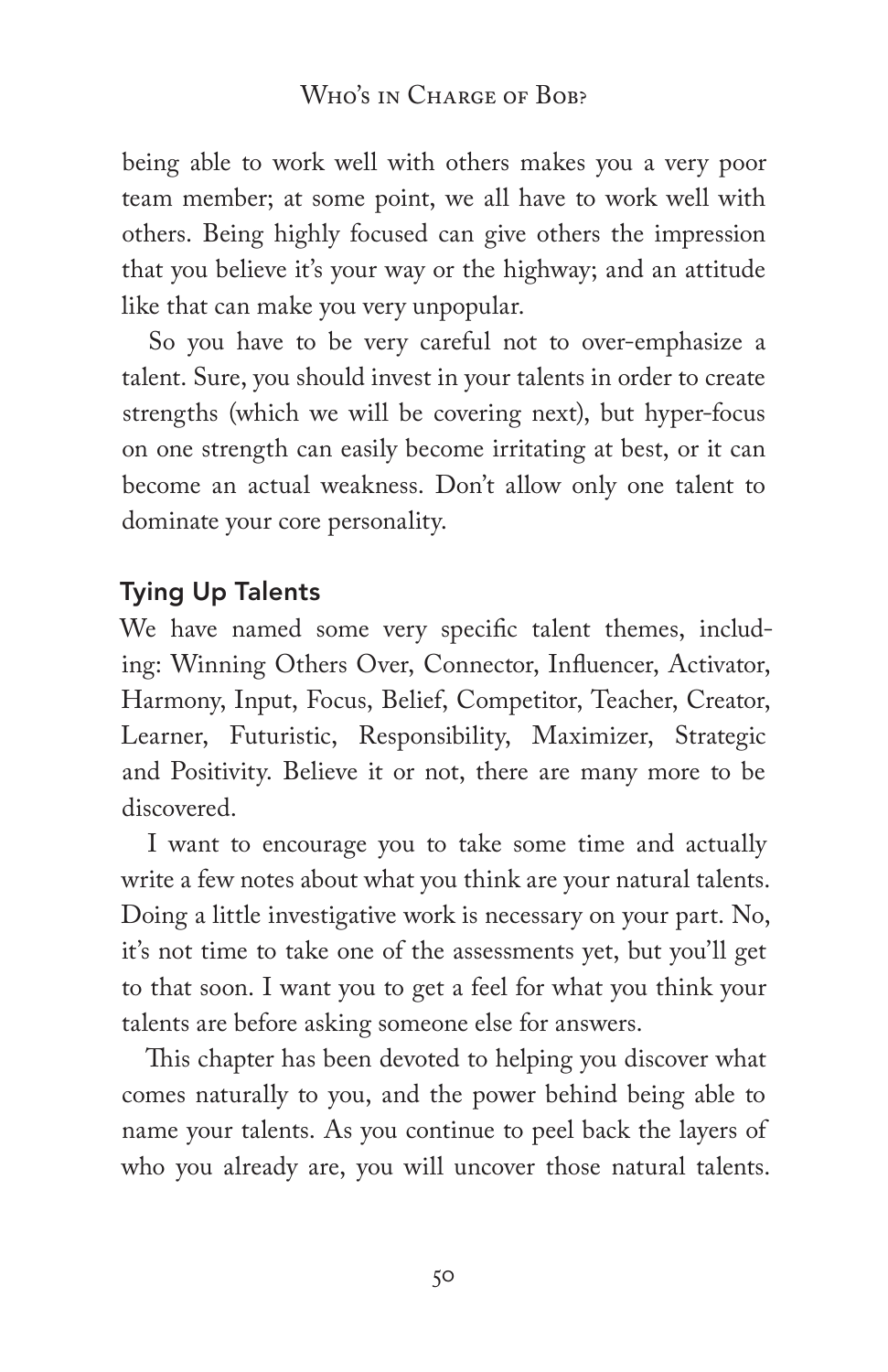Hopefully the examples have given you the first spark to creating a "light bulb moment" of discovery.

In the next chapter, we will journey into the second variable in our strengths formula—investment.

Strengths Formula: Talents x **Investment** = Strength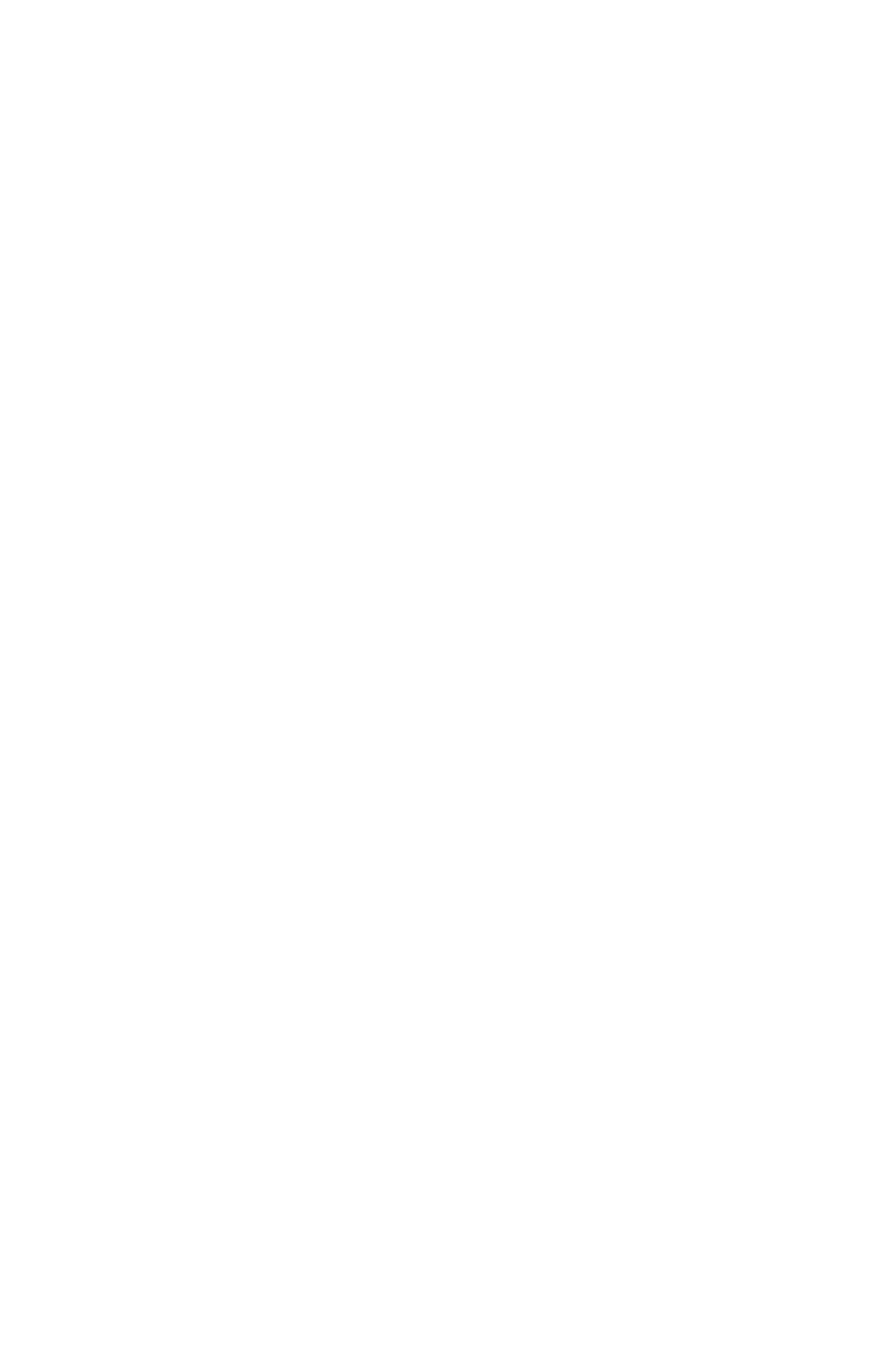Chapter Four

# Investing in and Utilizing Your Talents

*My attitude is that if you push me towards something that you think is a weakness, then I will turn that perceived weakness into a strength.* ~Michael Jordan

Looking back at Mike from the start of Chapter Three,<br>you may remember that I assigned a long list of potential<br>talents to bis natural abilities. It's important to note the key you may remember that I assigned a long list of potential talents to his natural abilities. It's important to note the key word here is Mike's *potential* talents. Mike was, in fact, gifted in many of the talent themes.

It wasn't clear where Mike's natural ability in these areas would take him. Mike could develop the talent as an Advisor, someone others look to for answers *(Standout).* He could have developed into someone who is Deliberative *(Gallup).* Being deliberative means you like to plan ahead and anticipate problems before they happen. You actually expect things to go wrong so you plan for it. Talent in this area lowers your stress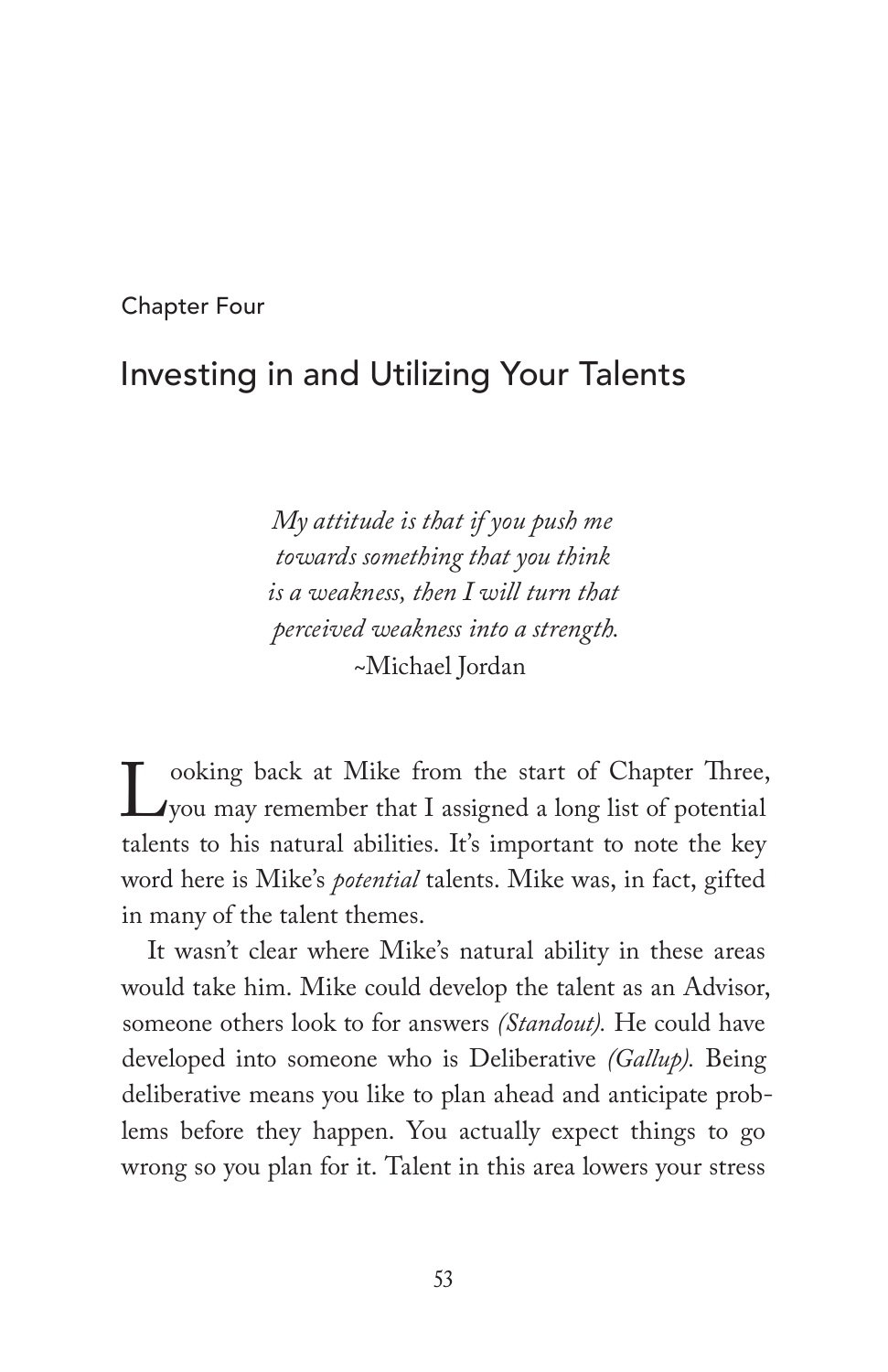and the stress of those around you, because everyone knows you are prepared for anything.

Unfortunately, Mike never invested in his natural talent for making plans and coordinating events, people, or activities. He has never really invested in any of his natural talents at all. This is precisely what you want to avoid!

The result is this: Mike is living an *average* life. He has had a number of jobs, all using one or more of his natural talents, yet he has not found career success or personal fulfillment. He feels like he just doesn't fit in. Mike has had significant issues with his supervisors in every job he has had. He believes his supervisors are always out to get him, or they just don't understand him. He has yet to be fired from a job because he always quits. The only common factor in the troubles Mike has been facing is Mike. He just doesn't know what to do with himself. He is not willing to spend time investing in his natural talents; instead, he is expecting something good to accidentally happen to him.

Your goal should be to avoid the same mistakes Mike has made. Identifying and naming your talents are the initial first steps in living a strengths-based life and achieving extraordinary success.

So now that you have taken the initial steps to uncovering and naming your natural talents, you can't stop there. If you do, the discovery process is wasted. You have to learn to *invest* in your natural talents so they become your strengths, and no one is going to do this for you.

\* \* \*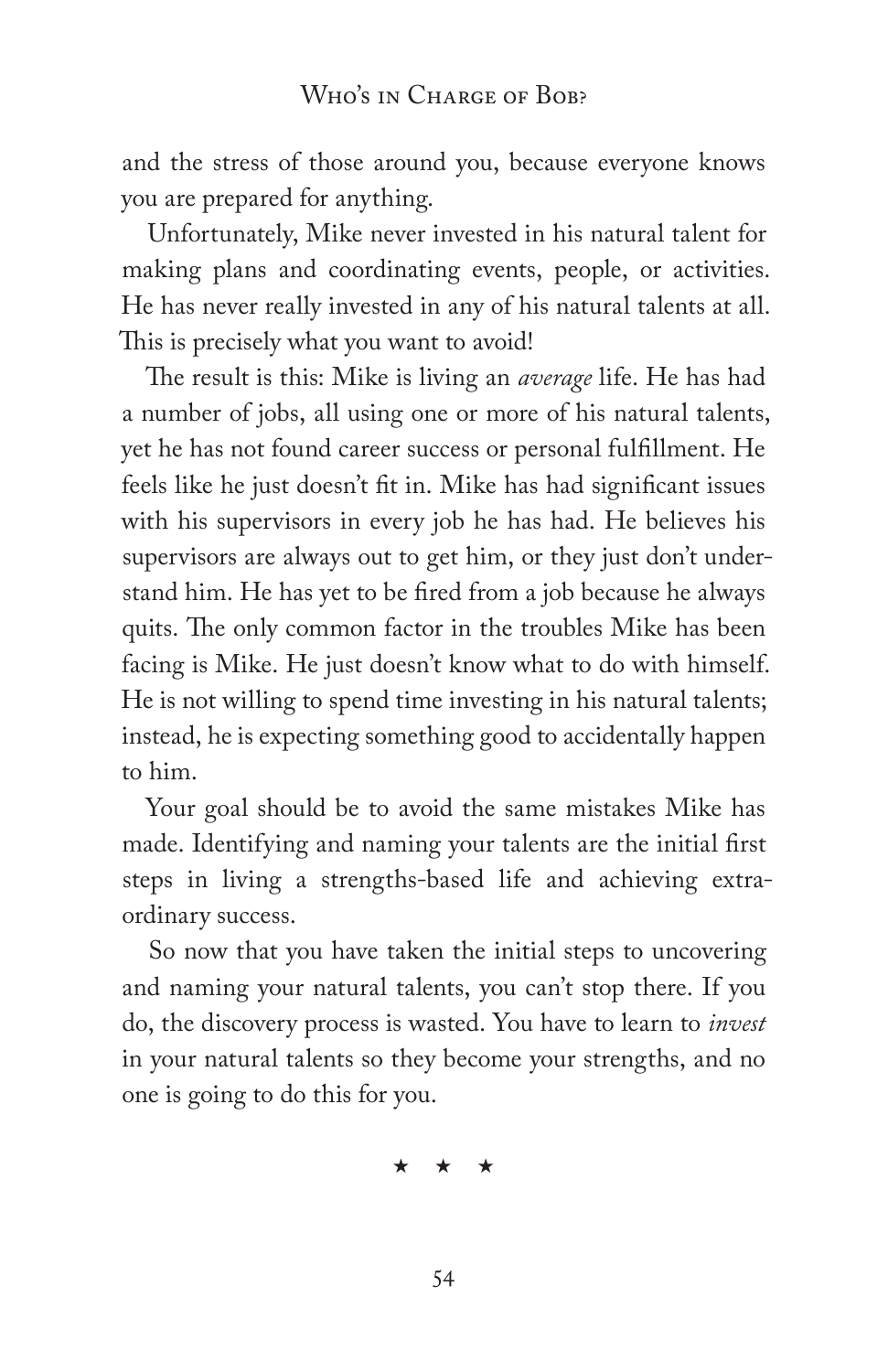Now it's time to take one of the strengths assessments. For students, I recommend that you take Gallup's StrengthsQuest, and if possible purchase the book *StrengthsQuest* by Donald O. Clifton, Edward Anderson, and Laurie Shreiner. Check with your school's guidance office; many high schools offer the assessment through the guidance office or college placement services.

Nearly nine million people can't be wrong. As I work to finish this book, almost nine million people have taken the Gallup strengths assessment. It is the leading assessment on talent because of its high level of consistency. StrengthsQuest provides vital tools in helping you name your talents. It will give detailed descriptions of each of your named themes so you can get to work investing energy to build your talents into strengths.

You will receive a list of your *top five strengths* based on their talent themes. StrengthsQuest has thirty-four specific strengths themes. If you wish to get a ranking of all thirty-four theme strengths, you may do so; but it's not recommended as a starting point. The goal is for you to invest in, and master, your top themes, and not to work on lesser talents or weaknesses. Remember, we are working at breaking the weakness cycle. No talent theme becomes a strength until you invest time and effort in its development.

## What Does Investment Look Like?

Investing in your talents to build strengths, if done right, is a lifelong process. Sure, there are a ton of short term gains as well. Investing in your talents will immediately raise your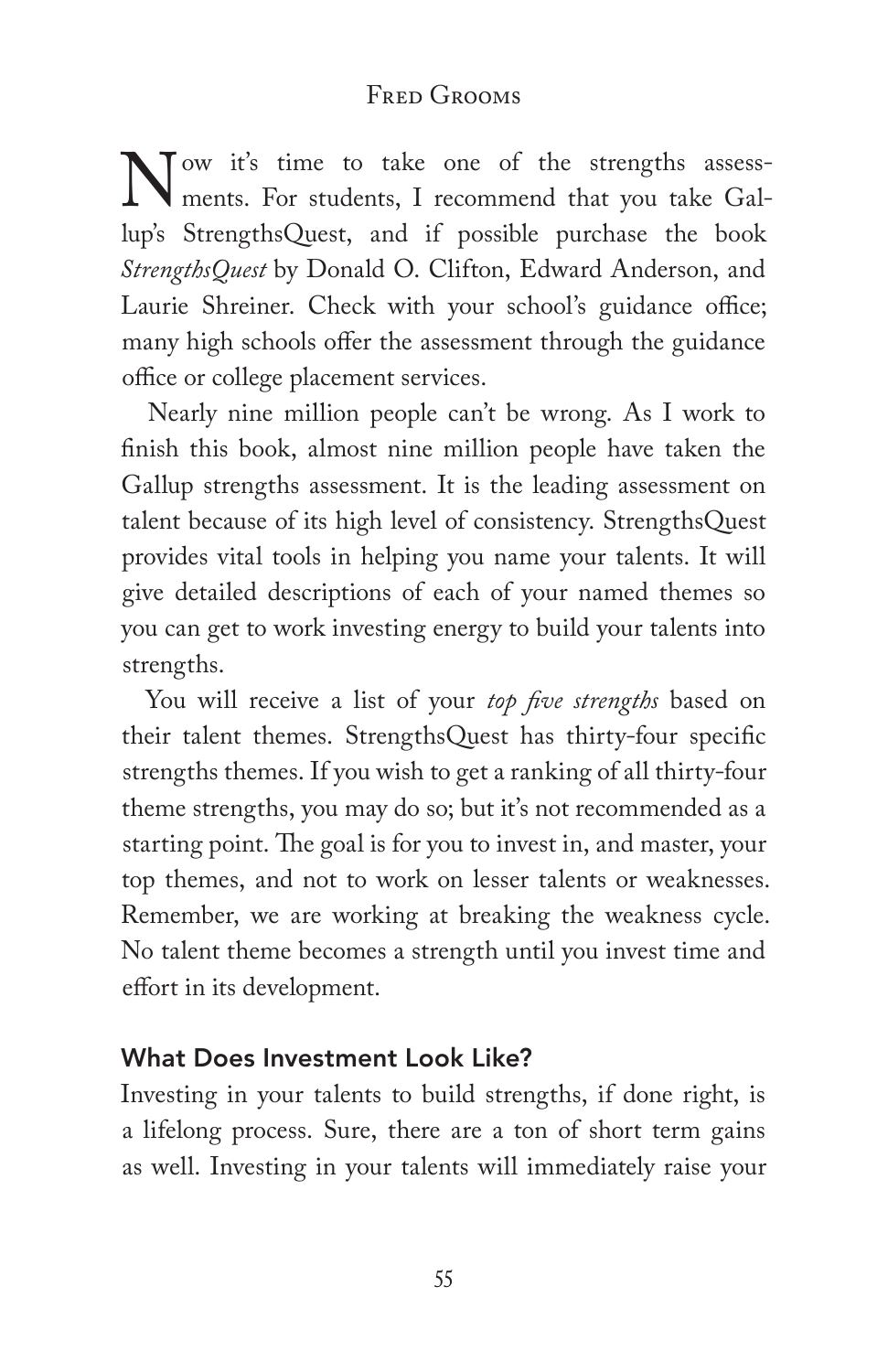self-confidence. Your academic performance will increase as you begin to use your talents in class. Studies tell us that your overall happiness is going to increase as well; and your ability to see how your talents affect your relationships improves those relationships.

But the ultimate goal of investing in your talents is mastery of your *strengths*. Investing in anything of value takes time and effort. Too often, this is where fear sets in, because people fear change. Here is the awesome thing though: remember that you're not changing anything; you're shifting your focus from your weaknesses to your strengths. You're investing in becoming more of who you already are. You're learning to become extraordinary. Yes, this takes work, but as the saying goes, "Anything worth doing is worth doing right."

Starting off, we need to focus on knowledge and skill. Early on, we established that knowledge and skills are not talents. They are, however, vital multipliers for investing in your talents. I would venture to say that when you started reading this book, you had a very narrow view of talents. If you have done the suggested work, you have started to name what you're naturally good at and begun to discover your talents.

Hopefully, you have taken Gallup's strengths assessment and you have a list of your talents. This will allow you to start gaining skills and continue developing them. You can continue to educate yourself on your talents. I can guarantee there is at least one book on how to develop every specific talent that can be named.

Upon gaining initial knowledge of a subject, you then begin to acquire skills with this new information. The obvious next step is to practice using the knowledge and skills you have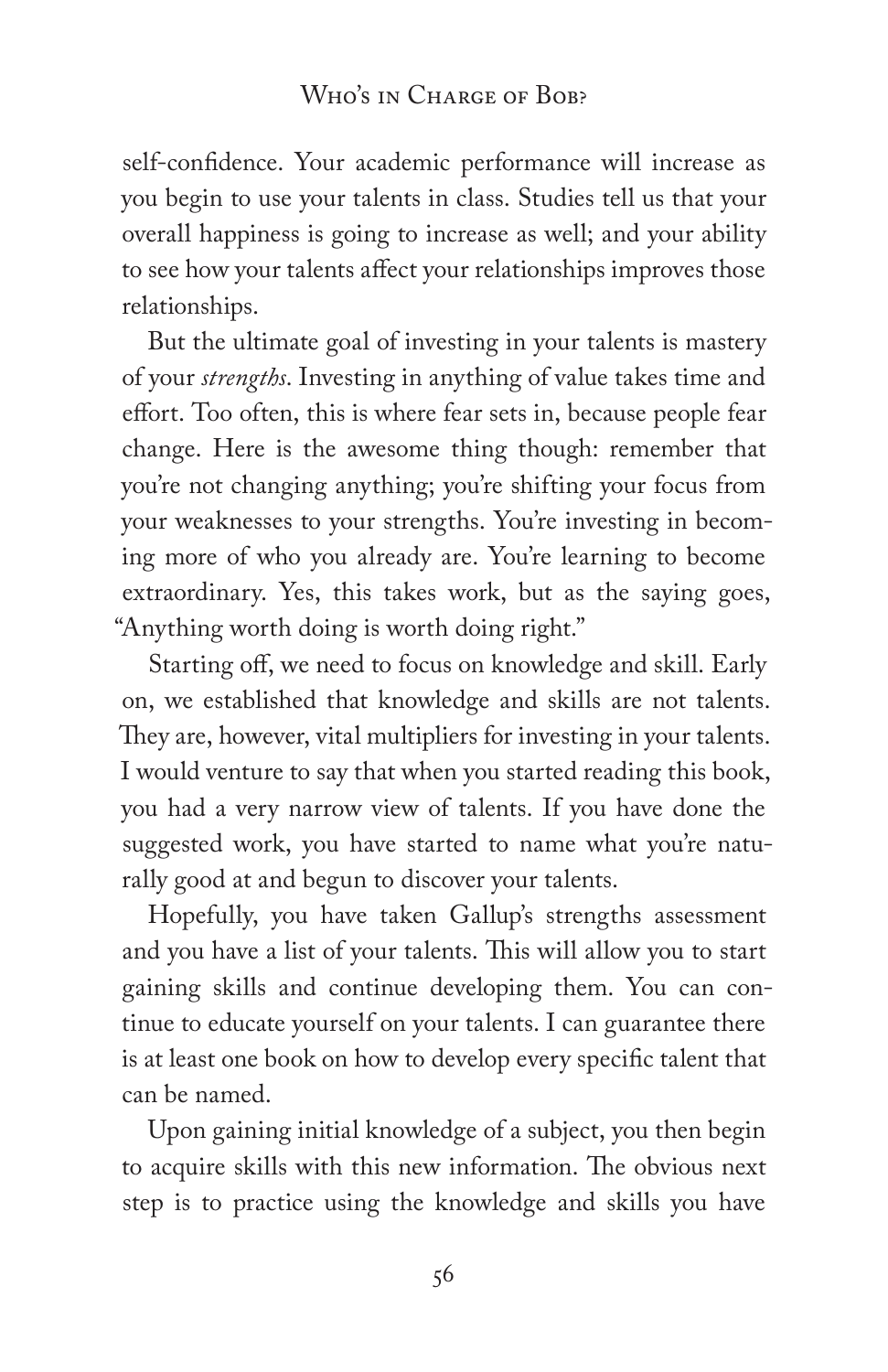gained. We're all familiar with the age old adage "Practice makes perfect." The problem is that this saying is actually misguided, which is not news for many of you.

New research, led by Michigan State University's Zach Hambrick, finds that a copious amount of practice is not enough to explain why people differ in level of skill. It seems to take more than just hard work to become an expert. Hambrick states in the research journal *Intelligence* that natural talent and other factors likely play a role in mastering a complicated activity. Practice is indeed important to reach an elite level of performance, but this paper makes an overwhelming case that it isn't enough.

Not everyone is going to get an "A" in everything. Let me tell you, when I make this statement around educators, it has a tendency to make more than just few of them nervous. How dare I suggest that a student accept anything less than their best!—the assumption being that their best is getting an "A" in all courses. Well, their best just might not be an "A." As you read this, you might be one of the students that think I'm crazy for suggesting you might not get an "A."

There are plenty of university students who already know that some of their classes are so hard that almost no one gets an "A" and that some courses are actually designed that way. The problem is that for many it will be college before you feel the sting of not being the smartest person you know.

It really is about investing in what is going to produce the best overall results.

Case in point: as a dyslexic, I'm never going to be great at grammar or win a spelling contest, no matter how much time I spend practicing. It's just not what I'm good at. Granted,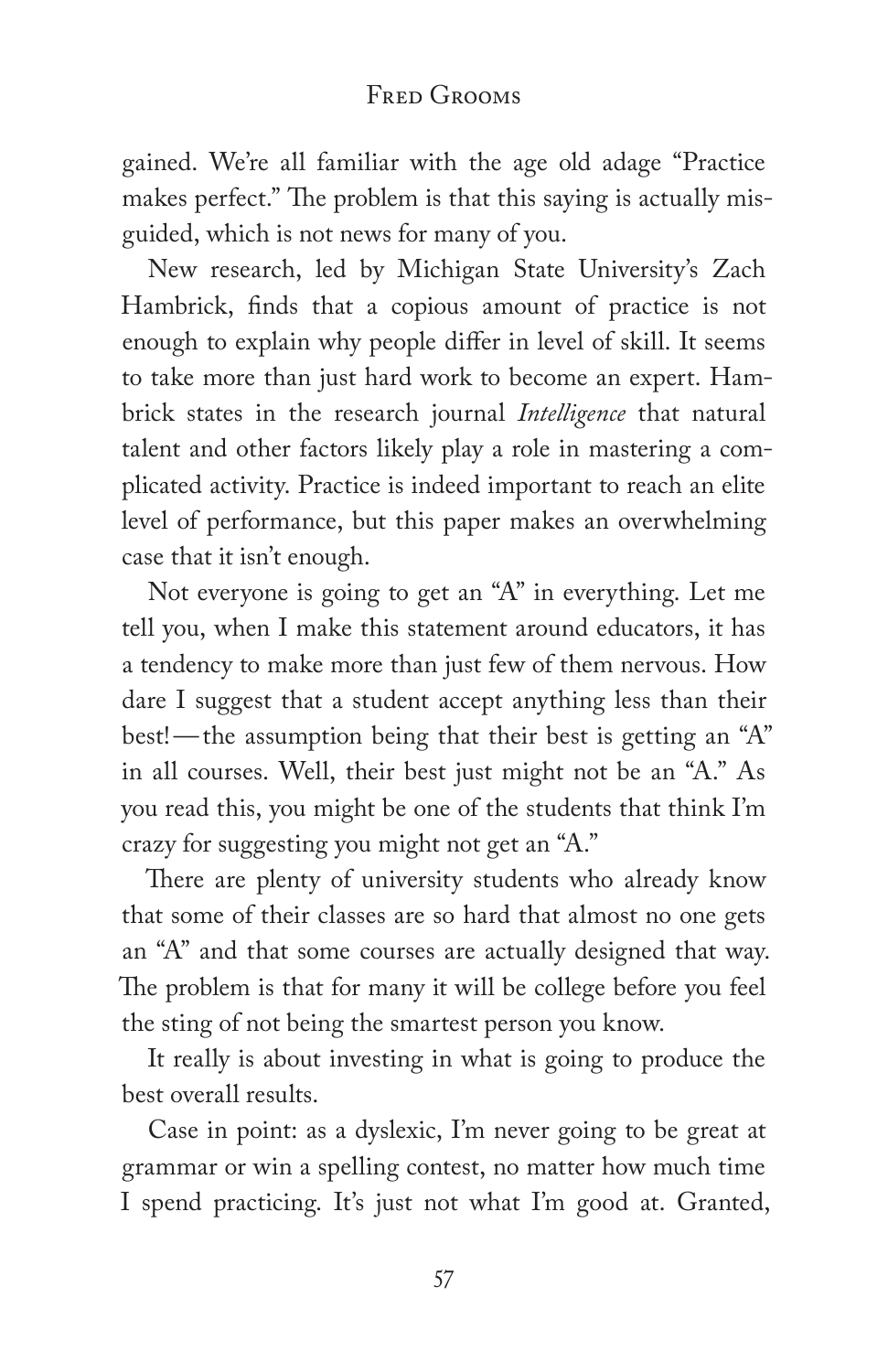with enough time, work and desire on my part, I might actually have been able to get an "A" in ninth grade grammar. But, you have to ask, at what cost? Would all the time studying for one class cost me in other classes? The answer is yes.

Let's be clear. Practice and persistence are vital to developing knowledge and skill. The key to success, however, is *investing in your natural talents first and developing the skills around your talents.* Own your talents so they actually become strengths. We have a tendency not to do this; rather, we spend all our time working on our weaknesses.

#### Investing in Your Natural Talents

Perhaps the best way to describe what it looks like to invest in your talents is through a personal example. So I will use myself and my top five strengths as a primary example of how to invest in your talents to develop strengths.

According to Gallup's StrengthsFinder 2.0, my top five strengths in order are: Winning Others Over (WOO), Communication, Individualization, Maximizer, and Connectedness.

My life is an open book. I'm a natural talker. I have never met a stranger and I can talk to anyone, any place, anytime. Yes, I'm the annoying guy on the elevator that asks you if you've had a nice day! Talking has always come naturally to me and it's often gotten me in trouble, especially in classes.

Like my grandmother, I have an opinion on everything and often feel the need to share my opinion, even if you're not interested. Virtually every teacher or professor I've ever had has had to tell me to be quiet. I would venture to assume most would have liked to have just told me to, "Shut up and listen." Fortunately, most teachers have better training than I deserved.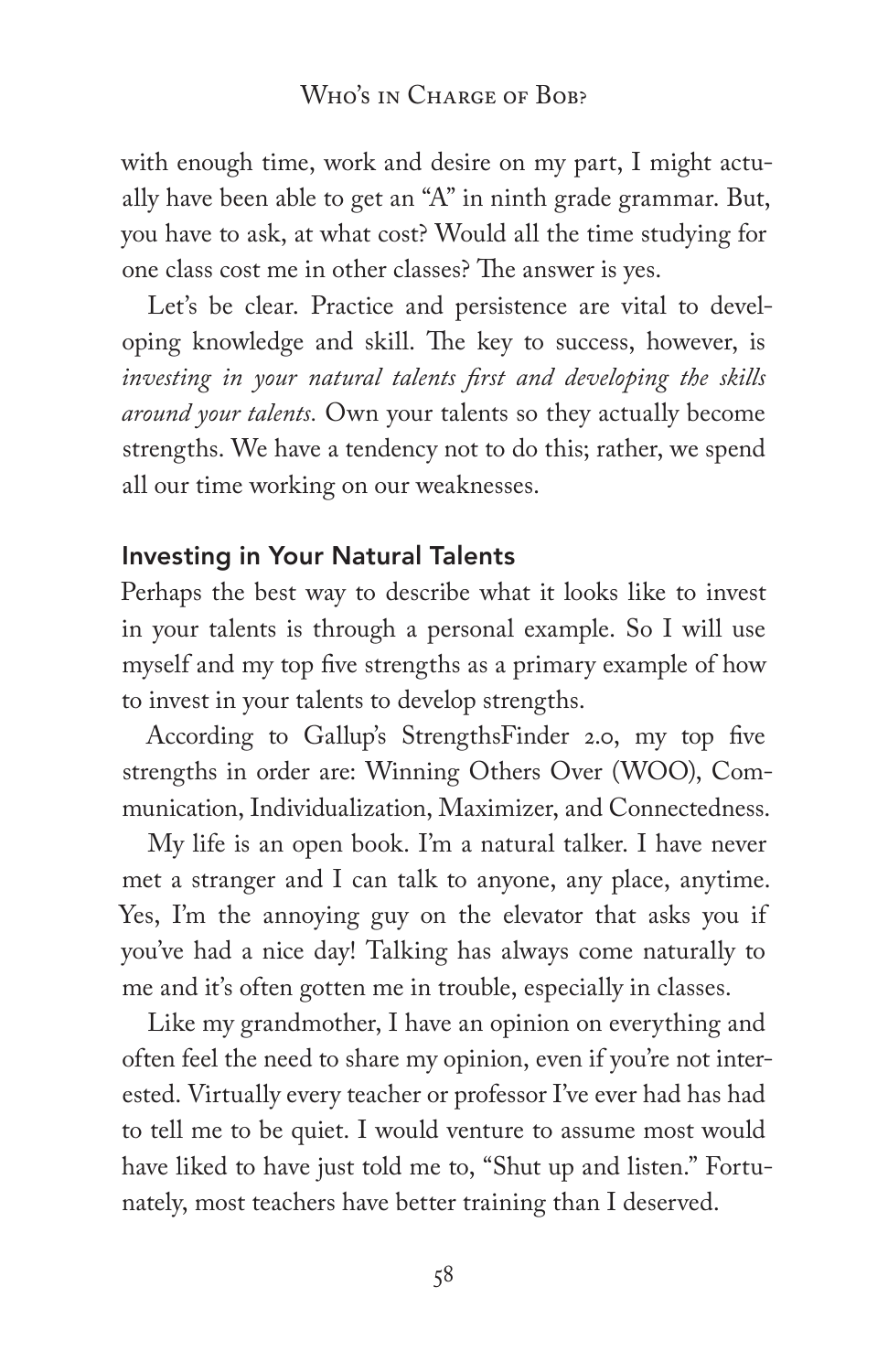As I have mentioned before, grammar and spelling cause me trouble. Producing powerful written content is not a problem; some of my very best projects have been written. And it's because I just know how to deal with the problems associated with being dyslexic. Your weaknesses are most likely different than mine but you have to deal with them nonetheless. I will discuss strategies to help you with your weaknesses later in Chapter Five.

I had to learn that not everyone wants to hear me yak on and on about stuff. Not everyone cares about my opinion, nor do they want me to share it so freely. When writing, I have to remind myself that just because I *can* use 1000 words to say something, it is often better said in 100 words.

I also had to learn that my opinion wasn't always "right." I started to pay attention to what was going on around me. I started to observe how other people could command the attention of a room full of people when they spoke. I took classes designed to help me become a better leader and speaker. I learned that listening was a skill, and that listening included valuing what others had to say. I also had to learn to value others' thoughts, feelings, and opinions.

Fortunately, I had an outstanding English professor who taught me how to use words to describe my thoughts and feelings. She held me accountable to the basics of grammar, and gave me leeway when it came to on-the-spot writing where I couldn't have someone else help edit my work.

When you put all this together, I developed my natural talent for talking, writing and sharing my opinion into the strength of Communication. I actually *earned* the right to be heard. My strength of Communication is one that I continue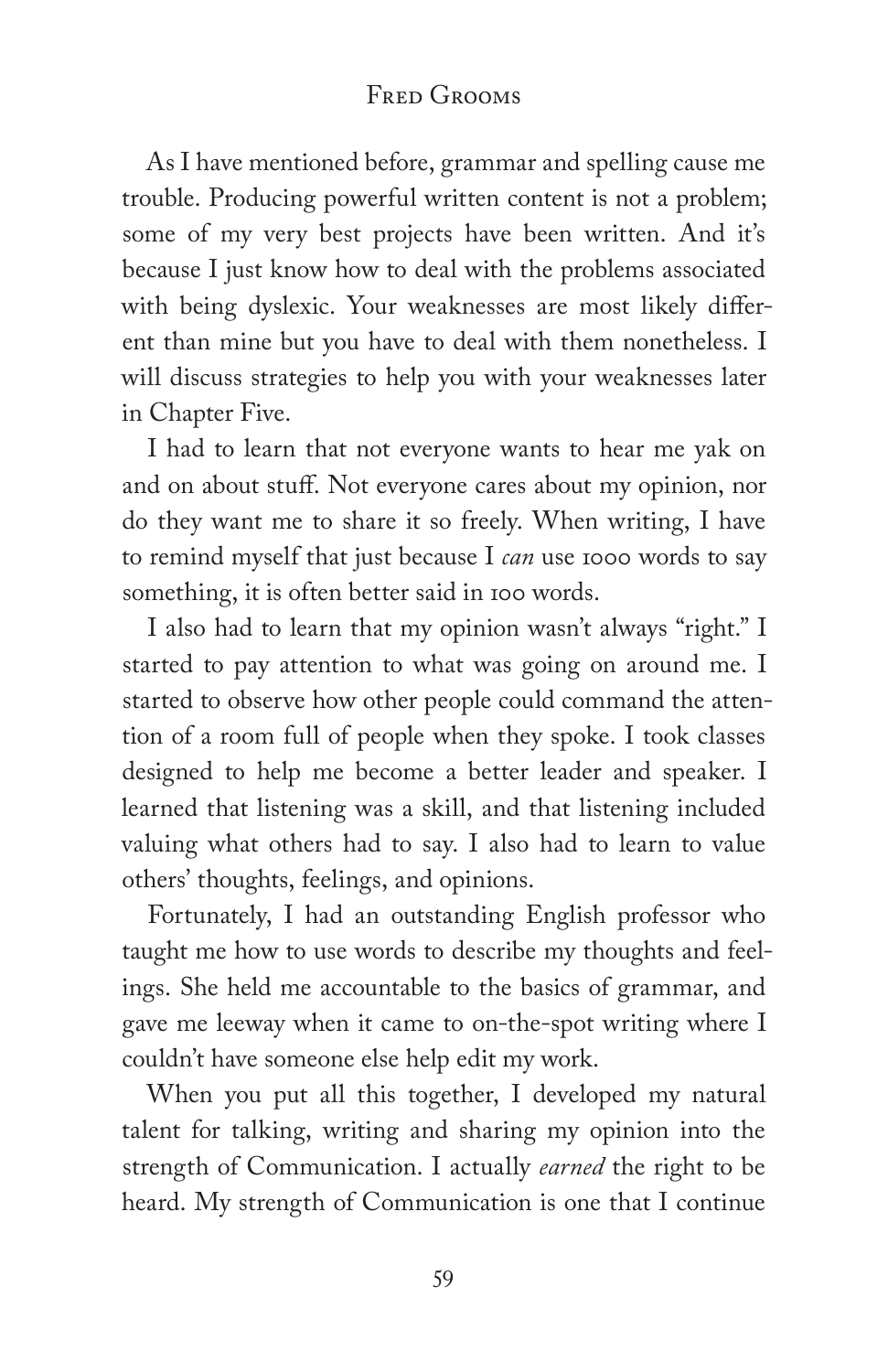to work on because you can always become a better listener, speaker, and writer.

The Communication strength works well with being the "Project King," also known as the Maximizer strength. As a Maximizer, I want to take a project and not only make it good; I want it to be *excellent* the first time around. I want those on my team to know what their strengths are and use those strengths to the best of their abilities. The goal for me is for everyone to be successful. A major step in the right direction for success is good communication on everyone's part. You have to be clear upfront about your intended goals and outcomes.

As a Maximizer, I invest time in studying what others have done before me. I seek to find out where others have been successful and where they have failed. I want to learn from their experiences. There is a wealth of knowledge to be gained from others and I like to tap into it.

### Utilizing Your Talents

Most everyone is familiar with the legendary professional basketball player Michael Jordan. You might even have heard the myth that he was cut from his high school basketball team and yet became a legend.

What is certain about Michael Jordan was his extreme commitment and dedication to practicing his skill on the basketball court. You may not know that he was also a high school all-star baseball player and dreamed of playing professional baseball.

Michael followed this dream in 1997, leaving basketball at what seemed to be the peak of his career to play baseball.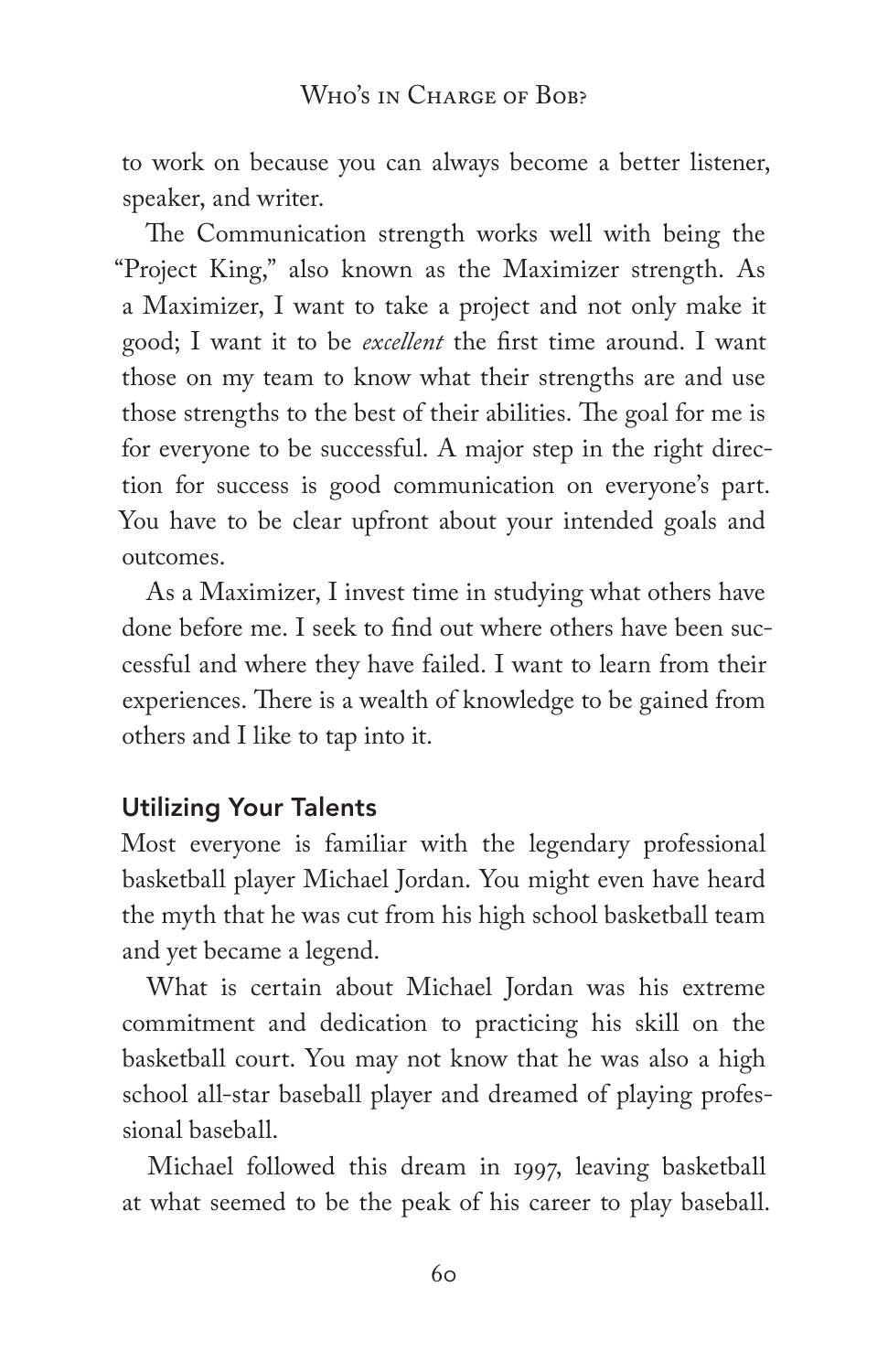He failed. Even though he is an amazingly naturally talented athlete, and even thought he invested his legendary work ethic into baseball, he came up short. He failed. He then returned to basketball and was a better basketball player than he had been before, earning three NBA titles.

You don't have to be a genius to understand the point here. Your greatest opportunity for success is in your areas of greatest talent. It doesn't matter how much you work at something or want it; if you don't have the talent, it's highly unlikely you will attain it.

Making friends has always been easy for me. I'm just a likeable guy, if I do say so myself. I know I'm a little on the irritating side sometimes. I fancy myself funny most of the time. Most people seem to get along with me, and I with them. It's the talent of WOO, Winning Others Over. I love meeting new people more than anything. Every new person is a new story. I have never met a stranger because people energize me. I can't stand to be in a room full of people and not have a conversation with someone. Someone has to break the ice and start talking, right? Well that's me—the guy who is always making conversation and shaking new hands. (You would think I would be better at remembering people's names, but there is always room for improving your strengths.)

Another one of my strengths that makes a good partnership with WOO is Individualization. Individualization is the talent to see the unique qualities each person has and where they might fit in a given situation. I used to say I was a people observer. Watching people is a favorite past time. Trying to figure someone out, what makes them tick, is fun for me. It's such a kick when you can help someone succeed by knowing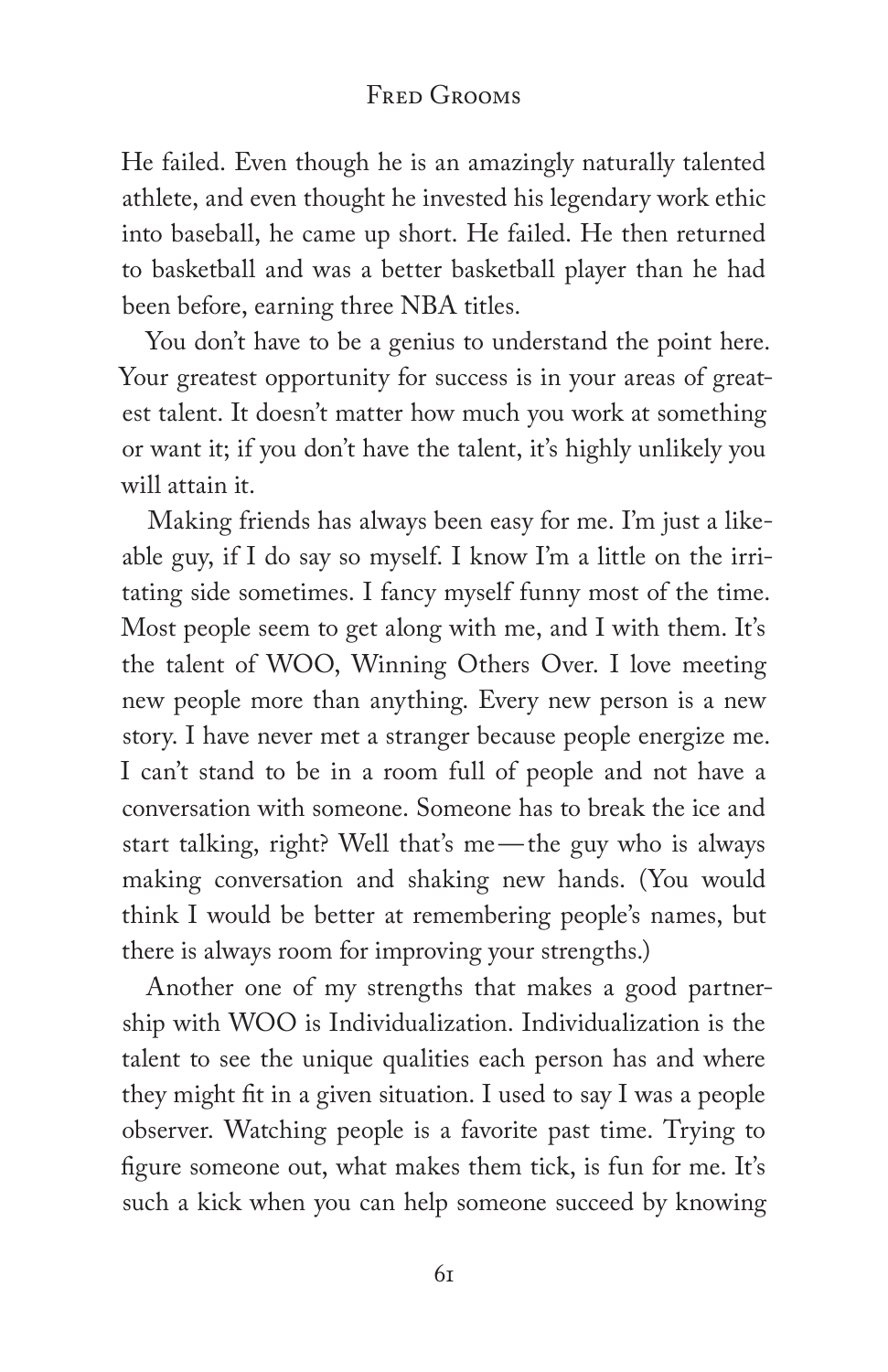what makes them unique, especially if they don't even know it themselves.

That's why I'm so passionate about helping others find their talents and develop them into strengths. My WOO and Individualization strengths have made me a successful teacher, mentor, and coach. I have always been able to develop and lead amazing groups of people to be successful in many different areas.

I wish I could tell you that I have always known and used *all* of my talents and that I developed them into strengths at a young age. Unfortunately, I had one talent I was under-utilizing.

I mentioned how over-utilizing a talent can actually be a weakness. Likewise, one of the biggest mistakes we can make is under-utilizing a talent. Having a talent that you have not recognized will often leave you feeling unfulfilled, or lost.

Even though my Dyslexia created difficulty with basic academics, I managed to graduate high school, talk my way into college, graduate, and serve the better part of five years as an officer in the Army. I did so by relying on my strengths, even though I didn't have the luxury of having the language to claim and name my strengths that we have now. For years, this lack of language actually caused me to miss one of my most important strengths—Connectedness. Connectedness was an underutilized talent and not one I developed into a strength until I was in my early thirties.

Upon leaving the Army, I went to work for Toyota, where I was part of a new business unit. We set up a rental car unit, renting only Toyota cars. This was very exciting and actually very profitable for me. My wallet was happy but the rest of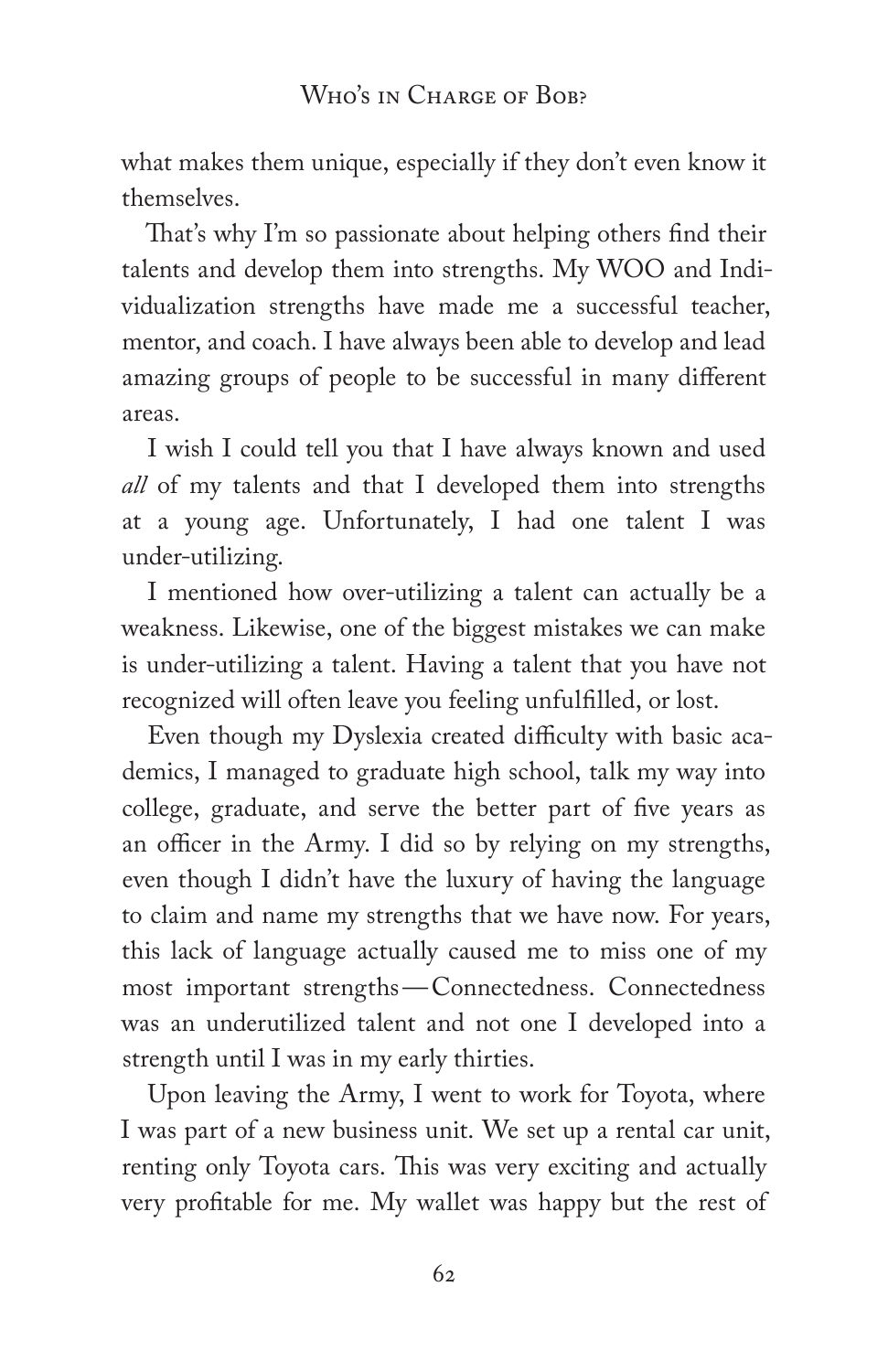me was miserable. Strangely enough, this opportunity played right into my strengths of WOO, Communication, Individualization, and Maximizer. The problem was that it left out one talent that I had yet to realize played a major role in who I was. It was a talent that eventually allowed me to become *more* of who I already was.

Connectedness is a talent for knowing that things happen for a reason. It's the sense that all people are connected in some way. It's the desire to be part of something larger, to work for a common goal, and to help and support others in a significant way. It's knowing that we all have a role to play and helping others play their part.

I needed to know I was making a difference, but at the time, I didn't feel that I was. I had achieved a lot of success, but I just knew I was meant for something else, something more.

I sought out a lot of counsel and finally realized that I was not using a talent that was core to who I was. So I left Toyota and started working for a non-profit organization that assisted mentally handicapped adults. I loved that job! I was using all of my top five core strengths and was very successful at it.

Speaking of jobs, I'm often asked why I don't suggest specific career choices based on specific strengths themes. Typically, I don't suggest career choices based on any one set of talents or strengths. There are too many possibilities and too many sets of core strength combinations to accurately suggest specific careers.

One thing is for sure. No set of talents or strengths makes us successful in any one career. What we do know about top achievers is that they understand what their strengths are and they use them to achieve success.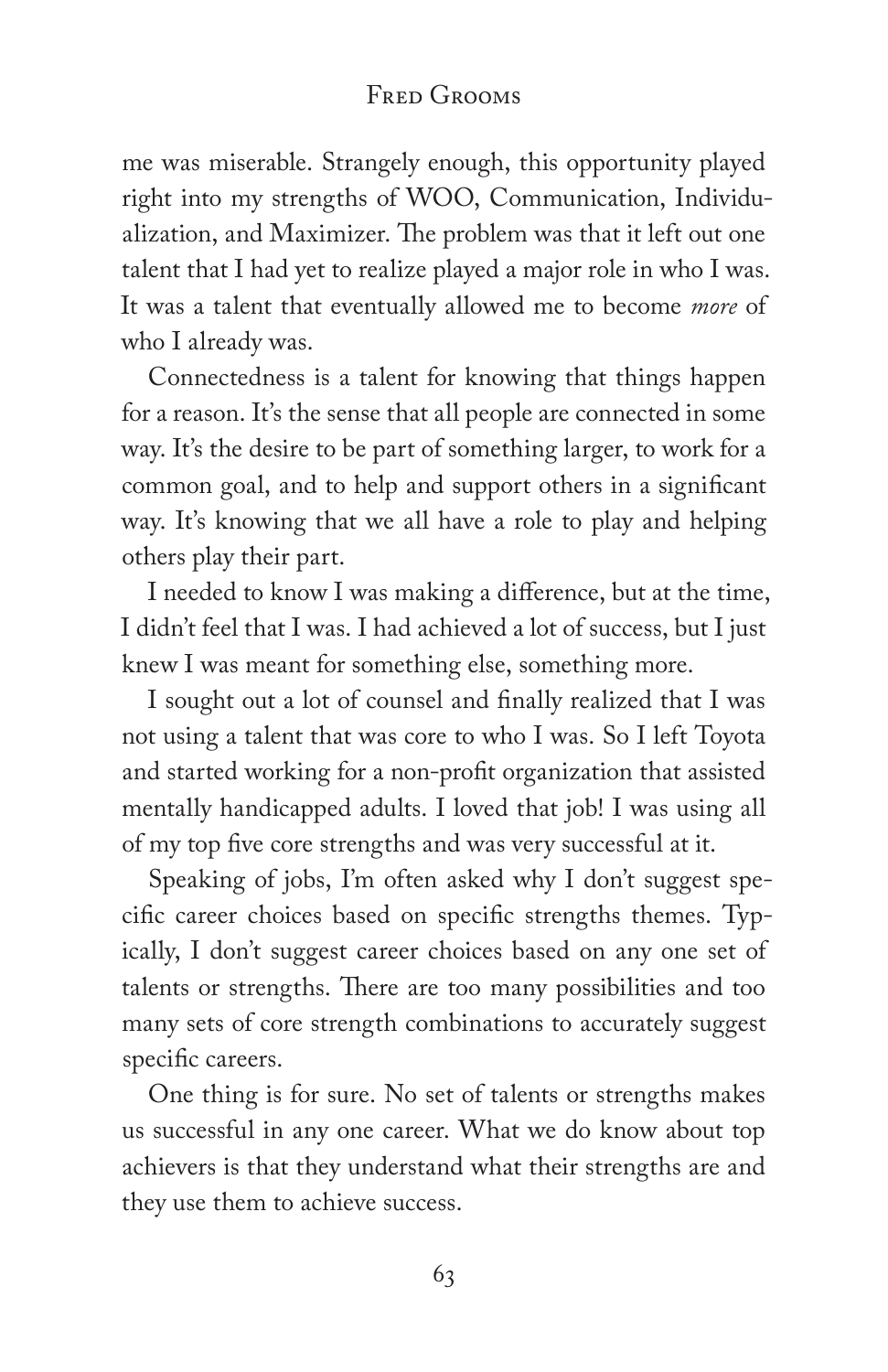For years I have been very successful teaching and working with students. I've done this by relying on my core strength themes of WOO, Communication, Individualization, Maximizer and Connectedness. I love helping others and I love the art of teaching. I have never met a crowd I wasn't willing to embrace; I have a unique ability to see where individuals fit in; and I thrive at getting things done. These are great attributes for being a teacher.

But they are certainly not the only set of strengths that a teacher could have. For example, someone who has the strengths of Learner, Input, and Responsibility may be an outstanding teacher.

With Gallup's thirty-four themed strengths, your personal set of strengths is unique. The University of Minnesota did the math: The chances of having the exact top five talent themes in the exact order as someone else is  $\bar{1}$  in 33.39 million. The chances of having the same top five talent themes as someone else but in a different order are approximately 1 in 340,000. So you can see how unique your talent themes are to you.

You can get a copy of *StrengthsQuest* and *StrengthsFinder 2.0 and Your Child's Strengths* online. Each gives the reader some suggestions on how to apply your specific strengths in a career or job setting. In his book *StandOut,* Marcus Buckingham also provides avenues of opportunity you might seek based on your theme strengths.

I'm often asked questions about utilizing your strengths to pick a major in college. My advice is first to realize that studies show that somewhere between 65 and 85 percent of all students entering college have no idea what they want to "do" when they graduate. It's nice to be in the majority on this one.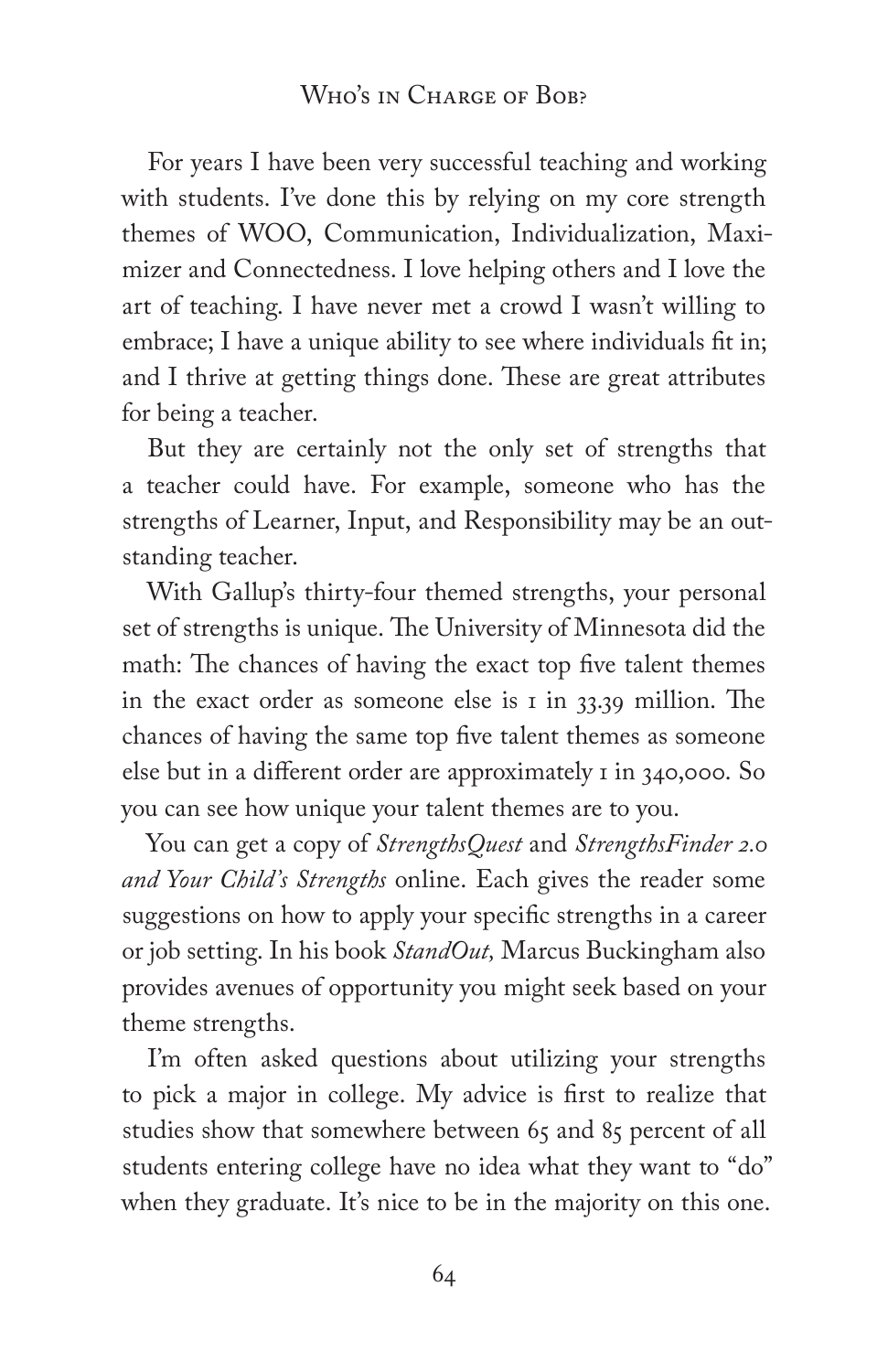### Fred Grooms

So, I suggest you try to pick a major that interests you based on your natural talents. Don't study history just because you're good at it; choose it because it's something that, when you do it, you're in a state of flow. Is it truly something where you lose track of time or something you find yourself strangely drawn to time and time again?

A former student of mine, Audrey, was an exceptional student in high school, making straight A's. She graduated and was accepted into one of the finest schools for geeks known to man, the Georgia Institute of Technology, aka Georgia Tech. (Audrey knows I'm just teasing her here.)

She enrolled as a chemistry major, mostly because she was really good at chemistry. But she quickly found that just being good at something was not a reason to seek it out as a career choice. What Audrey was really good at was math, not chemistry. After some investigation, she changed her major to engineering. Upon graduating and working for a few years, she pursued her dream of becoming a teacher. As a math teacher she has been very successful.

I've worked with students who wanted to be doctors, military officers, business owners, teachers, accountants . . . and they have done just that—followed their dreams and been very successful. I've also seen students change course and make new choices; as they pursued their career choices, they found their strengths led them to other activities and careers.

A student with a degree in geology has found joy working in information technology. Megan has a math degree and works in student services in an Ivy League University and loves it. Another student has a business degree and makes stained glass art for a living.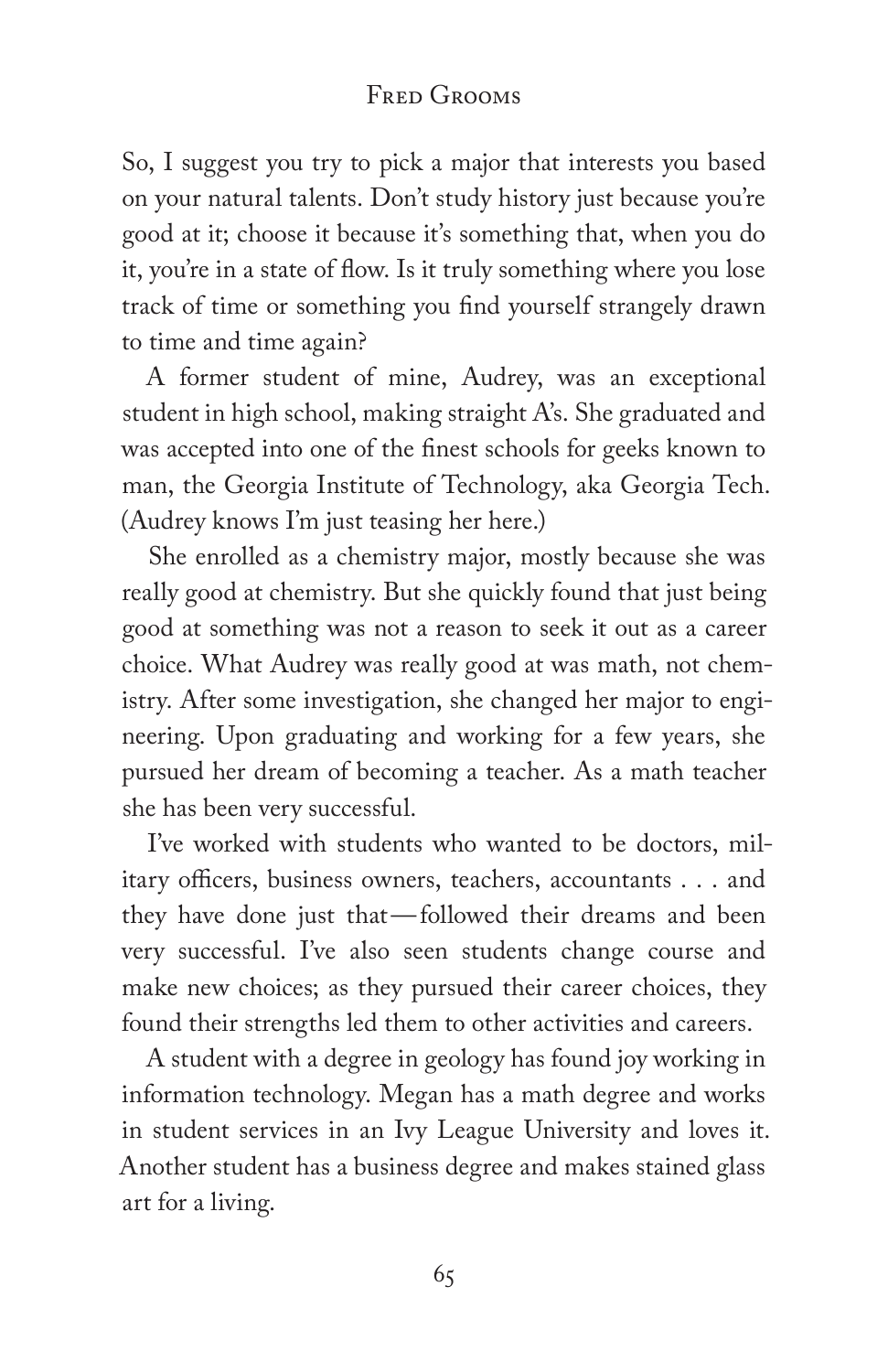### Who's in Charge of Bob?

The possibilities are bright and vast when you focus in on your natural talents. Take time to discover and uncover your natural talents, and then invest in your talents to develop them into your unique core strengths set.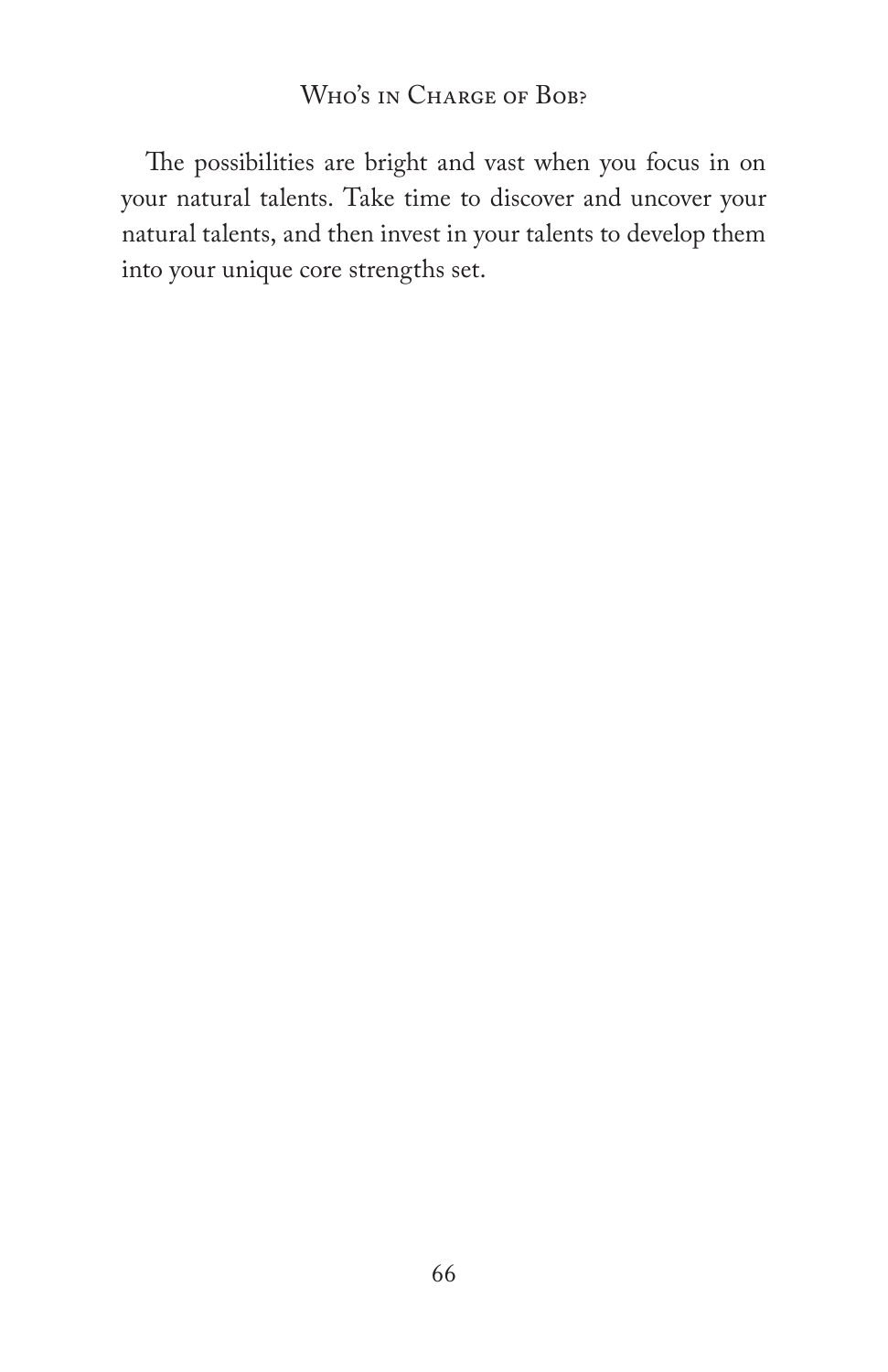Chapter Five

# Dealing with Your Weaknesses

*"Everybody is a genius. But if you judge a fish by its ability to climb a tree, it will spend its whole life believing that it is stupid."* ~ Albert Einstein

#### Weakness Defined

Weakness: Stuff you suck at. But this definition is some-<br>what broad. Just because you're not good at something<br>doesn't mean it's a weakness. You're never going to be good at what broad. Just because you're not good at something doesn't mean it's a weakness. You're never going to be good at everything you do or try, and that's okay.

I used to play golf. Golf, above all else, is a game of consistency. In order to be successful, you have to be able to apply the fundamentals flawlessly over and over again. Golf is considered the most difficult game to master, and I never did master it. I could hit the ball straight and hard; my short game was good; but I couldn't putt to save my life. I would have to putt the ball at least three or four times every single time. Putting was my weak link, and if you can't putt, you suck at golf. My point here is that just because I'm not good at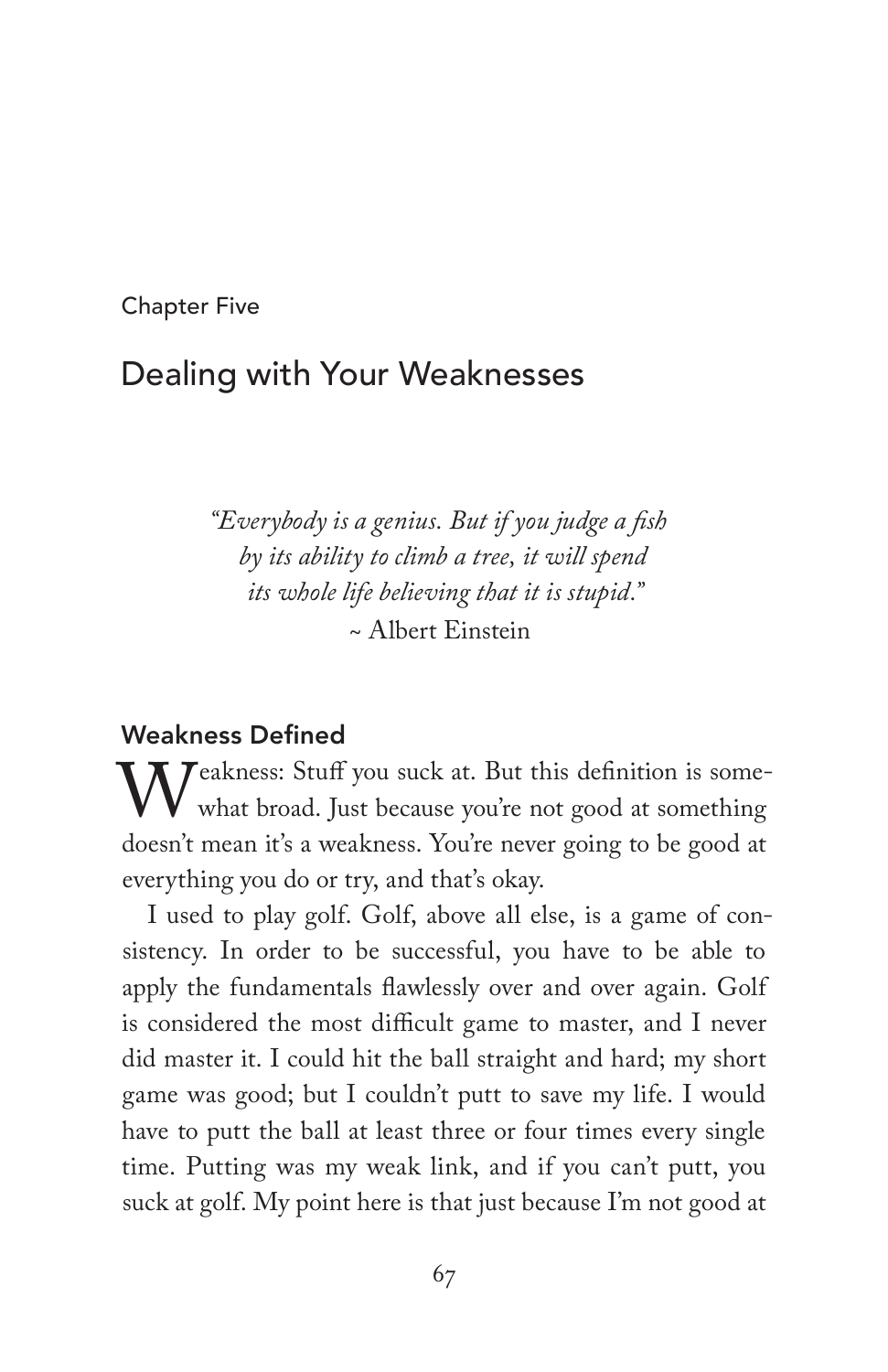golf doesn't mean it's a weakness. It just means I'm not good at golf.

Just because you're not reading a book every free moment you have, doesn't mean reading is a weakness. It just means it's not your thing, and that's okay.

A better definition of weakness is something that is frail, feeble, or needing to be mended, fixed or strengthened. I believe the implication of the word weakness in our lives has a broader and more serious tone. Weaknesses in our daily lives are the things leaving us feeling frail, feeble, and broken. Notice the key difference here is that we are left feeling weak. I didn't feel weak after a round of golf. I was certainly frustrated but I wasn't personally defeated. I became so frustrated with my golf game that I sold my clubs, years ago. I have no desire to ever play golf again. Why ruin a perfectly good walk by chasing a little white ball?

Focusing on our weaknesses makes us feel and believe we aren't good enough. So many students, for example, are left feeling weak because each day they are faced with criticism from school, classmates, jobs, and even family. Everyone feels different about their weaknesses, and we are our own worst critics. We so desperately want to be good at what everyone else seems to be good at, so we put a lot of pressure on ourselves. All this leads us to frustration, anger, fear and often apathy. With apathy, we are left unmotivated and even unwilling to put forth effort to make ourselves feel better.

Nobody likes to feel defeated. We have to understand that our lives are full of both seen and unseen pressures. Do you realize, for example, that a student carries two book bags to school every day? One of those bags is seen and the other is unseen.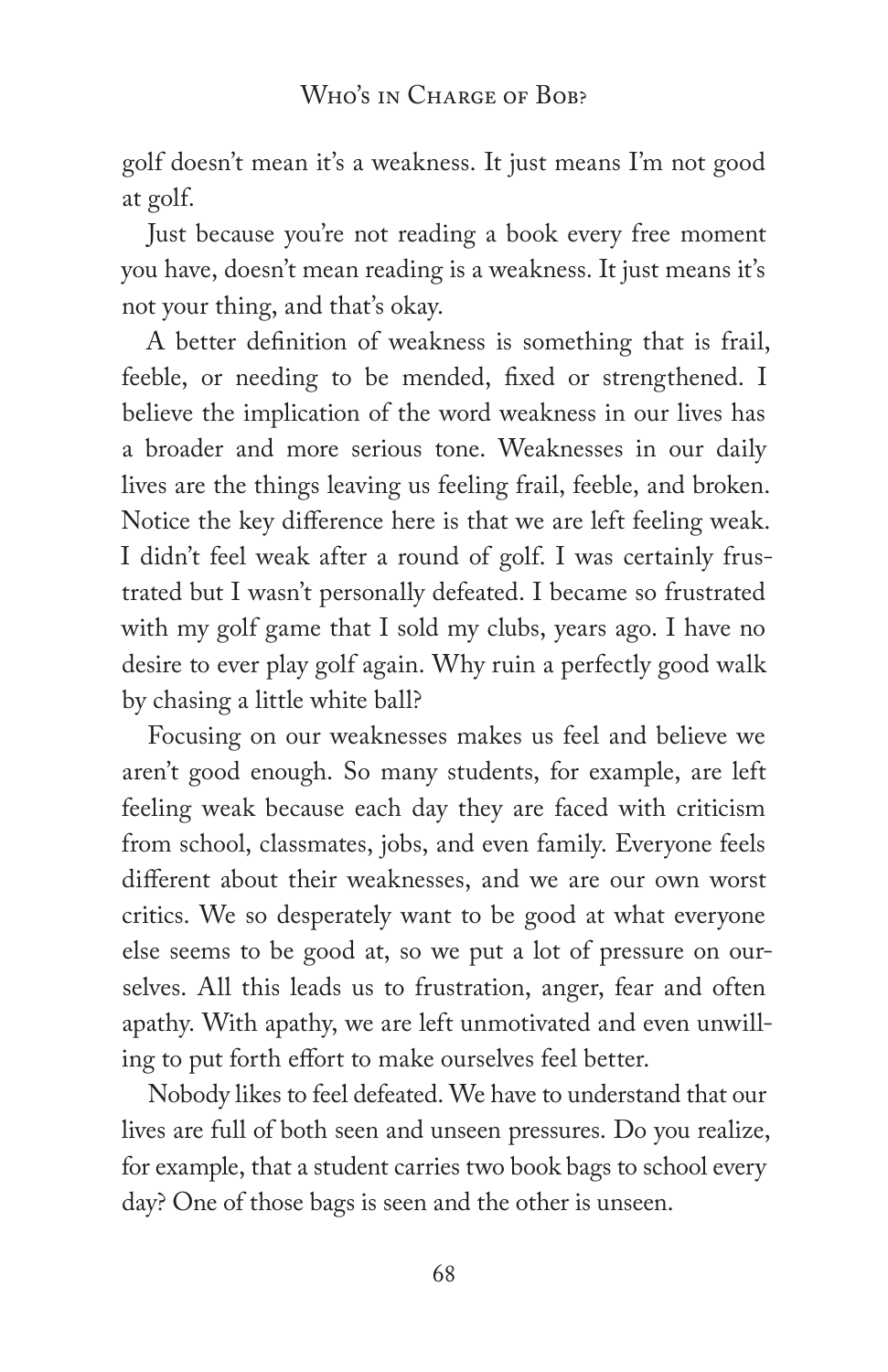The first book bag is the one we see thrown over the student's shoulder. It's full of textbooks, notebooks, pens, and paper. It carries bottled water, gum, snacks, and sometimes last week's lunch that got shoved to the bottom and forgotten.

The other book bag, the unseen bag, is overflowing with the stuff of life. This book bag is not fancy, and it's seldom ever put down, and it's never emptied out. Students and almost everyone else carries this bag on their backs every day, all day. The unseen bag is full of emotion, weakness, pressure, and a desire to belong.

- Will I have any friends this year?
- Am I going to get into college?
- Why am I so fat?
- Can I pass my math, science, or history class?
- My mom wants to know why I don't have a boyfriend.
- I'd rather have a job than go to school!
- Are my parents going to get divorced?
- Why does everyone hate me . . . especially my teachers?
- Will I be good enough to get that internship?
- Nobody loves me!
- I think I might be pregnant!
- My dad really wants me to play football. I hate football.
- How am I going to afford college tuition?
- Should I go to that party tomorrow night? Remember what happened last time. . . .
- I have no idea what I'm going to do when I grow up.
- I'm hungry!

This list could go on for pages, but I think you get the point. The unseen book bag that is full of life is weighing you down, breaking your back and spirits. Each year the pressure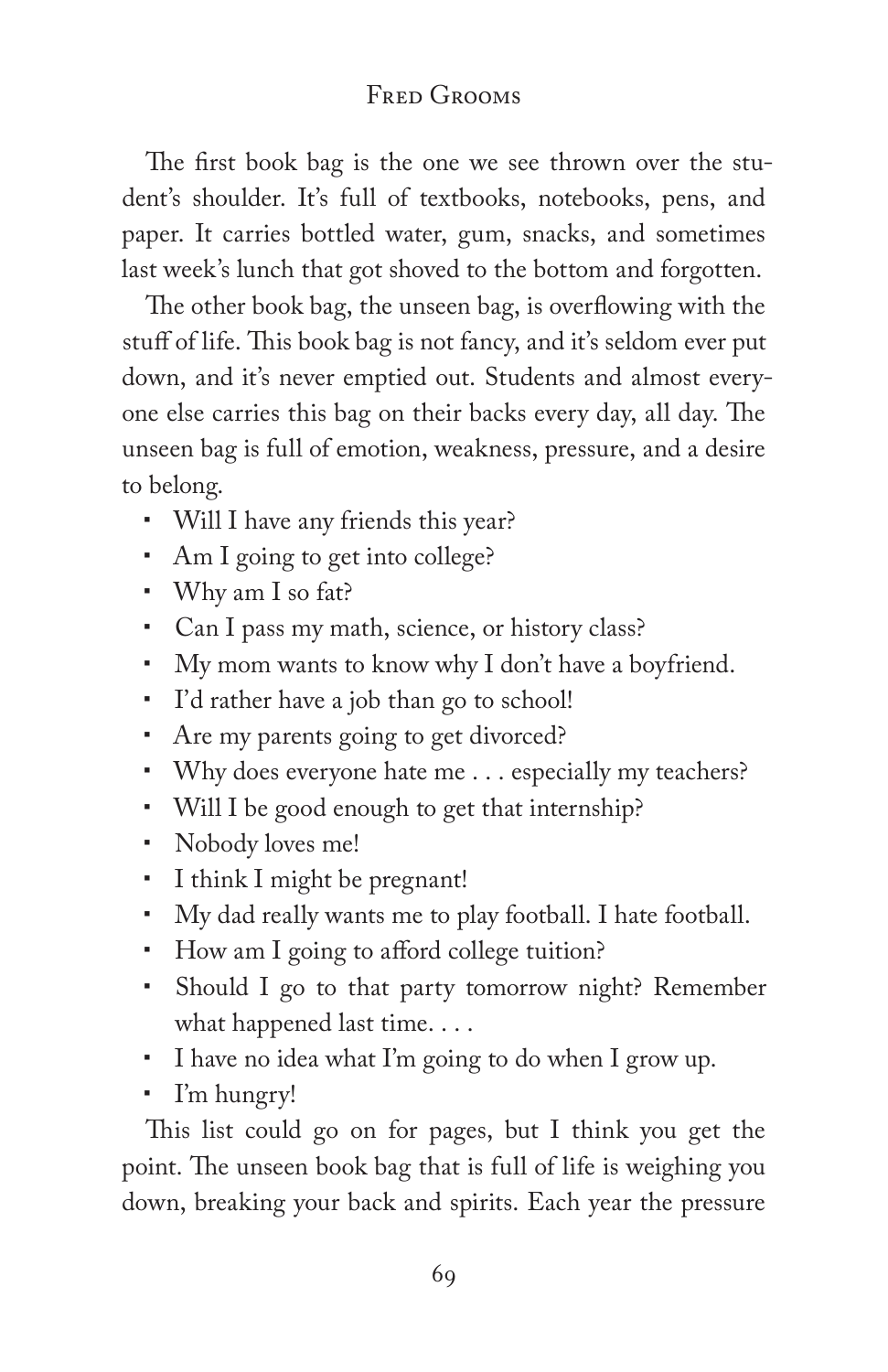to succeed seems to grow. For students, much of this pressure comes from adults who feel the pressure to ensure their child succeeds.

As parents, we see the struggling economy and are anxious about what it will take for our children to be successful. So we push you. We wonder why you don't seem to have enough friends. So we push you. As parents we want our children not to have to face the same life struggles we have. So we push you.

Educators are faced with making sure students meet the standards set by others. So they push you. We want every student to get an A. So we push you. Our own performance is evaluated by the performance of our students. So we push you.

You also push yourself. You push to attain some standard the media sets that is unattainable for most. You feel the pressure to be liked, to be loved, to be cool, to matter, to achieve, and all the while you have little idea of who you are or what you have to offer.

Considering all this it would leave anyone feeling weak, it's amazing we can feel good about anything. A big part of not feeling weak or focusing on our weaknesses is about controlling our attitude. We'll talk more about attitude in Chapter Six.

But, should we just ignore our weaknesses? Maybe, just maybe, if we pretend we don't have any weaknesses they will just go away. . . . Sorry, that's not going to work out so well. Here's the thing: we have to learn to manage weakness. Everyone has to deal with the stuff they're not good at. As much as I believe that our society is trapped focusing on weaknesses, and that we need to join the strengths movement, we can't *ignore* weaknesses. Your weaknesses have to be managed, and in some cases fixed, in order for you to be successful. Learning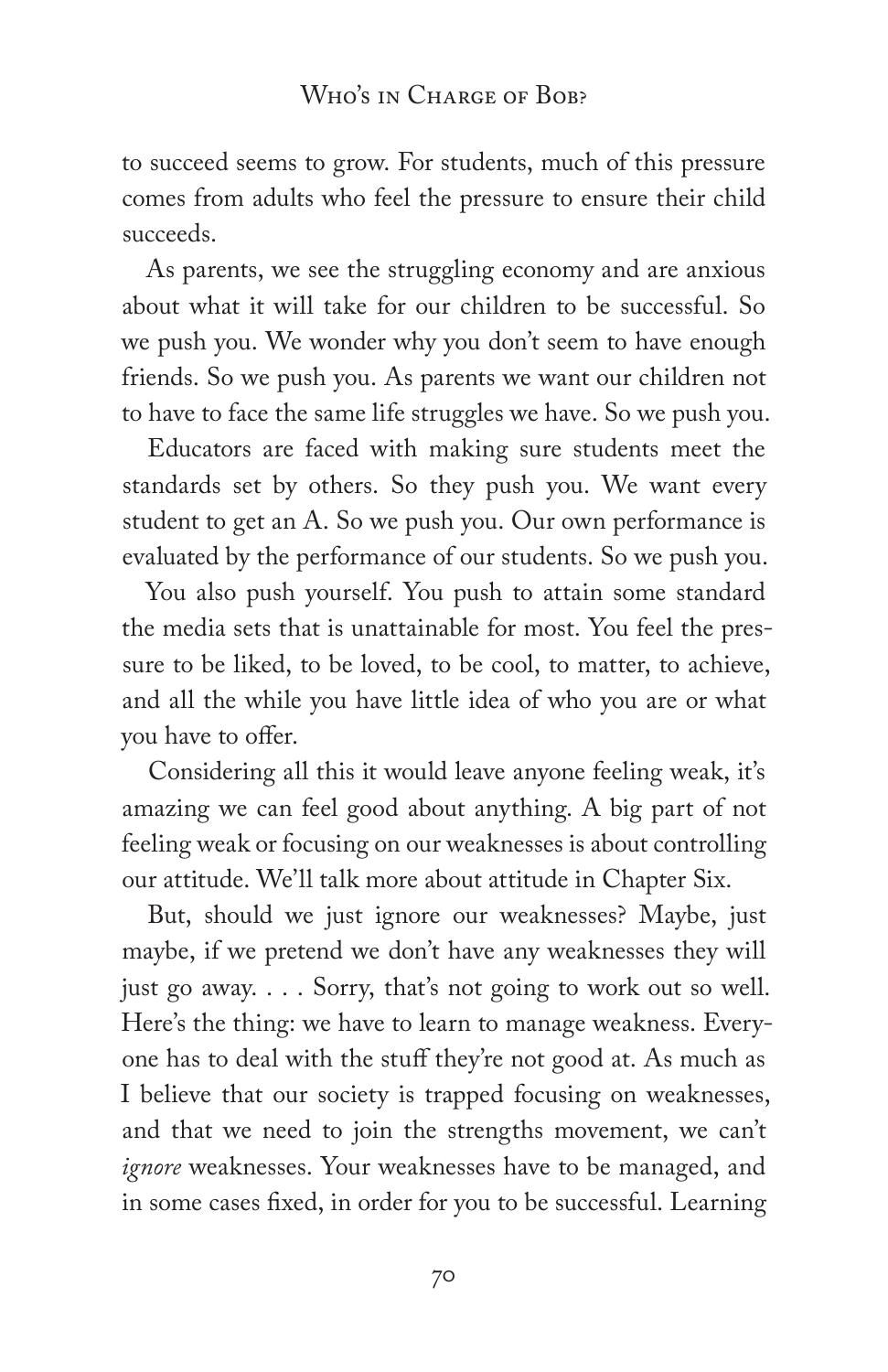to manage weaknesses is a skill; and once developed, that skill can assist you on the path to extraordinary success.

### Minimum Effective Effort

Everyone has to put forth at least the minimum effective effort to manage their weaknesses. Depending on the type of weakness, the minimum effective effort may mean a great deal of hard work over time, and perhaps a lifetime. The minimum effective effort can vary widely, depending on one's desire to work on those areas and the value placed on a specific activity or task by others and by yourself.

Minimum effective effort is just that; it's the minimum effort needed to manage an area of weakness. Don't let yourself get fooled that the word "minimum" means little or no effort on your part. In fact, quite the opposite may be the case. Getting the desired results always takes effort. In many cases you are going to have to work pretty stinking hard to put in the effort to manage weakness. So why then have I chosen to use the term "minimum" rather than "maximum" effort?

It really comes back to the hyper-focus that society has on you putting the maximum effort into fixing your weakness. So much so that you may put too much work into your weakness and end up sacrificing other areas, particularly areas of greater interest. You also need to be realistic—which society often is not—when it comes to understanding that some weaknesses are never going to be fixed. Hence, my suggestion is that you use the *minimum* effective effort to manage weaknesses. I'm not looking for you to *fix* weaknesses, as much of society does; only to *manage* them. Your goal here is to get the desired results with the least amount of effort. Following are a few examples.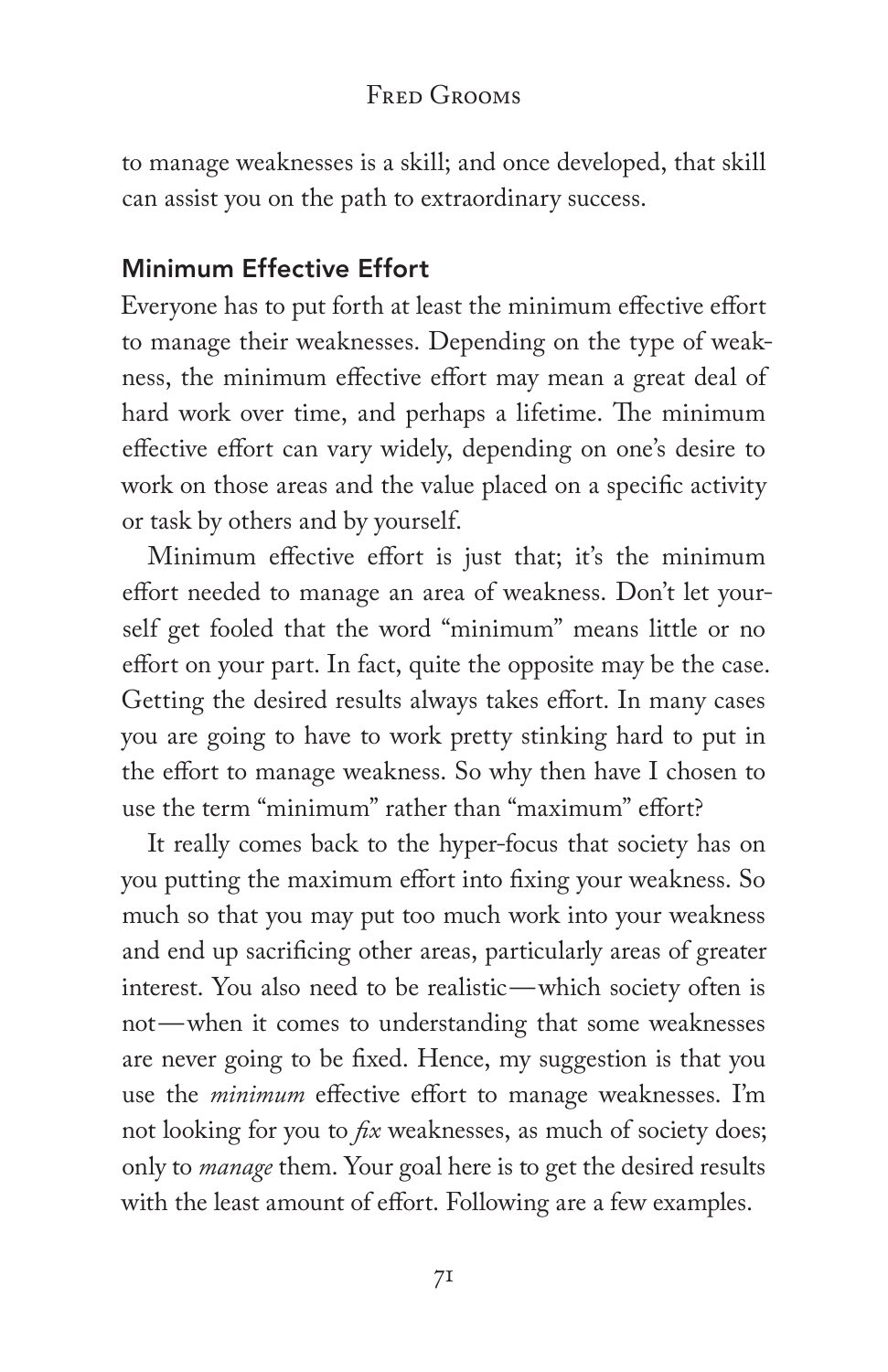#### WHO'S IN CHARGE OF BOB?

Do you realize there is one thing that people fear more than death? What could possibly strike such great fear among almost everyone that is greater than the fear of death? Simple: public speaking. Public speaking is the number one fear people report having. As a society, we fear speaking in public, especially in front of our peers, more than we fear death itself. Of course, this is an irrational fear; I don't think anyone has died from giving a speech in history class. However, if just the thought of standing in front of your history class makes you want to puke on your shoes, speaking in public just might be a weakness. If you can't sleep days before a class presentation, or break out in hives before class starts, speaking in public just might be a weakness.

The reason that public speaking is considered a weakness is because virtually every job is going to require you to speak in public at some point. You're going to have to interact with your peers. You will find yourself working on team projects and with customers. So you need to overcome this weakness. For some, it will only take a little effort and practice. For others, it may take a great deal of additional coaching and training; and for some of you, it may take psychological treatment.

I personally don't get it. I have never met a crowd I wasn't willing to embrace. You should remember that communication, and especially public speaking, are strengths of mine. It should be, since I make a living from speaking publicly. But most people are not like me. Most people, as we have established, are afraid of public speaking. There is a difference between being deathly afraid and having a natural fear of speaking in public. Yet, if you're so shy, often referred to as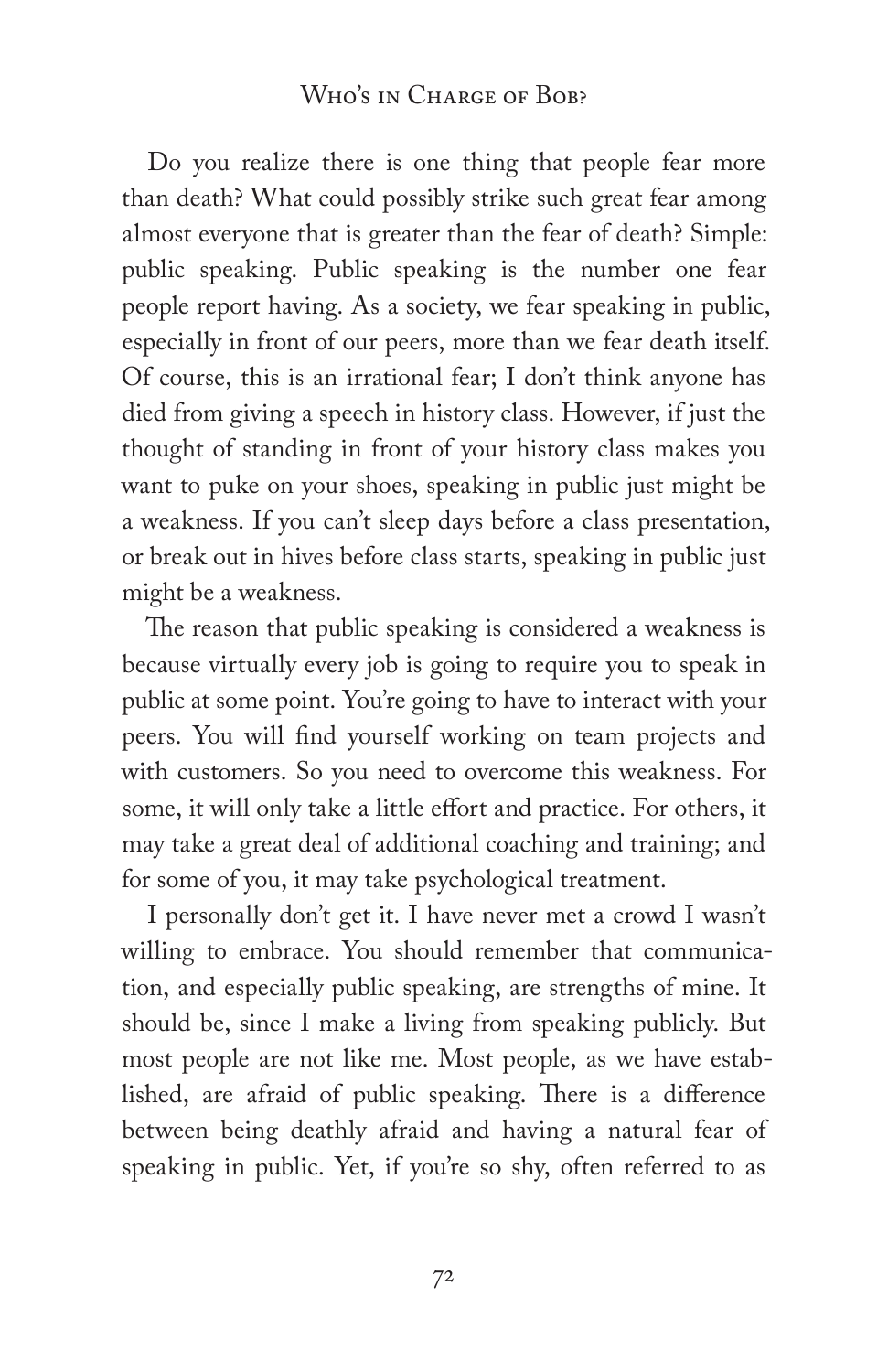being painfully shy, that you can hardly speak to someone in public, it's something you're going to have to work on.

If you're a person that is painfully shy, your "minimum effective effort" at speaking in public is going to take a lot of work. Some people, with just a little practice and experience, can manage their fear and give a decent presentation in history class. Their minimum effective effort is basically low. But I have known students that are so afraid they skipped school, pretended to be sick, or actually refused to speak. If this is you, you're going to have to spend time dealing with your fear. Your minimum effective effort is going to be greater than average. Nevertheless, with a great deal of practice, coaching, and experience, most people who are painfully afraid can overcome the fear enough to function in a public society. It is unlikely they will be running for public office but they can keep their job.

Know anyone who can't seem to get anywhere on time? Are they chronically late for class, giving their instructors the impression they're disrespectful? Are you never on time to meet friends? Do you never get your assignments turned in on time? When you are assigned a project with classmates, is everyone always waiting on your part so the project can be completed? They press you for the information and you respond with, "I'll get it done before the deadline," leaving the rest of the group feeling alienated and stressed? The result will be that no one will want you on their team next time. As you get older, it might look something like this: At work, clients stop making appointments with you because you're never on time, leading them to the impression your product or service will perform as you do . . . poorly.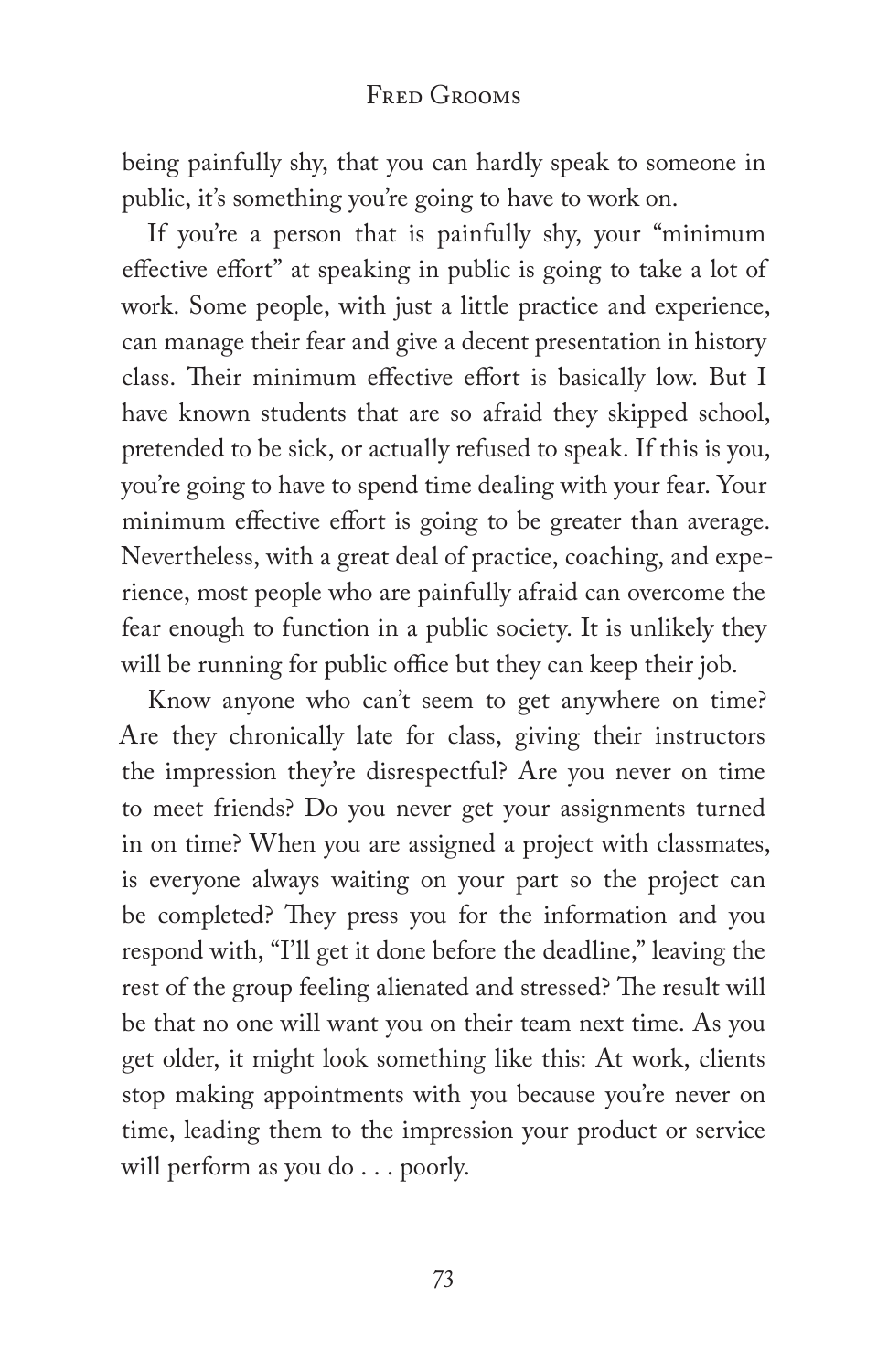#### WHO'S IN CHARGE OF BOB?

You might be thinking: What's the big deal about being late? Everyone is late sometimes. Sure, that's true, but there is a big difference between occasionally being late and chronically being late. Basically, you're sending the signal that what you're doing is more important than anyone else's needs, even if that's not your intention. Being time challenged in this manner makes you disrespectful to everyone.

By most people's standards, being time challenged would be called a weakness. You have a time management problem. Most time management problems are simple enough to fix with minimum effective effort. Find techniques that will assist you, such as setting alarms, having and keeping a calendar, and scheduling with others to help you stay accountable. It doesn't take much effort and practice for you to manage, or even fix, this area of weakness. Unless you're not willing to change.

I've known several students for whom time management was such a problem that they could barely function in real life. One student—I'll call him Tom—was so poor at time management skills it actually cost him his scholarship to college. He was so late to class that one of his professors counted him absent every day he was late. The result was that he had over twenty absences. The university's attendance policy said that you could only miss ten days of class and still have that class count on your records. He passed the class according to his grades; however, the professor failed him due to the number of missed class. You might think this is unfair, but Tom was well aware of the university's absentee policy. It clearly stated that being late to class constituted an absence. Tom appealed. After further investigation, it was determined that Tom had a regular pattern of being late, not only for one class but for all of his classes. He had also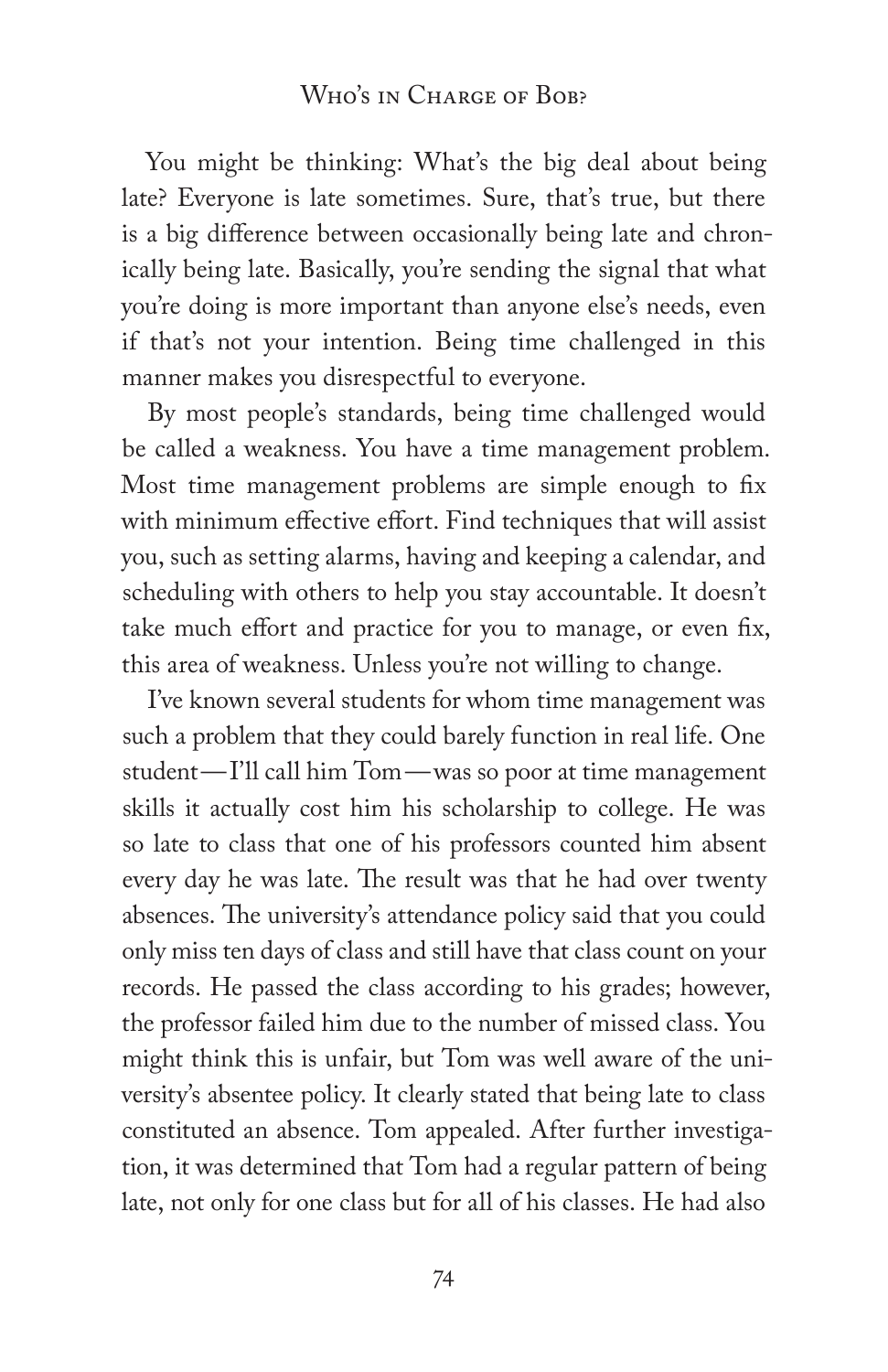received counseling on the issue but he still didn't conform to the policy. Tom lost his appeal and moved back home. Seriously.

The minimum effective effort can look a lot different for different people. There are weaknesses that require a great deal of effort to manage and will never be completely fixed. My dyslexia is not something I can fix or grow out of. Nor are other learning disabilities such as autism, Asperger's syndrome, dyscalculia, or ADD/ADHD. In some cases, medications can assist in supporting the learning process but medications don't fix the disability. What is required most often is a tremendous amount of hard work and persistence.

My minimum effective effort to learn to read, spell and write using proper grammar took a tremendous amount of effort over many years. It took a ton of hard work on my part, and the dedication of my parents and teachers as well, to gain these basic academic skills; skills necessary to function in our culture. I spent years in special education classes working on my weakness. I had tutors in math and grammar. I spent countless hours doing what came easily to other students. I'll be honest: I resented how little effort others put into something that took such great effort for me. More on that later. . . .

I'm not done working at these skills, and nor will I ever be done. I have to manage my weakness in spelling and grammar even as an adult. And I can't procrastinate, because everything I write has to be edited or reviewed by someone else prior to being sent out.

Thankfully, technology has made my dyslexic life a lot easier as well, including spelling and grammar checks. And I have always made sure that someone on my team or staff is great at proofreading. It's one way I manage my dyslexic weakness.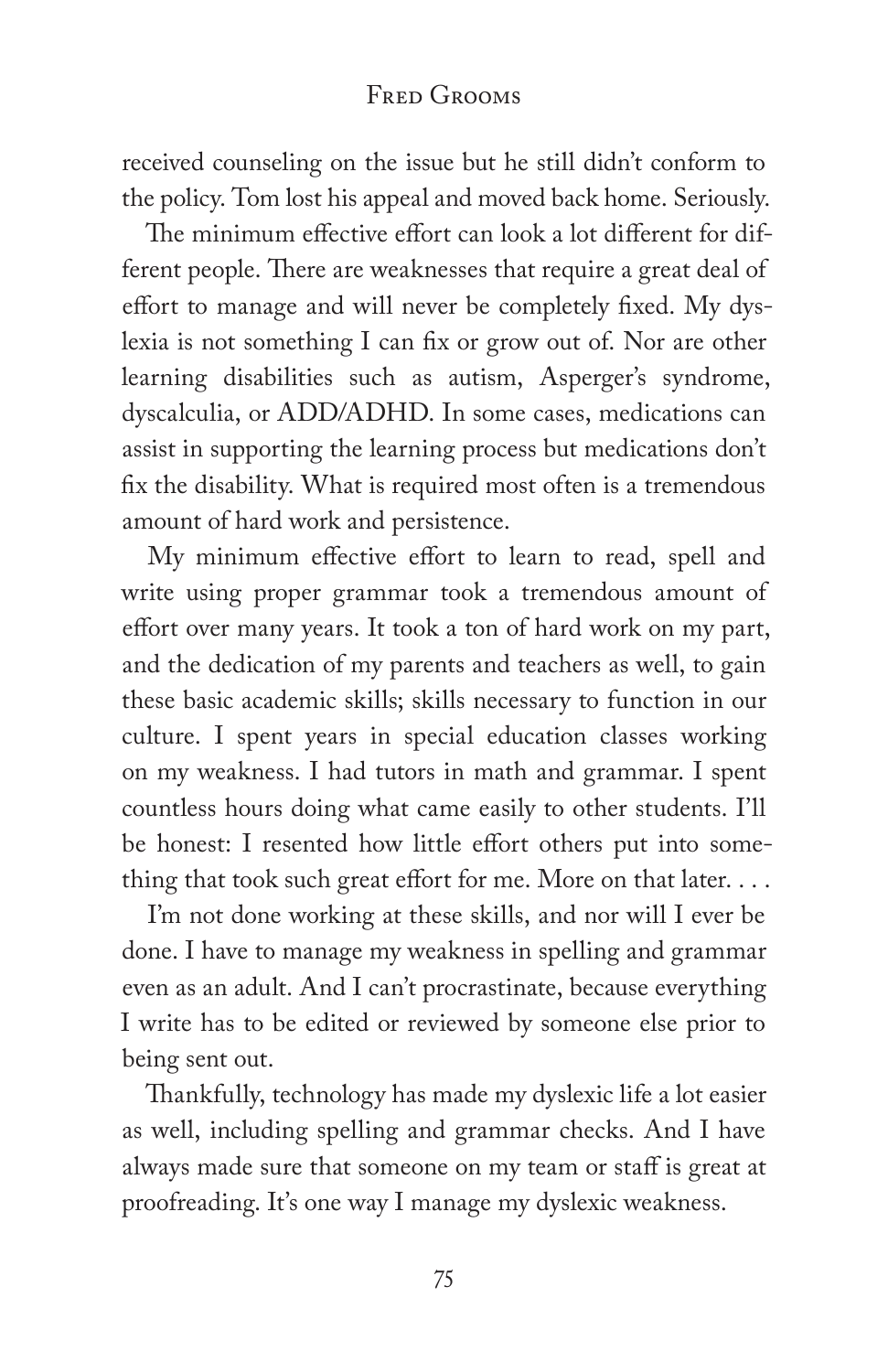#### WHO'S IN CHARGE OF BOB?

Here is the really good news. For the most part, managing the areas of your greatest weakness is not that difficult. Sure, it takes work; but every weakness is eventually manageable with effort. First, you have to allow yourself to be not perfect. Easier said than done for most students, I know. In fact, I know way too many students that think they have to be great at *everything*. They have to take advanced placement classes and get A's in every class. They have to play sports, be involved in their community, and work, all at the same time. The stress most students place on themselves is the greatest pressure of all. If you get nothing else from reading this book, hear this: Give yourself a break; you don't have to be perfect. In fact, you're not going to be, and that's perfectly okay. . . .

My story is about academics. Your story may be about something way more personal or serious. Perhaps your story is about self-image. You see yourself as fat, ugly, too short, or the wrong color. Maybe you have other stuff. Maybe you're from a highly dysfunctional family, or you have divorced parents, or you're living with your grandparents, or you have an absent father. These can be issues that play into your weaknesses, and that make you feel crappy about yourself and your future. But each one of these issues is manageable.

Also, remember that one of the greatest benefits of identifying your talents and building them into strengths is that they are *the great equalizers*. You are *talented*. Work on those talents and you can overcome the *stuff* in your life.

This story may resonate with you. In school, and especially high school and my first two years of college, I resented my peers' academic abilities. I hated the fact that they got A's. It was always very difficult mentally and emotionally to study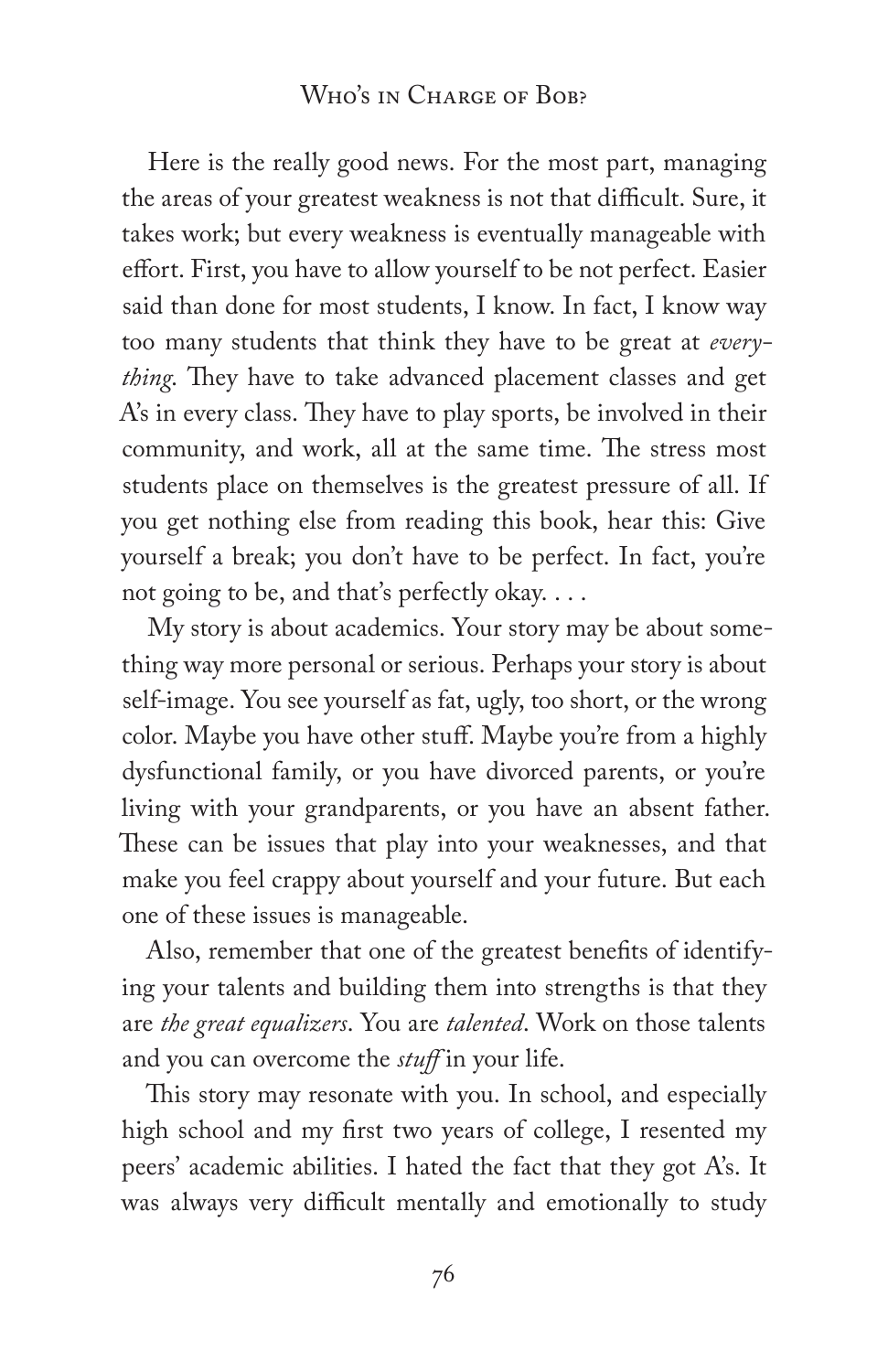my butt off and only get C's, when I knew others studied very little or not at all and got A's. To hear my friends say how they didn't even study for the test, how easy it was, and how they got an A, was difficult to take. School for them was easy, but it wasn't for me; every subject took a lot of effort. It made me feel crappy about myself. I wondered if the effort I was putting in was even worth it. The system wasn't set up to play to my strengths, and I was stuck in that system for a long time.

## Don't Get Trapped by Standardization. It's Really All about Weakness.

Public education was designed to be just that—public. The point of education is to educate the masses, not the individual. The original goal was to educate young people so they could enter the workforce of the industrial revolution with the very basic knowledge that was needed in the factory. Your individual desires weren't relevant to the factory owner, or to small business.

This, unfortunately, is still largely true for you today, even though the workforce you're entering is crying out for something much different. The system has tried to make school feel more like you have control; it allows you to pick your classes or to go to a specialized school or class. However, the education system has already made the decision as to what is important and the system is still designed so you conform.

I'm sure you get it. During your time in the public education system, you have seen the increase in testing and the importance placed on testing by your teachers and administrators.

Our school system has only made minor changes to the overall functioning of schools from where we were thirty or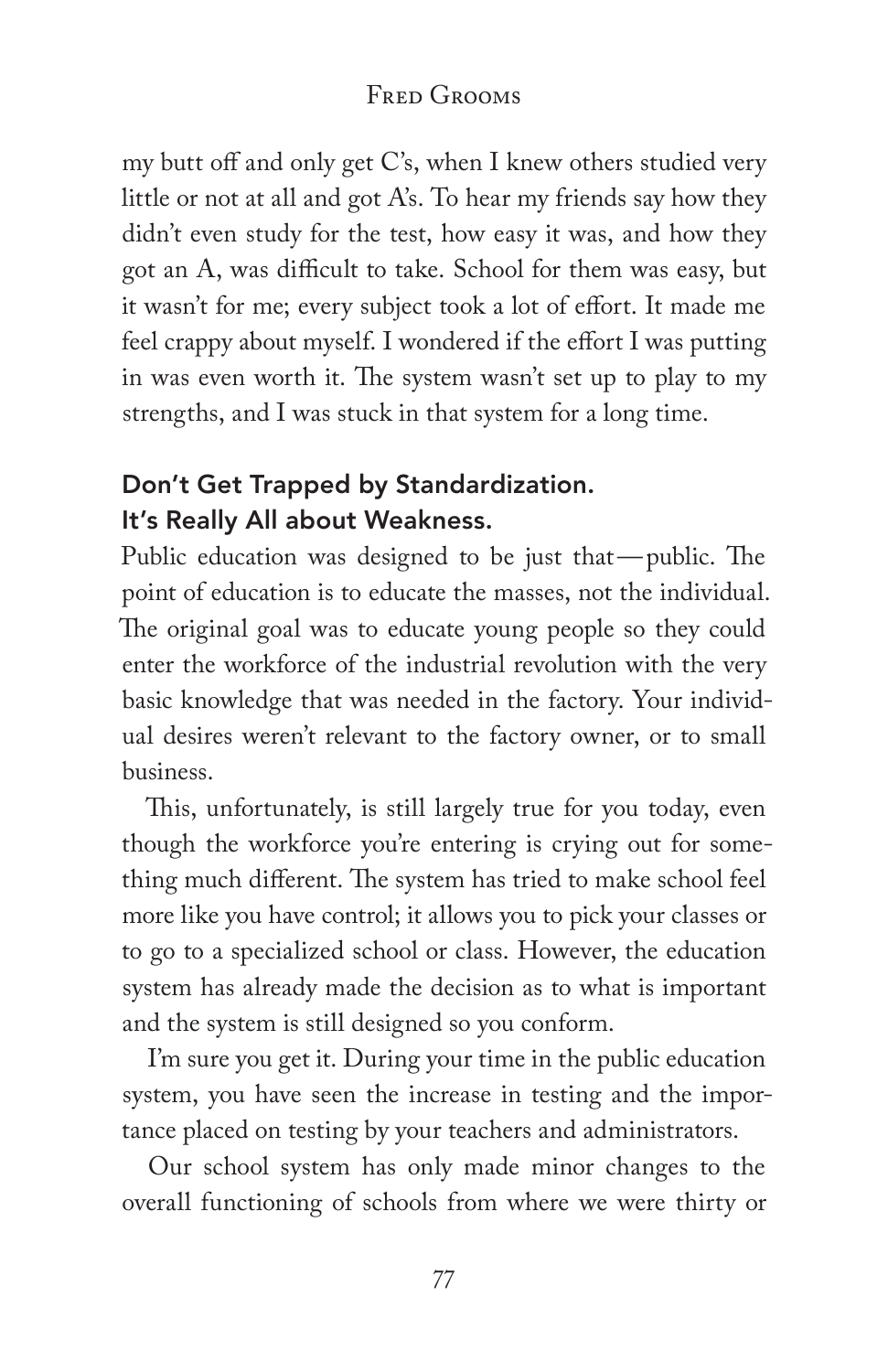#### WHO'S IN CHARGE OF BOB?

forty years ago. I find it shocking to walk into a "modern high school" and see that very little has changed. Sure, your school has updated. Black boards and whiteboards have mostly been replaced with smart boards. Typing class is now keyboarding. The curriculum has changed and expanded as our knowledge base has grown. Yet, your teachers are still teaching the same lesson plans that my teacher did and in much the same manner.

Of course, we have tried many different models and strategies for delivering content to you over the years. But when you examine the differences, very little has changed. One of the innovative improvements has been that the traditional bell ringing to change classes has been replaced with a more pleasing ringtone. It's said to be less shocking, stressful, and punitive sounding. Watch out for the next big change. . . .

The education system continues striving to create the myth of the well-rounded student. In fact, the system is focused on measuring weakness so it can identify and fix our areas of greatest weakness. This is exactly what standardization does to you, your parents, teachers, and schools. Standardization is a measurement of weakness. When all is said and done, every test measuring student achievement is about identifying what areas of weakness need improving. What is the lowest score and what do we do about raising that score? We do it collectively as a state, district, school and down to the individual.

My inability to perform on standardized tests has always left me feeling weak. My greatest memories of academics stress revolve around taking standardized tests. The SAT, exit exams for grammar and math courses in college, and entry and exit exams in postgraduate studies. Any time failure is not an option, and you're afraid of failing, you feel weak.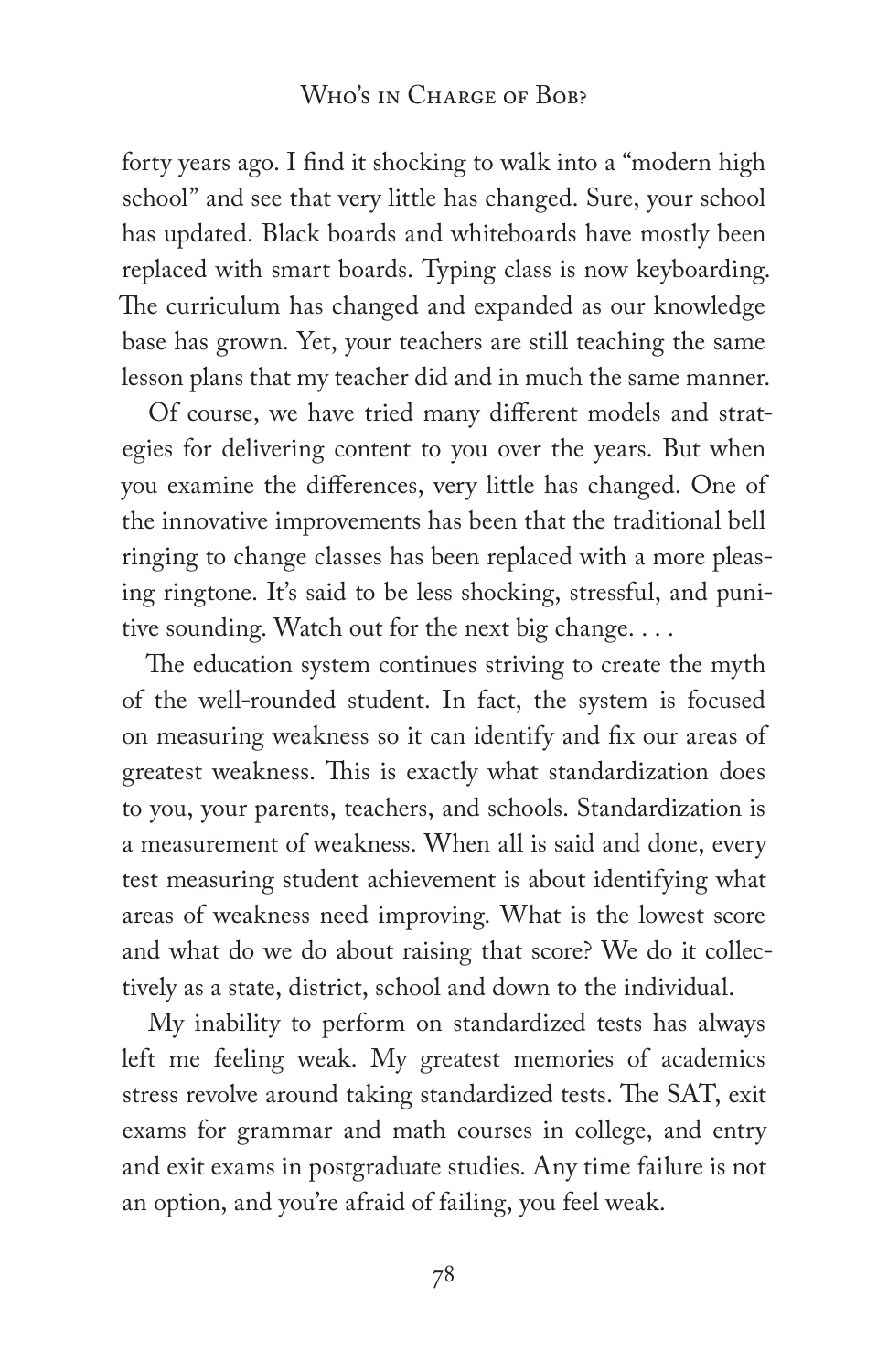The system has changed very little. It wasn't until later in college when others started to struggle and I started to excel, that my resentment of others' academic ability started to disappear.

When exams were no longer about simply filling in the blanks, but were questions that required individual answers or essays, my talents began to shine. One had to know how to apply the subject matter, not just memorize and report back what you could remember. Working in groups and demonstrating a commanding knowledge of the subject also became more important as my classes built on one another. I was now getting A's with less effort and others had to learn what it meant to study and come up with well-thought-out answers.

Public education still attempts to compartmentalize our education into neat packages of science, math, history, and literature. Back in the day when I was a student in high school, teachers provided the vast majority of the information students learned or had access to, including the delivery method. If you needed to know something, you asked the expert—the teacher. Possibly, you ventured into the library, searched the encyclopedias, or thumbed through the card catalog to find a book on the subject; but the classroom lecture was the primary medium for the flow of information — teacher to student.

This is certainly not the case today. There is a vast and fast-flowing system of information available at the click of a button. There is no longer a one-way flow of information from teacher to student. Students like you and your friends are playing a much more active role in your education. This is a trend I hope will continue to grow for you. Your generation is going to be faced with the responsibility of making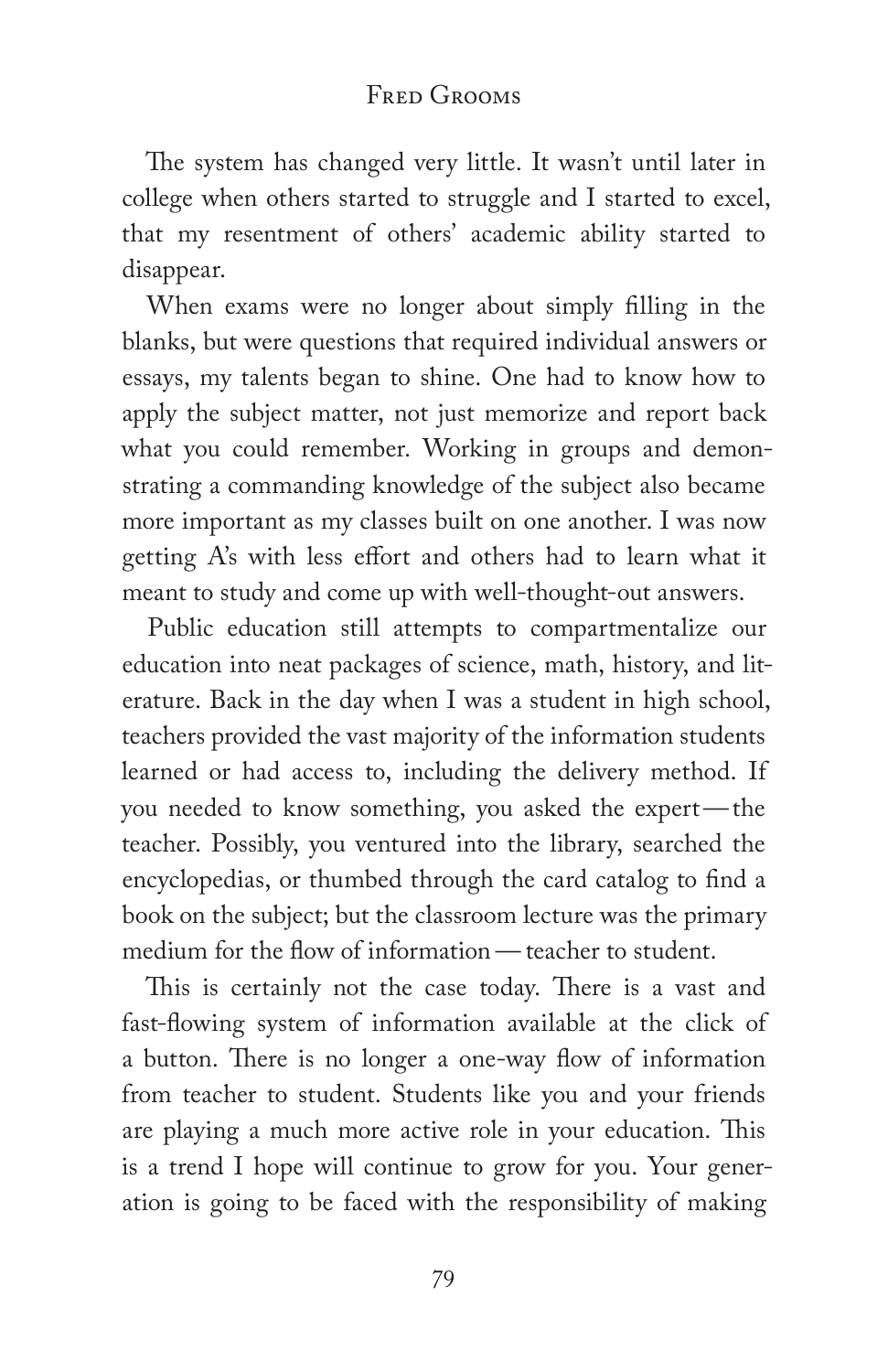#### WHO'S IN CHARGE OF BOB?

the most significant changes to the public education system in a hundred years. I believe it's a must for the survival of our nation as we currently know it. I also believe your generation will be up to the challenge.

Here's a great story from a friend of mine from a few years ago. Her son Ben, then in fourth grade, came home from school one afternoon very upset. When she asked him why he was so upset, he said that his teacher had gotten mad at him.

"Why did your teacher get mad at you?" she asked.

"Because I told her that she was wrong about something."

My friend immediately told her son that she could understand why his teacher might be upset with him. She realized that her young fourth grader was a bit of a know-it-all. Thus, she was giving the teacher the benefit of the doubt on this one.

"Teachers don't like to be told they're wrong by students," she said.

"But she was wrong," he insisted.

She continued her enquiry: "What was she wrong about?" "Pluto."

"What about Pluto?"

"It's not a planet," he said.

"But it *is* a planet, Ben," said his mom. "It's the ninth planet in the solar system, the furthest one from the sun."

"No it's not," Ben insisted. "It's a dwarf planet, and there are other dwarf planets too. Scientists voted the other day to take Pluto off the planet list. So we only have eight planets now."

"Where on earth did you hear that?" she responded, assuming that he had been misguided.

"It was on the NASA website. I was looking for information on the space station for my science project. Scientists voted to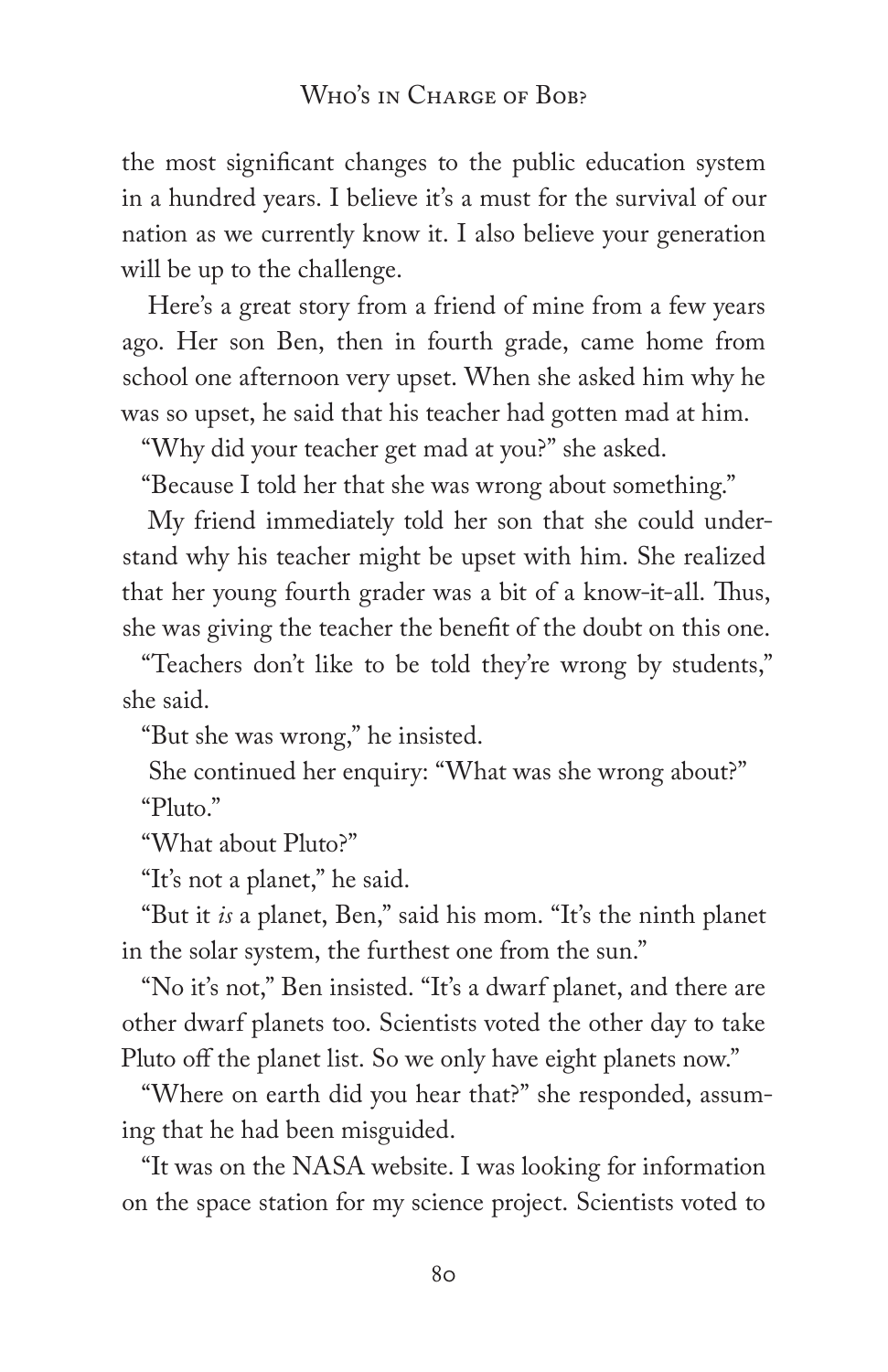remove Pluto. So I told my teacher in class and she said I was wrong. But I'm not; she's wrong."

You may be well aware that Pluto is now not considered a planet. I, however, was not. Just as with his teacher, Ben was way ahead of me. All it took was a quick check of the NASA website to confirm that Ben was correct. Fortunately, that's what Ben's teacher did and she admitted her mistake to Ben and the entire class the following day.

This is a great example of how students like you have access to a lot of information, and you can know stuff that your teachers don't know, even when you're very young. I know that most of my students have access to a lot of information and they know a lot of stuff that I don't know.

Teachers are used to being smarter than their students. This isn't arrogance; it's just how it used to be—but it isn't that way anymore. Technology has vastly increased the information that is widely available. As a society, we are gaining new information about virtually every subject at an ever-increasing pace. So put yourself in the teacher's place. It's feasible that at any time a student can walk into class and announce that what you are teaching is wrong—that some archeologist or mathematician or scientist or researcher has made a discovery that changes what we currently know as fact.

# What I Learned as a Guest Speaker at Tedxyouth Columbia

But students can't learn everything from the internet. I didn't say that; the students did. Allow me to give some context to the conversation. . . . I was speaking with five students during a break; they were talking about the effectiveness of classroom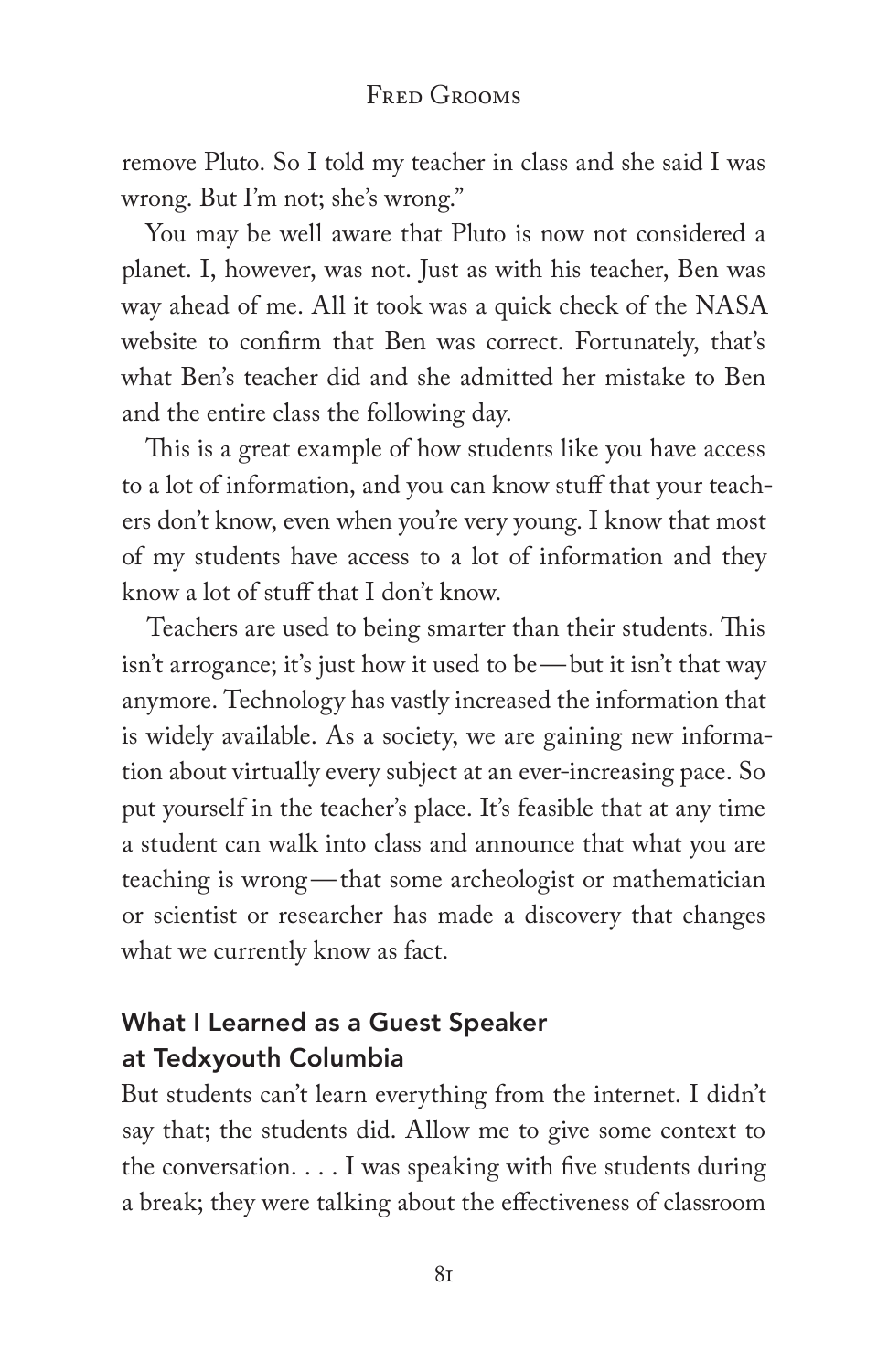instruction. Three of the five students were attending public high schools, and the others were being homeschooled.

The two homeschooled students commented that they believed instruction in the classroom was completely ineffective, "at least for us." The other three agreed only in part, and they expressed frustration over the amount of "required" information.

I asked them what they considered to be "required."

Their answer was, in part: any information they deemed only necessary for short term memory . . . "information needed for taking and passing tests to graduate."

They were in agreement that passing a test was easy; and they saw tests mostly as a game to be won or lost.

They asked rhetorically: "Why don't teachers get that we want to know *why* stuff is important?"

One student chimed in with, "If you tell me how I'm going to use the information later, it seems a lot more important." There were nods of agreement.

Then one of the homeschooled students said, "I've learned more from the internet than I ever did at school." Again, nods of agreement from everyone.

Then Cory said, "Yeah, but you can't learn everything from the internet."

This statement presupposes you can, in fact, learn *almost* everything from the internet. I interjected: "So classroom instruction is important and effective?"

"No, that's not what I meant," was Cory's response. "What I meant was, that I can get all the information I need on the internet, including instructions on how to do complicated math and science. What I *can't* do on my own is *experience*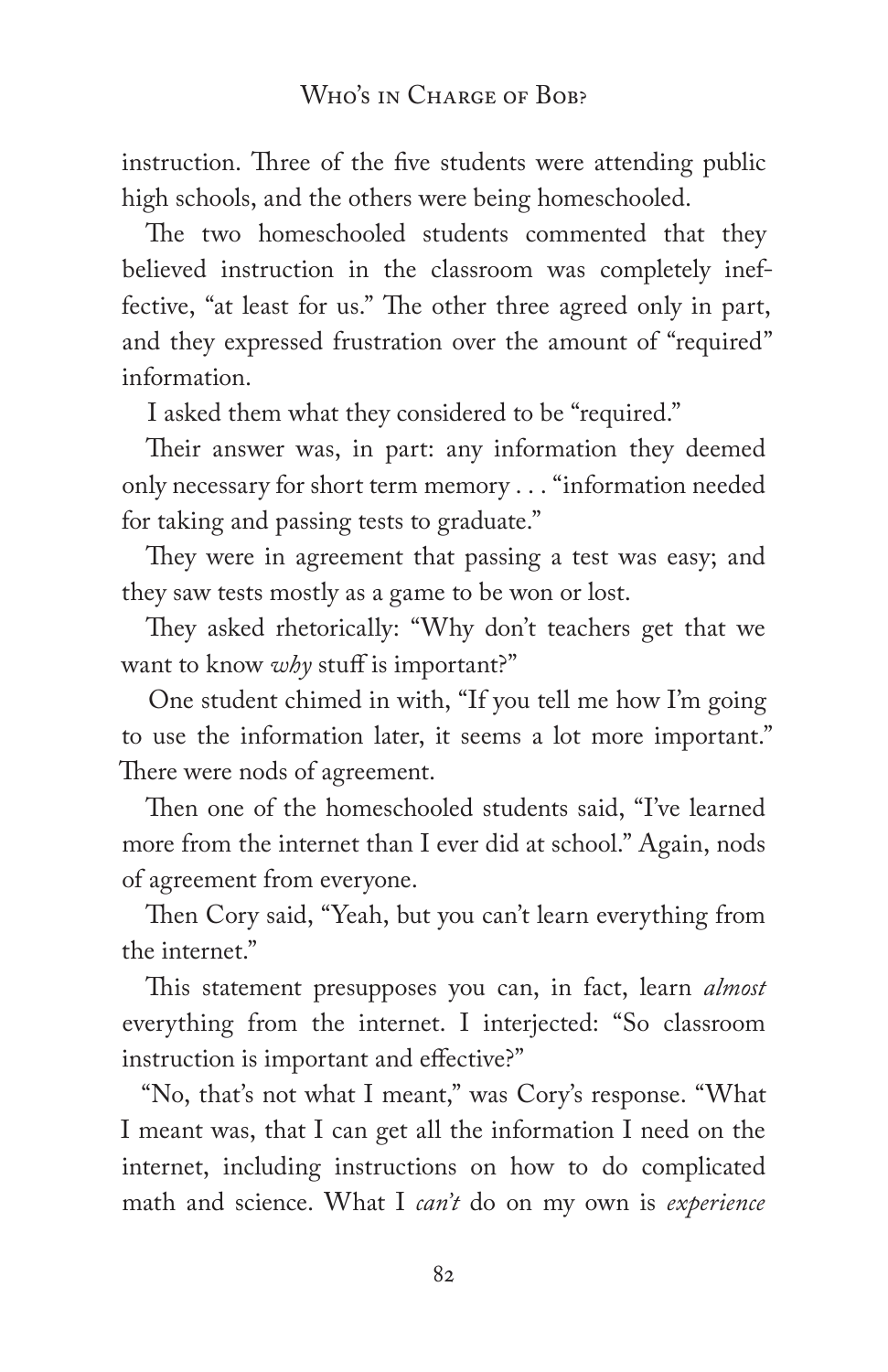### Fred Grooms

stuff. I need teachers to help me actually *do* the stuff that I learn on the internet. I need help *experiencing* the stuff I've learned."

Students need help experiencing what they have learned. This is going to be a game changer for everyone in education.

In this chapter, you learned *not* to focus on skills or talents that leave you feeling weak, depleted, and unmotivated. We discussed how to learn to deal with your weaknesses with the *minimum* effective effort. That is, you must make the necessary effort so that your weaknesses don't disrupt your ability to function in society. You don't have to *master* them, just *manage* them.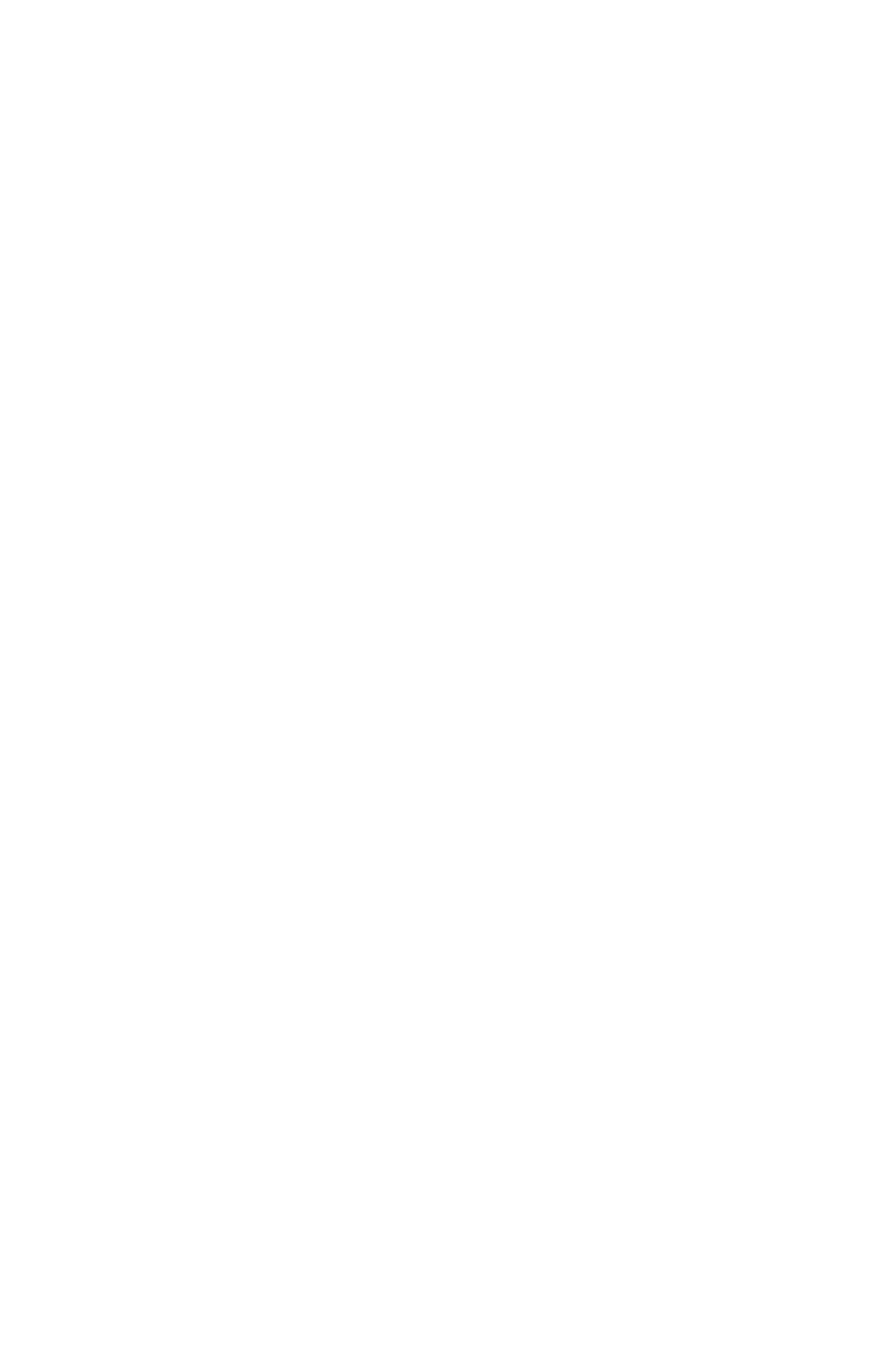Chapter Six

# Who's in Charge of Bob? Learning to Take Charge

In this chapter, we meet the mythical Bob.<br>
"Who's in charge of Bob?"<br>
This might strike you as a strange question "Who's in charge of Bob?"

This might strike you as a strange question. Well, the answer is both simple and difficult; and sometimes it's difficult for students to get a handle on this.

So I'll ask *you*: Who's in charge of \_\_\_\_\_\_\_\_\_\_\_\_\_ (Bob)? Place your name in the blank. I'll ask the question once more: Who's in charge of *you*? I'm willing to bet that I know how you responded—probably by asking yourself: "What's his point?"

I have been asking students the question "Who's in charge of Bob?" for twenty plus years. My motivation behind asking this question stems from years of hearing students complain. The actual complaints vary slightly, but the bottom line is about *control*. You and your friends all want control over your own lives. You think you should be allowed to do what you want, when you want, with whom you want, all the time. You feel you should be free to make choices and decisions for yourself. But there are a number of problems with this thinking.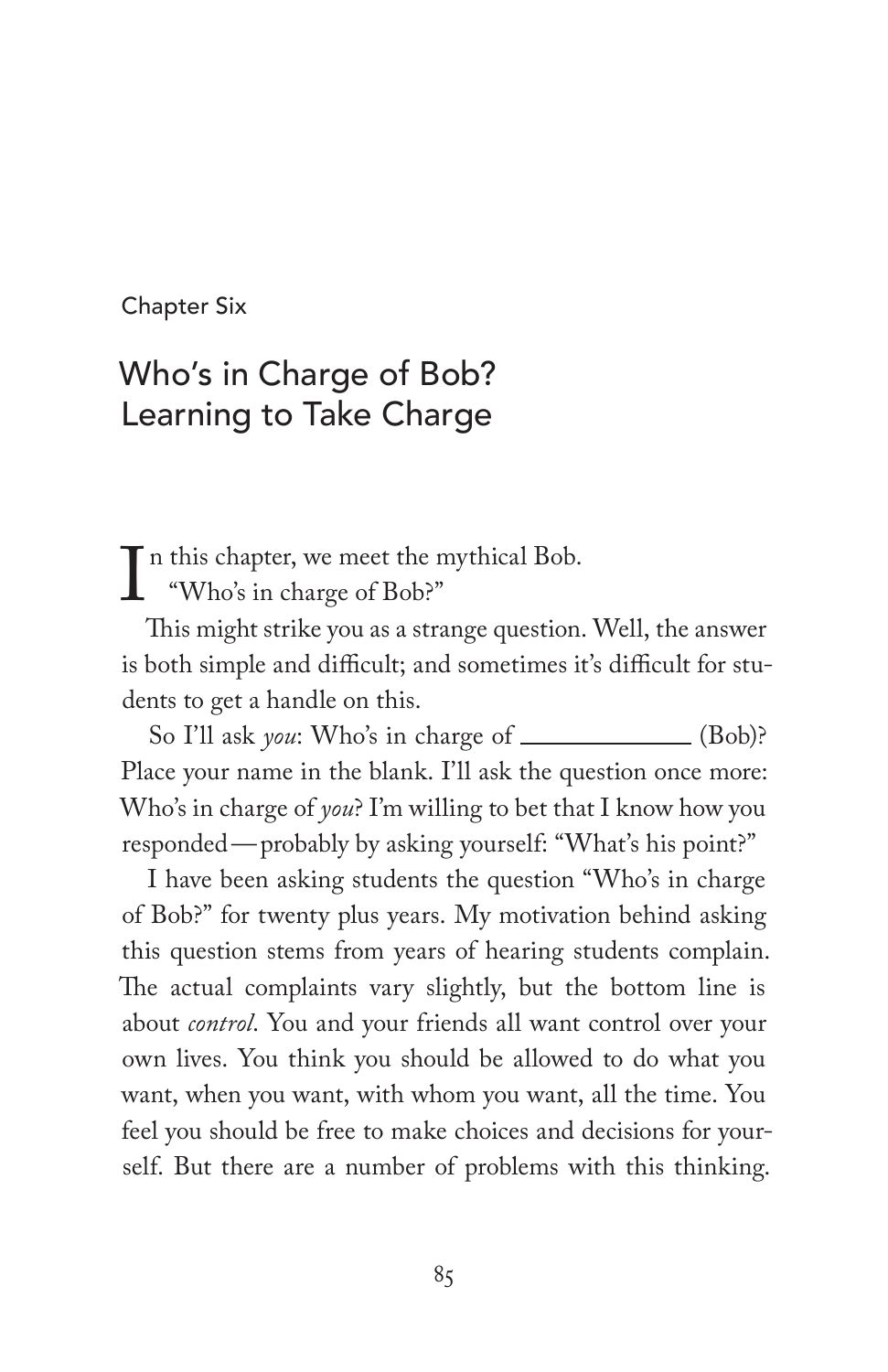The first one is that you don't realize who is actually in control. So I ask students the question: Who's in charge of Bob?

After personally asking many hundreds of students this question one–to-one, I constantly get the same initial answer . . . silence. Students look at me as if I had two heads, and horns, and snot running out of both sets of my nostrils. The reason students respond in silence is threefold. First, no one has ever asked them the question before. Second, students have never really spent any time thinking about the answer. And third, students know the answer but it makes them uncomfortable to admit it.

The truth is that most young people have been fighting adults for control of their lives forever. Believe me, there is nothing new about wanting to make choices and decisions for yourself. It does, however, seem as though students start fighting for control at younger ages. The problem starts with adults not wanting to let go, but the problem also stems from students not understanding how much control they currently have, as well as not wanting to take *responsibility* for the decisions they do make.

Here's the thing: you are actually more in charge than you realize.

Too many young people complain about not being in charge even when they are. It sounds something close to: "I wish you would stop treating me like a child," or "You don't own me," or "When do I get to decide what I want to do?" Have you ever made any of those statements?

Perhaps you have said to your parents or another adult: "I just want you to get off my back about stuff. I'll get it done later." This is a good one: "You don't understand; it's different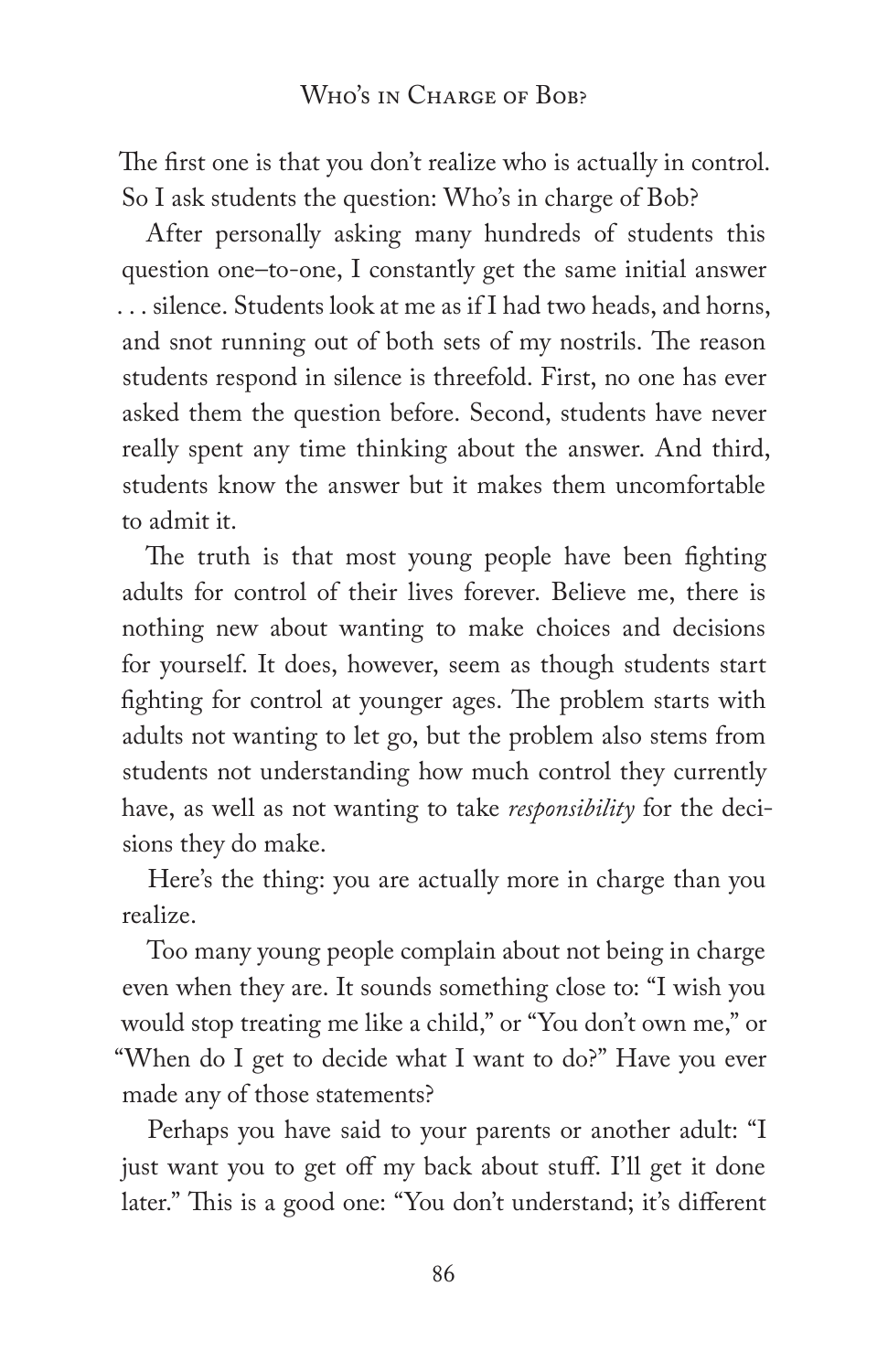now." And here is one of my all-time favorite comments made by students: "My teacher hates me."

All these statements are made in times of frustration, and the root source is the issue of control. It's a struggle for control over who is in charge of decision making in your life. My position is that teenagers are *more* in control than most teenagers realize.

For the majority of students, somewhere around age twelve to fourteen they start making decisions for themselves. This doesn't mean others don't have power and influence over them. There's always someone who has some power and influence over you throughout your life, even as adults.

Take a closer look at the statement "Stop treating me like a child." I have to then ask you the adult follow-up question, "Are you acting like a child?" Is your behavior such that you don't deserve to be treated according to your age? Are you throwing a child's tantrum because you didn't get your way? Unfortunately, just because you have turned 16 doesn't mean you get the keys to the car, a no-limit credit card, and a license to do whatever you wish whenever you wish. Stop watching reality TV.

Sure, there are times when adults aren't treating you ageappropriately. But, if you're not coming home when you said you were, or you're throwing a tantrum when you don't get your way, you might deserve to be treated like a child.

"My teacher hates me." This statement assumes wrongly that your teacher is going to put forth the actual effort to hate you. I've never met the teacher who stands in the doorway the first day of class and makes an on-the-spot decision as to which students they're going to hate that semester. Hating someone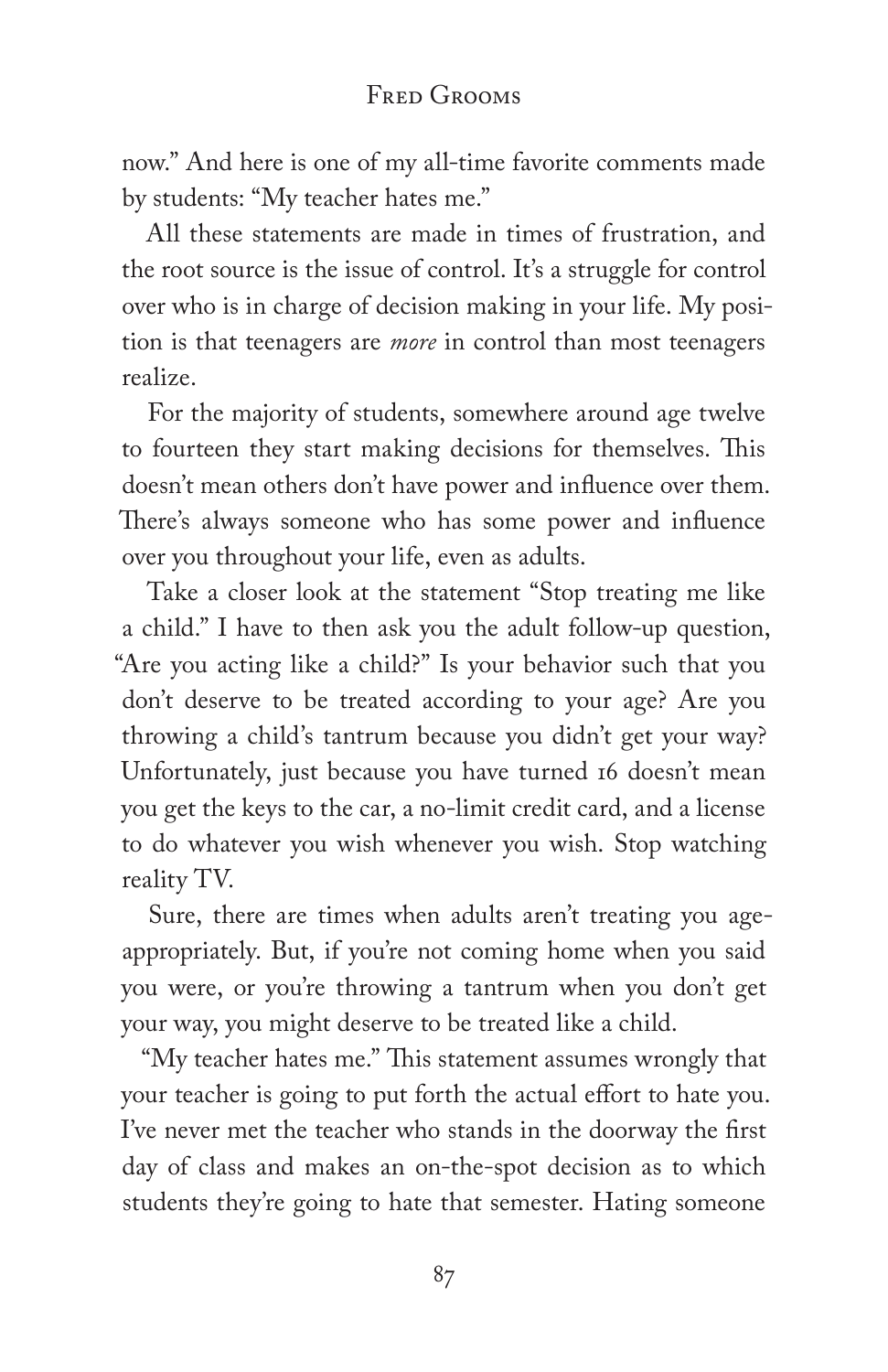takes work. They don't have enough time in the day to hate students. I have also never met a student making this statement who has an A in the course.

You're not always going to "click" with every teacher you have. However, if you're not turning in assignments on time, you're always late for class, you're not participating in class, or you're just not showing up at all; the odds are your teacher is not going to be your greatest fan.

No one is going to hold your hand on the path to success. Remember, society is comfortable with you being average. So if you're going to set extraordinary expectations, you have to know, "Who's in charge of Bob?"

There are four key points to remember. . . .

First: Recognize right here and right now that you're actually in charge of making decisions about your life. Odds are that if you're failing your classes, it's because you have made the decision not to get the work done, not to seek assistance, or not to study. Similarly, if you're battling with your siblings or friends, it's because you have made a choice to be in the fight. If you're late for curfew, odds are that you made a decision that what you were doing at the time was more important and that you would be late by choice. I don't think anyone is forcing you to have sex, drink, or do drugs illegally; these are all choices. If I'm wrong on the last point, contact someone for help immediately.

Second: The choices that you make have an effect on others. I admit that I get very frustrated with students who simply *don't* understand that every choice they make has an effect on those around them. This seems to be especially true for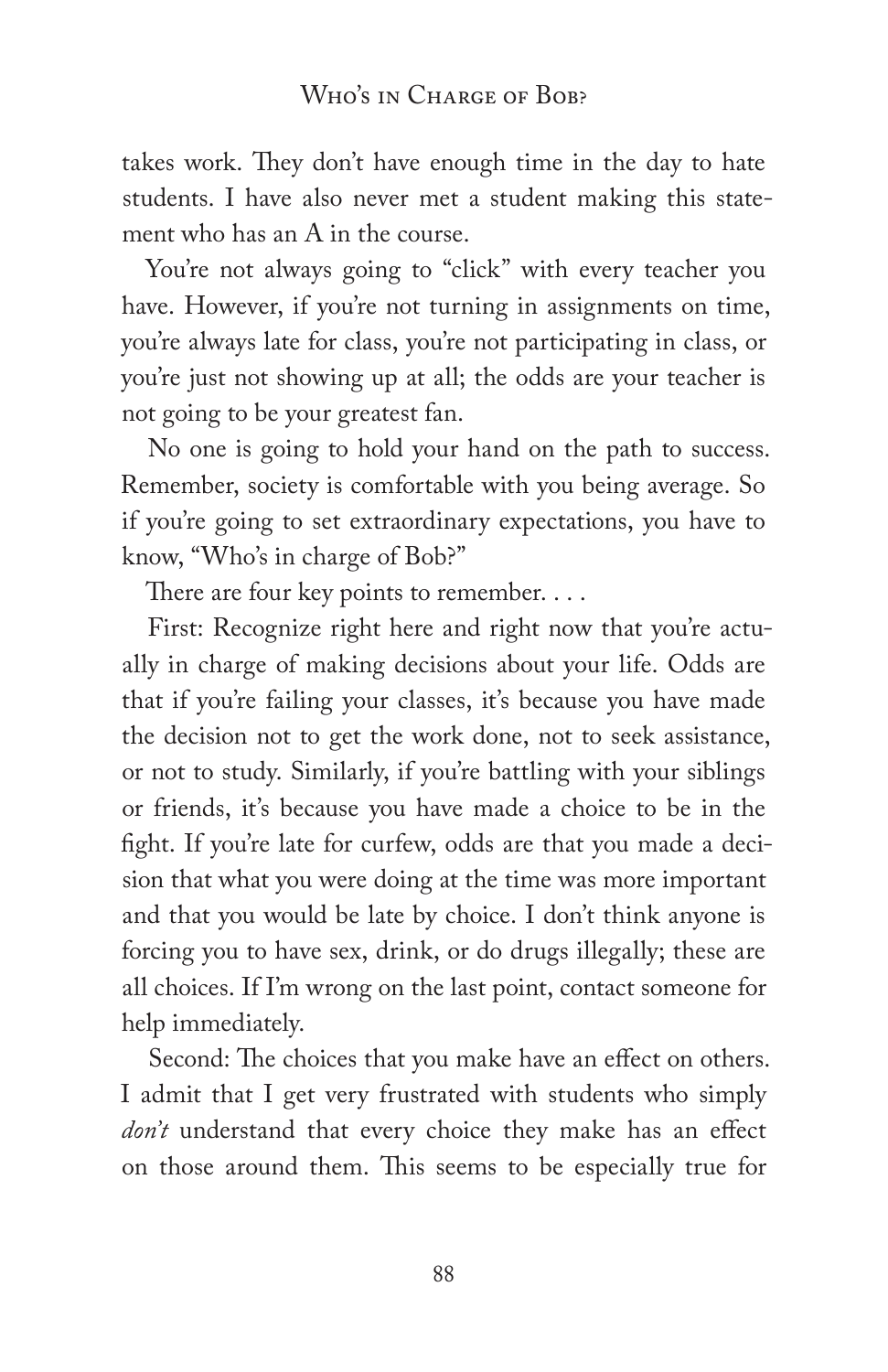younger students. Have you ever said, "Why should what I do matter to anyone else?" My answer is, "It just does."

As a student you have to understand that you don't live in a vacuum. The choices and the decisions you make affect other people. Even the smallest choices you make have an effect on those around you. Yes, you desire the power to make choices, but until you grasp that those choices affect others, you don't truly understand the power of choice.

Here is a simple example. What happens if you choose not to get out of bed on time in the morning? This single choice will cause a chain reaction.

You're late. You don't get a shower or brush your teeth, nor do you eat breakfast. You miss the bus. Your mother now has to take you to school but first she has to take your sister to daycare. You are late for the first period class and you miss the review for the upcoming test. By the way, your mother was late for work again because this isn't the first time you have done this. Lunchtime comes around and you realize you didn't pick up your lunch off the kitchen counter and your wallet is in your other pants on the floor of your bedroom. This means you're bumming food or money off your friends. You begin to wonder why you're having trouble getting your friends to talk to you. Then you remember, "Crap. No shower, no deodorant, and I didn't brush my teeth."

Third point: You are accountable for the decisions you make, both good decisions and bad decisions. I have yet to meet a student who has set out to be obese; but donuts for breakfast, burgers and fries for lunch, pizza for dinner, no exercise at all, and cookies before bed are all choices that will lead to obesity.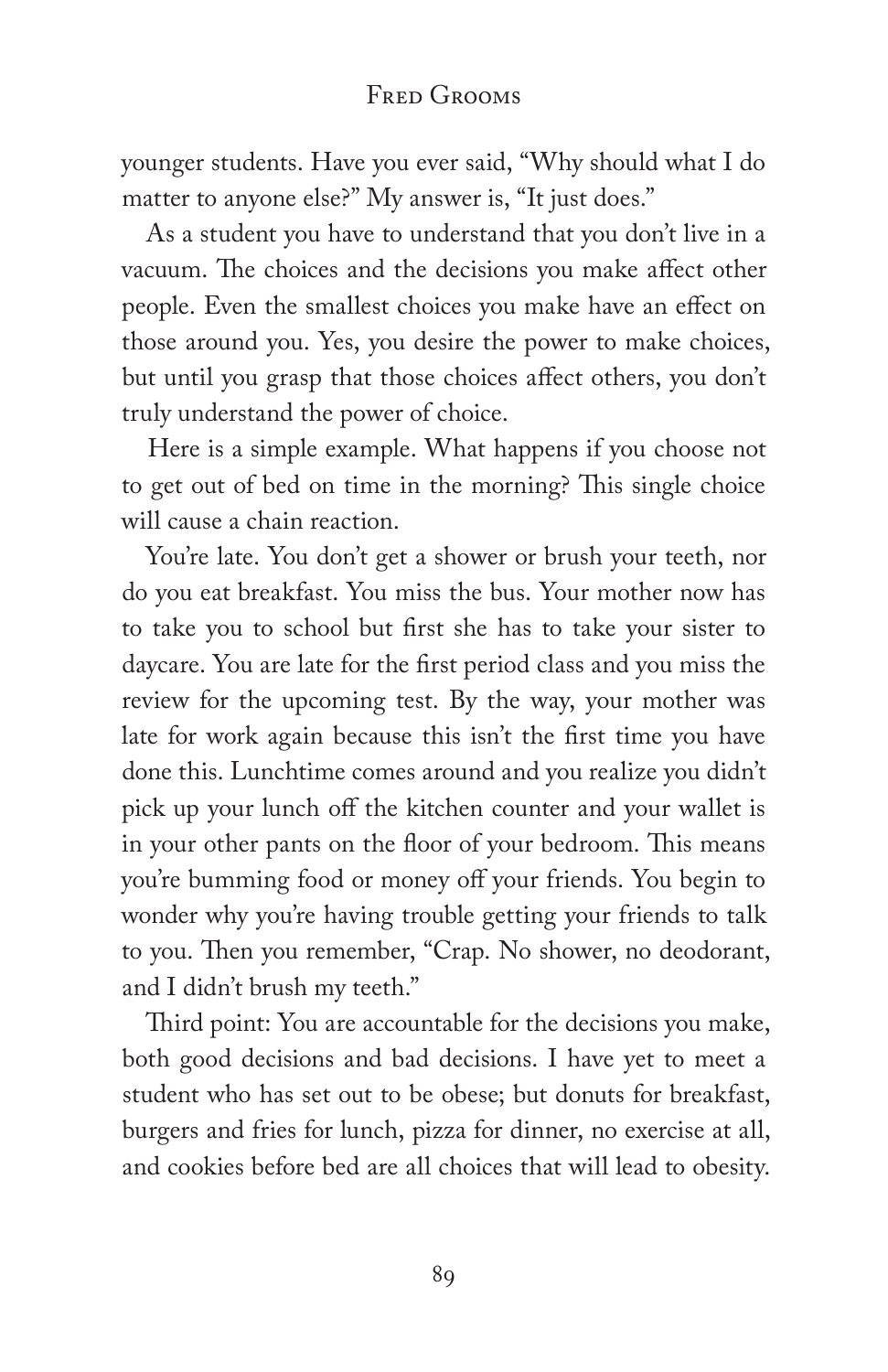Granted, there are rare situations where this situation might be largely due to an economic issue or a family system issue, but not for the majority of students.

I have noticed that many students have a tendency to believe that the choices they make are independent of other choices. The reality is that each choice you make is a building block. No choice is solely independent of other choices. This building block process creates who you are. *Ultimately, you are the sum of your choices and experience.* It's vital for you to understand that the choices and decisions you're making today shape who you are; both in the near future and throughout your life. You need to grasp the reality that your decisions today affect your job, your career or careers, your relationships, your health, and your finances in the future. Dropping out of school, for example, will affect each of the above and most likely in a negative way.

The fourth point to remember is that every choice we make has a *result; and* these results lead us to additional choices and decisions. It's my experience that educators and parents tend to focus on the word "consequences" when we talk about the choices students make. I don't like to use the word "consequences" with students because it has such a negative connotation. We often say, "You'll suffer the consequences of that choice," meaning the negative results. It's as if the word "consequences" means the outcomes of poor choices. I prefer to just say that every choice has a *result*. The results can be bad or they can be good.

I think we can agree that most students make relatively *good* choices most of the time. I also think it would be great if adults, including teachers, spent more time catching students making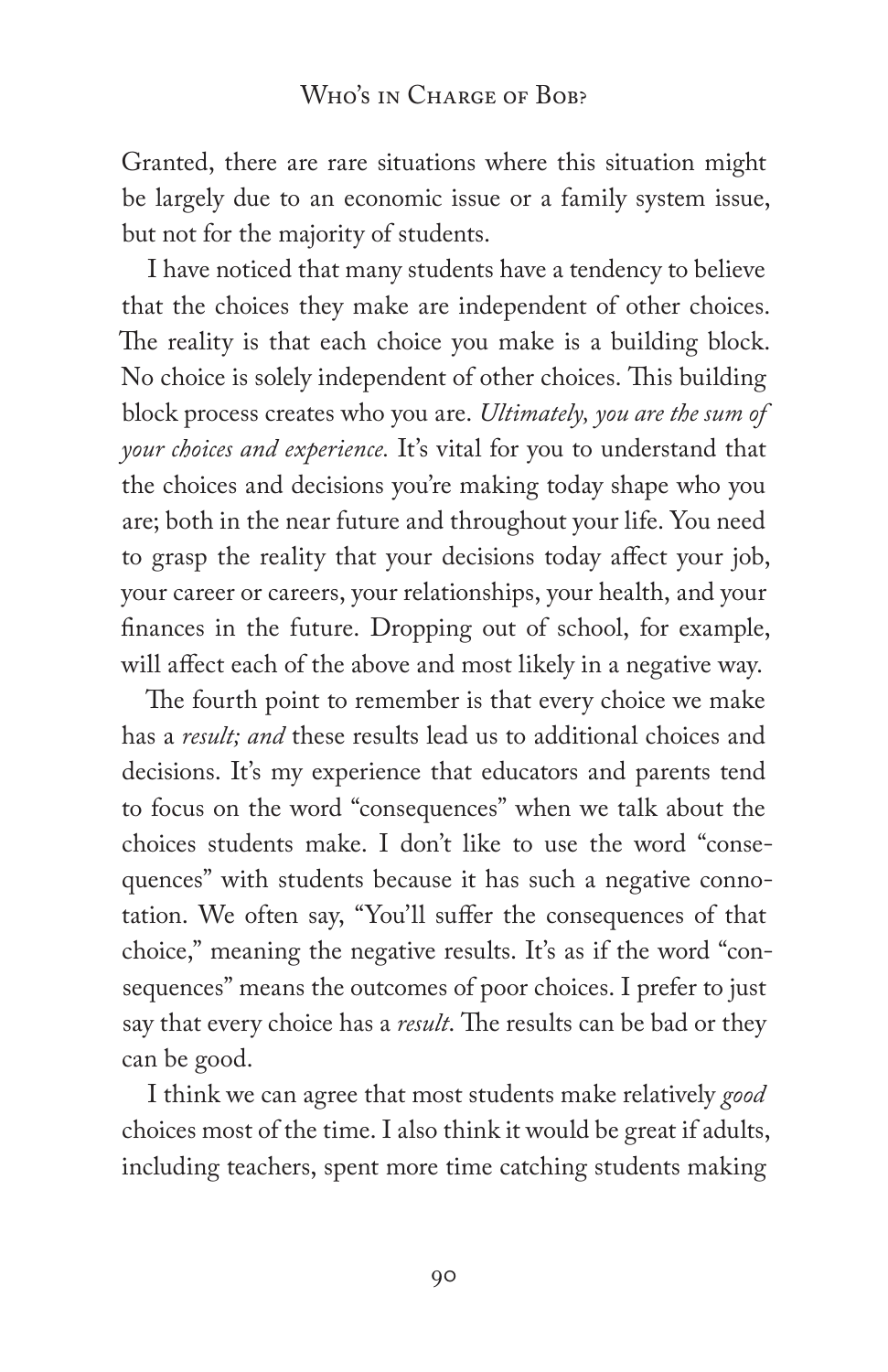*good* choices and pointing them out, rather than always focusing on the dumb stuff students do.

As I said before, no one is going to hold your hand on the path to success. Therefore, the fourth key point is to decide *what success looks like for you*. Steven Covey, the author of the wildly popular book, *The 7 Habits of Highly Effective People*, lists as the second habit: "Begin with the end in mind." In other words, decide what you want out of life and then start making choices that will take you there. His first habit, in case you're wondering, is "Be proactive."

### What Does Success Look Like for You?

It often seems that our culture, and especially youth culture, automatically assumes that success is all about wealth or fame. This is a poor assumption to make. If this is your view of success, I'm concerned that life is going to be highly unproductive and ripe for failure. You may be wealthy simply because your grandfather was successful in business, which has nothing to do with your success. Drug dealers can be wealthy but I don't think many would consider them successful. One only has to stop at a magazine rack or turn on the news to see how fame and success don't always make for a good partnership.

Sure, there are cultural norms for success, like graduating from high school or college, having quality relationships, and being a productive member of society by getting a job. Each of these examples is to some extent markers of success in life. Yet, the definition of success can be different for each individual.

You might consider yourself successful if you owned a boat, drove luxury cars, had a five-bedroom home, and went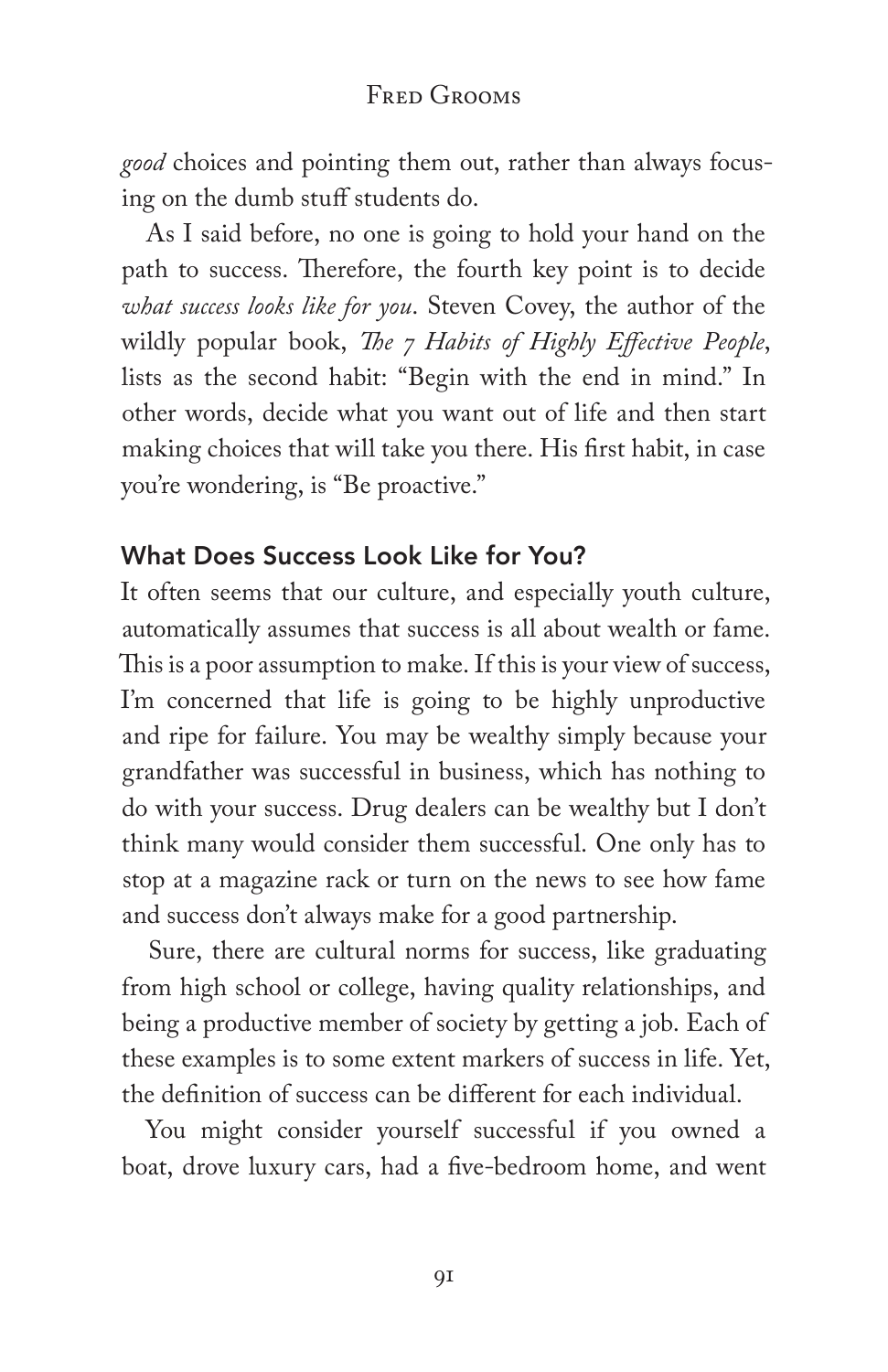#### WHO'S IN CHARGE OF BOB?

on vacation to five-star resorts. But when you compare that kind of wealth to, for example, Steve Jobs of Apple, or a doctor making a difference by doing aid work in the Congo, or an astronaut who's been to Mars, or Alex Rodriguez of the New York Yankees, every definition of success is different. *You* get to determine your definition of success; no one else does.

You have to determine what success is going to look like for you personally or you will never be successful, let alone extraordinarily successful.

It's also important to note that success can come in many different areas of life, while at the same time you could be struggling in other areas. You might be successful in your chosen profession and struggle in your relationships.

Success can be about the level of engagement you have in the activities you love. Success can be measured by how happy you feel in your relationships—when spending time with your friends and family, or at work. Many people gauge success by the impact they have on other people's lives or the contribution they make to society. For some, success is about expressing creativity. And yes, success can be about gaining wealth and fame. Each example is a great way to determine success as an individual.

I personally feel most successful when I'm working with others. I want others to be successful, especially students. Above all else, I'm happy when I know I've had an impact on someone else's life.

It's essential to remember that you're most likely to be successful when you're working in your greatest areas of strength. So as you determine what success looks like for you, it's vital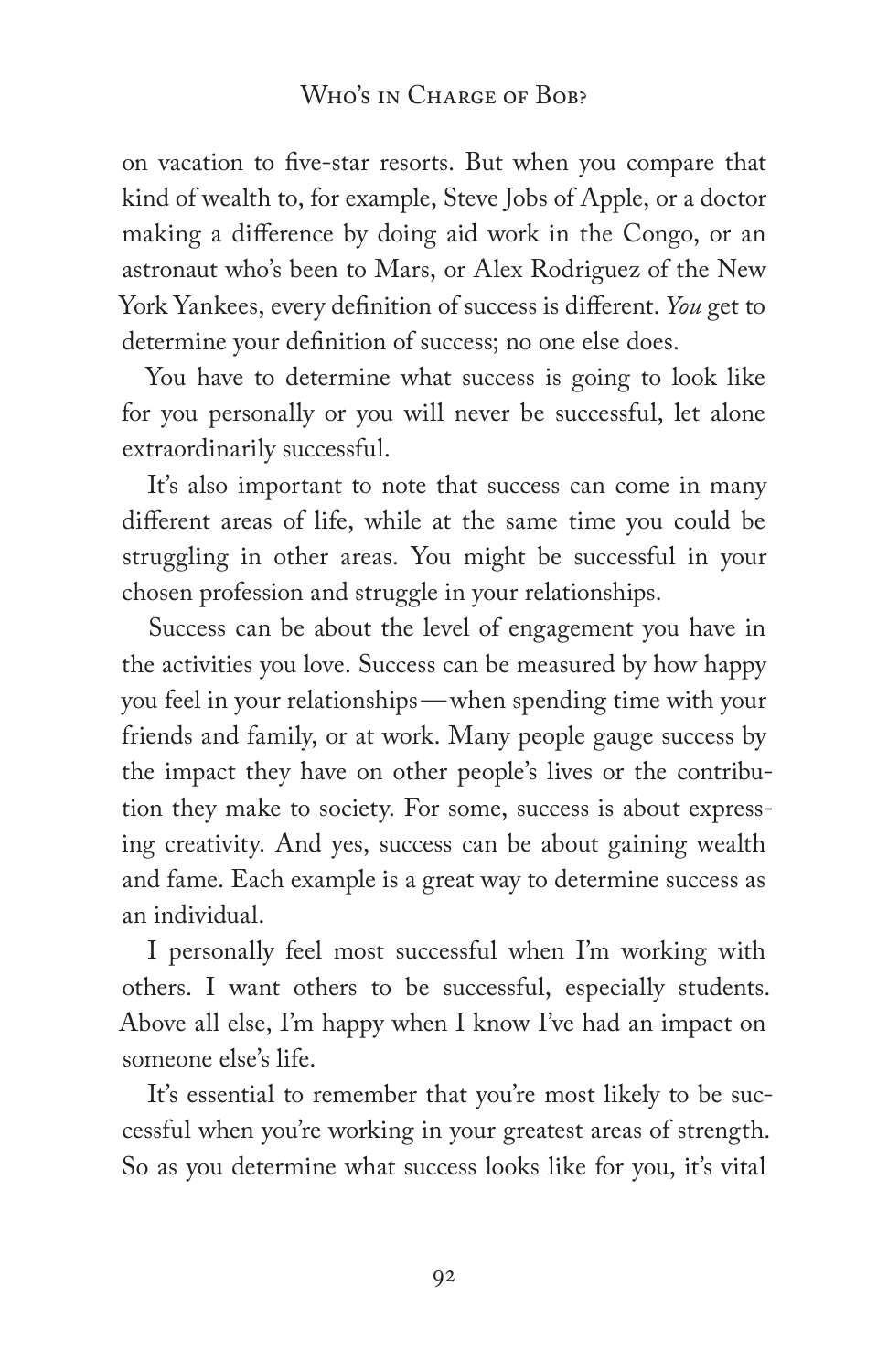to consider how your strengths will contribute to achieving success.

A simple task I recommend is to write yourself a personal definition of success. What does success look like for you a year from now, and five years and ten years from now? Try to be as specific as you can. Do this for your career and for your personal relationships. Once you have done this, think about how your personal strengths set can help you become successful according to your definition. Then start setting challenging, yet attainable, goals on your path to success.

Darrin Hardy, publisher and founding editor of *Success Magazine*, has the unique opportunity to be surrounded by the most successful people in the world. *Success Magazine* profiles individuals from all walks of life. Hardy said in an interview: "You have to figure out what your unique and special strengths are, and success will be easy for you." He continued sharing about his experience with "super achievers" by saying, "Eighty to ninety percent of their success is related to their attitude about themselves and not to their specialized knowledge of their industry."

### Attitude

*Attitude is a little thing that makes a big difference.* ~ Winston Churchill

If Darrin Hardy is right and 85 percent of success is about our attitude and our unique strengths, we should pay close atten-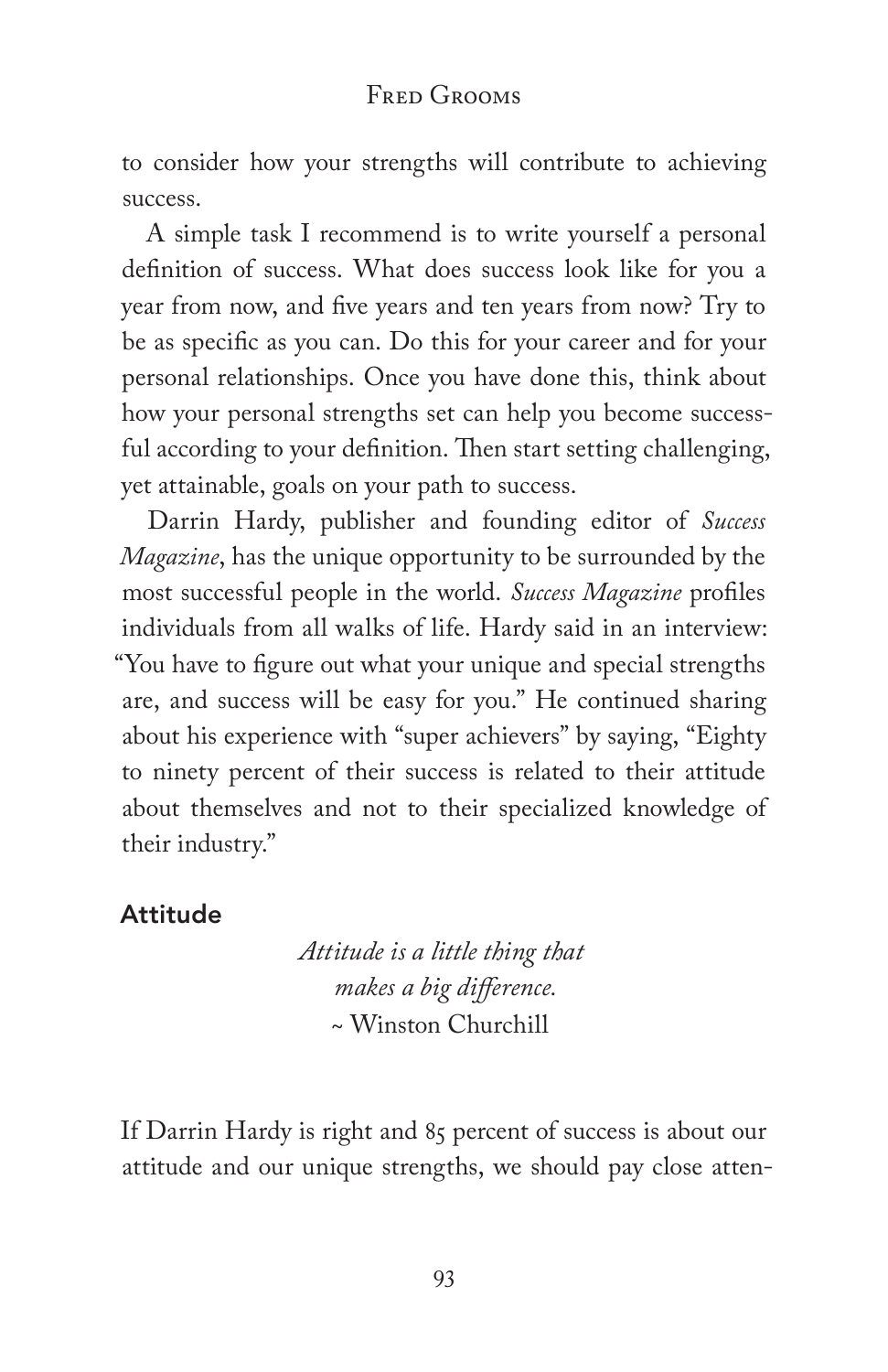tion to what we are producing with our attitude. Are we projecting negative energy or positive energy? Is your attitude lifting you and others up or bringing everyone down?

It has been said by many: "Attitude is everything." But harnessing the power and control of your attitude at a high level is achieved by few.

Your attitude determines so much about your potential success and failure. Attitude controls how you deal with and react to new challenges. Will you face them with confidence or fear? Your determination is based on your attitude regarding overcoming obstacles. Your desire to set extraordinary expectations and dreams for yourself is a reflection of your attitude regarding achievement.

An attitude that supports your desire to achieve has to include confidence. Confidence is about your ability to make your strengths work for you. If you have an attitude of confidence in yourself, this is noticed by others, and they're drawn to your success.

Being in control of your attitude also means being adaptable to change. Life is certainly going to crash down upon you at some point. It might come as your failure to achieve a goal. Or life may bring sickness to you or your family. Or you may be sidelined by the economy or some other even more uncontrollable force. No matter the circumstances, how you control your attitude in the situation will determine your ability to recover.

Controlling your attitude is about remembering you're in charge of Bob. It is amazing to me how so many people allow others to control their attitude. Sure, we all have times when we get down in the dumps. But that doesn't mean we have to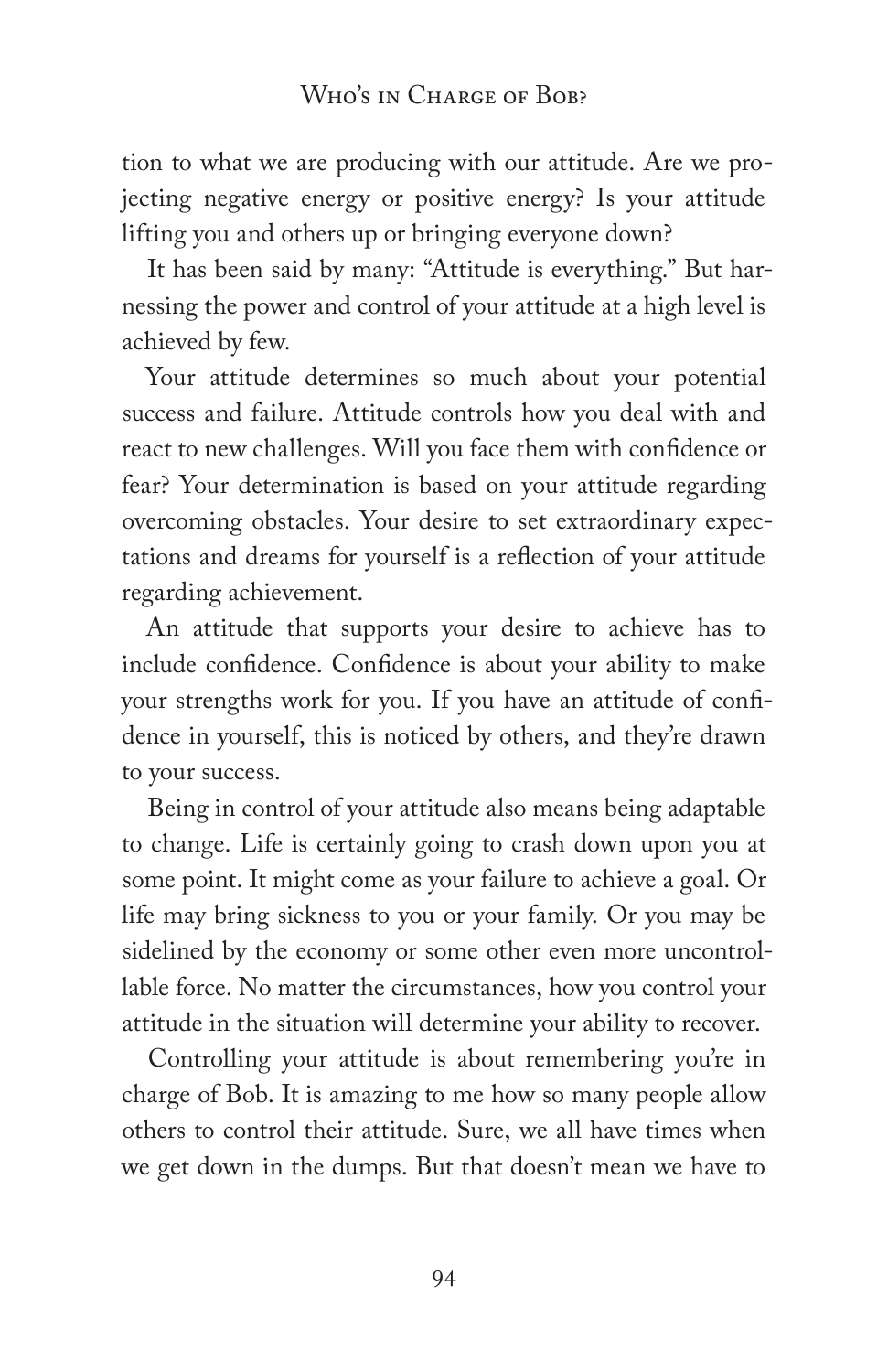### FRED GROOMS

give away our power to control our attitude, either to someone else or to a situation beyond our control.

Think of it this way: have you ever been mad at someone for something they have done or said? Sure you have. The question is: how long have you allowed that situation to control your attitude? Do you hold a grudge against someone who has done you wrong? Have you ever said you hate someone for something they did? If so, you're giving the power of your attitude to someone else. You're allowing them to control how you feel.

We all know this guy—the crazy sports fan. The fan that is so excited about their team that they live and breathe based on how well their team does. This is the guy that is still depressed on Wednesday because their college football team lost on Saturday. Silly example, but you can see how this person allows a situation he has no control over to affect his attitude about life. Don't be that guy.

If there is one place in the world where you can see bad attitudes on display, other than the hallway of a local high school, it is in an airport. Airport travel is never easy. I have traveled more than most and certainly less than many, but it's never easy. Long security lines, delayed or cancelled flights, crowded airports, bad food, and the poor seating on planes can all contribute to the bad attitude of travelers.

I was on a trip with three students when, after a four-day conference, we were delayed at the airport. We had boarded the plane and taxied out to the runway.

"Fourth in line to depart," said the Captain.

An hour and a half later we were still sitting in the same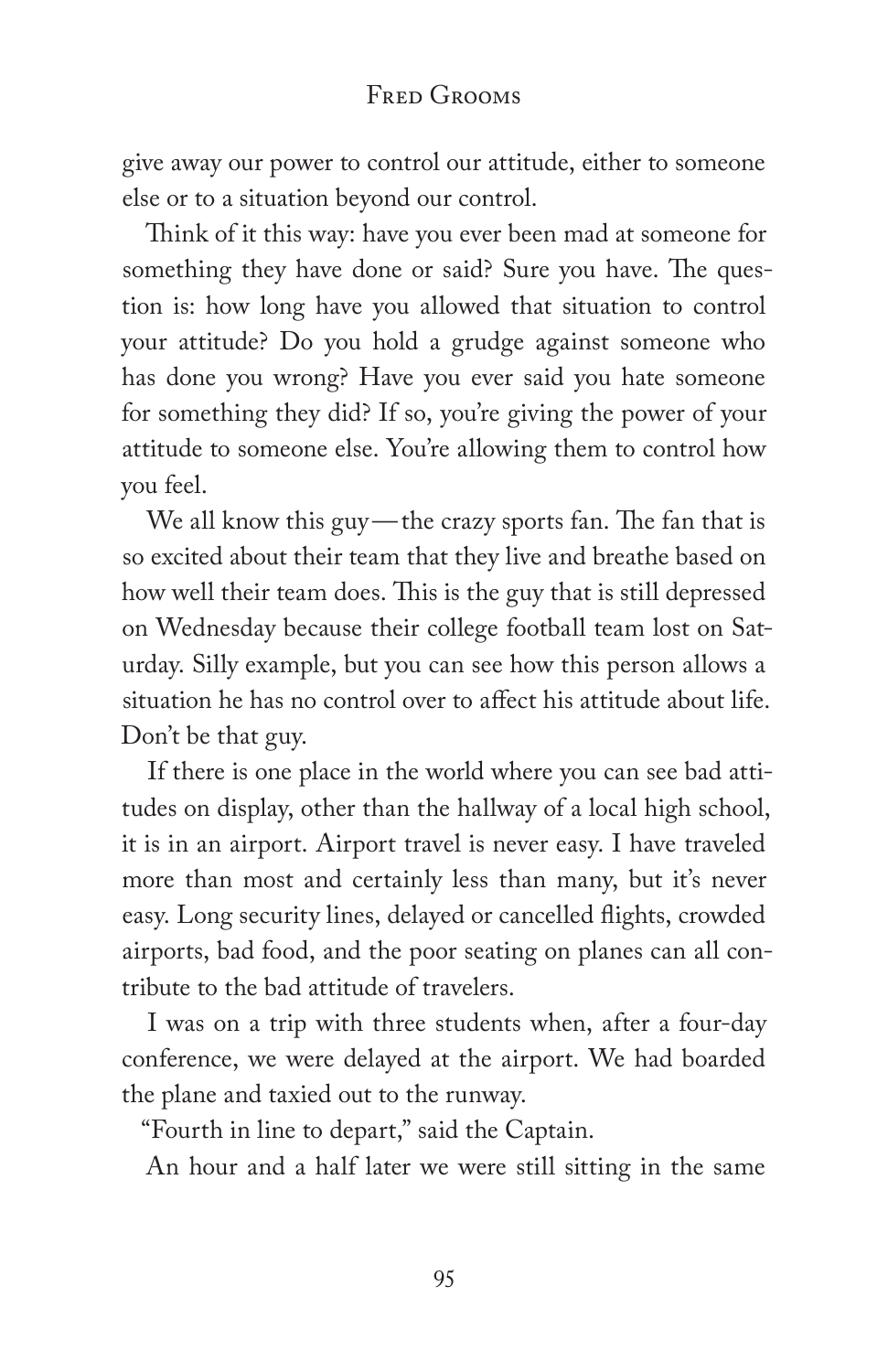spot . . . weather delay. Everyone on the packed flight had a bad attitude. We were hot, hungry, and tired. Then I decided to see if we could manage to have some fun. Fortunately, the students that were with me wanted to give it a try.

There were two children about 10 years old sitting behind me. We started playing some simple games with them, like "I spy with my little eye." Then we started in with improvisation games. At first, we were only adding to the irritation of most of the passengers. Then one of the stewards joined in; she was really funny and good at the games. People started to have fun, and their attitudes changed. Before long, we had a larger group joining in. Then we broke out into silly camp songs. I had a set of portable speakers in my bag and we got those out, plugged them into my iPod, and, believe it or not, started a dance party. Before it was over, we had half the plane doing the YMCA. No joke.

The story didn't end there. We finally took off and landed in the Dallas airport, knowing our next flight would be delayed. It looked like we were going to be spending the night in the airport. Even my students had bad attitudes at this news. So I challenged them to a new game; the challenge was to find the person in the crowd who had the most grandchildren. Why grandchildren? Every grandparent loves to talk about their grandchildren, so it was an easy way to start a conversation. What started out as a way to stay distracted turned out to be an encounter none of us expected.

One of my students started talking with an older gentleman, who, it turned out, did not have any grandchildren. But what he did have was an amazing life story. He was a WWII veteran, an Army Ranger who was part of the first wave of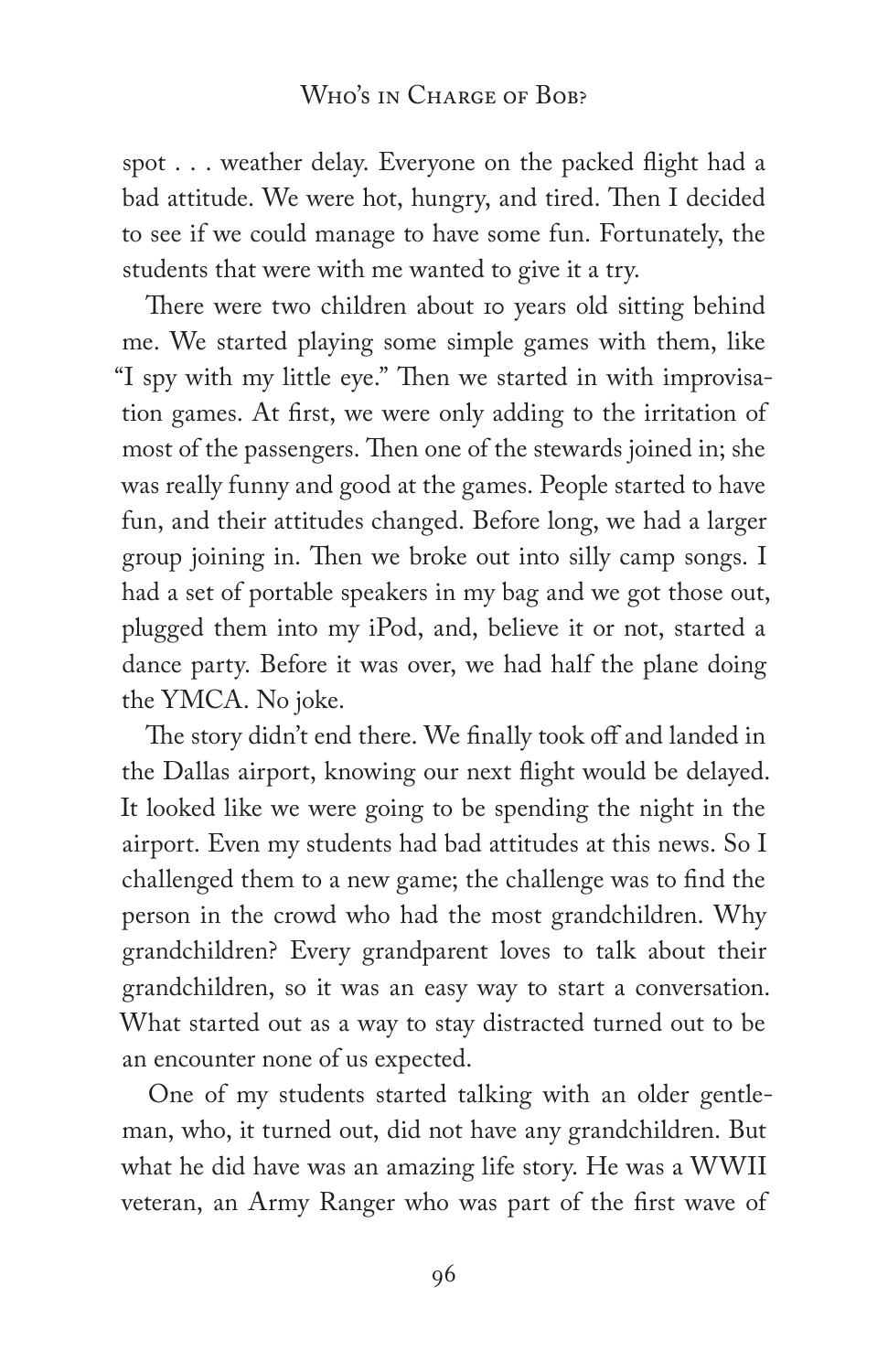### FRED GROOMS

soldiers to land on Omaha Beach on D-day. We all sat at his feet and listened to him tell his story and we were all amazed. He talked for well over an hour about his experience and then all of a sudden he stopped. After thanking us for listening to him, he just got up and walked slowly down the concourse. We never saw him again.

What could have been a disastrous time turned into one of the most impactful moments in the lives of these students. They still talk about their experience on that trip—all because we decided to take control of how our situation was going to affect our attitude.

It's important to understand how your *expectations* affect your attitude. And never underestimate the power your *attitude* has on your *achievements*. If you view the world pessimistically or in a negative way, it affects your self-concept.

If you expect to have a crappy time, you probably will. If your friend tells you how much she hated a teacher based on her experience, you're more likely to have the same attitude even before taking the teacher's class. If everyone tells you the movie sucks right before you see it, you're going to have a much lower expectation.

The opposite is true as well. If you have a positive selfconcept and high expectations, you'll get what you expect. If you go into a situation with a positive attitude, you're more likely to have a good experience. If you believe you're going to make a positive first impression, you're more likely to do so.

Science has proven time and again that your attitude is a powerful force. This is easily demonstrated by the placebo effect, which is most often tested as a form of medical deception. Simply put, the placebo effect tells us that when you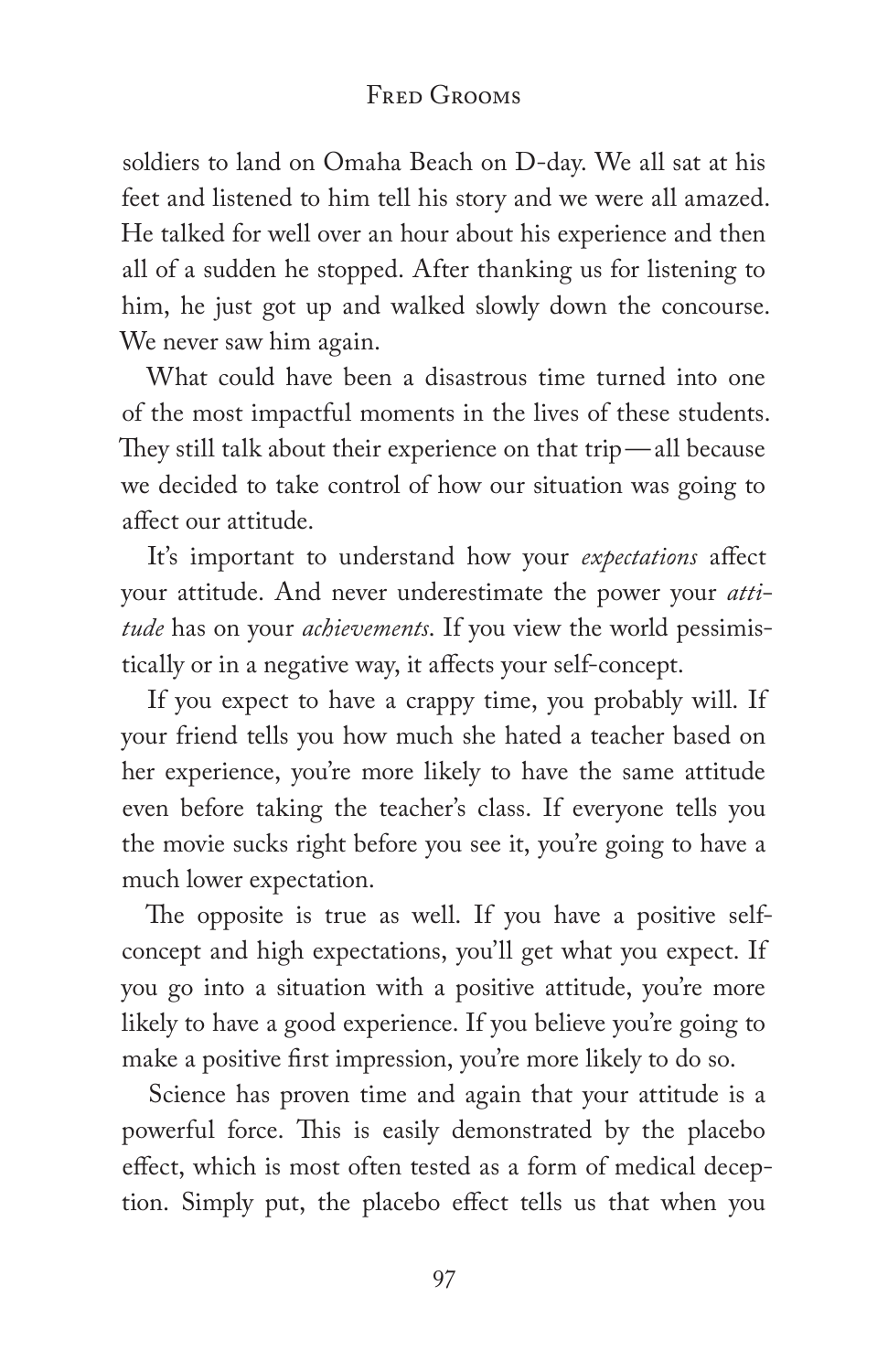*believe* that something like a pill will help you feel better, it does. Whether the pill contains any drug or not, the effect is the same: you feel better.

The placebo effect also works on your attitude. Simply believing things will be better, maintaining positive thoughts, and having faith does affect our attitude in a positive way. So next time you're in a situation that sucks, remember who's in charge of Bob. Take control of your attitude, don't allow others to hijack your feelings, and stay positive. Don't focus on who you aren't; focus on who you are.

A successful attitude is also one of *gratitude*; "an attitude of gratitude," as the saying goes. I have always believed that one of the most satisfying feelings you can experience is when you help someone. You might teach someone a new skill, help them with math, or serve at a local soup kitchen. It doesn't matter *what* you do; the satisfaction you will receive from serving others will lift your attitude faster than anything I'm aware of.

It's also important to realize that no one achieves extraordinary success without others being involved. Supporting those around you that have supported you is vital to maintaining quality relationships.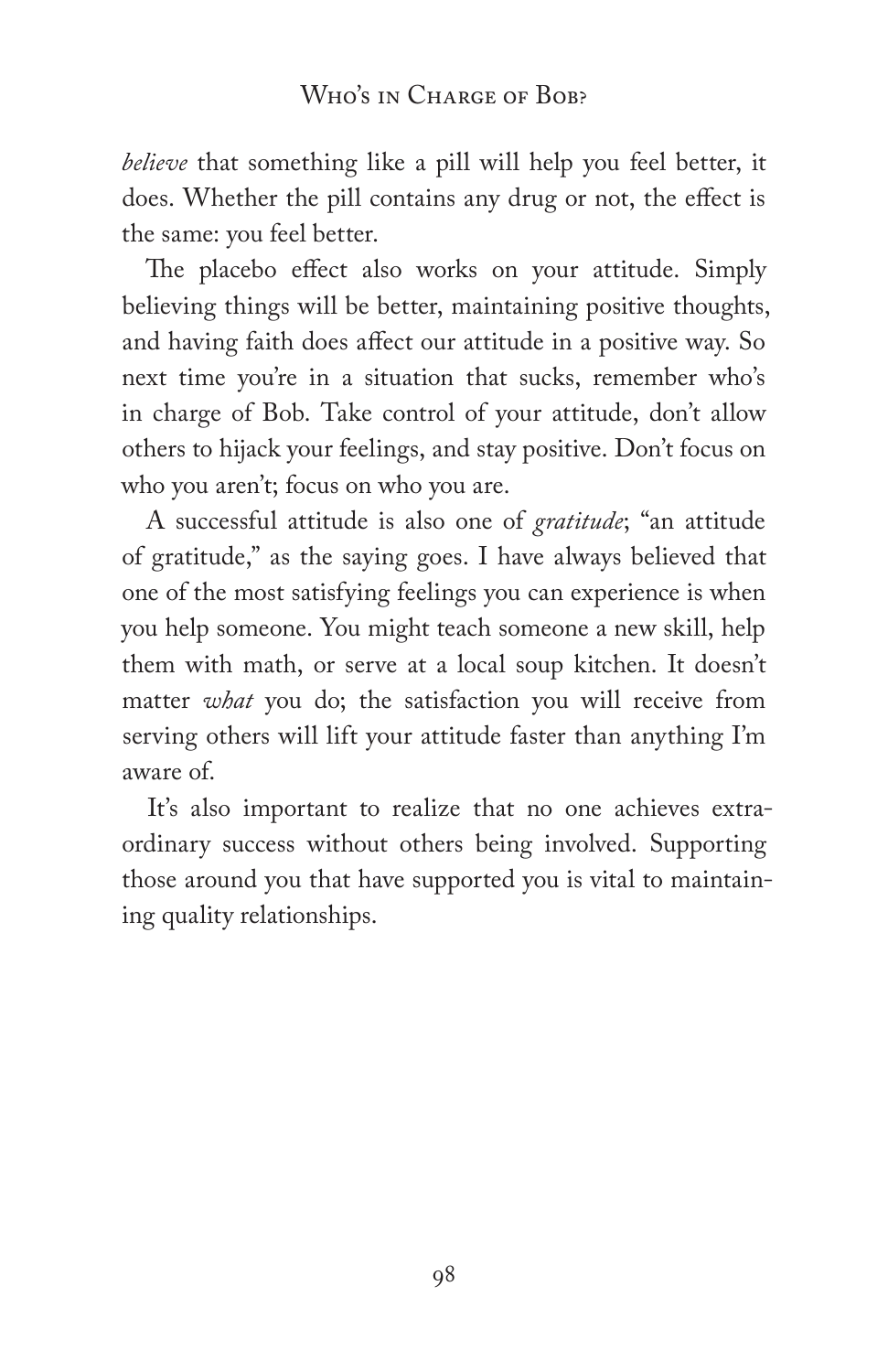# Closing Thoughts

The teacher in me wants to make sure I leave you with a<br>repeat of the key points, so here they are.<br>You are talented. You are uniquely gifted with natural repeat of the key points, so here they are.

You are talented. You are uniquely gifted with natural talents. Invest in discovering these talents and then develop them into strengths. You have within you the ability to be extraordinarily successful. Go after your heart's desire based on your talents and strengths. Set out to uncover what you have to offer for yourself, your community, and your future. Be flexible, because life will get in the way and you will have to adjust your plans. You don't have to have all the answers about your future today; relax and enjoy the journey.

Like talents, everybody has weaknesses. Don't let others define you by what you're not good at. Learn to manage your weaknesses so that they are not a barrier to basic life skills, success, or relationships. Managing your weaknesses may take a lot of work. Nobody said it was going to be easy, but that's okay. Once you have them under control, move on to success by focusing on your talents and strengths. Remember, if you're not good at one thing, I *guarantee* you're good at something else.

Remember who's in charge of Bob! You're in charge of yourself, and nobody else is. So step up and take responsibility for your choices and decisions and make good ones. Life is not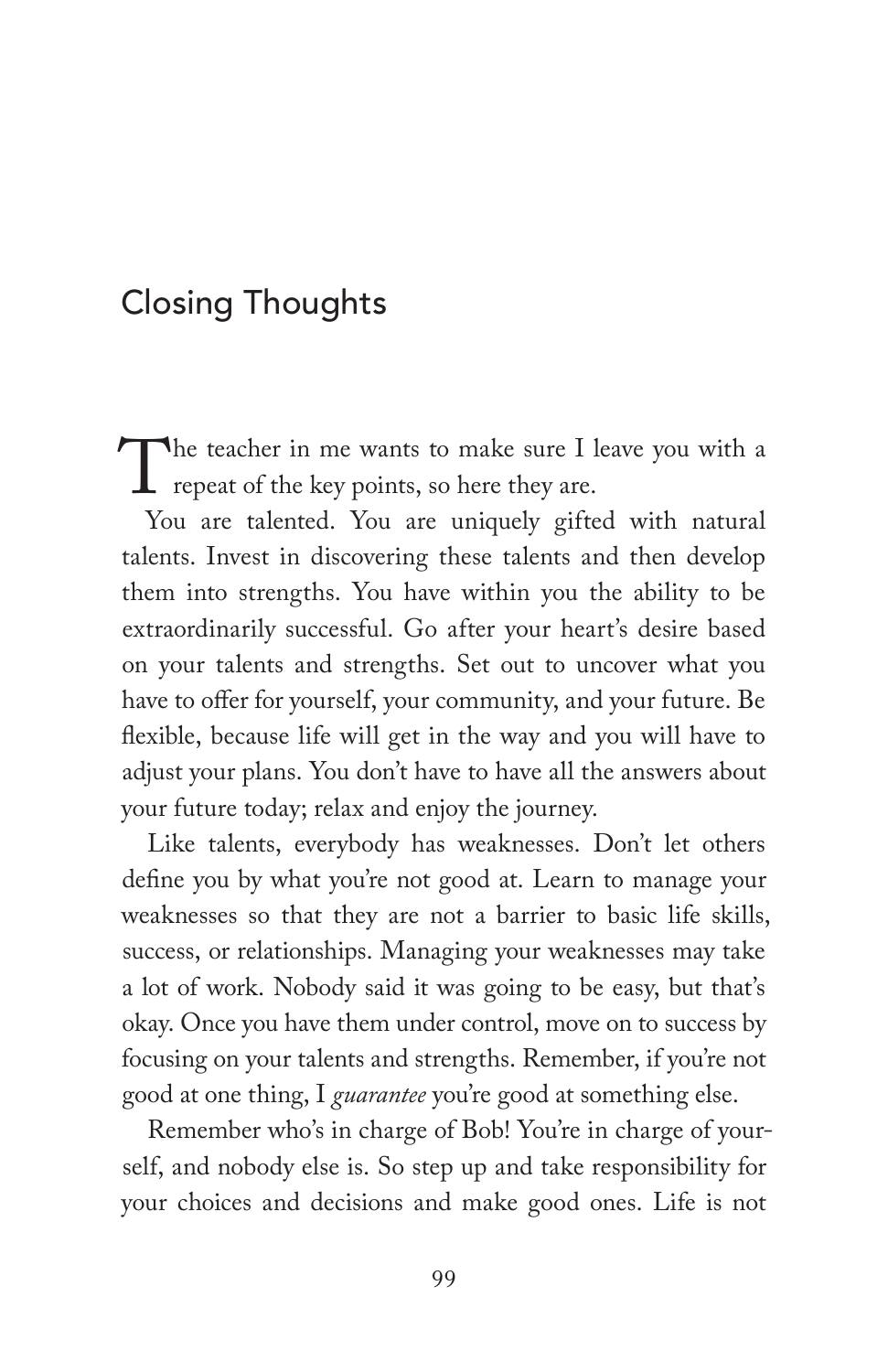about blaming others for your stuff. It's about taking charge, living up to your full potential, and doing something that matters.

Attitude is everything. Okay, perhaps it's not everything, but it sure goes a long way in making an extraordinary life possible. Don't give your power away to others. Stay positive, seek happiness, be good to others, and give yourself permission to have fun.

Armed with knowing your personal strengths, you have the potential to achieve extraordinary levels of success.

Live An Extraordinary Life!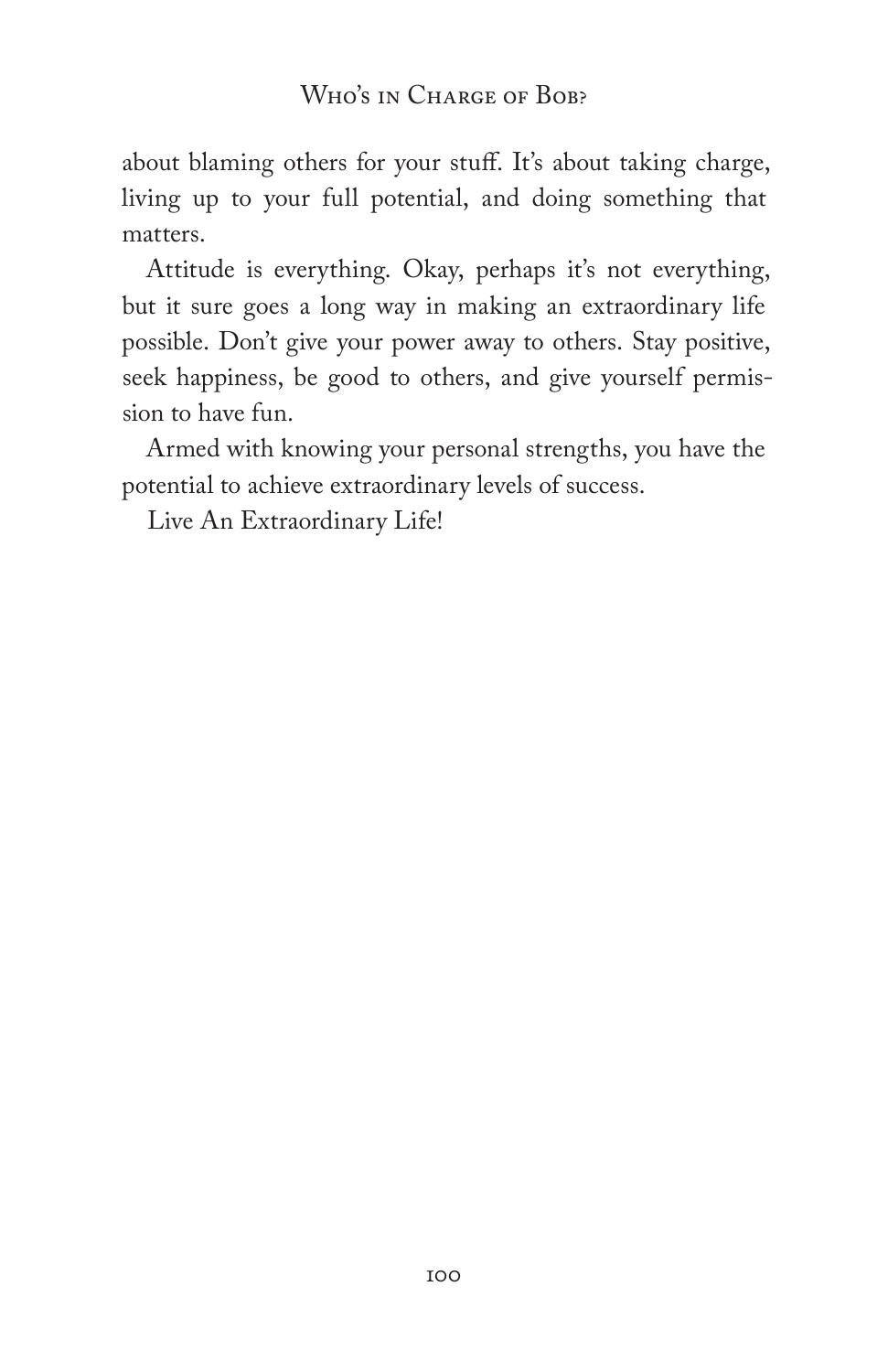### Appendix

## Strengths Assessments

The Clifton *StrengthsFinder*<sup>®</sup> Assessment is a web-based<br>assessment of normal personality from the perspective of<br>Positive Psychology The assessment divides personal strengths assessment of normal personality from the perspective of Positive Psychology. The assessment divides personal strengths into 34 distinct themes, and the basic assessment will provide you with your top five strengths. For additional information, see their website at www.strengths.gallup.com.

*StrengthsQuest*® is the student version of the Clifton Strengths Assessment. Each student taking the assessment will receive their top five strengths of the 34 distinct strength themes. The report a student receives upon completion of the assessment is geared toward students' needs.

I highly recommend that every educational professional interested in developing student strengths purchase a copy of *StrengthsQuest®* as well.

Educational Institutions can create affiliate relationships with *The Gallup Organization* by contacting them directly.

I highly recommend that every student taking the assessment purchase a copy of this book, which offers insights into using your strengths in your education and career.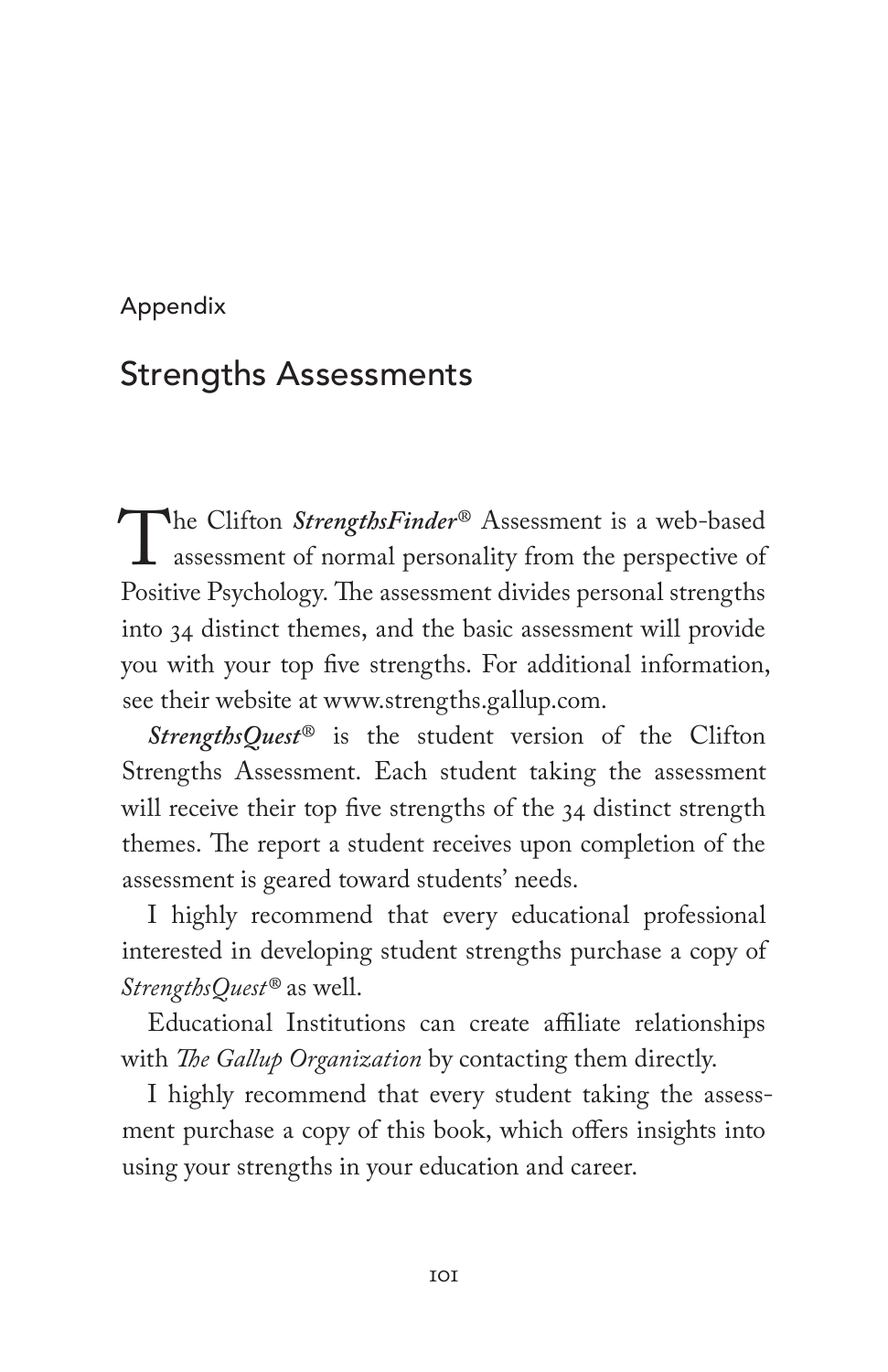#### Who's in Charge of Bob?

The following are the **34 Theme Strengths**:

| Achiever      | Deliberative      | Learner        |
|---------------|-------------------|----------------|
| Activator     | Developer         | Maximizer      |
| Adaptability  | Discipline        | Positivity     |
| Analytical    | Empathy           | Relator        |
| Arranger      | Focus             | Responsibility |
| <b>Belief</b> | Futuristic        | Restorative    |
| Command       | Harmony           | Self-Assurance |
| Communication | Ideation          | Significance   |
| Competition   | Includer          | Strategic      |
| Connectedness | Individualization | Woo            |
| Consistency   | Input             |                |
| Content       | Intellection      |                |
|               |                   |                |

*The Gallup Organization administers the assessment.* 

*Gallup®, StrengthsFinder®, StrengthsQuest® and all theme assessments are the property of The Gallup Organization. This book is not affiliated with the Gallup Organization nor does it represent Gallup®*

\* \* \*

*The StandOut*® assessment by Marcus Buckingham is a web-based assessment designed to discover and activate you unique competitive advantage at work. It focuses on what you do rather than who you are. StandOut® boldly goes where StrengthsFinder® does not. It suggests ideal careers based on the 9 Strengths Roles measured.

The following are the **9 Strengths Roles**:

| Advisor   | Equalizer  | Provider   |
|-----------|------------|------------|
| Connector | Influencer | Stimulator |
| Creator   | Pioneer    | Teacher    |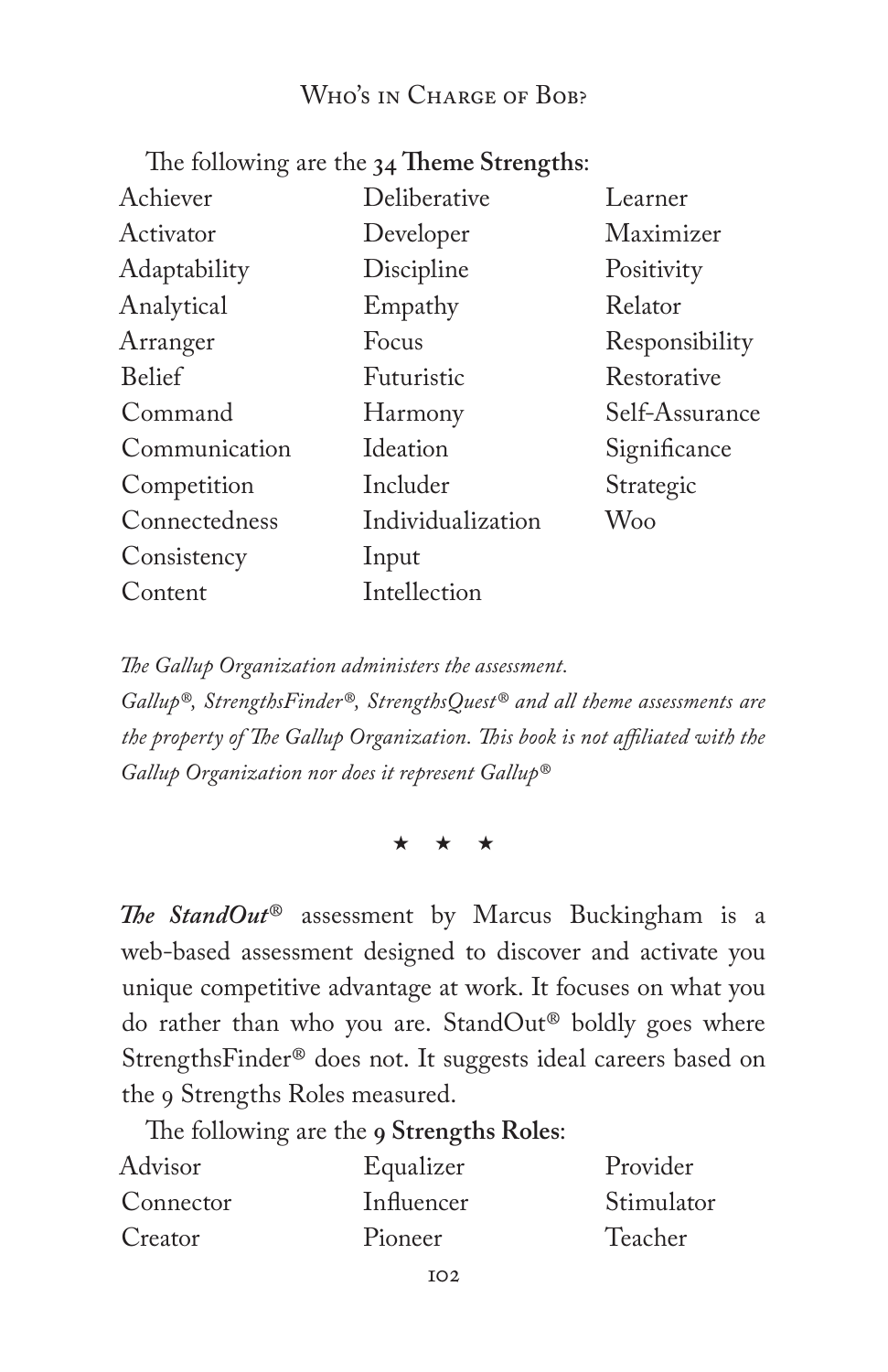#### Fred Grooms

I recommend purchasing the book along with taking the online assessment.

For more information, visit www.standout.tmbc.com

*TMBC® StandOut® administers the assessment. StandOut® and all Strengths Role themes are the intellectual property of TMBC®. This book is not affiliated with StandOut® or TMBC® and nor does it represent them.*

\* \* \*

*Values In Action Inventory*, better known as VIA®, is a webbased assessment designed to measure values and character strengths. There is no purchase necessary to take the initial VIA Inventory.

There are 6 virtues and 24 character strengths that fall within each category. The categories are:

| Wisdom and Knowledge | Justice       |
|----------------------|---------------|
| Courage              | Temperance    |
| Humility             | Transcendence |

The VIA Institute is also proud to announce the **NEW VIA Me! Pathways Report** for anyone interested in diving deeper into understanding their personal character strengths. This engaging 18-page report is customized for each individual based on their unique constellation of strengths. The report can be purchased.

For more information visit: www.viacharacter.org

*VIA® administers the Character Inventory. VIA® model is the intellectual property of The VIA® Institute on Character. This site is not affiliated with VIA® nor does it represent them.*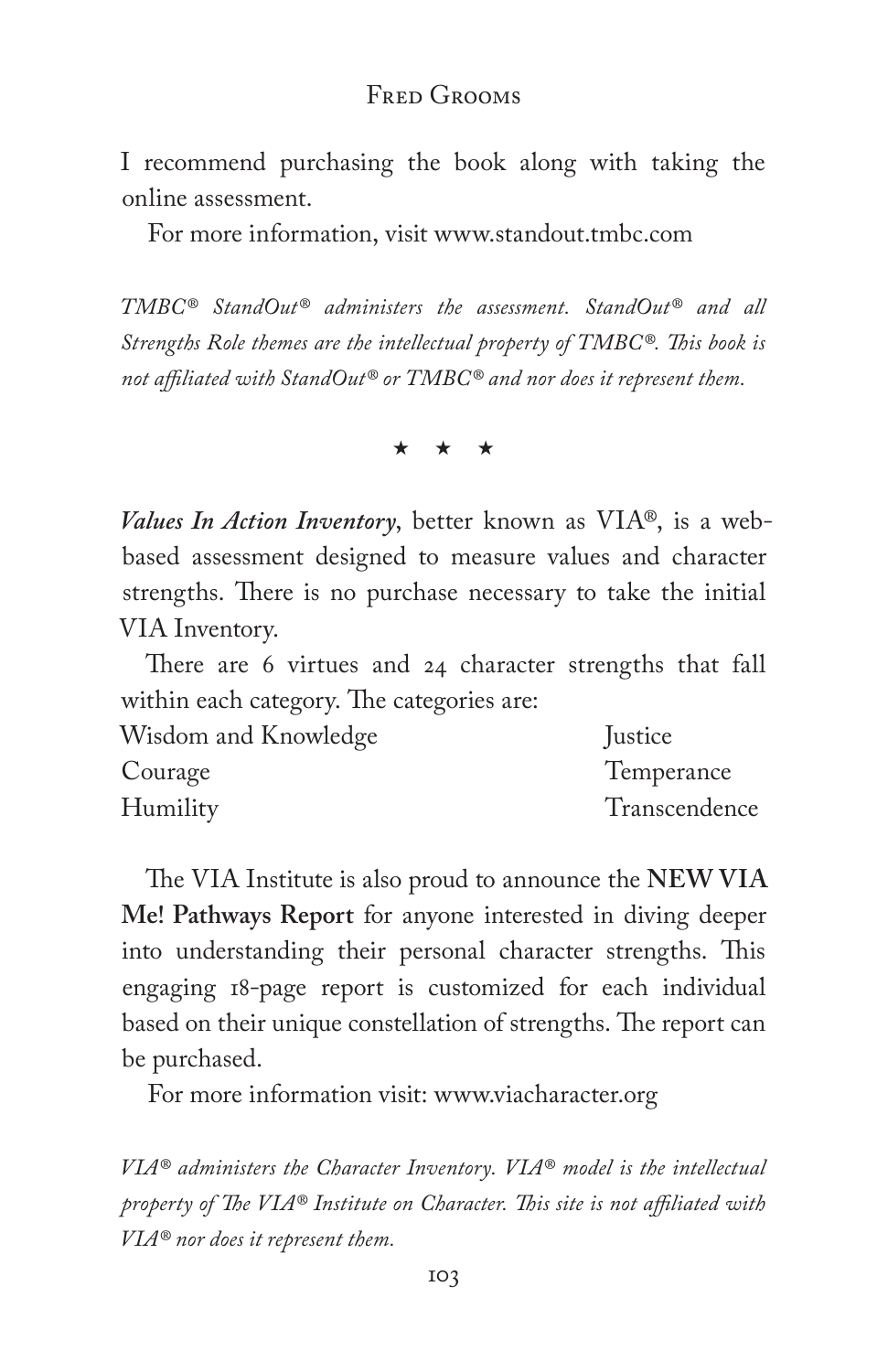\* \* \*

There are other self assessments available. I encourage you<br>to contact your school guidance office for additional assis-<br>tance in finding more about available assessments to contact your school guidance office for additional assistance in finding more about available assessments.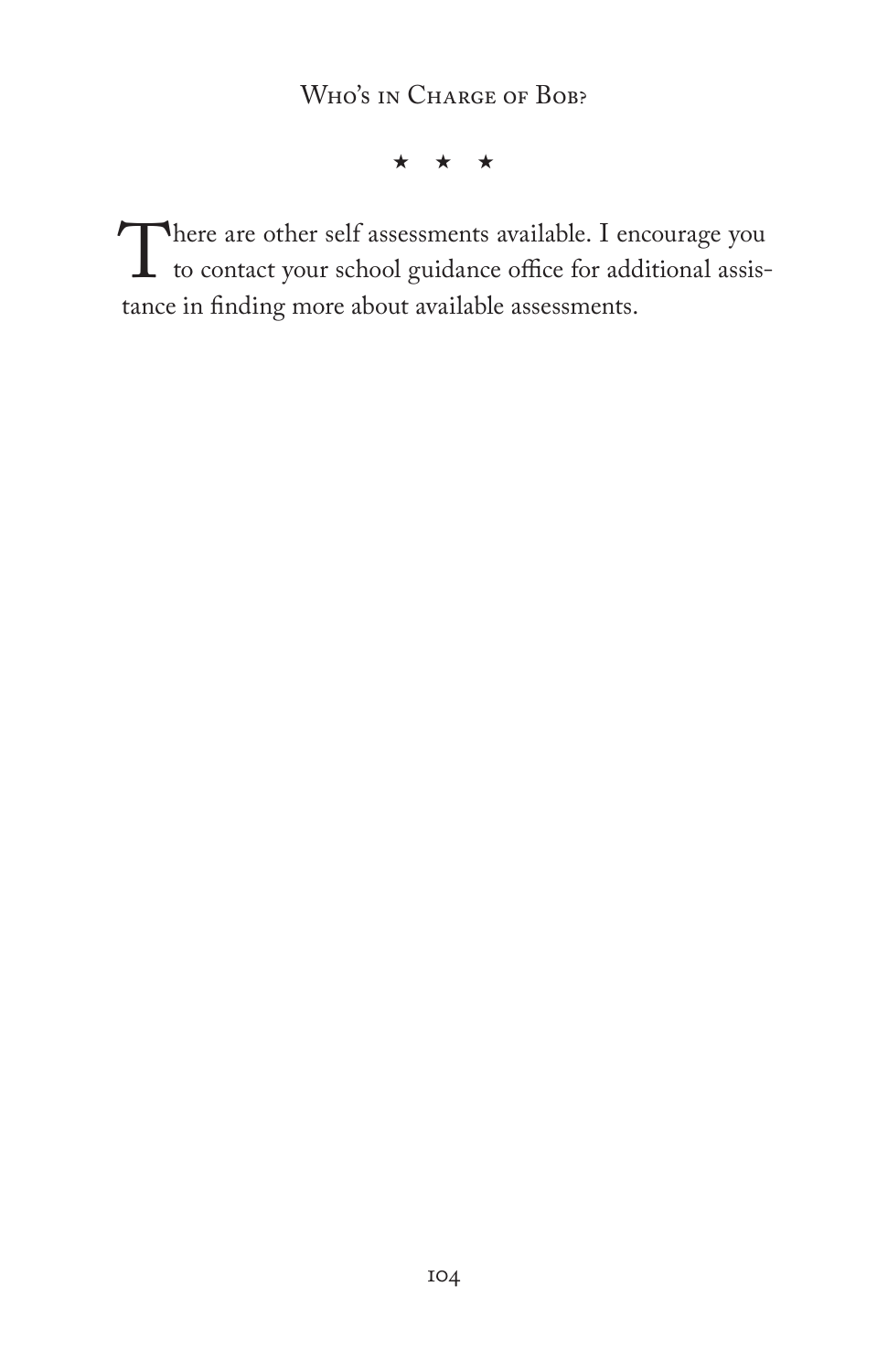# About the Author

Fred Grooms is a popular youth motivational speaker, a<br>teacher, an author, a student expert, and the owner of<br>Barnabas Consulting His success is a direct result of learning teacher, an author, a student expert, and the owner of Barnabas Consulting. His success is a direct result of learning to develop his natural talents and to manage his weaknesses, including overcoming his Dyslexia.

Fred has more than two decades of experience teaching, mentoring and motivating students. He speaks to middle and high school students at assemblies and student conferences; and he leads seminars and workshops for students and educators on the subjects of discovering and developing individual talents, making healthy choices, controlling your attitude and leadership.

Barnabas Consulting works closely with college and university student services, college and career placement services, and leadership groups, as well as other organizations to provide Fred's speaking and lecture series.

> For more information, please see: www.fredgrooms.com www.strengthsdevelopment.com www.fredonchoices.com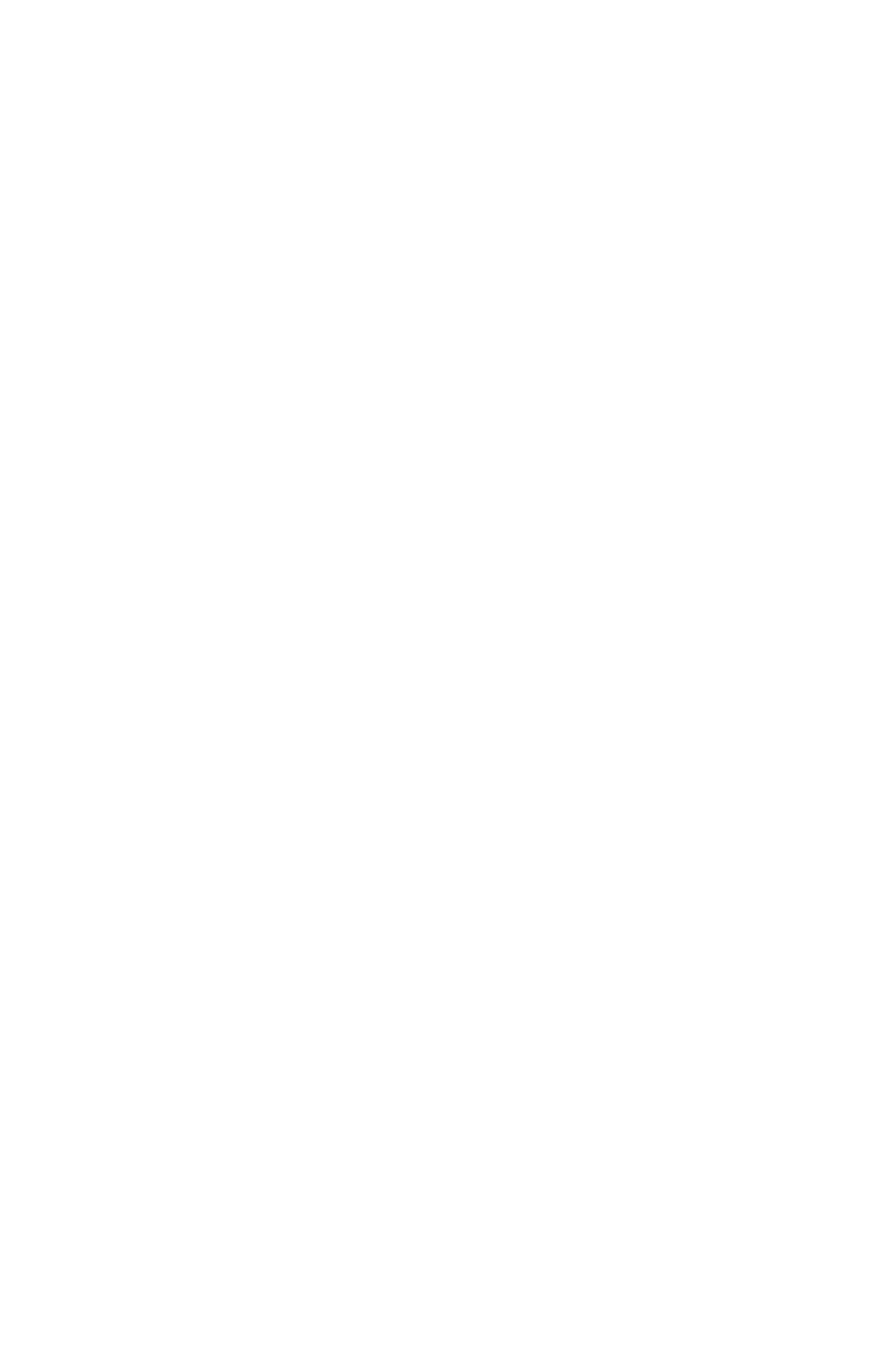# A Personal Note

 $\prod_{\text{th}}$ Tt has always been my passion to serve others, whether serving my country, working to create new business units in the private sector, or working with non-profits.

As my passion for serving others grew, I was called to work with students, and I served as a youth and children's pastor for fifteen years. It was in this position that I came to realize that so many students were struggling to find their place in a world that focused on "fixing" weaknesses rather than developing natural strengths.

Today, my calling is to teach others, and specifically students, to understand that they are created as unique and talented individuals; that every person has talents and gifts to be shared with those around them, and perhaps the world.

Please join me, as we teach students and individuals to be more of who they already are.

~ Fred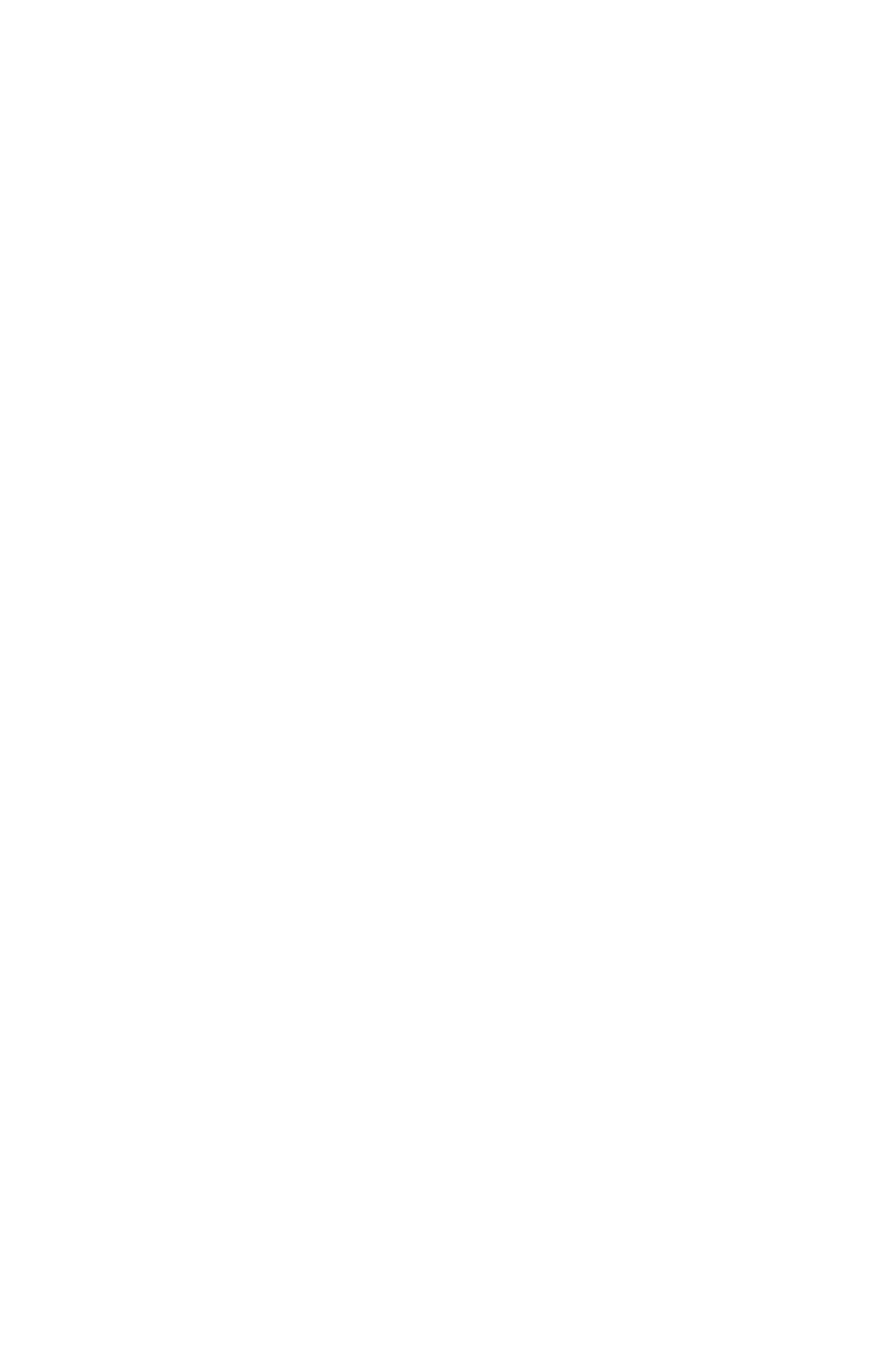# Program Examples

## The Anatomy of Choice: Learning To Make Healthy Choices

(Offered as a workshop and/or as a keynote speech)

As students, you're faced with some of the most criti-<br>cal choices of your life; choices that will determine your<br>immediate future and set you on life's grand journey. Your cal choices of your life; choices that will determine your immediate future and set you on life's grand journey. Your choices will affect your career path, your overall financial stability, your personal and professional relationships, and your physical health. We hope that you will make quality life and career choices, but the problem is: we don't teach you or coach you when it comes to how to make good choices. How great would it be if you learned how to actively evaluate your alternatives and make value-based choices?

"The Anatomy of Choice" will give you a framework for understanding both the science and art of making choices. You'll look closely at the five components of choice and you'll learn the difference between a choice and a decision—and how they are unquestionably linked.

There are three primary drives when you're making choices: experience, integrity/values, and core personality. Fred will teach you how to utilize each drive to your advantage. You will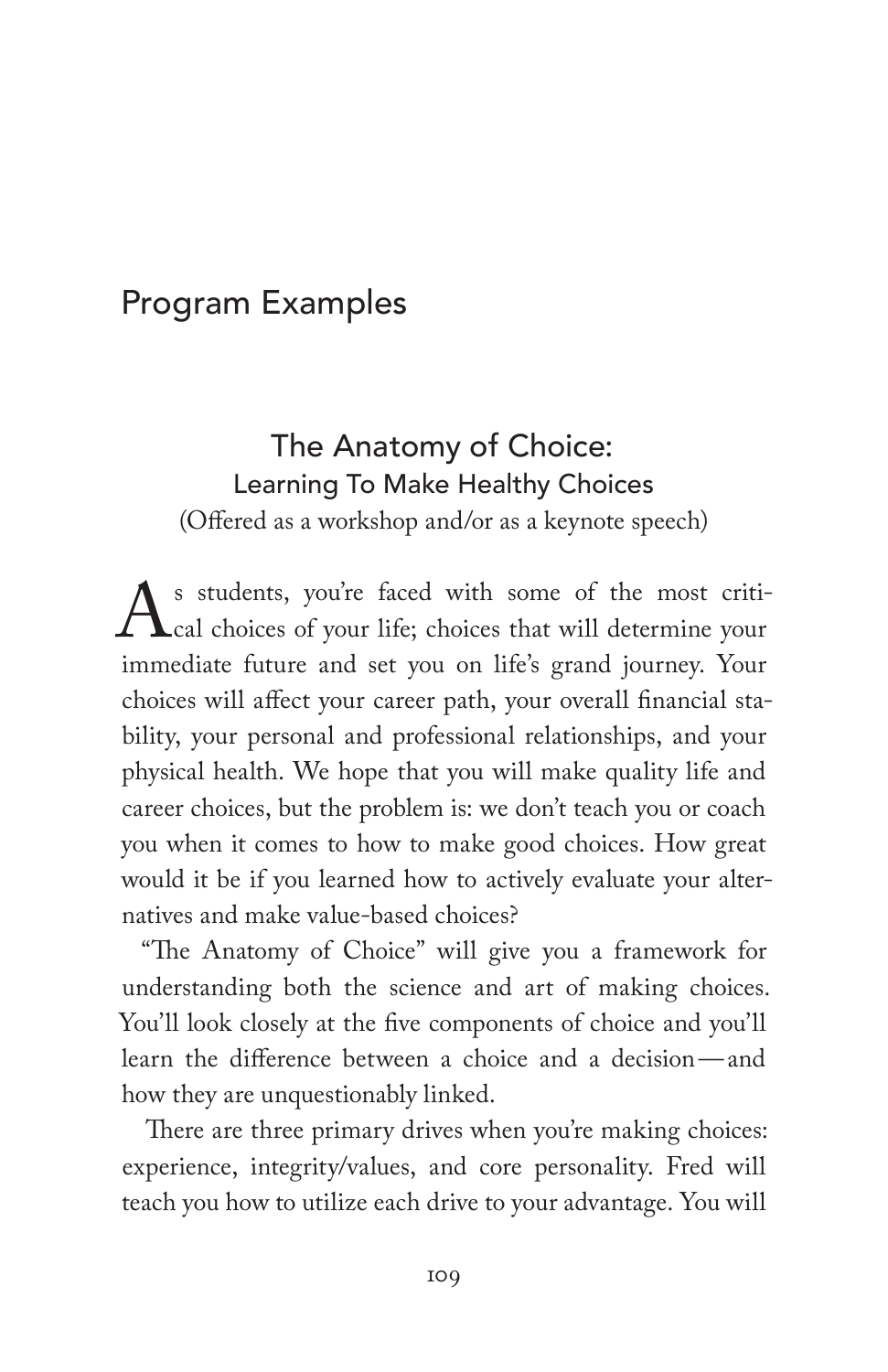also be given the tools necessary to identify how your perspective affects the three primary drives.

You're faced with choices every day, and often you don't even notice. However, whether you're just going through the daily motions of life, leading others on campus, contributing as a member of a team, or making critical life choices, this keynote or workshop will equip you to make better decisions. When you truly understand the art and science behind making choices, you will reduce stress, increase confidence, decrease conflict, and improve your overall well being. Making healthy choices will make a difference in your life.

#### \* \* \*

### Discover and Uncover Your Natural Talents: Every Student Has Something Special To Offer

 $M^e$  spend an intense amount of time teaching students academic skills. These skills are necessary for survival in a growing global economy, but basic skills and knowledge are no longer enough. In addition, you have to be able to identify your personal strengths; and to do this, you need to discover your natural talents. Yes, you are talented . . . everyone is. As a society, we have a very narrow view of what it means to be talented. If you're like most students, you're more aware of your weaknesses than of your strengths. It's what I call "the weakness trap" and we have been in it for decades.

Learning to identify your unique talents takes discovery. Fred will show you how to broaden your perspective of what it means to be talented. Once you can identify your unique talents, you learn the essential formula for developing your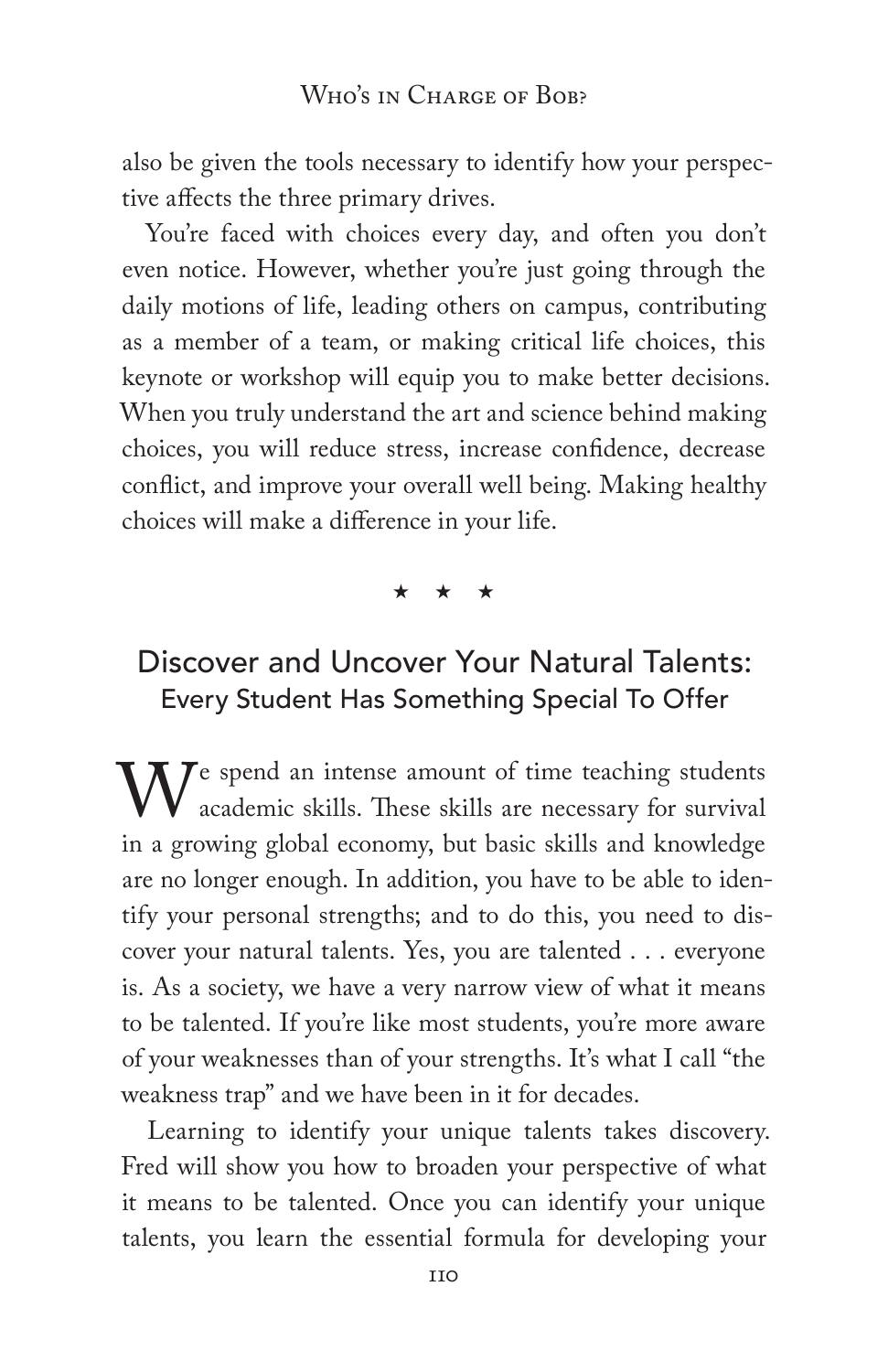#### FRED GROOMS

talents into lifelong strengths. We will investigate how discovering your talents is rooted in the science of Positive Psychology and Strengths Philosophy. We will discuss a number of strengths assessments available at your campus, including Gallup's StrengthsQuest and the Values In Action (VIA) Survey.

When you can identify your strengths, you're *84 percent more likely to be engaged*. Engagement in school increases academic performance, confidence and graduation rates. It's particularly relevant when you consider that only a little over half of students entering college actually graduate, and only one in three students find a job in their career field. Let's work together to make sure these aren't your stats!

\* \* \*

### Success Starts With Your Attitude

We've all heard the saying "attitude is everything."<br>Perhaps it's not everything, but it is a significant gauge<br>for highly successful individuals. There are numerous studies Perhaps it's not everything, but it is a significant gauge for highly successful individuals. There are numerous studies that support the notion that maintaining a positive or healthy attitude increases the likelihood of success in virtually every area of your life. Your happiness, health, and potential success are among the areas directly affected by your attitude.

Fred gives you practical steps to maintain a healthy attitude. You will learn to identify the triggers that shift your attitude from positive to negative. In this thought-provoking keynote or workshop, you will discover how to harness the power of your attitude to control your confidence, overcome obstacles and adversity, and reduce stress.

You will be empowered to control the power of your attitude.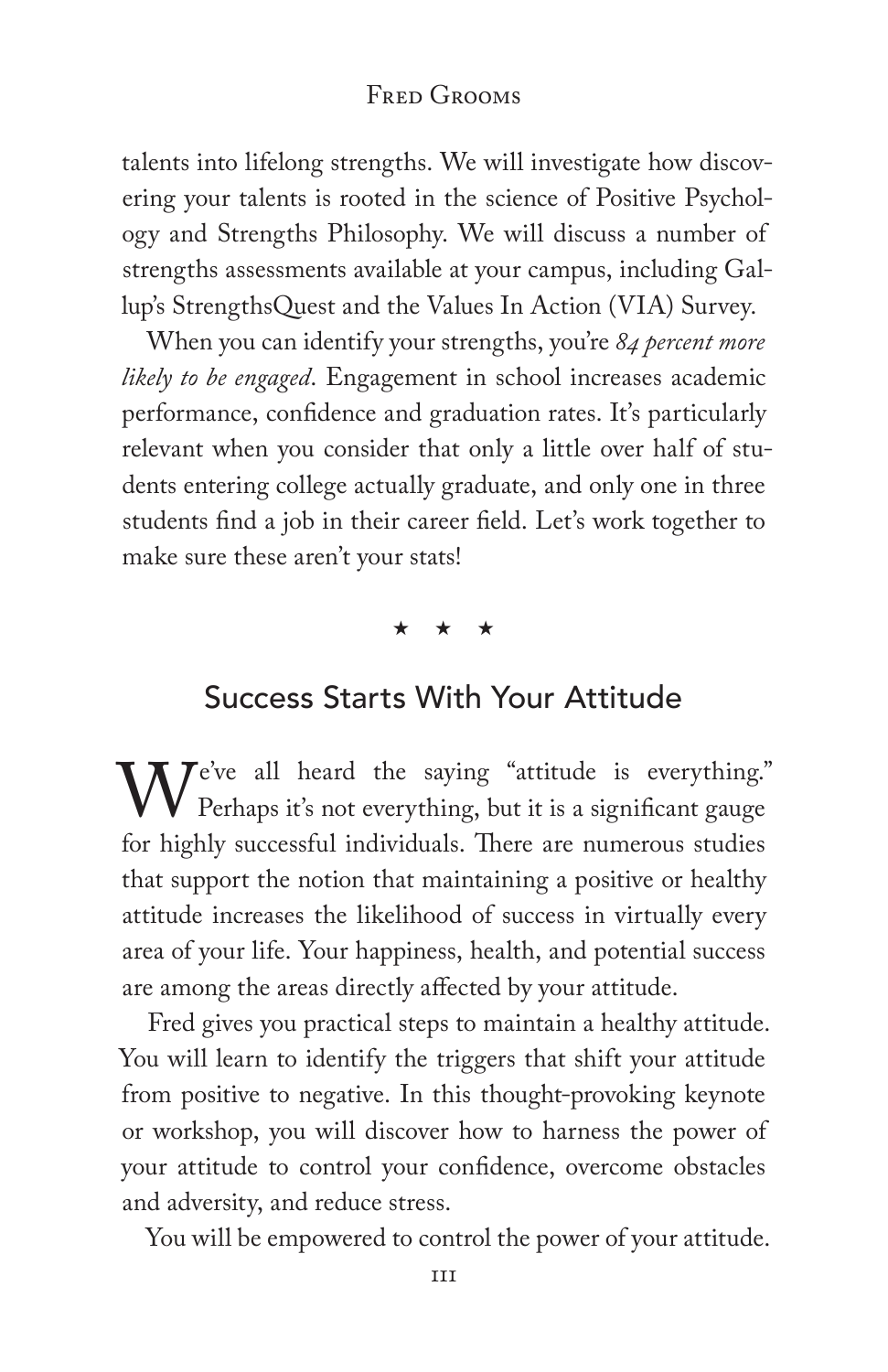#### WHO'S IN CHARGE OF BOB?

"As an educator, teacher, coach, and parent I understand the value of having an experienced speaker reach students with a real life explanation. Fred Grooms does just this in person and through his book! A devoted dyslexic dedicated to the success of others struggling to find their place in school, and after their education. Fred is outspoken, encouraging, and causing many parents to shift their perspective for their child. He shifts the struggles and failures to moments of laughter which provides both he and the learner with a platform for success.

"Thank you Fred for your winning words!"

—Chris Winkler

Former Chair of the South Carolina Dyslexic Task Force, PhD Candidate, Educational Leader in K-12 Schooling